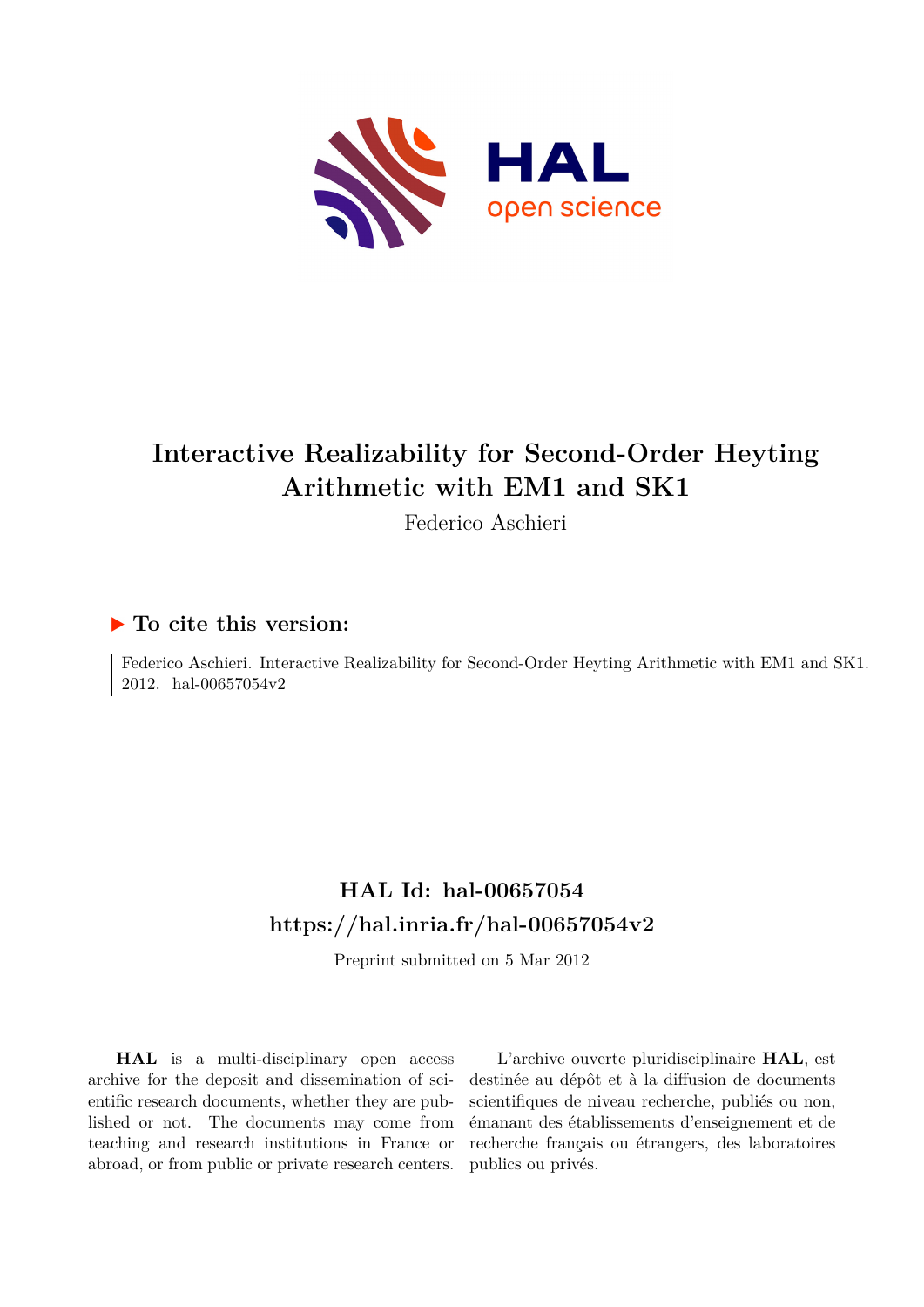## Interactive Realizability for Second-Order Heyting Arithmetic with EM1 and SK1

Federico Aschieri

*Laboratoire PPS, équipe PI.R2 Universit´e Paris 7, INRIA and CNRS*

#### Abstract

We introduce a classical realizability semantics based on interactive learning for full second-order Heyting Arithmetic with excluded middle and Skolem axioms over  $\Sigma_1^0$ -formulas. Realizers are written in a classical version of Girard's System F. Since the usual computability semantics does not apply to such a system, we introduce a constructive forcing/computability semantics: though realizers are not computable functional in the sense of Girard, they can be forced to be computable. We apply these semantics to show how to extract witnesses from realizable  $\Pi_2^0$ -formulas. In particular a constructive and efficient method is introduced. It is based on a new "(state-extending-continuation)-passing-style translation" whose properties are described with the constructive forcing/computability semantics.

Keywords: interactive learning-based realizability, classical second-order arithmetic 2010 MSC: 03F03, 03F30, 03F55

### 1. Introduction

In the past years, several computational interpretations of classical logic have been put forward. Under a first classification, they fall into two large categories: direct and indirect interpretations. Among the indirect interpretations one finds the negative translations followed either by Dialectica interpretations([\[15](#page-51-0)], [\[32](#page-52-0)]) or intuitionistic realizability interpretations combined with Friedman's translation [\[14\]](#page-51-1). Among the direct interpretations, there are classical realizabilities, Coquand game semantics [\[13\]](#page-51-2), cut-elimination and normalization of classical proofs (under Curry-Howard correspondence of not), and the epsilon substitution method [\[26\]](#page-52-1) (the Kreisel no-counterexample interpretation [\[22](#page-51-3)] is an easy corollary of the other ones).

Such a variety is surprising and on a first sight these interpretations may appear completely different, but it is becoming evident that some unifying concepts exist. Maybe the most general and powerful one is the concept of learning. That is, the computational content of classical proofs can be described in terms of learning programs, that acquire new knowledge about non-computable functions by an intelligent process of making hypotheses and testing them in search of counterexamples. As soon as one adopts this conceptual perspective, all the computational interpretations become clearly related and appear as technical variations on a same theme: learning.

One one hand, indirect interpretations yield, as a result of negative translation, programs using continuations. The deep reason continuations are used is that they are natural tools for implementing backtracking, i.e. the mechanism by which learning programs make guesses, learn about their mistakes and correct them thanks to the new acquired knowledge. In Berardi et al. [\[9\]](#page-51-4) realizability interpretation of the negative translation of the axiom of countable choice, continuations are used to build finite approximations of choice functions. The Dialectica interpretation and the Friedman translation from the computational point of view provide ways to capture counterexamples to the hypotheses made by learning programs.

On the other hand, direct interpretations exploit the fact that classical principles have a remarkably immediate computational content when considered as learning devices. In the case of Krivine classical realizability [\[25\]](#page-52-2) the excluded middle  $A \vee \neg A$  is interpreted as a program that assume  $\neg A$  as a working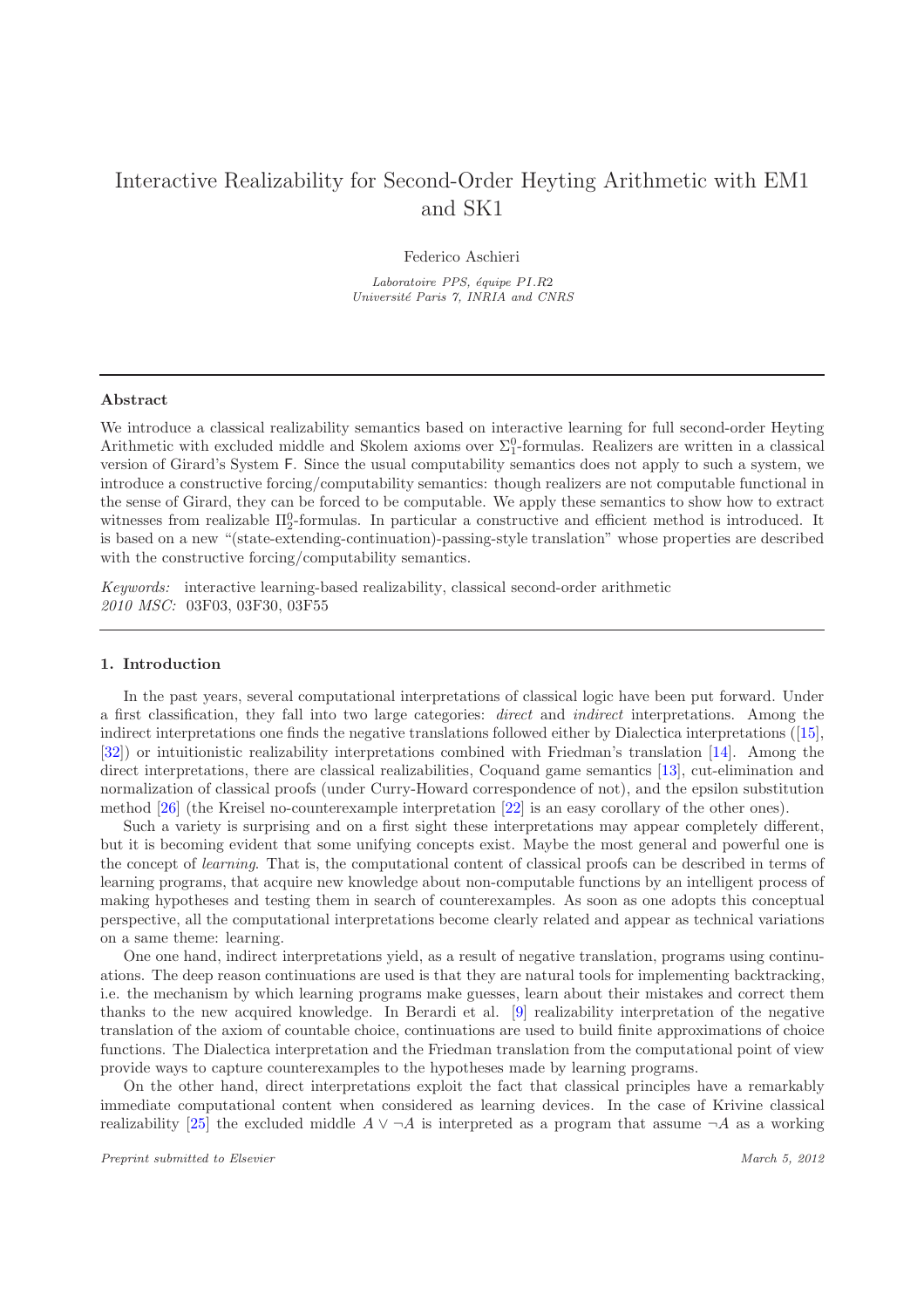hypothesis: if at some point of the computation encounters evidence for  $A$  (i.e., a realizer of  $A$ ), then it backtracks, erases everything that depended on the hypothesis  $\neg A$  and acquires a realizer of A as new knowledge. Coquand game semantics interprets the excluded middle basically with the same spirit, but in a more intuitive way. The epsilon substitution method instead exploits the learning content of Skolem axioms, which are formulas of the form

$$
\forall x \forall y. A(x, y) \implies A(x, f(x))
$$

The function f is intepreted as an approximation of some choice function, mapping x to a witness (if any exists) for the formula  $\exists y A(x, y)$ . Whenever an instance

$$
A(n,m) \implies A(n,f(n))
$$

of a Skolem axiom is false, one can correct the function f as to output m on input n.

#### 1.1. Realizability Based on Interactive Learning

Given this strong evidence that learning is the key for understanding the computational content of classical proofs, an important goal is to formulate classical realizability semantics explicitly based on learning. Such semantics should describe: first, the nature of the knowledge that programs coming from classical proofs acquire during computations; secondly, how this knowledge evolves during computations. As a consequence of this approach, it should be possible to develop a much finer understanding and control of the backtracking mechanism that interpret classical proofs; in other words: more efficient programs.

A significant step towards this goal has been taken in Aschieri and Berardi [\[4](#page-51-5)], where it has been introduced a learning-based classical realizability for first-order Heyting Arithmetic HA with the excluded middle  $EM_1$  on  $\Sigma_1^0$ -formulas and Skolem axioms  $SK_1$  over quantifier-free formulas. It is a realizability based on states, which describe the current knowledge of realizers. The reason why such a fragment has been isolated and studied is that just monotonic learning is sufficient to interpret it. By monotonicity of learning, we intend that learning programs can only increase their knowledge and once acquired, the knowledge is correct forever. This is the most simple instance of learning, it has special properties<sup>[1](#page-2-0)</sup> and it is worth to be studied separately. In more general settings, in fact, learning is more complex. For example, in the case of full first-order Peano Arithmetic, learning is finitely nested, that is knowledge is stratified and the correctness of what is learned at any level depends on what has been learned at the previous levels (see Avigad [\[6](#page-51-6)], for an ordinal analysis of this kind of learning, and Aschieri [\[1](#page-51-7)], [\[3](#page-51-8)], for a type theoretic analysis). In the case of predicative fragments of Analysis, learning is transfinitely nested (see Aschieri [\[2\]](#page-51-9)).

The crucial contribution of Interactive realizability is that it decomposes into two conceptual steps the extraction of programs from classical proofs. The idea is that, first, one extracts an ideal program, obtained with free use of oracles and Skolem functions: this programs is very natural to write, it obeys the laws of intuitionistic Heyting semantics (see e.g., Troesltra [\[33](#page-52-3)]) and is easy to understand. Then, classical principles suggest how to approximate in a very efficient way the oracles and Skolem functions used in the computation. The result is a model of intelligent programs, able to correct themselves and to learn from the mistakes they make when trying to achieve some goal defined by the usual Heyting intuitionistic reading of logical sentences. In hindsight, our interpretation can be seen as modern version of the epsilon substitution method, refined and rebuilt around the Curry-Howard correspondence for classical logic.

In this work, we extend the Interactive realizability for  $HA + EM_1 + SK_1$  to second-order intuitionistic Heyting Arithmetic HAS plus  $EM_1$  and  $SK_1$ . The Arithmetic  $HA + EM_1 + SK_1$  is realized by adding an oracle for the Halting problem to Gödel's system  $\mathsf T$  and by computationally interpreting  $\mathsf{EM}_1$  as a device which effectively learns oracle values during calculations. The resulting notion of realizability is just Kreisel modified realizability [\[23\]](#page-52-4) extended with learning. It is thus natural to realize the theory  $HAS + EM_1 + SK_1$ by adding to Girard's system F an oracle for the Halting problem and try again to interpret the excluded

<span id="page-2-0"></span><sup>&</sup>lt;sup>1</sup>In the field of proof mining, one is indeed interested in exploiting every special property of the theory one is studying. If a constructive interpretation generalizes to a stronger theory, there is a good chance that one is losing some constructive information about the theorems of the former theory.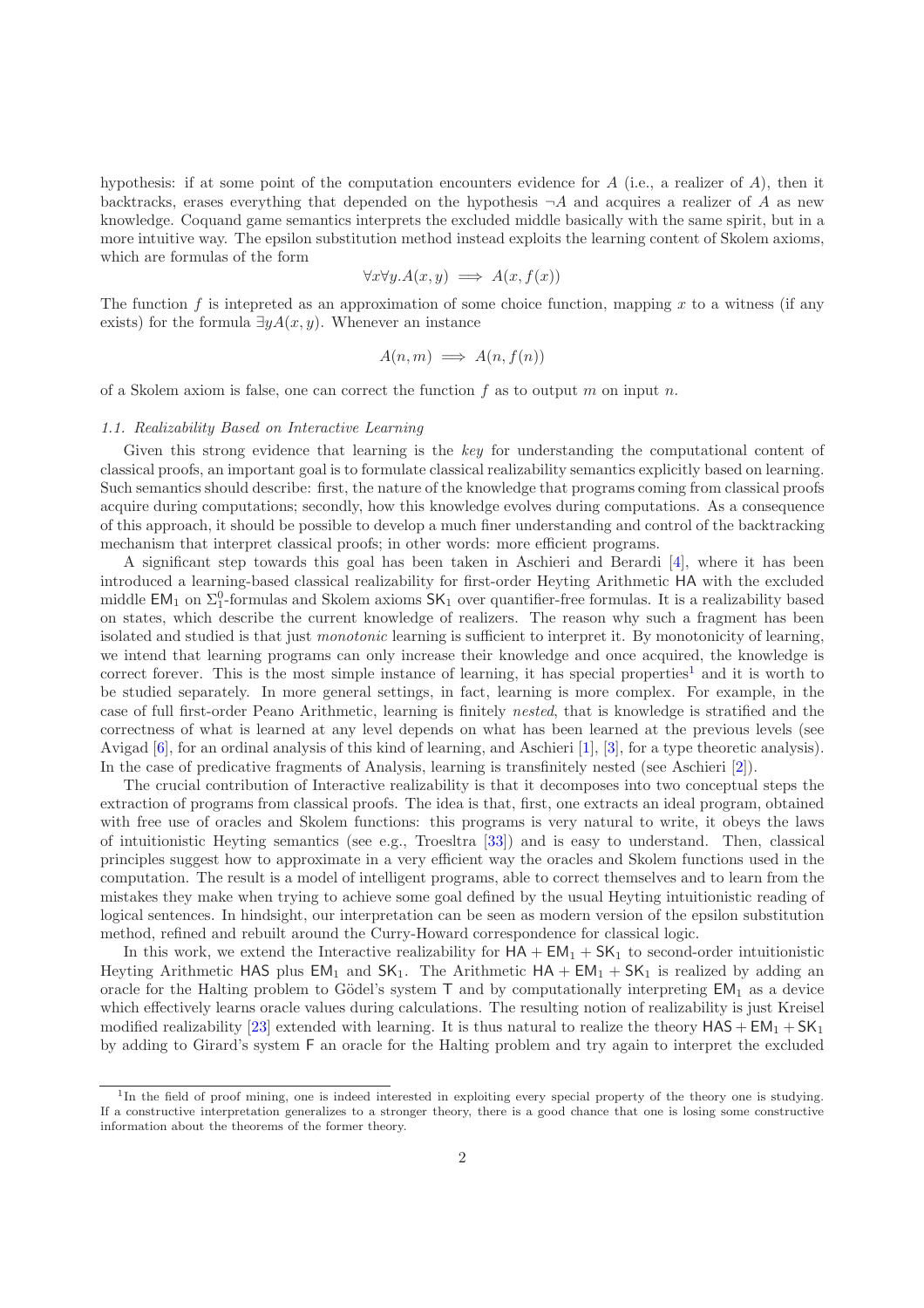middle as a learning device: it is indeed the approach followed in this work. Again, the resulting notion of realizability will be a natural extension of intuitionistic realizability for HAS (for which we basically follow the formulation of Oliva and Streicher [\[29\]](#page-52-5), but in a Church style) with learning.

We also introduce a new technique for witness extraction from proofs of  $\Pi^0_2$ -formulas. That is, given a realizer t  $\mathbb{I} \vdash \forall x \mathbb{I} \exists y \mathbb{I} Pxy$ , with P atomic predicate, we extract a non-trivial program taking as input any number n and yielding as output a number  $m$  such that  $Pnm$  holds. With a classical meta-theory, the problem is easy. Constructively, t can be seen as a state-extending operator; classically, it can be proved that it is enough to extend the state a certain number of times to get a sufficient amount of information to compute a witness. From the constructive point of view, however, the problem is non-trivial, since t is a term of a classical version of system F and it is not possible to apply directly the computability method of Girard to reason about t. Our new technique is a significant refinement and extension of the one in Aschieri [\[3](#page-51-8)] and its correctness proof is completely intuitionistic. It is composed of two ingredients:

- First, we define a constructive forcing/computability semantics, explaining that although an interactive realizer is not computable, it can be constructively forced to behave like a computable functional. We call our notion of forcing *Constructive forcing* as opposed to *Classical forcing*, which has its origins in Cohen's work in set theory([\[12\]](#page-51-10)). The difference between the two versions of forcing is that while classical forcing is a relation between conditions and formulas, constructive forcing is a relation between conditions and proofs (actually, proof terms thanks to Curry-Howard); moreover, while in classical forcing quantification over future conditions is unrestricted, in constructive forcing the future that can be considered is only the future given by a continuation of the computation. The result is that the second has an intuitionistic meta-theory while the first's is classical. This means that constructive forcing has a direct computational content. Despite all these differences, it is clear that constructive forcing is an effective version of classical forcing, hence the name.
- Secondly, we define a new continuation-passing-style translation, which, in particular, manipulates state-extending continuations. When applied to a realizer  $t$ , it produces a program that forces the computability of t. Moreover, that program is able to backtrack efficiently at the right points of computations and does not forget precious information when backtracking (a common defect among computational interpretations of classical logic, such as [\[25,](#page-52-2) [9\]](#page-51-4)).

These properties represent a first concrete evidence that realizability based on states and learning can lead to the implementation of more efficient programs already in pure lambda calculus – not to mention abstract machines and imperative features that may raise the bar of efficiency even higher. Constructive forcing, moreover, is quite a general technique and it can be iterated in order to work for all reasonable systems of predicative Analysis, as clearly showed in [\[2](#page-51-9)].

## 1.2. Plan of the Paper

In section §[2](#page-3-0) we introduce the term calculus in which realizers will be written, namely an extension of Girard's system F plus a constant symbol for a Skolem function Φ.

In section §[3,](#page-10-0) we introduce our notion of realizability based on interactive-learning for  $HAS + EM_1 + SK_1$ . In section  $\S 4$ , we present our techniques of witness extraction.

In section §[5,](#page-40-0) we briefly compare Interactive realizability with other related computational interpretations.

In section §[Appendix A,](#page-42-0) we show how to realize also the ex-falso-quodlibet axiom.

## <span id="page-3-0"></span>2. The Term Calculus  $\mathcal{F}_{\text{Class}}$

In this section we introduce the typed lambda calculi that we shall use to define interactive realizability: system F and  $\mathcal{F}_{\text{class}}$ . F is a completely standard extension of Girard's system F (see Girard [\[20\]](#page-51-11)) with some syntactic sugar: numerals, booleans, primitive recursion at all types, if-then-else, pairs, finite partial functions over N and simple primitive recursive operations over them. Equivalently,  $\mathcal F$  may be seen as an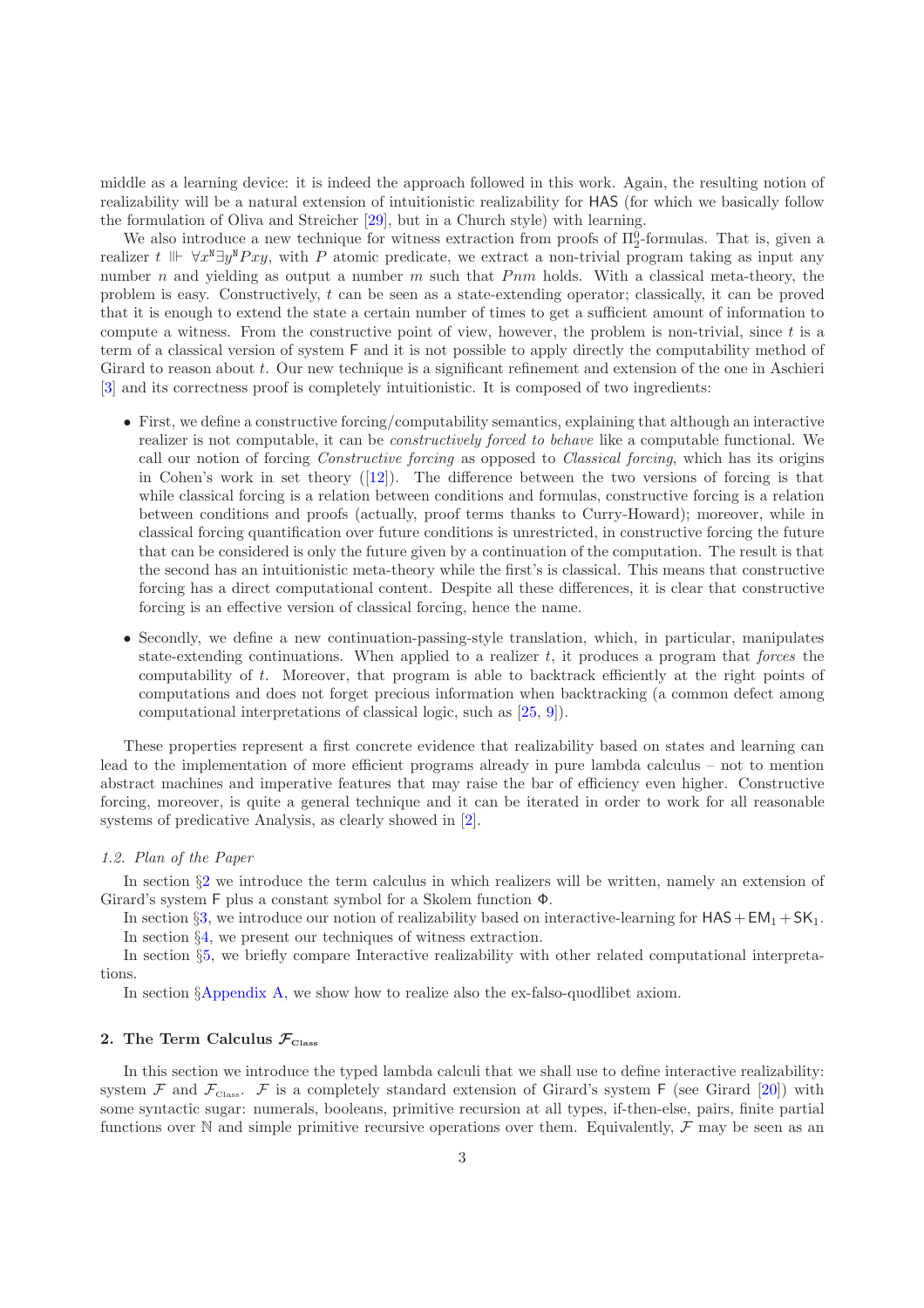extension of Gödel's system T (we refer to the exposition in Girard [\[20](#page-51-11)]) with polymorphism.  $\mathcal{F}_{\text{Class}}$  is obtained from F by adding on top of it a Skolem function symbol  $\Phi : \mathbb{N} \to (\mathbb{N} \to \mathbb{N})$  of the same Turing degree of an oracle for the Halting problem. The symbol is totally inert from the computational point of view and so realizers will always be computed with respect to some approximation of the Skolem function represented by Φ.

#### 2.1. Updates

In order to define  $\mathcal F$ , we have first to define the concept of update, which is nothing but a finite partial function over N. We use the appellative "update", because realizers of atomic formulas will return finite partial functions as new pieces of information that they have learned about the Skolem function  $\Phi$ ; updates represent new associations input-output that are intended to correct (and in this sense, update) wrong oracle values used in computations.

#### <span id="page-4-1"></span>Definition 1 (Updates and Consistent Union). We define:

- 1. A binary predicate of  $\mathsf T$  is any closed normal term  $P : \mathbb N^2 \to \mathsf{Bool}$  of Gödel's system  $\mathsf T$ .
- 2. We assume  $P_0, P_1, P_2, \ldots$  is an arbitrary enumeration of all binary predicates of T.
- 3. An update set U, shortly an update, is a finite set of triples of natural numbers representing a finite partial function from  $\mathbb{N}^2$  to  $\mathbb N$ . We say that U is sound if for every  $(i, n, m) \in U$ , we have  $\mathsf{P}_i$ n $m = \mathtt{True}$ .
- 4. Two triples  $(a, n, m)$  and  $(a', n', m')$  of numbers are consistent if  $a = a'$  and  $n = n'$  implies  $m = m'$ .
- 5. Two updates  $U_1, U_2$  are consistent if  $U_1 \cup U_2$  is an update.
- 6. U is the set of all updates.
- 7. The consistent union  $U_1 U U_2$  of  $U_1, U_2 \in \mathbb{U}$  is  $U_1 \cup U_2$  minus all triples of  $U_2$  which are inconsistent with some triple of  $U_1$ .

We think of a triple  $(a, n, m)$  of a sound update as the code of a witness for  $\exists y \cdot P_a(n, y)$ . The fact that every update is a partial function allows in each update at most one witness for each formula  $\exists y \cdot P_a(n, y)$ .

 $U_1 U_2$  is an non-commutative operation: whenever a triple of  $U_1$  and a triple of  $U_2$  are inconsistent, we arbitrarily keep the triple of  $U_1$  and we reject the triple of  $U_2$ , therefore for some  $U_1, U_2$  we have  $U_1 U U_2 \neq U_2 U U_1$ . U is a "learning strategy", a way of selecting a consistent subset of  $U_1 \cup U_2$ .

<span id="page-4-0"></span>It is immediate to show that  $\mathcal U$  is an associative operation on the set of updates, with neutral element  $\emptyset$ , with upper bound  $U_1 \cup U_2$ , and returning a non-empty udpate whenever  $U_1 \cup U_2$  is non-empty.

**Lemma 1.** Assume  $i \in \mathbb{N}$  and  $U_1, \ldots, U_i \in \mathbb{U}$ .

- 1.  $U_1 U \ldots U U_i \subseteq U_1 \cup \ldots \cup U_i$
- 2.  $U_1 U \dots U U_i = \emptyset$  implies  $U_1 = \dots = U_i = \emptyset$ .

In fact, the whole realizability semantics is a Monad [\[10\]](#page-51-12). In [10], it is proved that a fragment of our realizability semantics is parametric with respect to the definition we choose for  $\mathcal{U}$ . Any associative operation  $U$ , with neutral element  $\emptyset$  and satisfying the two properties of Lemma [1,](#page-4-0) defines a different but sound realizability semantics, corresponding to a different "learning strategy".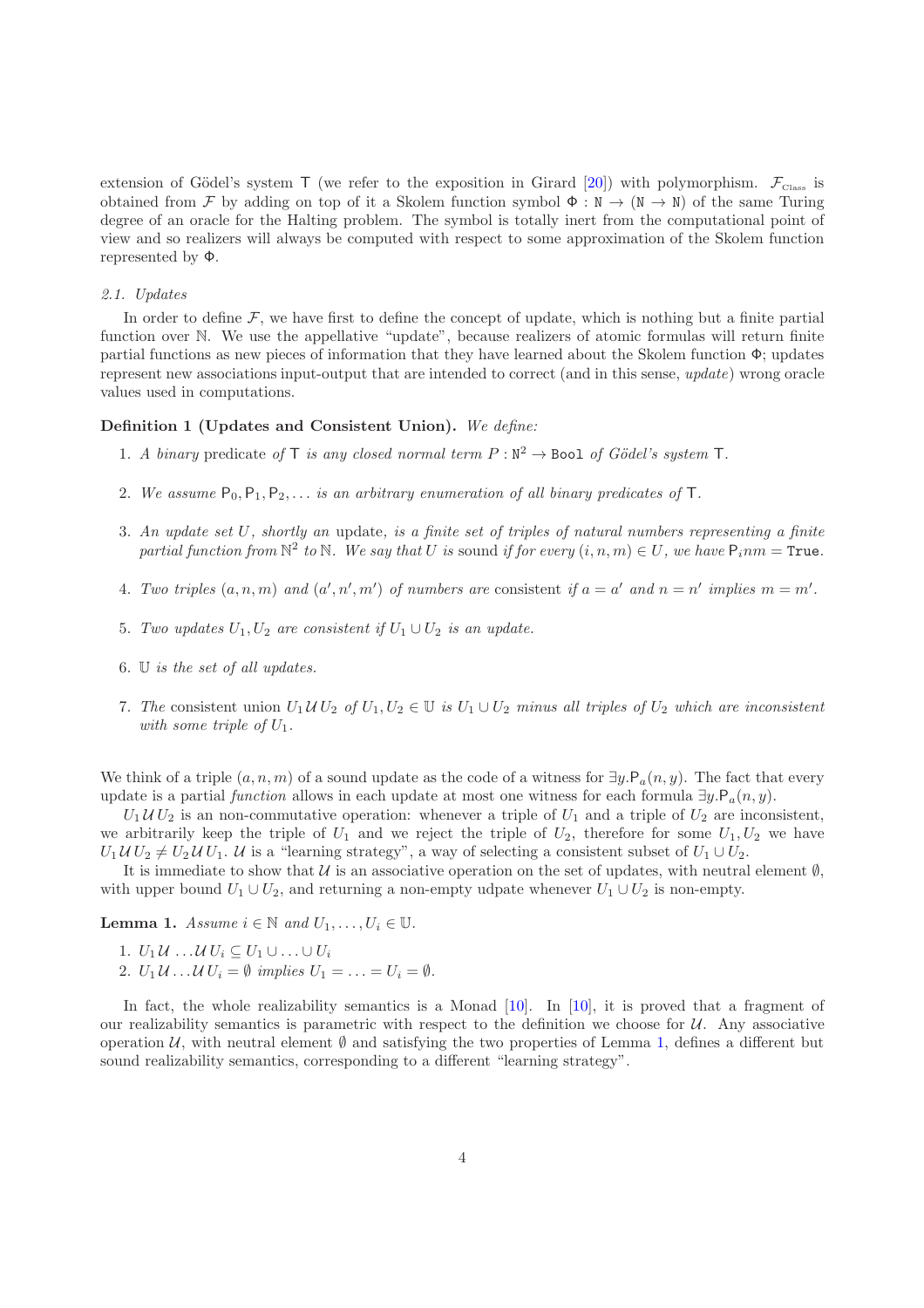### 2.2. The System F

System F is formally described in figure [1.](#page-6-0) A numeral is a term of the form  $S(S(\ldots 0))$ . Terms of the form if  $T t_1 t_2 t_3$  will be written in the more legible form if  $t_1$  then  $t_2$  else  $t_3$ , whenever T can be inferred from the context. For every update  $U \in \mathbb{U}$ , there is in F a constant  $\overline{U}$  : U, where U is a new base type representing U. We write  $\varnothing$  for  $\overline{\varnothing}$ . In F, there are four operations involving updates (see figure [1\)](#page-6-0):

- 1. The first operation is denoted by the constant is :  $U \to N^2 \to \text{Bool}$ . is takes as arguments an update constant  $\overline{U}$  and two numerals  $a, n$ ; it returns True if  $(a, n, m) \in U$  for some  $m \in N$  (that is, if the pair  $(a, n)$  is in the domain of the partial map U); it returns **False** otherwise.
- 2. The second operation is denoted by the constant  $get: U \to N^2 \to N$ . get takes as arguments an update constant  $\overline{U}$  and two numerals  $a, n$ ; it returns m if  $(a, n, m) \in U$  for some  $m \in N$  (that is, if  $(a, n)$ ) belongs to the domain of the partial function  $U$ ); it returns 0 otherwise.
- 3. The third operation is denoted by the constant mkupd :  $\mathbb{N}^3 \to \mathbb{U}$ . mkupd takes as arguments three numerals a, n, m and transforms them into (the constant coding in  $\mathcal{T}$ ) the update  $\{(a, n, m)\}.$
- 4. The forth operation is denoted by the constant  $\mathbb{U}: \mathbb{U}^2 \to \mathbb{U}$ .  $\mathbb{U}$  takes as arguments two update constants and returns the update constant denoting their consistent union.

We observe that the constants is, get, mkupd are just syntactic sugar and may be avoided by coding finite partial functions into natural numbers. We assume having in Gödel's T some terms  $\Rightarrow_{\text{Bool}}: \text{Bool} \rightarrow$  $Bool \to Bool1$ ,  $\neg_{Bool} : Bool \to Bool1$ ,  $\vee_{Bool} : Bool \to Bool \to Bool$ .  $\rightarrow Boolean$  ..., implementing boolean connectives. If  $t_1, \ldots, t_n, t \in \mathsf{T}$  have type Bool and are made from free variables all of type Bool, using boolean connectives, we say that t is a tautological consequence of  $t_1, \ldots, t_n$  in T (a tautology if  $n = 0$ ) if all boolean assignments making  $t_1, \ldots, t_n$  equal to True in T also make t equal to True in T.

As usual when working with polymorphic lambda calculus, one can define sum types  $A+B$  and existential types  $\exists X A$ . We shall need  $A + B$  in order to define functionals which return either object of type A or of type B, without knowing in advance of which type. This situation occurs when one needs to define a realizer a disjunction  $A \vee B$ , which has either to return a realizer of A or a realizer of B. Similarly, we shall need  $\exists X \Lambda$  in order to define functionals which return a pair of a type B and an object of type  $A[B/X]$ , without knowing in advance the type B. This situation occurs when one needs to define a realizer of a formula  $\exists X A$ , which has either to return a type B and a realizer of  $A[B/X]$ , for some B.

**Definition 2 (Sum Types, Existential Types).** 1. For all types  $A, B$  of system  $F$ , we define a type

<span id="page-5-0"></span>
$$
A + B := \forall X . (A \to X) \to (B \to X) \to X
$$

where  $X$  is a variable not occurring free in  $A, B$ .

2. For every term  $u : A$  of system  $F$ , we define a term

$$
\iota_{0,A,B}(u) := \Lambda X \lambda f^{A \to X} \lambda g^{B \to X} f u
$$

of type  $A + B$ .

3. For every term  $u : B$  of system  $F$ , we define a term

$$
\iota_{1,A,B}(u) := \Lambda X \lambda f^{A \to X} \lambda g^{B \to X} gu
$$

of type  $A + B$ .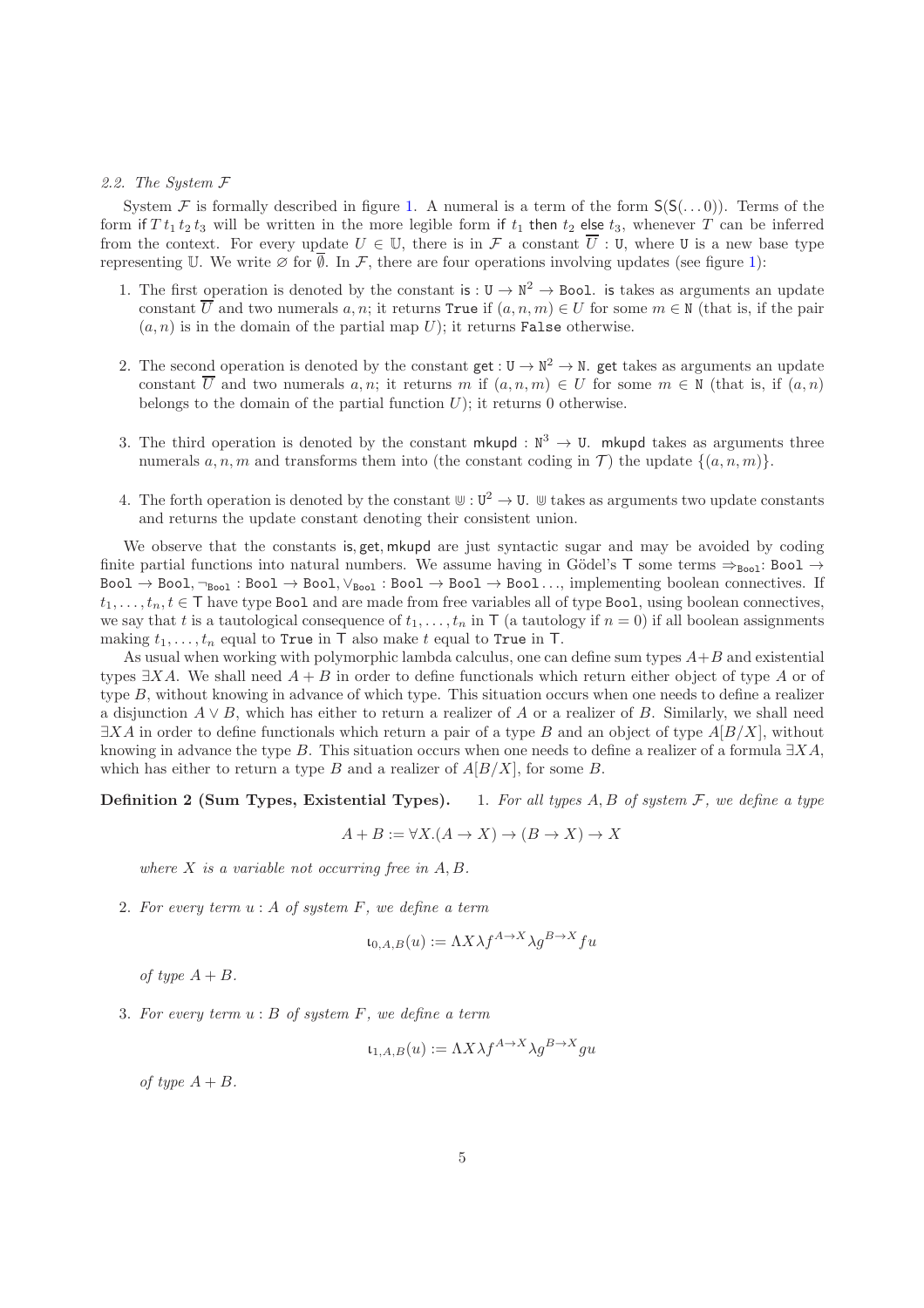Types

$$
A, B ::= X \mid \mathbb{N} \mid \text{Bool} \mid \mathbb{U} \mid A \to B \mid A \times B \mid \forall X A
$$

Constants

 $c ::= R |$  if  $| 0 | S |$  True  $|$  False  $|$  mkupd  $|$  is  $|$  get  $| \Cupset \overline{U}$  (for every  $U \in \Cupset \$ )

Terms

$$
t, u ::= c | x^A | tu | \lambda x^A u | tA | \Lambda X u | \langle t, u \rangle | \pi_i u
$$

Typing Rules for Variables and Constants

 $x^A : A$ 0 : N  $S : N \rightarrow N$ True : Bool False : Bool  $\overline{U}$  :  ${\tt U}$  (for every  $U\in{\mathbb U})$  $\mathbb{U}: \mathbf{U} \rightarrow \mathbf{U} \rightarrow \mathbf{U}$  $is: U \to N \to N \to \text{Bool}$  $get: U \rightarrow N \rightarrow N \rightarrow N$  $mkupd : N \to N \to N \to U$ if :  $\forall X$ . Boo $1 \to X \to X \to X$  $R: \forall X. X \rightarrow (N \rightarrow (X \rightarrow X)) \rightarrow N \rightarrow X$ 

Typing Rules for Composed Terms

$$
\begin{array}{c|c}\n t:A \rightarrow B & u:A & u:B \\
 \hline\n tu:B & \lambda x^A u:A \rightarrow B \\
 \hline\n uB:A[B/X] & \lambda Xu:\forall XA & X \notin FreeVarTypes(u) \\
 \hline\n u:A & t:B & u:A_0 \times A_1 \\
 \hline\n \langle u,t \rangle: A \times B & \pi_i u:A_i & i \in \{0,1\}\n \end{array}
$$

Reduction Rules All the usual reduction rules for system F (see Girard [\[20\]](#page-51-11)) plus the rules for recursion, if-then-else and projections

$$
RTuv0 \mapsto u \qquad RTuvS(t) \mapsto vt(RTuvt)
$$

$$
\text{if } T \text{ True } u \, v \mapsto u \qquad \text{if } T \text{ False } u \, v \mapsto v \qquad \pi_i \langle u_0, u_1 \rangle \mapsto u_i, i = 0, 1
$$

plus the following ones, assuming  $a, n, m$  be numerals:

is 
$$
\overline{U} a n \mapsto \begin{cases} \text{True} & \text{if } \exists m. \ (a, n, m) \in U \\ \text{False} & \text{otherwise} \end{cases}
$$
  

$$
\text{get } \overline{U} a n \mapsto \begin{cases} m & \text{if } \exists m. \ (a, n, m) \in U \\ 0 & \text{otherwise} \end{cases}
$$

$$
\overline{U} \cdot \mathbb{H} \overline{U} \mapsto \overline{U} \cdot \mathcal{U} \overline{U} \mapsto \overline{U} \cdot \mathcal{U} \overline{U} \mapsto \overline{U} \cdot \mathcal{U} \cdot \mathcal{U} \cdot \mathcal{U} \cdot \mathcal{U} \cdot \mathcal{U} \cdot \mathcal{U} \cdot \mathcal{U} \cdot \mathcal{U} \cdot \mathcal{U} \cdot \mathcal{U} \cdot \mathcal{U} \cdot \mathcal{U} \cdot \mathcal{U} \cdot \mathcal{U} \cdot \mathcal{U} \cdot \mathcal{U} \cdot \mathcal{U} \cdot \mathcal{U} \cdot \mathcal{U} \cdot \mathcal{U} \cdot \mathcal{U} \cdot \mathcal{U} \cdot \mathcal{U} \cdot \mathcal{U} \cdot \mathcal{U} \cdot \mathcal{U} \cdot \mathcal{U} \cdot \mathcal{U} \cdot \mathcal{U} \cdot \mathcal{U} \cdot \mathcal{U} \cdot \mathcal{U} \cdot \mathcal{U} \cdot \mathcal{U} \cdot \mathcal{U} \cdot \mathcal{U} \cdot \mathcal{U} \cdot \mathcal{U} \cdot \mathcal{U} \cdot \mathcal{U} \cdot \mathcal{U} \cdot \mathcal{U} \cdot \mathcal{U} \cdot \mathcal{U} \cdot \mathcal{U} \cdot \mathcal{U} \cdot \mathcal{U} \cdot \mathcal{U} \cdot \mathcal{U} \cdot \mathcal{U} \cdot \mathcal{U} \cdot \mathcal{U} \cdot \mathcal{U} \cdot \mathcal{U} \cdot \mathcal{U} \cdot \mathcal{U} \cdot \mathcal{U} \cdot \mathcal{U} \cdot \mathcal{U} \cdot \mathcal{U} \cdot \mathcal{U} \cdot \mathcal{U} \cdot \mathcal{U} \cdot \mathcal{U} \cdot \mathcal{U} \cdot \mathcal{U} \cdot \mathcal{U} \cdot \mathcal{U} \cdot \mathcal{U} \cdot \mathcal
$$

$$
U_1 \cup U_2 \mapsto U_1 U_2 U_2
$$

mkupd  $a n m \mapsto \overline{U}$ , with  $U = \{(a, n, m)\}\$ 

<span id="page-6-0"></span>Figure 1: System  $\mathcal F$ 

4. For all types  $A$  of  $F$ , we define a type

$$
\exists X A := \forall Y. (\forall X. A \to Y) \to Y
$$

where  $Y$  is a variable not occurring free in  $A$ .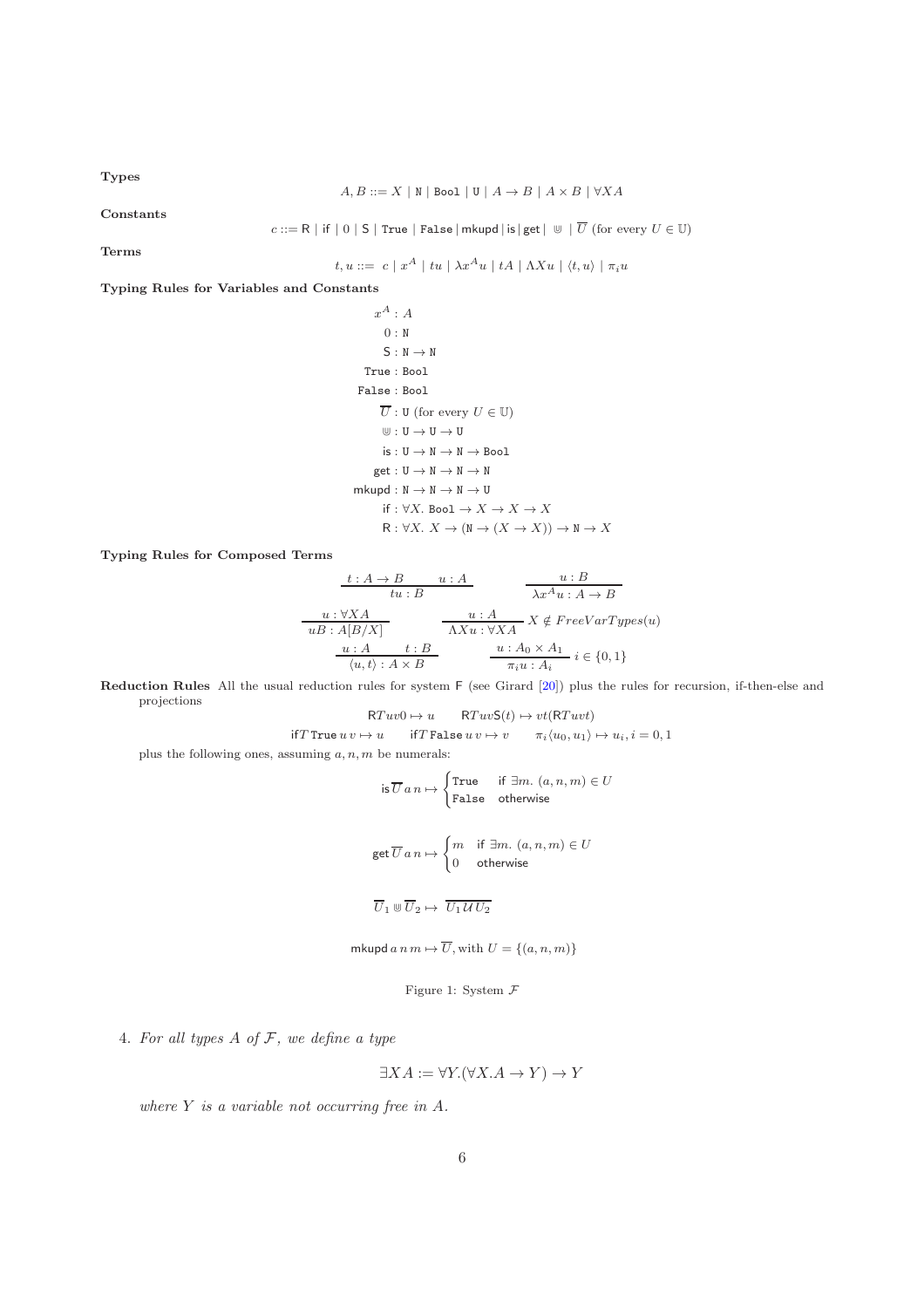5. For every type B and term u of type  $A[B/X]$ , we define a term

<span id="page-7-1"></span>
$$
\langle B, u \rangle := \Lambda Y \lambda x^{\forall X.A \to Y} xBu
$$

of type ∃XA.

System  $\mathcal F$  is obtained from system  $\mathsf T$  adding polymorphism and new operations on atomic types. The following definition formalizes what has been done and it useful for defining arbitrary extensions of  $\mathcal F$ with arbitrary functions over natural numbers; we shall need such extensions for adjoining non-computable functions to  $\mathcal{F}$ .

<span id="page-7-0"></span>**Definition 3 (Functional set of rules).** Let C be any set of constants, each one of some type  $A_1 \rightarrow$  $\ldots \to A_n \to A$ , for some  $A_1, \ldots, A_n, A \in \{\text{Bool}, \mathbb{N}, \mathbb{U}\}\$ . We say that  $\mathcal R$  is a functional set of reduction rules for C if R consists, for all  $c \in C$  and all  $a_1 : A_1, \ldots, a_n : A_n$  closed normal terms of F, of exactly one rule  $ca_1 \ldots a_n \mapsto a$ , for some closed normal term  $a : A$  of  $\mathcal{F}$ .

Any extension of  $\mathcal F$  with constants and even non-computable functional sets of rules, is strongly normalizing and has the uniqueness-of-normal-form property.

**Theorem 2.** Assume that R is a functional set of reduction rules for C (def. [3\)](#page-7-0). Then  $F + C + R$  enjoys strong normalization and weak-Church-Rosser (uniqueness of normal forms) for all closed terms of atomic types.

PROOF. For strong normalization, see Berger [\[11\]](#page-51-13) or just use standard reducibility arguments, as in Girard [\[20](#page-51-11)]. Weak Church-Rosser is also standard.

<span id="page-7-2"></span>The following normal form theorem also holds.

**Lemma 3 (Normal Form Property for**  $\mathcal{F} + C + \mathcal{R}$ ). Assume that R is a functional set of reduction rules for C. Assume A is either an atomic type or a product type. Then any closed normal term  $t \in \mathcal{F}$  of type A is: a numeral  $n : \mathbb{N}$ , or a boolean True, False : Bool, or an update constant  $\overline{U}$  : U, or a constant of type A, or a pair  $\langle u, v \rangle : B \times C$ .

PROOF. By induction over t. For some sequence  $\vec{v}$  of closed types and terms, either t is  $(\lambda x.u)\vec{v}$ , or t is  $(\Lambda X.u)\vec{v}$  or t is  $\langle u, w\rangle \vec{v}$ , or t is  $x\vec{v}$  for some variable x, or t is  $c\vec{v}$  for some constant c.

If  $t = (\lambda x. u)\vec{v}$ , then t has an arrow type if  $\vec{v} = \emptyset$ , while t is not normal if  $\vec{v} \neq \emptyset$ .

If  $t = (\Lambda X.u)\vec{v}$ , then t has universal type if  $\vec{v} = \emptyset$ , while t is not normal if  $\vec{v} \neq \emptyset$ .

If  $t = \langle u, w \rangle \vec{v}$ , then  $\vec{v} = \emptyset$  and we are done.

If  $t = x(\vec{v})$  then t is not closed.

The only case left is  $t = c\vec{v}$ : A. If  $t = 0$  we are done, if  $t = S(u)$  we apply the induction hypothesis to u, if  $t = \text{True}$ , False: Bool or  $t = \overline{u}$ : U or t is a constant of C we are done. Otherwise either  $t = (RUs_1s_2n)\overrightarrow{t}$  or  $t = (ifUba_1a_2)\vec{t}$  or  $t = \pi_i(z)\vec{w}$ , or  $t = is u n m$  : N, or  $t = get u n m$  : N, or  $t = \mathbb{U}(u_1, u_2)$  : U, or  $t =$  mkupd  $n m l$ or  $t = c\vec{v}$ , with  $c \in C$  and  $v_1 : A_1, \ldots, v_k : A_k$ , and  $A_i$  atomic for every i. The proper subterms  $n, m, l : N$ , b : Bool,  $z : A \times B$ ,  $u, u_1, u_2 : U, v_1 : A_1, \ldots, v_k : A_k$  of t have atomic or product type and are closed normal. By induction hypothesis they are, respectively, numerals, booleans, pairs, constants. In all cases, t is not normal.

#### 2.3. The System  $\mathcal{F}_{\text{Class}}$

We now define a classical extension of F, that we call  $\mathcal{F}_{\text{Class}}$ , with a constant symbol  $\Phi : \mathbb{N}^2 \to \mathbb{N}$  denoting a non-computable map of the same Turing degree of an oracle for the Halting problem. We shall use the elements of  $\mathcal{F}_{\text{Class}}$  to represent non-computable realizers.

Definition 4 (Systems  $\mathcal{F}_{\text{Class}}$  and  $\mathcal{T}_{\text{Class}}$ ). Define  $\mathcal{F}_{\text{Class}} = \mathcal{F} + \Phi$  and  $\mathcal{T}_{\text{Class}} = T + \Phi$ , where  $\Phi : \mathbb{N}^2 \to \mathbb{N}$  is a new constant symbol and  $\top$  is Gödel's system.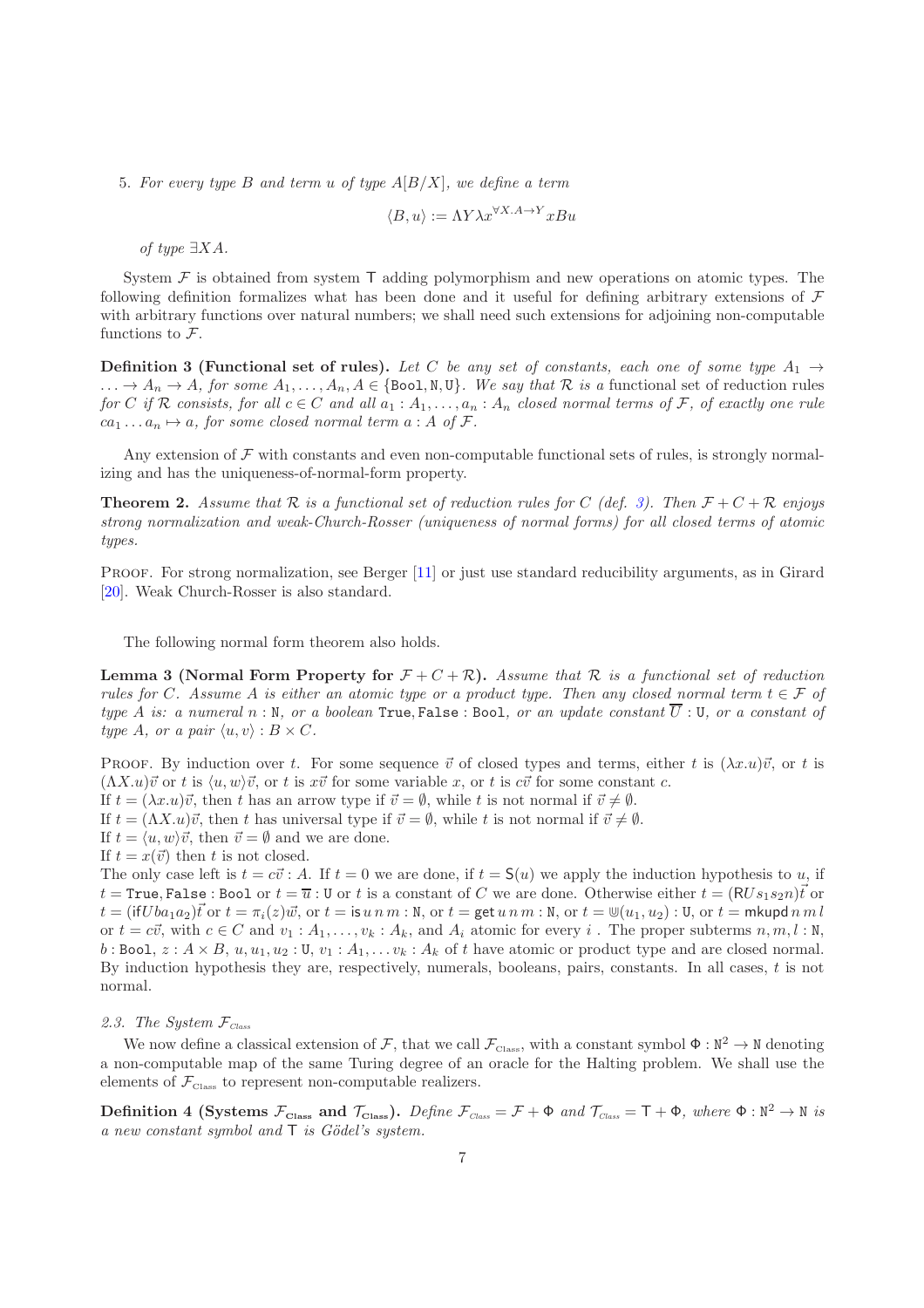For every numeral a,  $\Phi a$  – which we shall denote with  $\Phi_a$  – represents a *Skolem function* for the formula  $\exists y^N P_a xy$ , taking as argument a number x and returning some y such that  $P_a xy$  if any exists, and an arbitrary value otherwise. There is no set of computable reduction rules for the constant Φ, and therefore no set of computable reduction rules for  $\mathcal{F}_{\text{Class}}$ .

Each (in general, non-computable) term  $t \in \mathcal{F}_{\text{Class}}$  is associated to a set  $\{t[s] | s \in \mathcal{F}, s : \mathbb{N}^2 \to \mathbb{N}\} \subseteq \mathcal{F}$  of computable terms we call its "approximations", one for each term  $s : \mathbb{N}^2 \to \mathbb{N}$  of  $\mathcal{F}$ , which is thought as a computable approximation of the oracle Φ.

### Definition 5 (Approximation at state  $s$ ). We define:

- 1. A state is a closed term of type  $\mathbb{N}^2 \to \mathbb{N}$  of F. We define  $S := \mathbb{N}^2 \to \mathbb{N}$ .
- 2. Assume  $t \in \mathcal{F}_{\text{Class}}$  and s is a state. The "approximation of t at state s" is the term t[s] of  $\mathcal F$  obtained from t by replacing each constant  $\Phi$  with s.

We interpret any  $t[s] \in \mathcal{F}$  as a learning process evaluated with respect to the information taken from an approximation s of  $\Phi$ . Here we consider an approximation of  $\Phi$  to be an arbitrary term s:  $\mathbb{N}^2 \to \mathbb{N}$ ; s may be correctly in agreement with  $\Phi$  on some arguments, but wrong on other ones. Consequently, we are going to consider the set of  $(a, n)$  such that  $P_a n s_a(n) =$ True as the real "domain" of s (again, with  $s_a(n)$ ) we shall sometimes denote san). We are also going to define a term  $\oplus$ , which takes as argument a term  $f : \mathbb{N}^2 \to \mathbb{N}$ and an update  $\overline{U}$ , and changes the values of f according to U. This is one of the fundamental operations of our computational model: realizers will compute updates to correct wrong values of oracle approximations with new good values that they have previously learned and stored in the updates. Last, using  $\Phi$ , we are going to define for every numeral a the oracle  $X_a$ , which takes as argument a numeral n and returns the truth value of  $\exists y^{\text{N}} P_a ny$ .

#### <span id="page-8-0"></span>Definition 6 (Domain, Updates of Functions, Oracle  $X_a$ ). We define:

- 1. If s is a state, we denote with dom(s) the set of pairs of numerals  $(a, n)$  such that  $P_a n s_a(n) = True$ . If  $\overline{U}$  is an update constant, we denote with  $\text{dom}(\overline{U})$  the set of pairs of numerals  $(a, n)$  such that  $(a, n, m) \in U$  and  $P_{a}$ nm = True.
- 2. If s is a state and  $\overline{U}$  is an update constant, we define

$$
\overline{U} \preceq s \iff \mathsf{dom}(\overline{U}) \subseteq \mathsf{dom}(s)
$$

3. We define a term  $\oplus : (\mathbb{N}^2 \to \mathbb{N}) \to \mathbb{U} \to (\mathbb{N}^2 \to \mathbb{N})$  as follows:

 $\oplus:=\lambda f^{\text{N}^2\to \text{N}}\lambda u^{\text{U}}\lambda x^{\text{N}}\lambda y^{\text{N}}$  if  $(\text{is}\, u\, x\, y)$  then  $(\text{get}\, u\, x\, y)$  else  $fxy$ 

We will write  $t_1 \oplus t_2$  in place of  $\oplus t_1t_2$ .

4. Given any numeral i, we define a term  $\oplus_i : (\mathbb{N}^2 \to \mathbb{N}) \to \mathbb{U} \to (\mathbb{N}^2 \to \mathbb{N})$  as follows:

$$
\oplus_i := \lambda f^{\mathtt{N}^2\to \mathtt{N}}\lambda u^{\mathtt{U}}\lambda x^{\mathtt{N}}\lambda y^{\mathtt{N}} \ \text{ if } \ (i=x\wedge_{\mathtt{Bool}}\text{ is } u\,x\,y\wedge_{\mathtt{Bool}} \mathsf{P}_i\,y\,(\mathtt{get}\,u\,x\,y)) \ \text{ then } (\mathtt{get}\,u\,x\,y) \ \text{ else } fxy
$$

We will write  $t_1 \oplus_i t_2$  in place of  $\oplus_i t_1t_2$ .

5. For every numeral a, we define a term  $X_a : N \to \text{Bool}$  as follows:

$$
\mathsf{X}_a := \lambda x^{\mathbb{N}} \; \mathsf{P}_a x(\Phi_a x)
$$

We introduce now a notion of convergence for families of terms  $\{t[s_i]\}_{i\in\mathbb{N}}\subseteq\mathcal{F}$ , defined by some  $t\in\mathcal{F}_{\text{Class}}$ and indexed over a set  $\{s_i\}_{i\in\mathbb{N}}$  of states. Informally, "t convergent" means that the normal form of  $t[s]$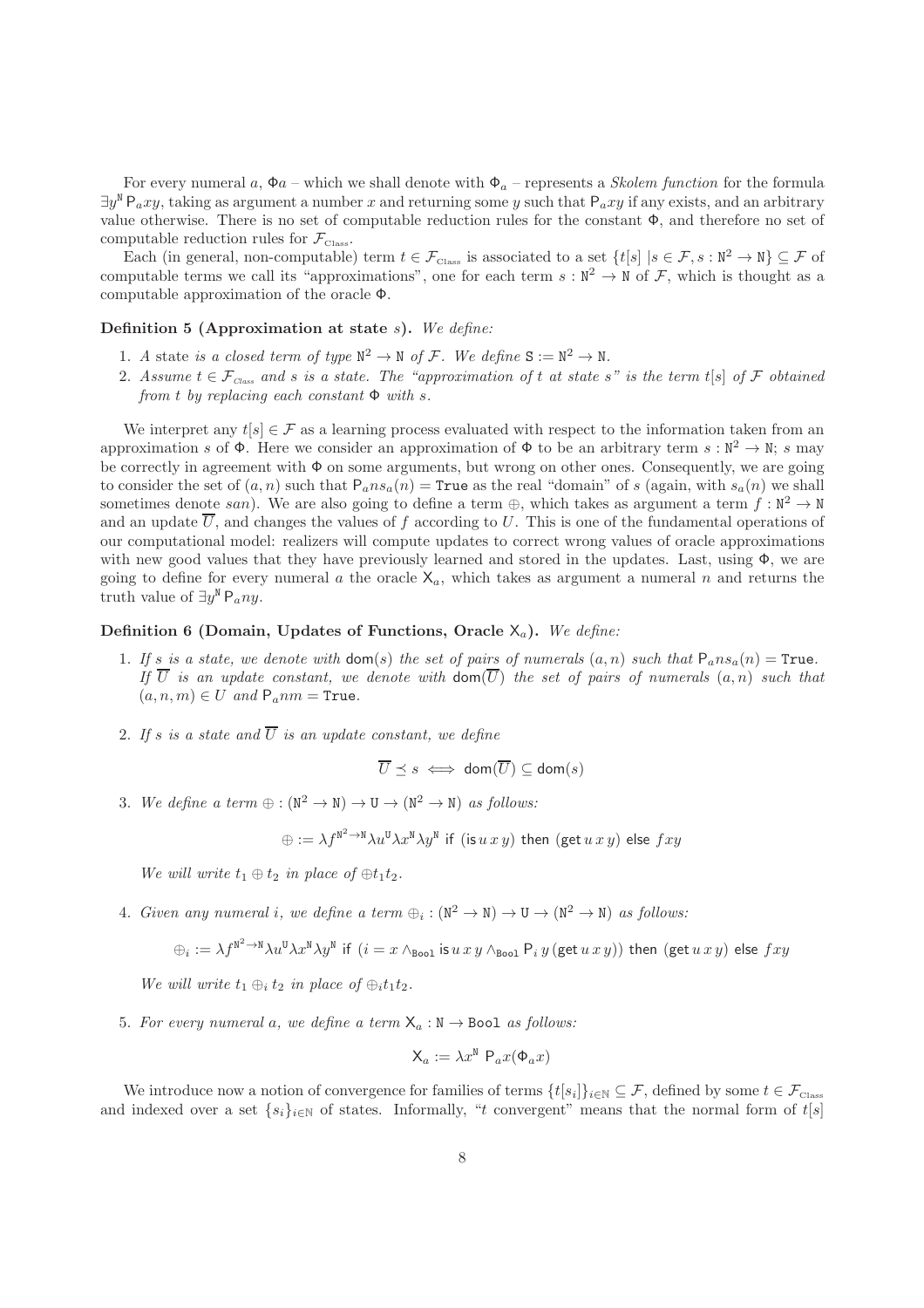eventually stops changing when the approximation  $s_i$  of  $\Phi$  gets better and better. If  $s, r$  are states, we formalize what it means that  $r$  is at least as good an approximation as  $s$  by defining:

 $s \leq r \iff \forall a, n. s_a(n) \neq r_a(n) \implies (a, n) \notin \text{dom}(s) \land (a, n) \in \text{dom}(r)$ 

Intuitively, if  $s \leq r$ , then r can be obtained by changing some of the values of s that make s a wrong approximation of  $\Phi$ . We say that a sequence  $\{s_i\}_{i\in\mathbb{N}}$  of states is a weakly increasing chain of states (is w.i. for short), if  $s_i \leq s_{i+1}$  for all  $i \in \mathbb{N}$ .

**Definition 7 (Convergence).** Assume that  $\{s_i\}_{i\in\mathbb{N}}$  is a w.i. sequence of states, and  $u, v \in \mathcal{F}_{Class}$ .

- 1. u converges in  $\{s_i\}_{i\in\mathbb{N}}$  if  $\exists i\in\mathbb{N}.\forall j\geq i$ .  $u[s_j]=u[s_i]$  in  $\mathcal{F}$ .
- 2. u converges if u converges in every w.i. sequence sequence of closed type-N  $\rightarrow$  N terms of F.

We remark that if  $u$  is convergent, we do not ask that  $u$  is convergent to the *same* value on all w.i. chain of oracle approximations. The value attained by  $u$  may depend on the information contained in the particular chain from which u gets the knowledge.

<span id="page-9-0"></span>**Theorem 4 (Convergence Theorem).** Assume  $t \in \mathcal{F}_{\text{Class}}$  is a closed term of atomic type  $A \ (A \in \{\text{Bool}, \text{N}, \text{U}\})$ . Then t is convergent.

**PROOF.** (Classical). For every  $S : \mathbb{N}^2 \to \mathbb{N}$ , we define some (in general, not computable) functional set of reduction rules  $\mathcal{R}(S)$  for  $\Phi$  and for  $\mathcal{F}_{\text{Class}}$ .

$$
\mathcal{R}(S) := \{ \Phi_a n \mapsto m \mid S(a, n) = m \}
$$

If  $s$  is a state, we define

$$
\mathcal{R}(s) := \{ \Phi_a n \mapsto m \mid s_a(n) = m, \text{ with } a, n, m \text{ numerals} \}
$$

By theorem [2,](#page-7-1) for any S and s,  $\mathcal{F}_{\text{Class}} + \mathcal{R}(S)$  and  $\mathcal{F}_{\text{Class}} + \mathcal{R}(s)$  are strongly normalizing and weak-CR for all closed terms of atomic type.

Claim. If s is a state, the normal form of t in  $\mathcal{F}_{\text{Class}} + \mathcal{R}(s)$  is equal to the normal form of t[s] in  $\mathcal{F}$ . Proof of the Claim. By induction over the size of the reduction tree of  $t$ . If  $t$  is normal, then by lemma [3](#page-7-2) it is a numeral, a boolean or a constant. Hence,  $t \neq \Phi$  (for  $\Phi : \mathbb{N}^2 \to \mathbb{N}$ ), and we are done, since  $t = t[s]$ . If t is not normal, then it reduces in one step reduction to some t'. If we show that  $t[s]$  reduces  $t'[s]$  in  $\mathcal{F}$ , we obtain the claim by induction hypothesis. The only non self-evident case is when a redex not already in t is contracted in t[s]. Such redex must be of the form  $\Phi_a n$ , with n numeral, and t' results from t by replacing the redex with m, where m is a numeral and  $s_a(n) = m$ . But then  $t'[s]$  can as well be obtained from  $t[s]$  by normalizing the redex  $s_a(n)$  of  $t[s]$ .

Assume now w is the (unique, by weak-CR) normal form of t in  $\mathcal{F}_{\text{Class}} + \mathcal{R}(s)$ . By the *Claim*, w is the normal form of t[s] in F. For the rest of the proof, let  $\{s_i\}_{i\in\mathbb{N}}$  be a w.i. chain of states. Define

$$
S_{\omega}(a,n):=\begin{cases} m \qquad \qquad \text{if } \exists i. \ (a,n) \in \text{dom}(s_i) \wedge s_i(a,n)=m \\ s_0(a,n) \quad \text{otherwise} \end{cases}
$$

 $S_{\omega}$  is a well defined function, because  $(a, n) \in \text{dom}(s_i), (a, n) \in \text{dom}(s_i)$  implies  $s_i(a, n) = s_i(a, n)$ , since  ${s_i}_{i\in\mathbb{N}} \in \mathbb{W}$ . By strong normalization, t has a finite reduction in normal form in  $\mathcal{F}_{\text{Class}} + \mathcal{R}(S_{\omega})$ . Therefore in this reduction are used only *finitely many* reduction rules from  $\mathcal{R}(S_{\omega})$ . Moreover, if  $\Phi_{a}n \mapsto m$  is any of such rules, then either there exists i such that  $(a, n) \in \text{dom}(s_i)$  and  $s_i(a, n) = m$ , and so for every  $j \geq i$ ,  $s_i(a, n) = s_j(a, n)$  (for  $\{s_i\}_{i \in \mathbb{N}} \in \mathbb{N}$ .i.); or it does not, and so for every j,  $s_j(a, n) = s_0(a, j)$  (again,  $\{s_i\}_{i \in \mathbb{N}} \in \mathbb{N}$ w.i.). Therefore, all the reduction rules used to obtain the normal form a of t in  $\mathcal{F}_{\text{Class}}+\mathcal{R}(S_{\omega})$  are already in  $\mathcal{R}(s_n)$ , for some numeral n, and thus w is the normal form of t also in  $\mathcal{F}_{\text{Class}} + \mathcal{R}(s_n)$ , and in  $\mathcal{F}_{\text{Class}} + \mathcal{R}(s_m)$ for all  $m \geq n$ . Thus, the normal form in F of all  $t[s_m]$  with  $m \geq n$  are the same, as we wished to show.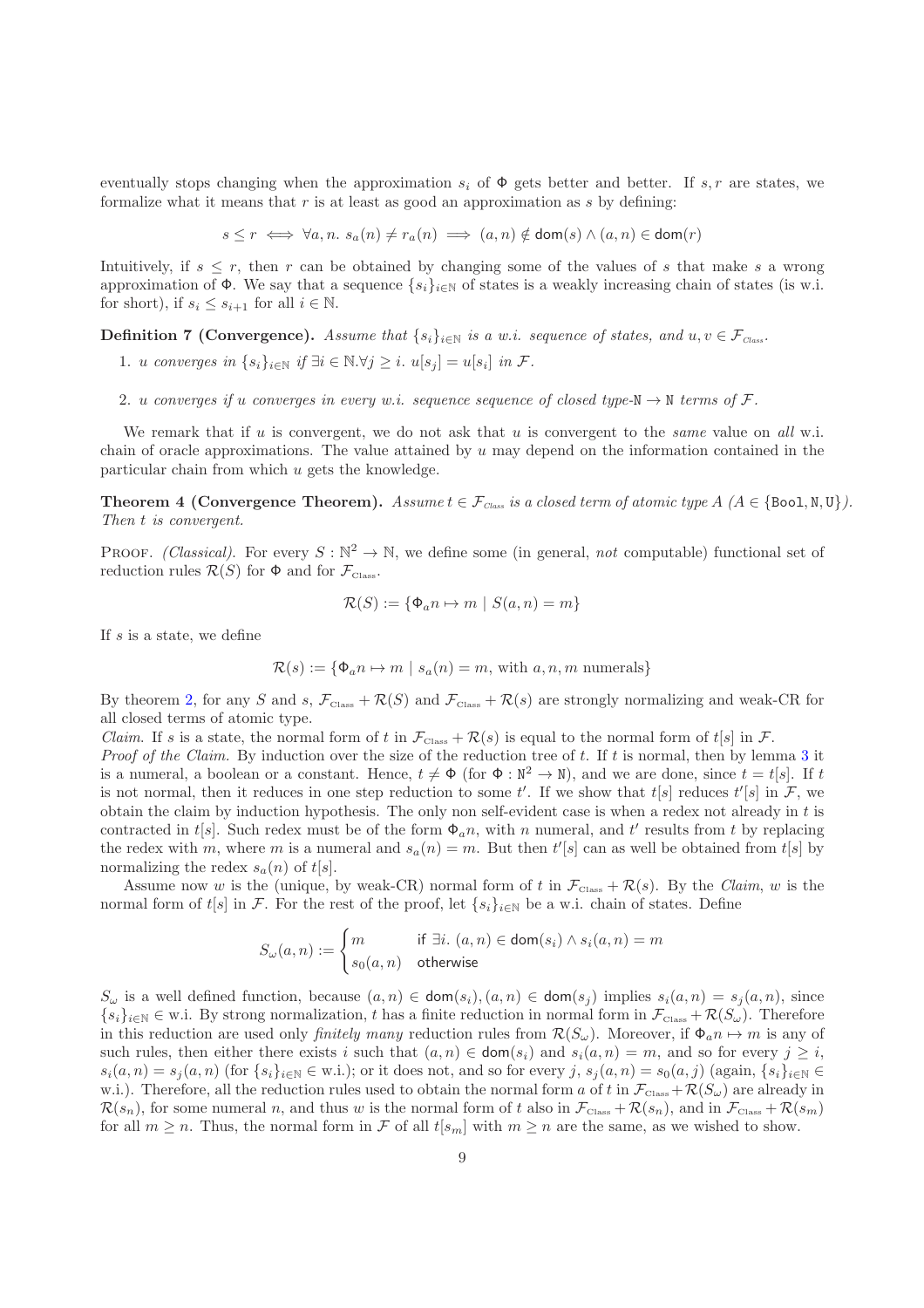Remark 1. The idea of the proof of theorem [4](#page-9-0) corresponds exactly to the intuition that during any computation, the oracle  $\Phi$  is consulted a finite number of times and hence asked for a finite number of values. When the approximation  $s_n$  of  $\Phi$  is great enough, we can substitute  $\Phi$  with  $s_n$  and we obtain the same oracle values and hence the same results.

#### <span id="page-10-0"></span>3. An Interactive Learning-Based Notion of Realizability for  $HAS + EM_1 + SK_1$

In this section we introduce a learning-based notion of realizability for  $HAS + EM_1 + SK_1$ , Second Order Heyting Arithmetic plus Excluded Middle on  $\Sigma^0_1$ -formulas

$$
\mathsf{EM}_1 := \forall x^\mathsf{N}.\ \exists y^\mathsf{N} \mathsf{P}_a xy \vee \forall y^\mathsf{N} \neg \mathsf{P}_a xy
$$

and Skolem axioms

$$
\mathsf{SK}_1 := \forall x^{\mathsf{N}} \forall y^{\mathsf{N}}.\ \mathsf{P}_a xy \to \mathsf{P}_a x \Phi_a(x)
$$

then we prove our main Theorem, the Adequacy Theorem: "if a closed arithmetical formula is provable in  $HAS + EM_1 + SK_1$ , then it is realizable".

We first define the formal system  $HAS+EM_1+SK_1$ . We represent atomic predicates of  $HAS+EM_1+SK_1$ with (in general, non-computable) closed terms of  $\mathcal{T}_{\text{Class}}$  of type Bool. Terms of  $HAS + EM_1 + SK_1$  may include the function symbol  $\Phi$ , denoting the Skolem function for  $\exists y^{\text{N}}\mathsf{P}_a xy$ .

<span id="page-10-1"></span>Remark 2. Our realizability can be formulated already for the standard language of Arithmetic: we add non computable functions to the language for greater generality and to interpret Skolem axioms in addition to  $EM_1$ . Of course, HAS already proves the comprehension axiom and thus  $HAS + EM_1$  proves the existence of a Skolem function for  $\exists y^N P_a xy$ , which is the formula

$$
A := \exists X. \text{ fun}(X) \land \forall x^{\mathbb{N}} \forall y^{\mathbb{N}}. \text{ } \mathsf{P}_a xy \to (\exists z^{\mathbb{N}} (x, z) \in X \land \mathsf{P}_a x z)
$$

with

$$
\text{fun}(X) \equiv \forall x^{\mathbb{N}} \exists y^{\mathbb{N}}. (x, y) \in X \land \forall z^{\mathbb{N}}. (x, z) \in X \to y = z
$$

Indeed, as a witness for  $X$  one may take the formula

$$
S(n,m):=\forall x^{\mathtt{M}}.\ \exists y^{\mathtt{M}}\mathsf{P}_a xy\to (\exists z^{\mathtt{M}}.\ (n,z)\in X\wedge z\leq y)\wedge \forall y^{\mathtt{M}}\neg \mathsf{P}_a xy\to (x,0)\in X
$$

Then using  $\text{\sf EM}_1$  one may prove  $A[S/X]$  and thus  $\exists X A$ .

However, such an approach is fairly inefficient, because it requires to *define* a particular Skolem function, and it usually ends by defining a map always returning the minimum witness, as in the example, or by imposing some arbitrary criterion on the possible witnesses.

Instead, our approach of adding  $SK_1$  is far more direct and efficient: our realizer of  $SK_1$  will not waste resources by always constructing a minimum witness, but it will keep the first one it finds. The addition of non-computable functions to the language of Arithmetic requires in fact a non-trivial modification of the realizability semantics (for example, there is no formulation of Krivine classical realizability [\[25\]](#page-52-2) realizing the formula  $SK_1$  as it is written).

3.1. Language of  $HAS + EM_1 + SK_1$ 

We now define the language of the arithmetical theory  $HAS + EM_1 + SK_1$ .

**Definition 8 (Language of HAS** + EM<sub>1</sub> + SK<sub>1</sub>). The language  $\mathcal{L}_{Class}$  of HAS + EM<sub>1</sub> + SK<sub>1</sub> is defined as follows.

1. The terms of  $\mathcal{L}_{\text{Class}}$  are all  $t \in \mathcal{T}_{\text{Class}}$ , such that  $t : \mathbb{N}$  and  $FreeVar(t) \subseteq \{x_1^{\mathbb{N}}, \ldots, x_n^{\mathbb{N}}\}$  for some  $x_1, \ldots, x_n$ .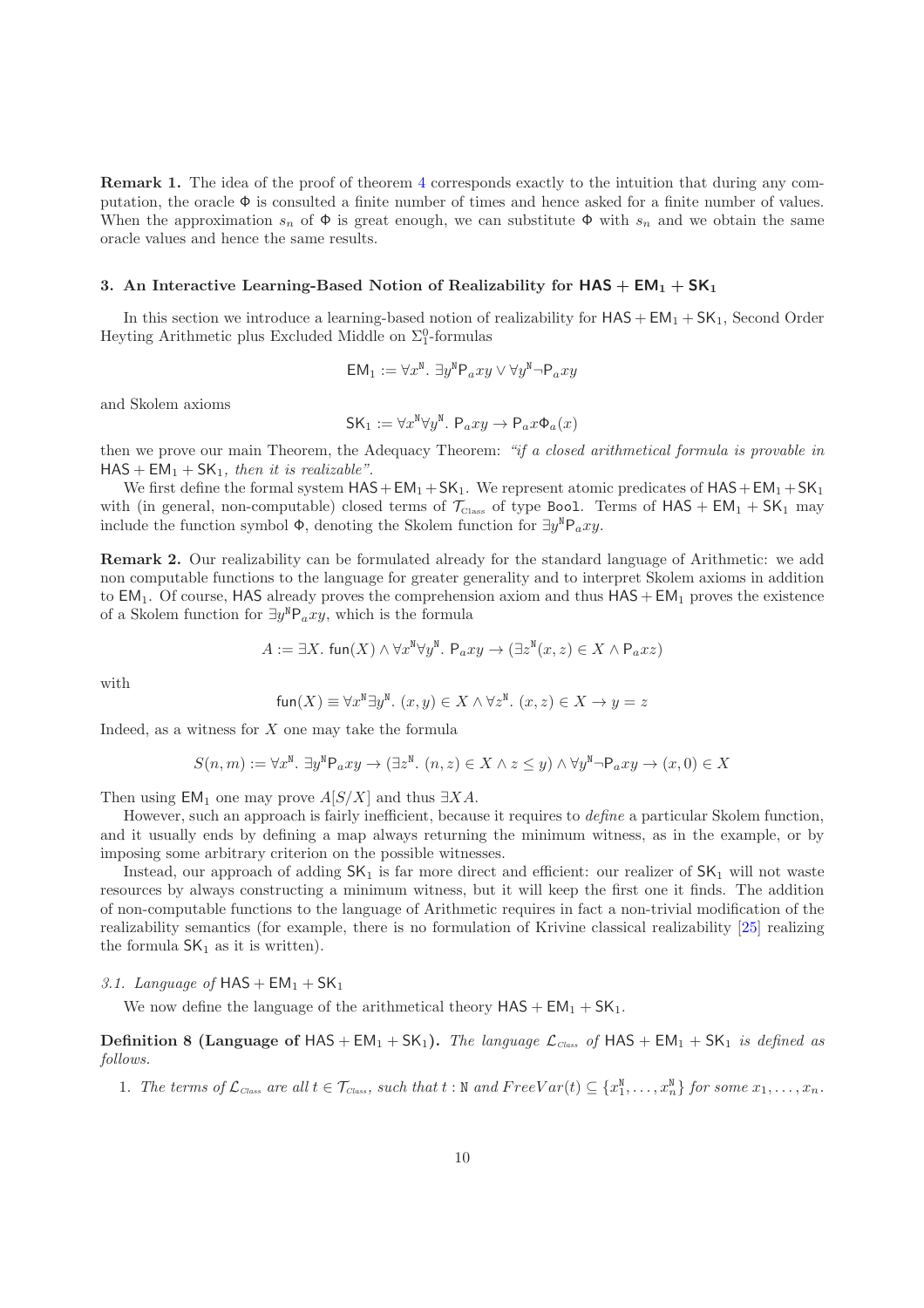- 2. The atomic formulas of  $\mathcal{L}_{Class}$  are all  $Q \in \mathcal{T}_{Class}$  and Xt such that  $Q : \text{Bool}$ ,  $FreeVar(Q) \subseteq \{x_1^{\text{N}}, \ldots, x_n^{\text{N}}\}$ for some  $x_1, \ldots, x_n$  and X is a predicate variable.
- 3. The formulas of  $\mathcal{L}_{\text{Class}}$  are built from atomic formulas of  $\mathcal{L}_{\text{Class}}$  by the connectives  $\vee, \wedge, \rightarrow \forall, \exists$  as usual, with quantifiers possibly ranging over second-order predicate variables.
- 4. As usual, if A and B are formulas of  $\mathcal{L}_{Class}$  and X is a set variable, we denote with  $A[\lambda zB(z)/X]$  the formula obtained from A by replacing all its atomic subformulas of the form Xt with  $B(t)z$  (without capturing free variables of B).

We denote with  $\perp$  the atomic formula False. We shall write natural number variables in lower case characters  $x^{\mathbb{N}}, y^{\mathbb{N}}, z^{\mathbb{N}}, \alpha^{\mathbb{N}}$  and predicate variables in upper case characters  $X, Y, Z$ . We shall often omit the types of natural number variables, writing for instance  $\forall x.A$  in place of  $\forall x^{\mathbb{N}}A$ . If P is an atomic formula of  $\mathcal{L}_{\text{Class}}$  in the free variables  $x_1, \ldots, x_n$  and  $t_1, \ldots, t_n$  are terms of  $\mathcal{L}_{\text{Class}}$ , with  $P(t_1, \ldots, t_n)$  we shall denote the atomic formula  $P[t_1/x_1, \ldots, t_n/x_n].$ 

We defined  $\Rightarrow_{\text{Bool}}$ : Bool, Bool  $\rightarrow$  Bool as a term implementing implication, therefore, to be accurate, formulas of the form  $P_a(t, u) \Rightarrow_{\text{Bool}} P_a(t, \Phi_a t)$  are not an implication between two atomic formulas, but they are equal to the single atomic formula Q, where

$$
Q := \Rightarrow_{\text{Bool}} (P_a t u)(P_a t(\Phi_a t))
$$

Any atomic formula A of  $\mathcal{L}_{\text{Class}}$  is a boolean term of  $\mathcal{T}_{\text{Class}}$ , therefore for any state s we may form the "approximation"  $A[s]$ : Bool,  $A[s] \in \mathcal{F}$  of A. In  $A[s]$  we replace the Skolem function  $\Phi$  we have in A by its approximation s.

Our definition of realizability provides a formal semantics for  $HAS + EM_1 + SK_1$ , and therefore also for the more usual language of Arithmetic  $HAS + EM_1$ , in which all terms represent recursive maps.

From now onwards, for every pair of terms  $t_1, t_2$  of system F, we shall write  $t_1 = t_2$  if they are the same term modulo the equality rules corresponding to the reduction rules of system  $\mathcal F$  (equivalently, if they have the same normal form).

#### 3.2. s-Saturated Sets

We now turn to the definition of a fundamental concept: the notion of s-saturated set of type A. The concept arises naturally if one tries, as a first thought, to define realizability for second-order formulas  $\forall X A$ in terms of realizability of all formulas  $A[\lambda zB(z)/X]$ . Of course, such definition would not be a well-founded one with respect to the logical structure of formulas. In the case of second-order Heyting Arithmetic, one usually takes an extensional approach to solve this issue (see [\[29\]](#page-52-5), for example). Since the computational meaning of a formula is determined by the set of its realizers, one replaces the quantification over formulas with quantification over saturated sets of lambda terms, i.e. arbitrary sets of terms closed under intensional equality. Then, one may define realizability for  $\forall X \hat{A}$  in terms of realizability of  $A[F/X]$ , for every function  $F$  from natural numbers to saturated set of terms. The idea is that  $F$  represents an abstract proposition over natural numbers.

Interactive realizability, however, is relativized to states, i.e. to terms  $s : \mathbb{N}^2 \to \mathbb{N}$ . Consequently, also intensional equality of terms of  $\mathcal{F}_{\text{Class}}$  and hence saturation are relativized to states. The idea is that each world/state s determines a notion of equality between terms of  $\mathcal{F}_{\text{Class}}$ , because during computations one replaces  $\Phi$  with its approximation s. That is, two terms t, u of  $\mathcal{F}_{\text{Class}}$  are intensionally equal in the state s if  $t[s] = u[s]$  in F.

#### Definition 9 (s-Saturated Sets). Let s be any state.

1. A s-saturated set of type A (A closed) is any set S of closed type-A terms of  $\mathcal{F}_{Class}$  such that if  $t \in S$ and t[s]  $= u[s]$  in F, then  $u \in S$ .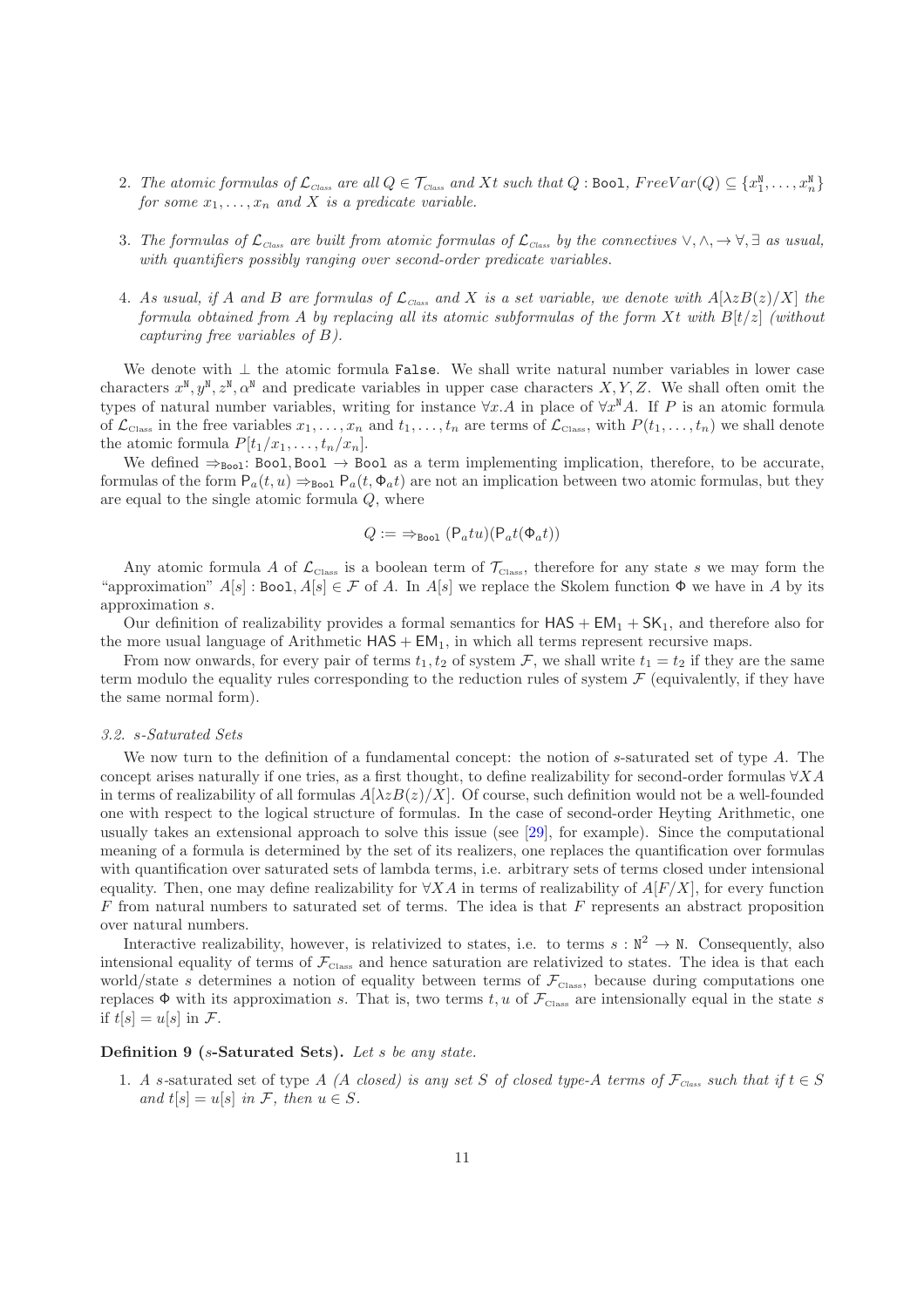- 2. For every type A, we denote with  $\textsf{Sat}_{A}(s)$  the set of all s-saturated set of type A.
- 3. Let  $\mathcal{L}^+_{\textit{Class}}$  the language resulting from  $\mathcal{L}_{\textit{Class}}$  by adding a constant symbol F for every function  $F : \mathbb{N} \to$  $\mathsf{Sat}_A(s)$ .

<span id="page-12-1"></span>l

3.3. Interactive Realizability

For every formula A of  $\mathcal{L}^+_{\text{Class}}$ , we are now going to define what type |A| a realizer of A must have.

**Definition 10 (Types for realizers).** For each formula A of  $\mathcal{L}^+_{\text{Class}}$  we define a type |A| of  $\mathcal{F}_{\text{Class}}$  by induction on A:

- 1.  $|P| = \mathsf{U},$
- 2.  $|Xt| = X$ ,
- 3. |  $\dot{F}t| = C \text{ if } F : \mathbb{N} \to \mathsf{Sat}_C(s),$
- 4.  $|A \wedge B| = |A| \times |B|$ ,
- 5.  $|A \vee B|$  = Boo1  $\times$   $(|A| + |B|)$ ,
- 6.  $|A \to B| = |A| \to |B|$ ,
- 7.  $|\forall x A| = N \rightarrow |A|$ ,
- 8.  $|\forall X A| = \forall X |A|$ ,
- 9.  $|\exists xA| = N \times |A|$ ,
- 10.  $|\exists X A| = \exists X |A|$

<span id="page-12-0"></span>We now define the realizability relation  $t \Vdash C$ , where  $t \in \mathcal{F}_{\text{Class}}$ ,  $C \in \mathcal{L}_{\text{Class}}^+$  and  $t : |C|$ .

Definition 11 (Interactive Realizability). Assume s is a state, t is a closed term of  $\mathcal{F}_{\textit{Class}},\ C \in \mathcal{L}^+_{\textit{Class}}$  is a closed formula, and  $t : |C|$ . We define first the relation  $t \Vdash_{s} C$  by induction and by cases according to the form of C:

- 1.  $t \Vdash_s Q$  if and only if:
	- $t[s] = \overline{U}$  implies that U is sound and dom $(U) \cap$  dom $(s) = \emptyset$
	- $t[s] = \varnothing$  implies  $Q[s] = \text{True}$
- 2.  $t \Vdash_s \dot{F}$ Fu if and only if for some numeral n,  $u[s] = n$  and  $t \in F(n)$
- 3. t  $\Vdash_s A \wedge B$  if and only if  $\pi_0 t \Vdash_s A$  and  $\pi_1 t \Vdash_s B$
- 4. t  $\Vdash_s A \vee B$  if and only if either  $\pi_0 t[s] = \text{True}, \pi_1 t[s] = \iota_{0, |A|, |B|}(u)$  and  $u \Vdash_s A$ , or  $\pi_0 t[s] = \text{False},$  $\pi_1 t[s] = \mathfrak{t}_{1,|A|,|B|}(v)$  and  $v \Vdash_s B$
- 5.  $t \Vdash_s A \to B$  if and only if for all u, if  $u \Vdash_s A$ , then  $tu \Vdash_s B$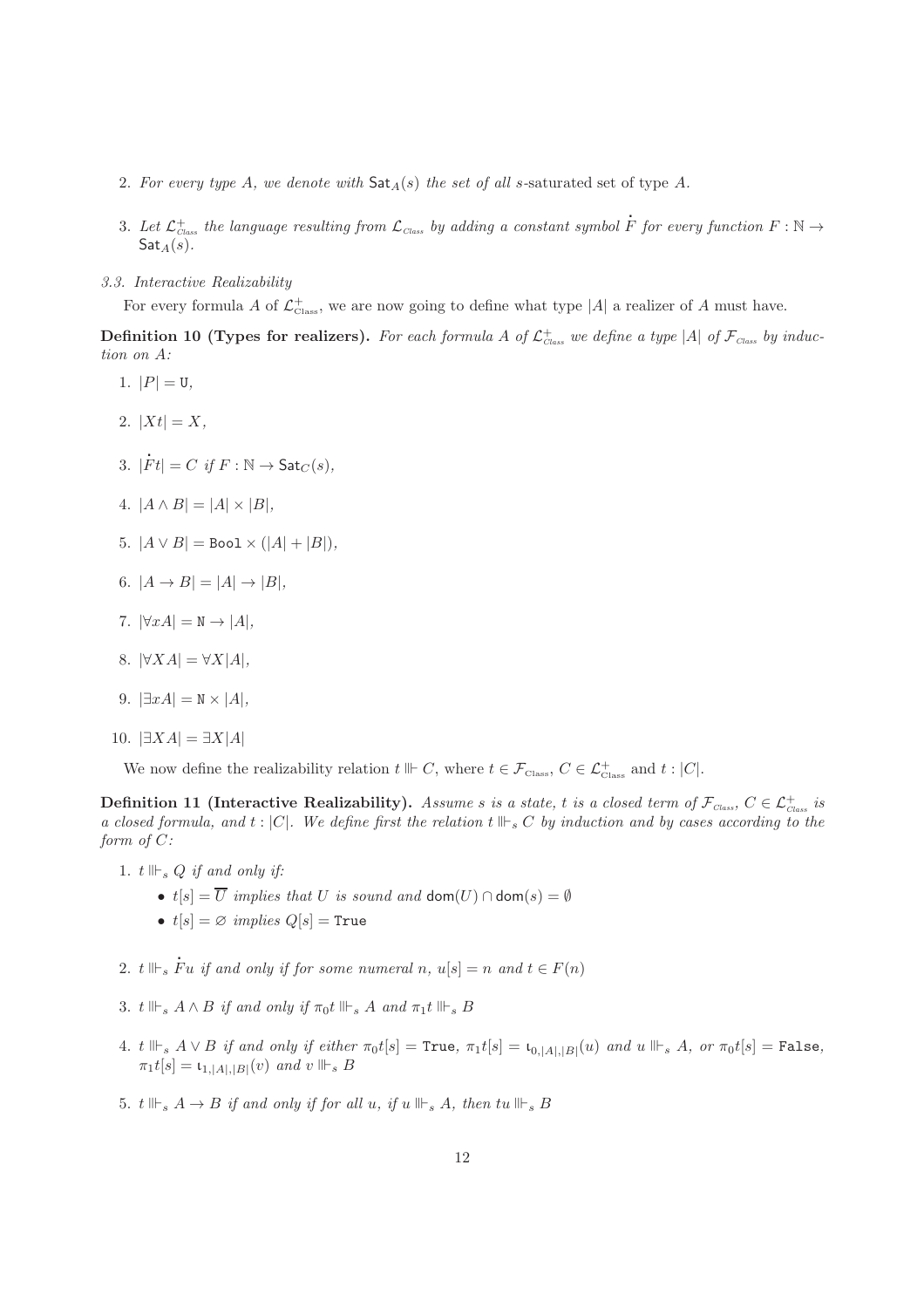- 6. t  $\mathbb{H}_s$   $\forall xA$  if and only if for all numerals n, tn  $\mathbb{H}_s$   $A[n/x]$
- 7. t  $\mathbb{I} \vdash_s \exists x A$  if and only for some numeral n,  $\pi_0 t[s] = n$  and  $\pi_1 t \Vdash_s A[n/x]$
- 8. t  $\mathbb{H}_s$  ∀XA if and only if for every type B and  $F : \mathbb{N} \to$  Sat $_B(s)$ , tB  $\mathbb{H}_s$  A[ $\dot{F}$  $F/X]$
- 9. t  $\mathbb{H}_{s}$  ∃XA if and only if  $t = \langle B, u \rangle$  and  $u \Vdash_{s} A[F/X]$ , for some  $F : \mathbb{N} \to \mathsf{Sat}_B(s)$

We define  $t \Vdash A$  if and only if for all states s,  $t \Vdash_s A$ .

The ideas behind the definition of  $\mathbb{F}_s$  are the following. A realizer is a term t of  $\mathcal{F}_{\text{Class}}$ , possibly containing the non-computable Skolem function  $\Phi$ ; if such function was computable, t would be an intuitionistic realizer. Since in general t is not computable, we calculate its approximation  $t[s]$  at state s. t is an intelligent, selfcorrecting program, representing a proof/construction depending on the state s. The realizer interacts with the environment, which may provide a counter-proof, a counterexample invalidating the current construction of the realizer. But the realizer is always able to turn such a negative outcome into a positive information, which consists in some new piece of knowledge learned about the Skolem function Φ.

There are two important concepts that are useful to understand the interaction of a realizer with the environment: a realizer receives as input tests and produces as output predictions.

- Predictions.
	- A realizer t of  $A \vee B$  uses s to predict which one between A and B is realizable: if  $\pi_0 t[s] = \text{True}$ then A is realizable, and if  $\pi_0 t[s] = \texttt{False}$  then B is realizable.
	- A realizer *u* of  $\exists x A$  uses *s* to compute  $\pi_0 u[s] = n$  and to predict that *n* is a witness for  $\exists x A$  (i.e. that  $A[n/x]$  is realizable).
	- A realizer of  $\exists X A$  predicts the existence of a witness  $F : \mathbb{N} \to \mathsf{Sat}_B(s)$  for  $\exists X A$  (i.e. that A[  $F/X]$ is realizable).

l

- Tests.
	- $-$  A realizer t of a universal formula  $\forall x^{\mathsf{N}} A$  or  $\forall X A$  takes a natural number n or a saturated set F as a challenge coming from the environment to provide a construction of  $A[n/x]$  or  $A[$ Î  $F/X$ , whose correctness will be tested at the end of computation.
	- A realizer of  $A \rightarrow B$  takes a realizer of A as a challenge coming from the environment to provide a construction of B, whose correctness will be tested at the end of the computation.
	- A realizer of  $A \wedge B$  may be challenged to construct A as well as B, and again the correctness of the construction will be tested at the end of computation.
	- $-$  A realizer of an atomic formula  $Q$  comes after a series of predictions and challenges that have been provided to test the construction of a complex formula; the realizer performs a final test and computes the formula Q in the state s as an experiment. Since predictions of realizers need not be always correct, it is possible that a realized atomic formula is actually false; we may have  $t \Vdash_{s} Q$ and  $Q[s]$  = False in F. If Q, though predicted to be true, is instead false, then a counterexample has been encountered; this means that the approximation s of  $\Phi$  is still inadequate. In this case,  $t[s] \neq \emptyset$  by definition of  $t \Vdash_{s} Q$ , and the atomic realizer t takes s and extends it to a larger state  $s'$ , union of s and  $t[s]$ . That is to say: the construction of a realizer is wrong in a particular state, the realizer must learn from its mistakes. The point is that after every learning, the actual state grows, and if we ask to the same realizer new predictions, we will obtain "better" answers.

Indeed, we can say more about this last point. Suppose for instance that  $t \Vdash A \vee B$  and let  $\{s_i\}_{i\in\mathbb{N}}$ be a w.i. sequence of states. Then, since  $t : \text{Bool} \times |A| + |B|$ , then  $\pi_0 t : \text{Bool}$  is a closed term of  $\mathcal{F}_{\text{Class}}$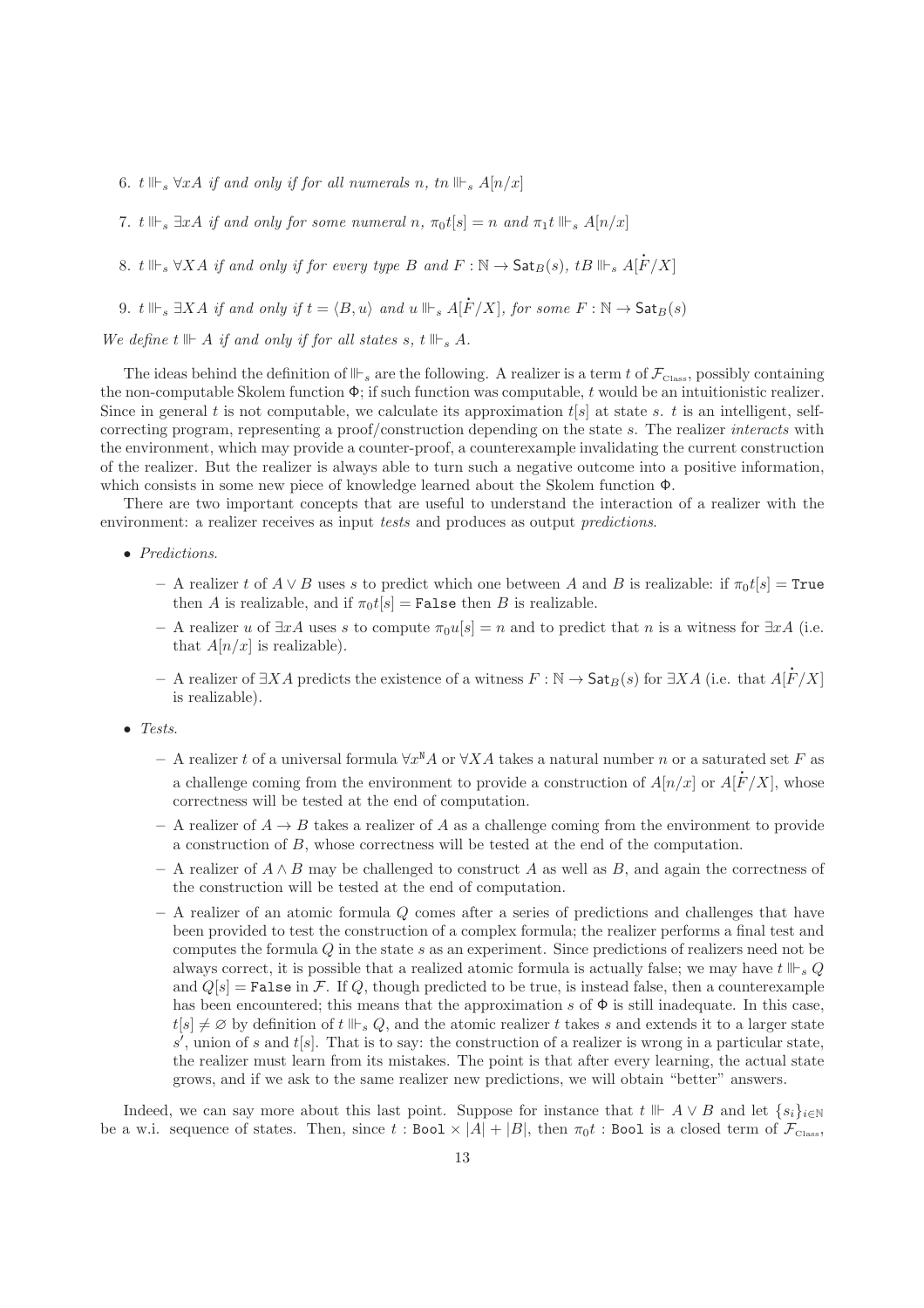converging in  $\{s_i\}_{i\in\mathbb{N}}$  to a boolean by theorem [4;](#page-9-0) thus the sequence of predictions  $\{\pi_0 t[s_i]\}_{i\in\mathbb{N}}$  eventually stabilizes, and hence a witness is eventually learned in the limit.

In the atomic case, in order to have  $t \Vdash_s Q$ , we stipulate as second requirement that if  $t[s] = \emptyset$ , then  $Q[s]$  = True in F. Together with the first requirement, that is to say: if t[s] contains no new information about  $\Phi$  for correcting wrong values of s, then t must ensure the truth of Q with respect to s. Hence search for truth will be for us *computation of a zero* – a s such that  $t[s] = \emptyset$  – driven by the excluded-middle instances and the Skolem axioms used by proofs, rather than exhaustive search for counterexamples.

The next proposition tells that realizability at state s respects the notion of equality of  $\mathcal{F}_{\text{class}}$  terms, when the latter is relativized to state  $s$ . That is, if two terms are equal at the state  $s$ , then they realize the same formulas at the state s. Hence, the extensional notion of s-saturated set comprehends the intensional notion of realizability of a formula at state s.

<span id="page-14-0"></span>Proposition 1 (Saturation). The following hold:

1. 
$$
\{t \mid t \Vdash_s A\} \in \mathsf{Sat}_{|A|}(s)
$$

2. If  $u[s] = v[s]$ , then  $\{t \mid t \Vdash_s B[u/x] \} = \{t \mid t \Vdash_s B[v/x] \}$ 

PROOF. By straightforward induction on A.

The next proposition tells that, in the context of realizability, quantification over maps from  $\mathbb N$  to ssaturated sets definable through realizability is the same as quantification over definable sets of natural numbers. It is crucial in order to prove that  $t \Vdash_{s} \forall X A$  implies  $t \Vdash_{s} A[\lambda x B(x)/X]$  for every formula  $B(x)$ in the only free variable  $x$ .

<span id="page-14-1"></span>**Proposition 2 (Comprehension).** Let  $B(x)$  be a formula of  $\mathcal{L}^+_{\text{Class}}$  in the only free natural number variable x. Define  $B : \mathbb{N} \to \mathsf{Sat}_{|B|}(s)$  as

$$
B := n \mapsto \{ t \mid t \Vdash_s B(n) \}
$$

Then for every t

$$
t \Vdash_s A[\dot{B}/X] \iff t \Vdash_s A[\lambda x B(x)/X]
$$

l

PROOF. By induction on A.

1.  $A = P(\vec{u})$ , with P predicate of  $\mathcal{T}_{\text{Class}}$ . Then, A[  $B/X$ ] =  $A[\lambda x B(x)/X]$  and trivially

l

$$
t \Vdash_s A[\dot{B}/X] \iff t \Vdash_s A[\lambda x B(x)/X]
$$

2.  $A = Yu$ , with Y predicate variable. Then, if  $Y \neq X$ , the thesis is trivial, since we would have

$$
A[B/X] = Yu = A[\lambda x B(x)/X]
$$

So let us suppose  $Y = X$  and that for some numeral n,  $u[s] = n$ . Then

$$
A[\dot{B}/X] = \dot{B}u
$$

$$
A[\lambda x B(x)/X] = B(u)
$$

l

l

and so

$$
\begin{aligned} t \Vdash_s A[\dot{\mathsf{B}}/X] &\iff t \Vdash_s \dot{\mathsf{B}} u \\ &\iff t \in \mathsf{B}(n) = \{v \mid v \Vdash_s B(n)\} \\ &\iff t \Vdash_s B(n) \\ &\stackrel{\text{prop. 1}}{\iff} t \Vdash_s B(u) = A[\lambda x B(x)/X] \end{aligned}
$$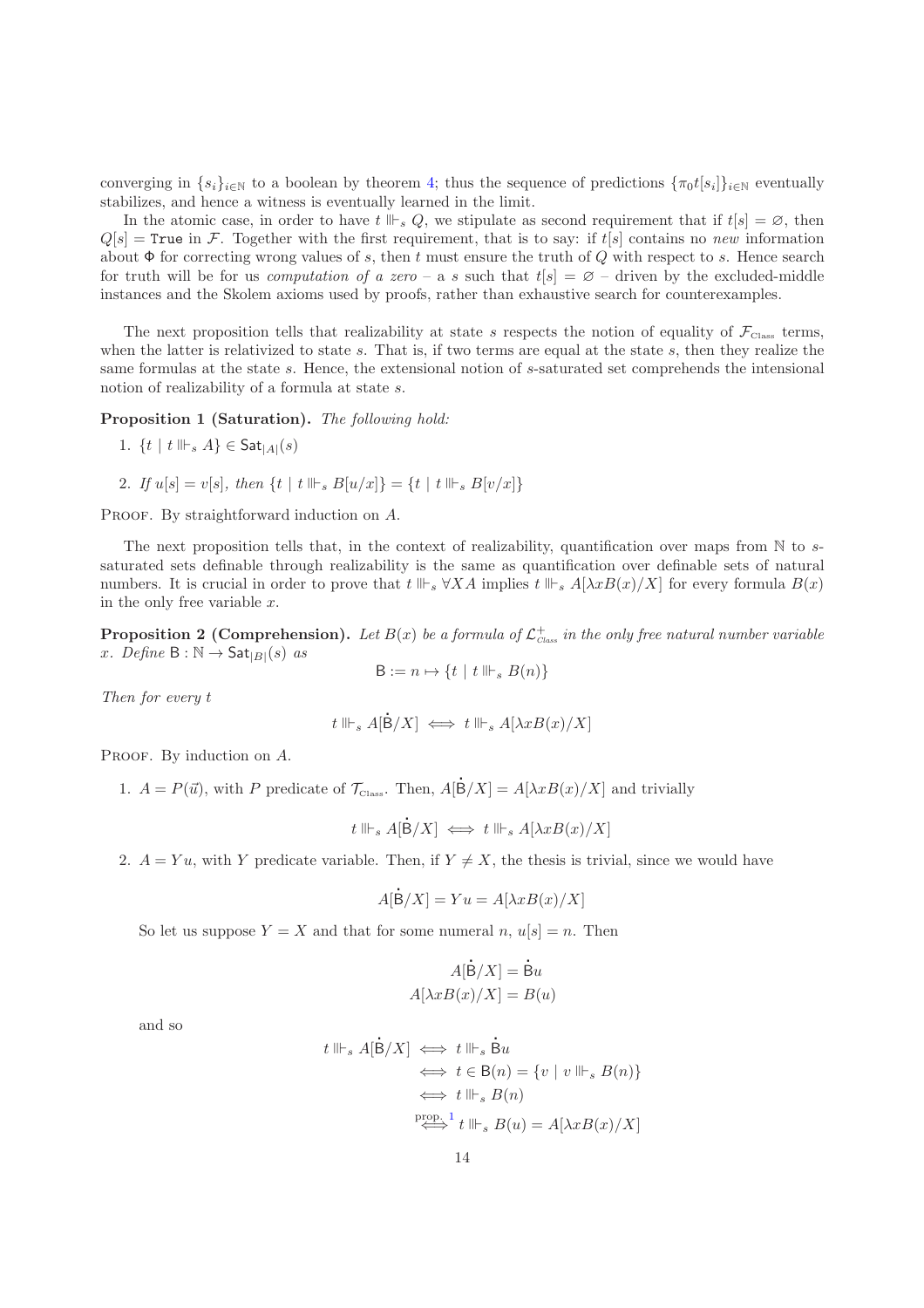3. The other cases are straightforward.

Example 1. The most remarkable feature of our Realizability Semantics is the existence of a realizer for EM<sub>1</sub>. Assume that  $P_a$  is a predicate of T and define

 $\mathsf{E}_a := \lambda \alpha^{\mathbb{N}} \langle \mathsf{X}_a \alpha, \text{ if } \mathsf{X}_a \alpha \text{ then } \iota_{0,A,B} (\langle \Phi_a \alpha, \varnothing \rangle) \text{ else } \iota_{1,A,B} (\lambda n^{\mathbb{N}} \text{ if } \mathsf{P}_a \alpha n \text{ then } \mathsf{mkupd}\, a \alpha n \text{ else } \varnothing) \rangle$ 

with  $A = N \times U$  and  $B = N \rightarrow U$ . Indeed  $\mathsf{E}_a$  realizes its associated instance of  $\mathsf{EM}_1$ .

#### Proposition 3 (Realizer  $E_a$  of  $EM_1$ ).

<span id="page-15-0"></span>
$$
\mathsf{E}_a \Vdash \forall x.~\exists y~\mathsf{P}_a(x,y) \vee \forall y \neg_{\mathtt{Bool}} \mathsf{P}_a(x,y)
$$

PROOF. As in Aschieri and Berardi [\[4](#page-51-5)].

E<sub>a</sub> works as follows. It uses the oracle X<sub>a</sub> to make predictions about which one between  $∃y P_a(m, y)$ and  $\forall y \neg_{\text{Bool}} P_a(m, y)$  is true.  $X_a$ , in turn, relies on the approximation s of  $\Phi$  to make its own prediction. If  $X_a m[s] =$  False, given any n,  $\neg_{\text{bool}} P_a(m, n)$  is predicted to be true; if it is not the case, we have a counterexample and mkupd a m n returns  $\{(a, m, n)\}\$ , that is, it requires to correct the state s as to output n on input  $(a, m)$ . On the contrary, if  $\mathsf{X}_a m[s] = \text{True}$ , there is unquestionable evidence that  $\exists y P_a(m, y)$ holds; namely,  $P_ams_a(m) = True$  by definition [6](#page-8-0) of X; then  $\Phi_a m[s] = s(m)$  is computed and returned. This is the basic mechanism by which learning is implemented: every state extension is linked with an assumption about an instance of  $EM_1$  which has been used and turned out to be wrong (this is the only way to come across a counterexample); in next computations, the actual state will be bigger, the realizer will

## <span id="page-15-1"></span>3.4. Curry-Howard Correspondence for  $HAS + EM_1 + SK_1$

not do the same error, and hence will be "wiser".

In figure [2,](#page-17-0) we define a standard natural deduction system for  $HAS + EM_1 + SK_1$  (see [\[31](#page-52-6)], for example) together with a term assignment in the spirit of Curry-Howard correspondence for classical logic.

We replace purely universal axioms (i.e.,  $\Pi_1^0$  axioms) with Post rules, which are inferences of the form

$$
\frac{\Gamma \vdash A_1 \Gamma \vdash A_2 \cdots \Gamma \vdash A_n}{\Gamma \vdash A}
$$

where  $A_1, \ldots, A_n, A$  are first-order atomic formulas of  $\mathcal{L}_{\text{Class}}$  (i.e., without set variables) such that for every substitution  $\sigma = [n_1/x_1^{\mathbb{N}}, \ldots, n_k/x_k^{\mathbb{N}}]$  of numerals  $n_1, \ldots, n_k$  and states s,  $A_1\sigma = \ldots = A_n\sigma = \text{True}$ implies  $A\sigma = \text{True}$ . Let now eq :  $N^2 \to \text{Bool}$  a term of Gödel's system T representing equality between natural numbers. Among the Post rules, we have the Peano axioms

$$
\frac{\Gamma \vdash \textsf{eq } \mathsf{S}(x) \, \mathsf{S}(y)}{\Gamma \vdash \textsf{eq } x \, y} \qquad \frac{\Gamma \vdash \textsf{eq } \mathsf{0} \, \mathsf{S}(x)}{\Gamma \vdash \bot}
$$

and axioms of equality

$$
\frac{\Gamma \vdash \texttt{eq} \; x \; x}{\Gamma \vdash \texttt{eq} \; x \; x} \qquad \frac{\Gamma \vdash \texttt{eq} \; x \; y \; \Gamma \vdash \texttt{eq} \; y \; z}{\Gamma \vdash \texttt{eq} \; x \; z} \qquad \frac{\Gamma \vdash A(x) \; \Gamma \vdash \texttt{eq} \; x \; y}{\Gamma \vdash A(y)}
$$

and for every  $A_1, A_2$  such that  $A_1 = A_2$  is an equation of Gödel's system T (equivalently,  $A_1, A_2$  have the same normal form in T), we have the rule

$$
\frac{\Gamma \vdash A_1}{\Gamma \vdash A_2}
$$

We add also have a Post rule

$$
\frac{\Gamma \vdash A_1 \Gamma \vdash A_2 \cdots \Gamma \vdash A_n}{\Gamma \vdash A}
$$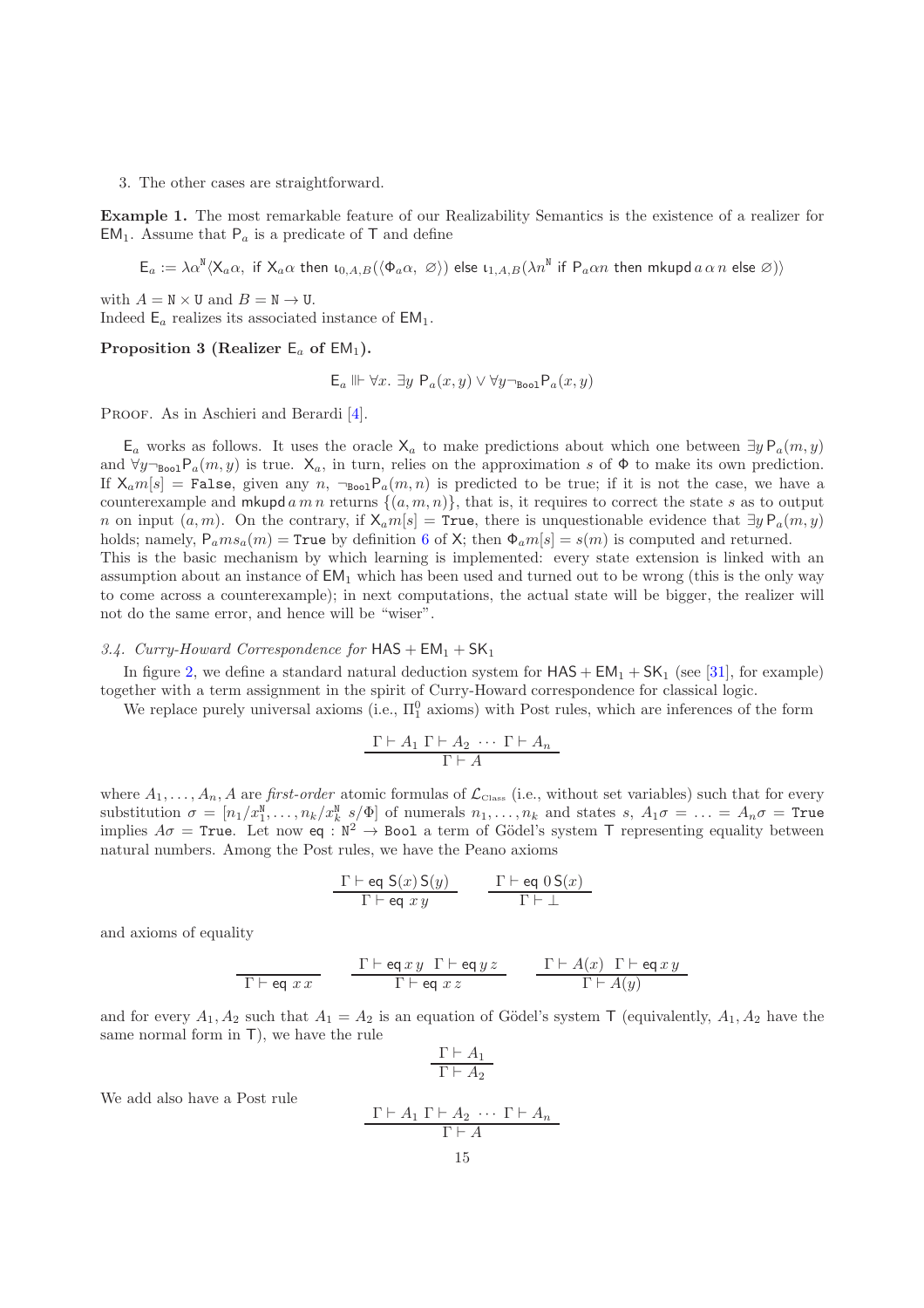for every classical propositional tautology  $A_1 \to \ldots \to A_n \to A$ , where for  $i = 1, \ldots, n$ ,  $A_i, A$  are atomic formulas obtained as combination of other atomic formulas by the Gödel's system T boolean connectives. As title of example, we have the rules

$$
\begin{array}{c|cc}\Gamma \vdash \bot & \Gamma \vdash B & \Gamma \vdash A \wedge_{\texttt{Bool}} B\\\hline \Gamma \vdash P & \Gamma \vdash A \Rightarrow_{\texttt{Bool}} B & \Gamma \vdash A\\\end{array}
$$

Finally, we have a Post rule of case reasoning for booleans. For any atomic formula P and any formula  $A[P]$ we have:

$$
\frac{\Gamma \vdash A[\texttt{True}]\ \Gamma \vdash A[\texttt{False}]}{\Gamma \vdash A[P]}
$$

The connectives  $\vee_{\text{Bool}}$  and  $\vee$  have the same meaning but they are syntactically different: for every atomic formula P, we consider  $P \vee_{\text{Bool}} P$  an atomic formula and  $P \vee_{\text{Bool}} P$  a compound formula.  $P \vee_{\text{Bool}} P$ is an axiom, while may derive  $HA^{\omega} \vdash P \vee \neg_{\text{Bool}} P$  by case reasoning.

The term decorating the conclusion of a Post rule is of the form  $u_1 \Psi \cdots \Psi u_n$ . In this case, we have  $n$  different realizers, whose learning capabilities are put together through a sort of union. By Lemma [1,](#page-4-0) if  $u_1 \otimes \cdots \otimes u_n[s] = \emptyset$ , then  $u_1[s] = \cdots = u_n[s] = \emptyset$ , i.e. all  $u_i$  "have nothing to learn". In that case, each  $u_i$ must guarantee  $A_i$  to be true, and therefore the conclusion of the Post rule is true, because true premises  $A_1, \ldots, A_n$  spell a true conclusion A.

We observe that the full  $ex\text{-}false\text{-}quodlibet$  axiom is not in our system, since there are no rules neither axioms to derive  $\perp \to Xt$ . In fact, we have the ex-falso-quodlibet restricted to first-order formulas. In section [Appendix A,](#page-42-0) we shall address this (not very significant) issue.

We now prove our main result of this section: every theorem of  $HAS + EM_1 + SK_1$  is realizable. As usual in adequacy proofs for realizability, we prove a stronger version of the theorem, suitable to be proved by induction on proofs.

<span id="page-16-0"></span>**Theorem 5 (Adequacy Theorem).** Suppose that  $\Gamma \vdash w : A$  in the system HAS + EM<sub>1</sub> + SK<sub>1</sub>, with  $\Gamma = x_1 : A_1, \ldots, x_n : A_n$ , and that the free variables of the formulas occurring in  $\Gamma$  and A are among  $\alpha_1 : \mathbb{N}, \ldots, \alpha_k : \mathbb{N}, X_1, \ldots, X_m$ . Fix any state s, numerals  $n_1, \ldots, n_k$  and  $F_1 \in \mathbb{N} \to \mathsf{Sat}_{B_1}(s), \ldots, F_m \in \mathbb{N} \to$  $\mathsf{Sat}_{B_m}(s)$ . For every formula  $C$ , let  $\overline{C} := C[n_1/\alpha_1 \cdots n_k/\alpha_k]$  F  $F_1/X_1\cdots$ l  $F_m/X_m$ . If  $t_1,\ldots,t_n$  are terms such that

$$
t_1 \Vdash_s \overline{A_1}, \ldots, t_n \Vdash_s \overline{A_n}
$$

then

$$
w[B_1/X_1\cdots B_m/X_m][t_1/x_1^{|\overline{A_1}|}\cdots t_n/x_n^{|\overline{A_n}|} \; n_1/\alpha_1\cdots n_k/\alpha_k] \parallel \vdash_s \overline{A}
$$

PROOF. Notation: for any term  $v$ , we denote

$$
v[B_1/X_1\cdots B_m/X_m][t_1/x_1^{|\overline{A_1}|}\cdots t_n/x_n^{|\overline{A_n}|} \; n_1/\alpha_1\cdots n_k/\alpha_k]
$$

with  $\overline{v}$ . We have

$$
|\overline{C}| = |C[\dot{F}_1/X_1 \cdots \dot{F}_m/X_m]| = |C|[B_1/X_1 \cdots B_m/X_m]|
$$

for all formulas C. We denote with  $=$  the provable equality in  $\mathcal{F}_{\text{Class}}$ . We proceed by induction on w. Consider the last rule in the derivation of  $\Gamma \vdash w : A$ :

- 1. If it is the rule for variables, then for some i,  $w = x_i^{|A_i|}$  and  $A = A_i$ . So  $\overline{w} = t_i \Vdash_{s} \overline{A_i} = \overline{A}$ .
- 2. If it is the ∧I rule, then  $w = \langle u, t \rangle$ ,  $A = B \wedge C$ ,  $\Gamma \vdash \underline{u}$ : B and  $\Gamma \vdash t : C$ . Therefore,  $\overline{w} = \langle \overline{u}, \overline{t} \rangle$ . By induction hypothesis,  $\pi_0 \overline{w} = \overline{u} \Vdash_{s} \overline{B}$  and  $\pi_1 \overline{w} = \overline{t} \Vdash_{s} \overline{C}$ ; so, by definition,  $\overline{w} \Vdash_{s} \overline{B} \wedge \overline{C} = \overline{A}$ .
- 3. If it is a ∧E rule, say left, then  $w = \pi_0 u$  and  $\Gamma \vdash u : A \wedge B$ . So  $\overline{w} = \pi_0 \overline{u} \Vdash_s \overline{A}$ , because  $\overline{u} \Vdash_s \overline{A} \wedge \overline{B}$ by induction hypothesis.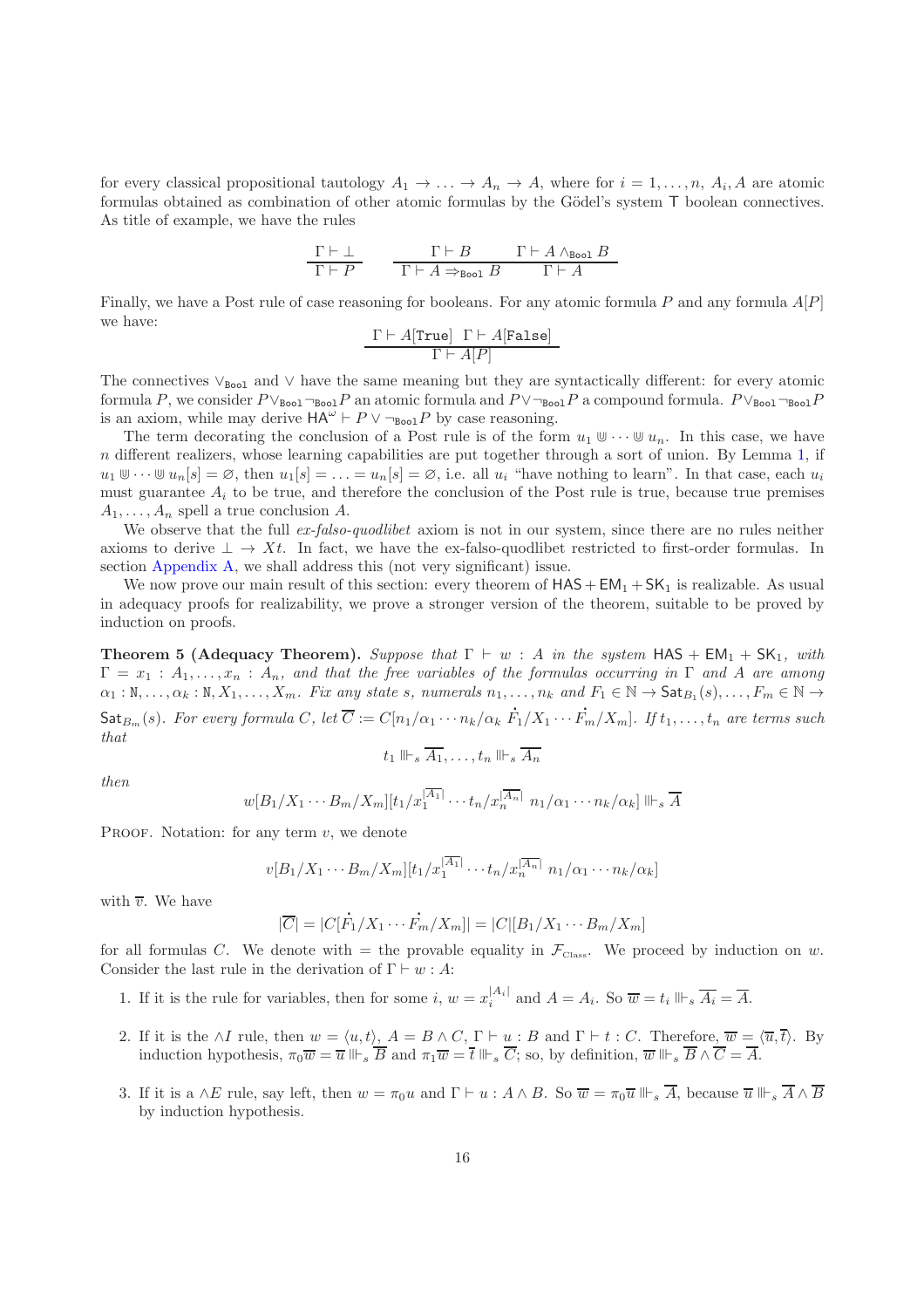Contexts With  $\Gamma$  we denote contexts of the form  $x_1 : A_1, \ldots, x_n : A_n$ , with  $x_1, \ldots, x_n$  proof variables and  $A_1, \ldots, A_n$ formulas of  $\mathcal{L}_{\text{Class}}$ .

Axioms  $\Gamma, x : A \vdash x^{|A|} : A$ 

 $\textbf{Conjunction} \begin{array}{c} \Gamma \vdash u : A \quad \Gamma \vdash t : B \\ \Gamma \vdash \langle u, t \rangle : A \land B \end{array}$  $\Gamma \vdash u : A \land B$  $\Gamma \vdash \pi_0 u : A$  $\Gamma \vdash u : A \land B$  $\Gamma \vdash \pi_1 u : B$ Implication  $\frac{\Gamma \vdash u : A \to B \quad \Gamma \vdash t : A}{\Gamma \vdash ut : B}$  $\Gamma, x : A \vdash u : B$  $\Gamma \vdash \lambda x^{|A|}u : A \to B$ 

 $\begin{array}{c} \Gamma \vdash u : A \ \hline \Gamma \vdash \langle \texttt{True}, \mathfrak{t}_{0, |A|, |B|}(u) \rangle : A \lor B \end{array}$  $\frac{\Gamma\vdash u:A}{\Gamma\vdash \langle \texttt{False}, \mathfrak{l}_{1,|A|,|B|}(u)\rangle : A\vee B}$ **Disjunction Elim.**  $\frac{\Gamma \vdash u : A \lor B \quad \Gamma \vdash w_1 : A \to C \quad \Gamma \vdash w_2 : B \to C}{\Gamma \vdash (\pi_1 u)|C|w_1w_2 : C}$ Universal Quantification (1)  $\frac{\Gamma \vdash u : \forall \alpha^{\mathbb{N}} A}{\Gamma \vdash u + \alpha^{\mathbb{N}} A}$  $\Gamma\vdash ut:A[t/\alpha^{\mathbb{N}}]$  $\frac{\Gamma \vdash u : A}{\Gamma \vdash \lambda \alpha^{\texttt{N}} u : \forall \alpha^{\texttt{N}} A}$ 

where t is a term of  $\mathcal{L}_{\text{Class}}$  and  $\alpha^{\text{N}}$  does not occur free in any formula B occurring in  $\Gamma$ .

**Existential Quantification (1)** 
$$
\frac{\Gamma \vdash u : A[t/\alpha^{\mathbb{N}}]}{\Gamma \vdash \langle t, u \rangle : \exists \alpha^{\mathbb{N}} A} \qquad \frac{\Gamma \vdash u : \exists \alpha^{\mathbb{N}} A \quad \Gamma \vdash t : \forall \alpha^{\mathbb{N}}. A \rightarrow C}{\Gamma \vdash t(\pi_0 u)(\pi_1 u) : C}
$$

where, in the second rule,  $\alpha^{\text{N}}$  is not free in C nor in any formula B occurring in  $\Gamma$ .

Universal Quantification (2)  $\frac{\Gamma \vdash u : \forall X A}{\Gamma \vdash u \vert B \vert : A[\lambda x B(x)/X]}$  $\Gamma \vdash u : A$  $Γ ⊢ ΛXu : ∀XA$ 

where  $B(x)$  is a formula of  $\mathcal{L}_{\text{Class}}$  and in the second rule X does not occur free in any formula occurring in Γ.

**Existential Quantification (2)** 
$$
\frac{\Gamma \vdash u : A[\lambda x B(x)/X]}{\Gamma \vdash \langle |B|, u \rangle : \exists X A} \qquad \frac{\Gamma \vdash u : \exists X A \quad \Gamma \vdash t : \forall X. A \rightarrow C}{\Gamma \vdash u |C|t : C}
$$

where, in the second rule,  $X$  is not free in  $C$  nor in any formula occurring in  $\Gamma$ .

Induction 
$$
\frac{\Gamma \vdash u : A(0) \quad \Gamma \vdash v : \forall \alpha. A(\alpha) \to A(\mathsf{S}(\alpha))}{\Gamma \vdash \lambda \alpha^{\mathsf{N}}.\mathsf{R}|A|uv\alpha : \forall \alpha A}
$$

Post Rules  $\frac{\Gamma \vdash u_1 : A_1 \Gamma \vdash u_2 : A_2 \cdots \Gamma \vdash u_n : A_n}{\Gamma \vdash u_1 \Downarrow u_2 \Downarrow \cdots \Downarrow u_n : A}$ 

where  $n > 0$  and  $A_1, A_2, \ldots, A_n, A$  are first-order atomic formulas of  $\mathcal{L}_{\text{Class}}$ , and the rule is a Post rule for equality, for a Peano axiom, for a classical propositional tautology or for booleans.

#### Post Rules with no Premises  $\overline{\Gamma \vdash \emptyset : A}$

where  $A$  is a first-order atomic formula of  $\mathcal{L}_{\text{Class}}$  and an axiom of equality or a classical propositional tautology.

EM1  $\Gamma \vdash \mathsf{E}_a : \forall x. \exists y \ \mathsf{P}_a(x,y) \vee \forall y \neg_{\text{Bool}} \mathsf{P}_a(x,y)$ 

 $\text{SK1}$   $\overline{\Gamma \vdash \lambda x^{\text{N}} \lambda y^{\text{N}} }$  if  $\left(P_{a}xy \Rightarrow_{\text{Bool}} P_{a}x(\Phi_{a}x)\right)$  then  $\varnothing$  else  $(\text{mkupd } a\ x\ y) : \forall x \forall y$ .  $\mathsf{P}_{a}(x,y) \Rightarrow_{\text{Bool}} \mathsf{P}_{a}(x,\Phi_{a}x)$ 

<span id="page-17-0"></span>Figure 2: Term Assignement Rules for  $HAS + EM_1 + SK_1$ 

- 4. If it is the  $\rightarrow E$  rule, then  $w = ut$ ,  $\Gamma \vdash u : B \rightarrow A$  and  $\Gamma \vdash t : B$ . So  $\overline{w} = \overline{u} \overline{t} \Vdash_{s} \overline{A}$ , for  $\overline{u} \Vdash_{s} \overline{B} \rightarrow \overline{A}$ and  $\overline{t} \Vdash_{\mathcal{S}} \overline{B}$  by induction hypothesis.
- 5. If it is the  $\to I$  rule, then  $w = \lambda x^{|B|}u$ ,  $A = B \to C$  and  $\Gamma, x : B \vdash u : C$ . Suppose now that  $t \Vdash_{s} \overline{B}$ ; we have to prove that  $\overline{wt} \Vdash_{s} \overline{C}$ . By induction hypothesis on  $u, \overline{u} \Vdash_{s} \overline{C}$ . By trivial equalities and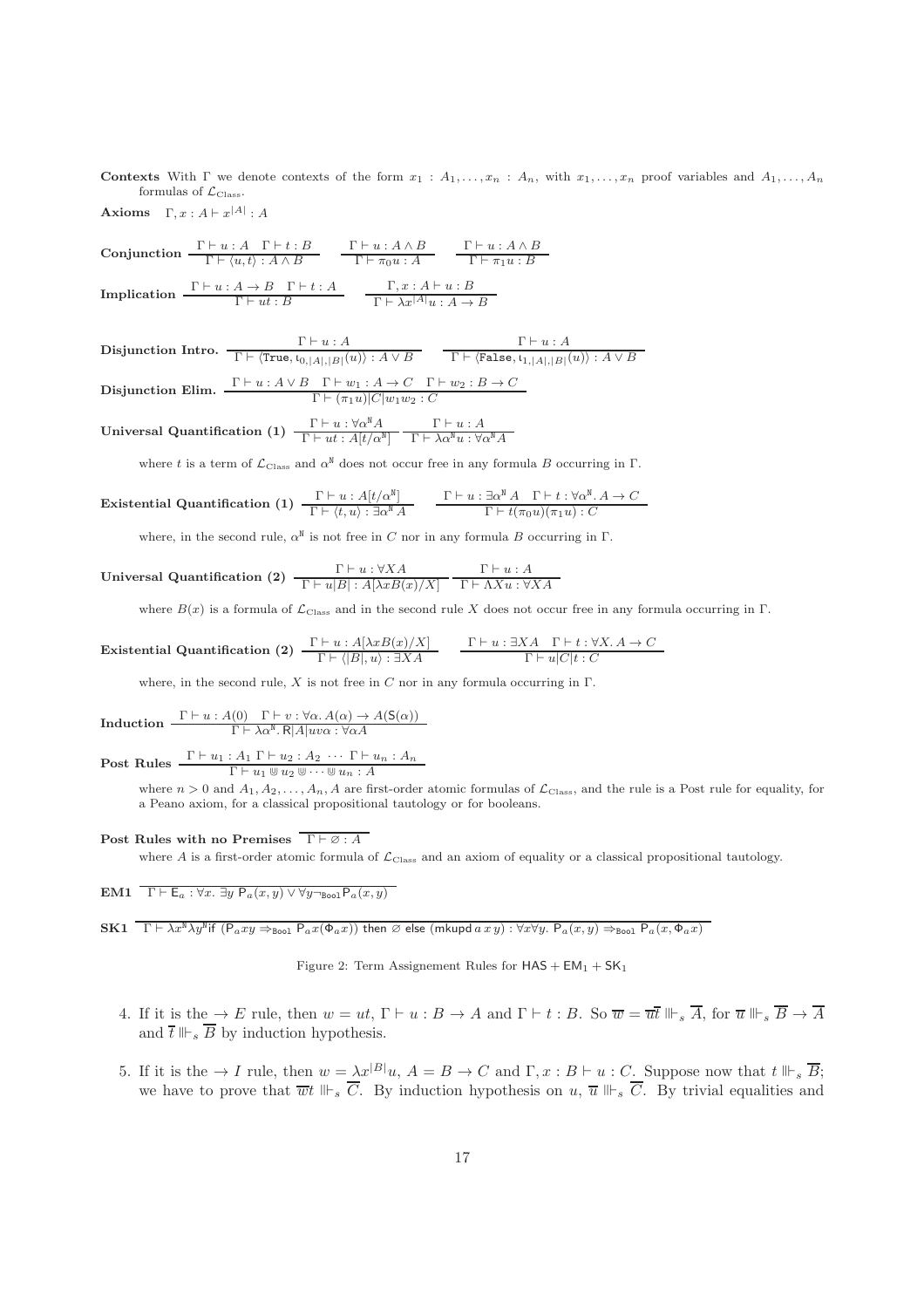induction hypothesis

$$
\overline{w}t = (\lambda x^{|\overline{B}|}\overline{u})t
$$
  
=  $u[B_1/X_1 \cdots B_m/X_m][t/x^{|\overline{B}|} t_1/x_1^{|\overline{A_1}|} \cdots t_n/x_n^{|\overline{A_n}|} n_1/\alpha_1 \cdots n_k/\alpha_k]$   
 $||\overline{\ }_s \overline{C}$ 

Therefore,  $\overline{w}t \Vdash_s \overline{C}$ .

- 6. If it is a ∨I rule, say left, then  $w = \langle True, \iota_{0,|B|,|C|}(u) \rangle$ ,  $A = B \vee C$  and  $\Gamma \vdash u : B$ . So,  $\overline{w} =$  $\langle \text{True}, \iota_{0,|\overline{B}|,|\overline{C}|}(\overline{u}), \rangle$  and hence  $\pi_0\overline{w} = \text{True}$ . We indeed verify that  $\overline{u} \Vdash_s \overline{B}$  with the help of induction hypothesis.
- 7. If it is a ∨E rule, then

$$
w = (\pi_1 u)|D|w_1w_2
$$

and  $\Gamma \vdash u : B \lor C, \Gamma \vdash w_1 : B \to D, \Gamma \vdash w_2 : C \to D, A = D.$ Assume  $\pi_0 \overline{u}[s] =$  True. By inductive hypothesis  $\overline{u} \Vdash_s \overline{B} \vee \overline{C}$ . Therefore,

$$
\pi_1 \overline{u}[s] = \mathfrak{t}_{0, |\overline{B}|, |\overline{C}|}(v) \tag{1}
$$

and  $v \Vdash_s \overline{B}$ . Hence, by definition [2](#page-5-0) of  $\mathfrak{t}_{0,|\overline{B}|,|\overline{C}|}$  and by (1)

$$
\overline{w}[s] = \iota_{0,|\overline{B}|,|\overline{C}|}(v)|\overline{D}|\overline{w}_1\overline{w}_2
$$
  
=  $(\Lambda X \lambda f^{|\overline{B}| \to X} \lambda g^{|\overline{C}| \to X} f v)|\overline{D}|\overline{w}_1\overline{w}_2$   
=  $\overline{w}_1 v[s]$ 

By induction hypothesis  $\overline{w}_1 \Vdash_{s} \overline{B} \to \overline{D}$ . Therefore,  $\overline{w}_1v \Vdash_{s} \overline{D}$ . Thus, by saturation (proposition [1\)](#page-14-0),  $\overline{w} \Vdash_s \overline{D}$ .

Symmetrically, if  $\pi_0 \overline{u}[s] =$  False, we obtain again  $\overline{w} \Vdash_s \overline{D}$ .

- 8. If it is the (first order)  $\forall E$  rule, then  $w = ut$ ,  $A = B[t/\alpha^{\mathbb{N}}]$  and  $\Gamma \vdash u : \forall \alpha^{\mathbb{N}}B$ . So,  $\overline{w} = \overline{u}\overline{t}$ . For some numeral n, we have  $n = \overline{t}[s]$ . By inductive hypothesis  $\overline{u} \Vdash_s \forall \alpha \overline{B}$  and so  $\overline{u}n \Vdash_s \overline{B}[n/\alpha^{\mathbb{N}}]$ . Since  $\overline{u}\overline{t}[s] = \overline{u}n[s]$ , by saturation (proposition [1\)](#page-14-0), we conclude that  $\overline{u}\overline{t} \Vdash_s \overline{B}[\overline{t}/\alpha^{\mathbb{N}}]$ .
- 9. If it is the (first order)  $\forall I$  rule, then  $w = \lambda \alpha^{\mathbb{N}} u$ ,  $A = \forall \alpha^{\mathbb{N}} B$  and  $\Gamma \vdash u : B$  (with  $\alpha$  not occurring free in the formulas of Γ). So,  $\overline{w} = \lambda \alpha^{\mu} \overline{u}$ , since  $\alpha \neq \alpha_1, \ldots, \alpha_n$ . Let n be a numeral; we have to prove that  $\overline{w}n = \overline{u}[n/\alpha^{\mu}] \Vdash_{s} \overline{B}[n/\alpha^{\mu}],$  which amounts to show that the induction hypothesis can be applied to u. For this purpose, it is enough to observe that for  $i = 1, \ldots, n$

$$
t_i\parallel \vdash_s \overline{A_i} = \overline{A_i}[n/\alpha^{\texttt{N}}]
$$

10. If it is the (first order)  $\exists E$  rule, then

$$
w=t(\pi_0u)(\pi_1u)
$$

 $\Gamma \vdash t : \forall \alpha^{\mathbb{N}} \cdot B \to A$  and  $\Gamma \vdash u : \exists \alpha^{\mathbb{N}} B$ . Assume  $n = \pi_0 \overline{u}[s]$ , for some numeral n. By induction hypothesis  $\overline{t} \Vdash_s \forall \alpha^{\mathbb{N}}.\overline{B} \to \overline{A}$  and  $\overline{u} \Vdash_s \exists \alpha^{\mathbb{N}}.\overline{B}.\$  Therefore,  $\pi_1 \overline{u} \Vdash_s \overline{B}[n/\alpha^{\mathbb{N}}]$  and

$$
\overline{t}n(\pi_1\overline{u})\parallel \vdash_s \overline{A}[n/\alpha^{\tt N}]=\overline{A}
$$

by for  $\alpha$  does not occur free in  $\overline{A}$ . Since  $\overline{w}[s] = \overline{t}n(\pi_1\overline{u})[s]$ , we obtain by saturation (proposition [1\)](#page-14-0)  $\overline{w}$   $\Vdash_s \overline{A}$ .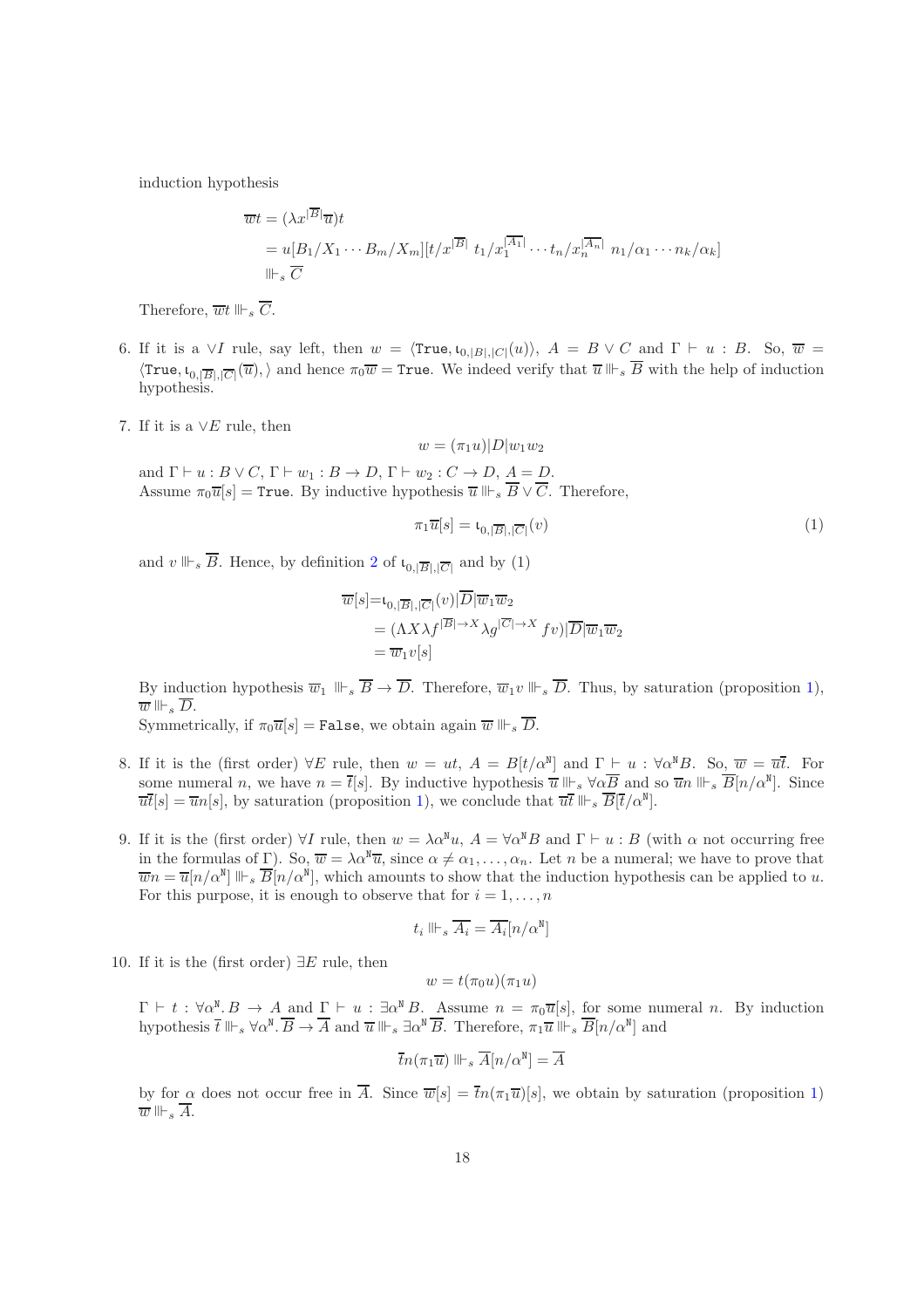11. If it is the (first order)  $\exists I$  rule, then  $w = \langle t, u \rangle$ ,  $A = \exists \alpha^{\mathbb{N}} B$ ,  $\Gamma \vdash u : B[t/\alpha^{\mathbb{N}}]$ . So,  $\overline{w} = \langle \overline{t}, \overline{u} \rangle$ ; and, indeed  $\pi_1\overline{w} = \overline{u} \Vdash_s \overline{B}[\pi_0\overline{w}/\alpha^{\texttt{N}}] = \overline{B}[\overline{t}/\alpha^{\texttt{N}}]$ 

since by induction hypothesis  $\overline{u} \Vdash_{s} \overline{B}[\overline{t}/\alpha^{\mathbb{N}}]$ . We obtain the thesis by saturation (proposition [1\)](#page-14-0).

12. If it is the (second order)  $\forall E$  rule, then  $w = u|C|$ ,  $A = B[\lambda xC(x)/X]$  and  $\Gamma \vdash u : \forall XB$ . So,  $\overline{w} = \overline{u}|\overline{C}|$ . Define

$$
\mathsf{C}:=n\mapsto \{t\mid t\Vdash_s \overline{C}(n)\}
$$

By inductive hypothesis  $\overline{u} \Vdash_s \forall X \overline{B}$  and so  $\overline{u}|\overline{C}| \Vdash_s \overline{B}[\dot{C}]$  $\mathsf{C}/X$ . By proposition [2,](#page-14-1) we conclude that

$$
\overline{u}|\overline{C}| \Vdash_s \overline{B}[\lambda x \overline{C}(x)/X]
$$

13. If it is the (second order)  $\forall I$  rule, then  $w = \Lambda Xu$ ,  $A = \forall XB$  and  $\Gamma \vdash u : B$  (and X does not occur free in the formulas of Γ). So,  $\overline{w} = \Lambda X \overline{u}$ , since  $X \neq X_1, \ldots, X_m$ . Let  $F : \mathbb{N} \to \mathsf{Sat}_C(s)$ ; we have to prove that  $\overline{w}C = \overline{u}[C/X] \Vdash_s \overline{B}[\overline{B}$  $F/X$ , which amounts to show that the induction hypothesis can be applied to u. For this purpose, it is enough to observe that for  $i = 1, \ldots, n$ 

$$
t_i \Vdash_s \overline{A_i} = \overline{A_i}[\dot{F}/X]
$$

14. If it is the (second order)  $\exists E$  rule, then

$$
w = u|A|t
$$

 $\Gamma \vdash t : \forall X. B \to A$  and  $\Gamma \vdash u : \exists XB$ , with X not occurring free in A. By inductive hypothesis on u,  $\overline{u} \Vdash_s \exists X \overline{B}$ ; hence  $\overline{u} = \langle C, v \rangle$  and  $v \Vdash_s \overline{B}[\overline{B}]$  $F/X$ , for some  $F : \mathbb{N} \to \mathsf{Sat}_C(s)$ . By induction hypothesis on t,  $\overline{t}$   $\Vdash$ ,  $\forall X.\ \overline{B} \rightarrow \overline{A}$  and hence l

$$
\overline{t}Cv\Vdash_s \overline{A}[\overline{F}/X]=\overline{A}
$$

Moreover

$$
\overline{w} = \langle C, v \rangle | \overline{A} | \overline{t} \stackrel{{\rm def.}}{=}^2 (\Lambda Y \lambda x^{\forall X \cdot \overline{B} \to Y} xCv) | \overline{A} | \overline{t} = \overline{t}Cv
$$

We thus obtain by saturation (proposition [1\)](#page-14-0)

 $\overline{w}$   $\Vdash$ <sub>c</sub>  $\overline{A}$ 

15. If it is the (second order)  $\exists I$  rule, then  $w = \langle |C|, u \rangle$ ,  $A = \exists XB, \Gamma \vdash u : B[\lambda xC(x)/X]$ . So,  $\overline{w} = \langle |\overline{C}|, \overline{u} \rangle$ . Moreover, by induction hypothesis  $\overline{u} \Vdash_s \overline{B}[\lambda x \overline{C}(x)/X]$ 

Define

$$
F := n \mapsto \{ t \mid t \Vdash_s \overline{C}(n) \}
$$

By proposition [1,](#page-14-0)  $\dot{F} \in \mathsf{Sat}_{|\overline{C}|}(s)$  and by proposition [2](#page-14-1)

$$
\overline{u}\Vdash_s \overline{B}[\dot{F}/X]
$$

which is the thesis.

16. If it is the induction rule, then  $w = \lambda \alpha^N R |B| u v \alpha$ ,  $A = \forall \alpha B$ ,  $\Gamma \vdash u : B(0)$  and  $\Gamma \vdash v : \forall \alpha . B(\alpha) \rightarrow$  $B(\mathsf{S}(\alpha))$ . So,  $\overline{w} = \lambda \alpha^{\mathsf{N}} \mathsf{R} | \overline{B} | \overline{w} \alpha$ . Now let *n* be a numeral. A plain induction on *n* shows that

$$
\overline{w}n = \mathsf{R}|\overline{B}|\overline{w}n \Vdash_s \overline{B}[n/\alpha]
$$

for  $\overline{u} \Vdash_{s} \overline{B}(0)$  and  $\overline{v}i \Vdash_{s} \overline{B}(i) \rightarrow \overline{B}(S(i))$  for all numerals i by induction hypothesis.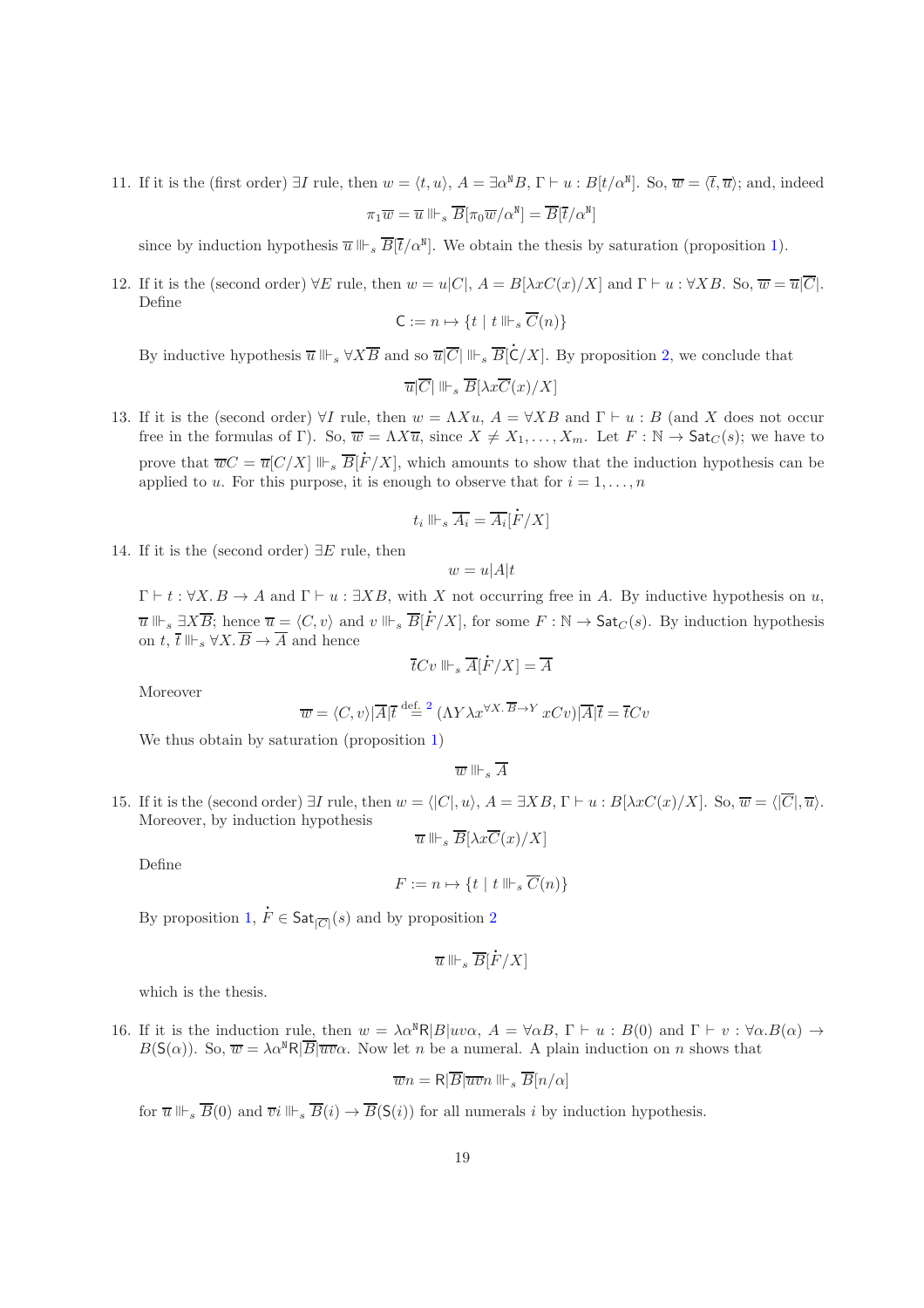17. If it is a Post rule, then  $w = u_1 \otimes u_2 \otimes \cdots \otimes u_n$  and  $\Gamma \vdash u_i : A_i$ . So,  $\overline{w} = \overline{u}_1 \otimes \overline{u}_2 \otimes \cdots \otimes \overline{u}_n$ . First, suppose that, for  $i = 1, \ldots, n$ ,  $\overline{u}_i[s] = U_i$  and  $\overline{w}[s] = U$ . By induction hypothesis,  $\text{dom}(U_i) \cap \text{dom}(s) = \emptyset$ , and thus also  $\text{dom}(\overline{U}) \cap \text{dom}(s) = \emptyset$ . Suppose now that  $\overline{U} = \emptyset$ ; then we have to prove that  $\overline{A}[s] = \text{True}$ . It suffices to prove that

$$
\overline{A}_1[s] = \overline{A}_2[s] = \cdots = \overline{A}_n[s] = \texttt{True}
$$

Indeed, we have  $\overline{U_1} = \cdots = \overline{U_n} = \emptyset$  and by induction hypothesis  $\overline{A}_1[s] = \cdots = \overline{A}_n[s] =$  True, since  $\overline{u}_i \Vdash_s \overline{A}_i$ , for  $i = 1, \ldots, n$ .

- 18. If is the excluded middle axiom  $EM_1$ , then  $w \Vdash_{\mathcal{F}} EM_1$ : this is Proposition [3.](#page-15-0)
- 19. If it is a Φ-axiom rule, then

$$
w = \lambda x^{\mathbb{N}} \lambda y^{\mathbb{N}}
$$
if  $(P_a xy \Rightarrow_{\text{Bool}} P_a x(\Phi_a x))$  then  $\varnothing$  else  $(mkupd a x y)$ 

and

$$
A = \forall x \forall y. \ P_a(x, y) \Rightarrow_{\text{Bool}} P_a(x, \Phi_a x)
$$

Let  $n, m$  be two arbitrary numerals. We have to prove that

$$
\overline{w}nm\Vdash_s\mathsf{P}_a(n,m)\Rightarrow_{\mathtt{Bool}}\mathsf{P}_a(n,\Phi_an)
$$

There are two cases:

- (a)  $P_a(n,m) \Rightarrow_{\text{Bool}} P_a(n, s_a n) = \text{True}$ . In this case,  $\overline{w}nm[s] = \emptyset$  and we have only to check that  $dom(s) \cap dom(\emptyset) = \emptyset$ , which is trivial.
- (b)  $P_a(n,m) \Rightarrow_{\text{Bool}} P_a(n,s_a n) = \text{False}$ . Then,  $P_a n m = \text{True}$  and  $P_a n s_a(n) = \text{False}$ . Moreover  $\overline{w}nm[s] = m$ kupd  $a n m = \overline{U}$

with  $U = \{(a, n, m)\}\.$  We have first to check that U is sound (see definition [1\)](#page-4-1): this follows from  $P_{a}nm = \text{True}$ . Then we have to verify that  $\text{dom}(s) \cap \text{dom}(\overline{U}) = \emptyset$ : indeed,  $\text{dom}(\overline{U}) = \{(a, n)\},$ and by definition [6,](#page-8-0)  $P_a n s_a(n) =$  False implies  $(a, n) \notin dom(s)$ . Finally, we have to check that  $\overline{U}\neq\varnothing,$  which is indeed true.

As corollary of the Adequacy theorem [5,](#page-16-0) we obtain the main theorem.

**Theorem 6.** If A is a closed formula such that  $HAS + EM_1 + SK_1 + t : A$ , then  $t \parallel \vdash A$ .

#### <span id="page-20-0"></span>4. Witness Extraction with Interactive Realizability

In this section, we turn our attention to a crucial problem, which is an important test for any realizability semantics of classical Arithmetic: the witness extraction problem for  $\Pi_2^0$ -formulas. Given a realizer t  $\mathbb H$  $\forall x^N \exists y^N Pxy$ , where P is an atomic recursive predicate, one is asked to extract from t a non-trivial program taking as input a numeral n and yielding as output a witness for the formula  $\exists y^{\text{N}} P m y$  (that is, a numeral m such that  $Pnm = True$ ). In the case of Interactive realizability, the problem of computing that witness can be reduced to finding a "zero" for a suitable term u of type U, that is a state s: S such that  $u[s] = \emptyset$ . Indeed, given any numeral  $n$  and state  $s$ , the following implications hold:

$$
t \parallel\vdash \forall x^{\mathbf{N}} \exists y^{\mathbf{N}} Pxy
$$

$$
\Longrightarrow
$$

$$
t \parallel\vdash_s \forall x^{\mathbf{N}} \exists y^{\mathbf{N}} Pxy
$$

$$
\Longrightarrow
$$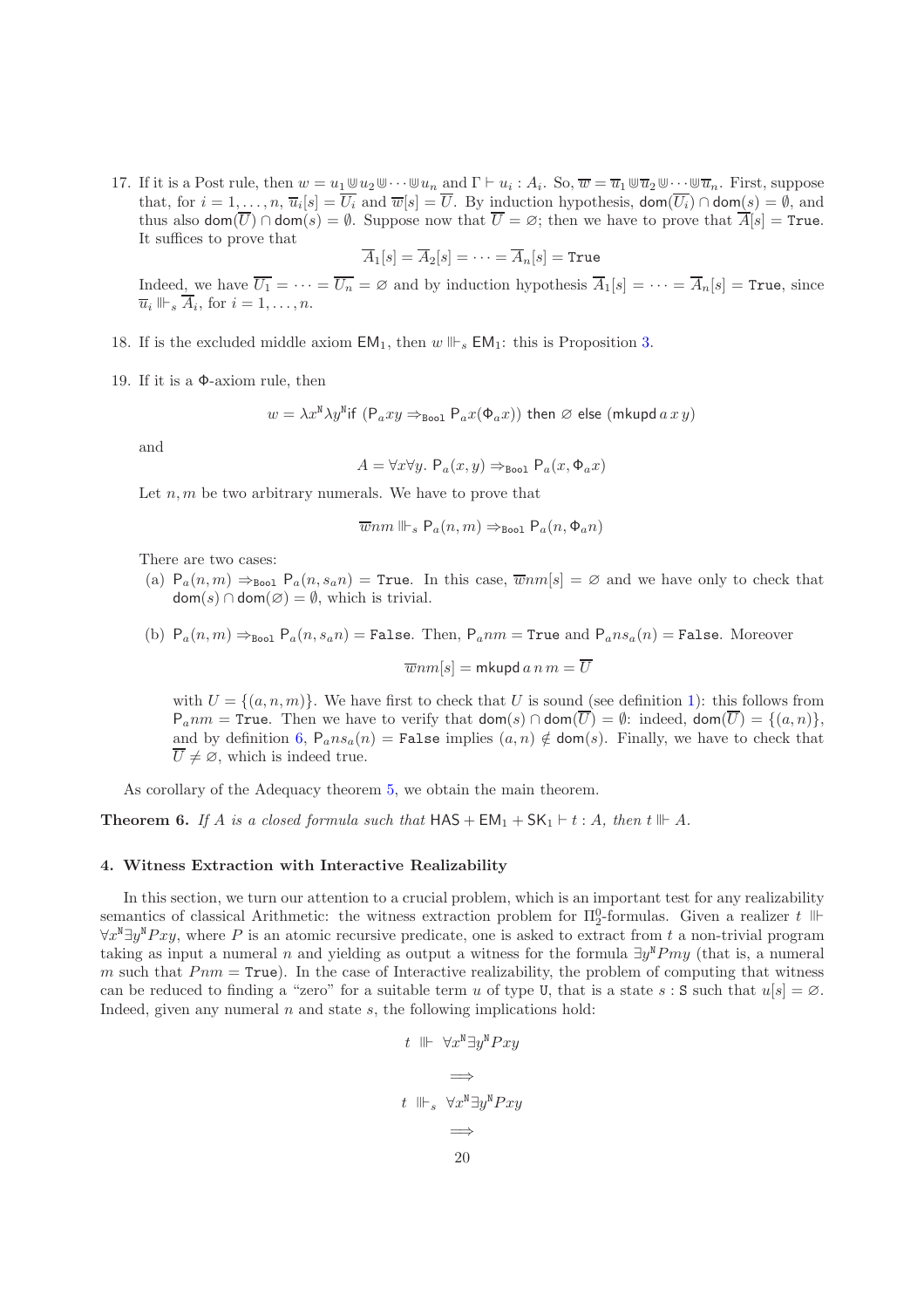$$
tn \parallel \vdash_s \exists y^{\mathsf{N}} Pny
$$
  
\n
$$
\implies
$$
  
\n
$$
\pi_0(tn)[s] = m \land \pi_1(tn) \parallel \vdash_s Pnm
$$
  
\n
$$
\implies
$$
  
\n
$$
\pi_1(tn)[s] = \varnothing \implies Pnm = \text{True}
$$

Therefore, if s is a zero of  $\pi_1(tn)$ , then  $\pi_0(tn)$  is equal in the state s to some witness m of the formula  $\exists y^{\mathbb{N}} P ny$ . Intuitively, a zero for  $\pi_1(in)$  represents a sufficient amount of information to compute the required witness.

Given a term  $u : U$  and a state s, we write  $u[s] \preceq s$  if and only if  $u[s] = \overline{U}$ , for some update U, and  $\text{dom}(U) \subseteq \text{dom}(s)$ . If  $u[s] \preceq s$ , we call s a prefix point of u. A prefix point s of u represents a state that u is not able to extend with new information; in particular, if u  $\mathbb{H}_s Q$ , for some atomic formula Q, then  $s$  is a zero of  $u$ . In the rest of the paper, we will show how to compute a prefix point for any closed term v: U of system  $\mathcal{F}_{\text{Class}}$ . We propose two methods for accomplishing this task; they construct exactly the same witnesses and implement the very same idea, but they are radically different from the efficiency point of view. The *Iterative Method* is very simple, easy to understand and provides an algorithm that can be directly written in pure lambda calculus; but the proof of correctness uses the Axiom of Choice. The State-Extending-Continuation-Passing-Style Method is more sophisticated, dramatically more efficient and provides an algorithm that can be represented in System  $\mathcal{F}$ ; the correctness proof is purely intuitionistic. But the first method is useful to understand the second, which is nothing but an optimization of the first.

**Remark 3.** For simplicity, for the rest of the paper we assume that the product and boolean types of  $\mathcal{F}$ , its booleans, pairs and if constructs are not primitive notions, but they are all defined (in the standard way, see for example Girard [\[20\]](#page-51-11)).

#### <span id="page-21-1"></span>4.1. The Iterative Method

If t  $\mathbb{F}$   $\forall x^N \exists y^N Pxy$  and  $u := \pi_0(tn)$ , the interpretation of  $u : U$  is that of a state-extending operator. That is, given a state s, since  $u[s]$  represents new information improving the approximation s of the oracle  $\Phi$ , it is natural to associate to u the state-extending operator  $\lambda s^s \cdot s \oplus u[s]$ . The idea of the Iterative Method is to start from an arbitrary state and apply this state-extending operator until a zero of  $u$  is reached. Such series of state extensions represents a terminating learning process.

<span id="page-21-0"></span>Theorem 7 (Zero Theorem). Let P be an atomic predicate of Gödel's  $\top$  and suppose t  $\Vdash \forall x^{\mathbb{N}}\exists y^{\mathbb{N}}Pxy$ . Let n be any numeral, define  $u := \pi_0(tn)$  and let s be any state. Define, by induction on n, a sequence  $\{s_n\}_{n\in\mathbb{N}}$  of states as follows:

$$
\begin{array}{l} s_0:=s \\ \\ s_{n+1}:=s_n\oplus u[s_n] \stackrel{def}{=}^6 \lambda x^{\mathtt{N}} \lambda y^{\mathtt{N}} \ \text{if}\ \big( \text{is}\, u[s_n] \,x \, y \big) \ \text{then}\ \big( \text{get}\, u[s_n] \,x \, y \big) \ \text{else}\ s_n(x,y) \end{array}
$$

Then,  $\{s_n\}_{n\in\mathbb{N}}$  is weakly increasing and there exists a number k such that  $u[s_k] = \emptyset$ .

PROOF. We first prove that  $s_0, s_1, s_2, \ldots$  is a weakly increasing chain. Suppose  $s_i(a, n) \neq s_{i+i}(a, n)$ : we have to prove that  $(a, n) \in \text{dom}(s_{i+1})$  and  $(a, n) \notin \text{dom}(s_i)$ . By definition of  $s_{i+1}$ , if it were is  $u[s_i]$  a  $n = \texttt{False}$ , then we would have  $s_i(a, n) = s_{i+i}(a, n)$ , contradiction. Thus, is  $u[s_i]$  a  $n = \text{True}$ , and if we choose an update U such that  $U = u[s_i]$ , we have:

is 
$$
\overline{U}
$$
  $a n =$ True

that is,  $(a, n) \in \text{dom}(U)$ , and for some  $m, (a, n, m) \in U$ . If we let  $l = u[s_i]$ , then  $u \Vdash_{s_i} Pnl$ ; this means that U is sound and  $\textsf{dom}(s_i) \cap \textsf{dom}(U) = \emptyset$ . From  $\textsf{dom}(s_i) \cap \textsf{dom}(U) = \emptyset$  and  $(a, n) \in \textsf{dom}(U)$  we obtain  $(a, n) \notin \text{dom}(s_i)$ . From U is sound and  $(a, n, m) \in U$  we obtain  $P_a n m = \text{True}$ . By definition,

$$
s_{i+1}(a, n) = \det u[s_i] \, a \, n = \det \overline{U} \, a \, n = m
$$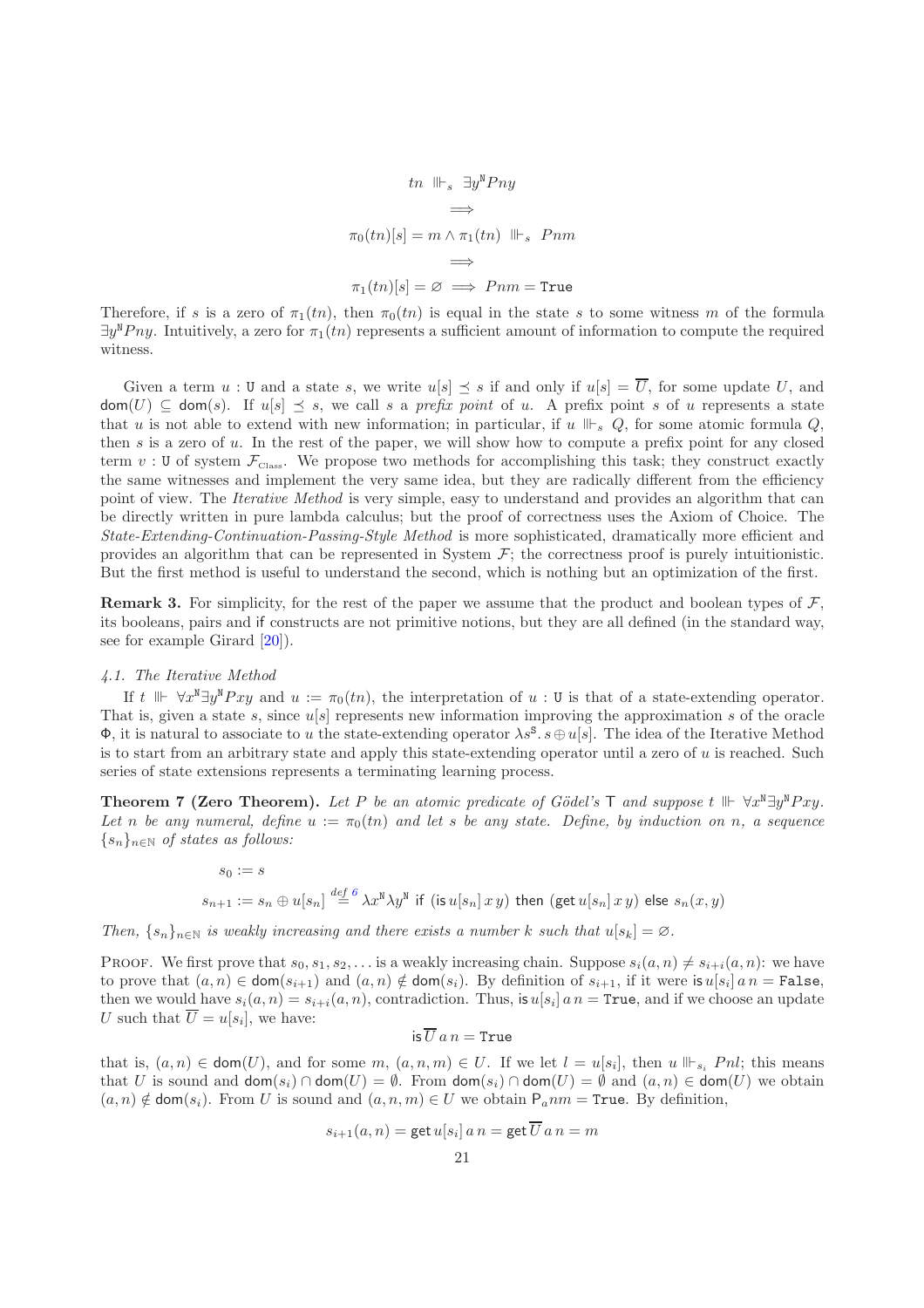Therefore,  $s_{i+1}(a, n) = m$  and by definition [6](#page-8-0) of dom, we have that  $(a, n) \in \text{dom}(s_{i+1})$ . We conclude that  $s_0, s_1, s_2, \ldots$  is weakly increasing.

Now, by theorem [4,](#page-9-0) u converges over the chain  $\{s_i\}_{i\in\mathbb{N}}$ : there exists  $k \in \mathbb{N}$  such that for every  $j \geq k$ ,  $u[s_i] = u[s_k]$ . By choice of k

$$
s_{k+1} \oplus u[s_{k+1}] = (s_k \oplus u[s_k]) \oplus u[s_{k+1}]
$$
  
=  $(s_k \oplus u[s_k]) \oplus u[s_k]$   
=  $s_k \oplus u[s_k]$   
=  $s_{k+1}$ 

and hence it must be that  $u[s_{k+1}] = \emptyset$ , which is the thesis.

We are now able to extract from any realizer  $t \Vdash \forall x^{\mathbb{N}} \exists y^{\mathbb{N}} Pxy$ , with P atomic predicate of Gödel's T, a recursive map f from the set of numerals to the set of numerals, such that  $Pnf(n) = True$  for all numerals  $\overline{n}$ .

<span id="page-22-0"></span>Theorem 8 (Witness Extraction via the Iterative Method). Suppose that  $t \Vdash \forall x^N \exists y^N Pxy$ , with P atomic predicate of Gödel's  $T$ . Then, from t one can effectively define a recursive function f from the set of numerals to the set of numerals such that for every numeral n,  $P_n(f(n)) = \text{True}$ .

PROOF. Let

$$
v:=\lambda m^{\mathtt{N}}\,\,\pi_1(tm)
$$

v is of type  $N \to U$ . By the Zero Theorem [7,](#page-21-0) there exists a recursive function zero from the set of numerals to the set of states such that  $vn[\text{zero}(n)] = \emptyset$  for every numeral n. Define the function

$$
f := m \mapsto \pi_0(tm)[\mathsf{zero}(m)]
$$

and fix a numeral n. By unfolding the definition of realizability with respect to  $\mathsf{zero}(n)$ , we have that

$$
tn\parallel\vdash_{{\sf zero}(n)} \exists y^{{\tt N}} Pny
$$

 $\pi_1(tn) \Vdash_{\text{zero}(n)} P_n(f(n))$ 

and hence

$$
vn[\mathsf{zero}(n)] = \varnothing \implies Pn(f(n)) = \mathtt{True}
$$

and therefore

that is to say

$$
Pn(f(n)) = \mathtt{True}
$$

which is the thesis.

The recursive function f of theorem [8](#page-22-0) is not directly representable in  $\mathcal{F}$ , since it uses unbounded iteration to compute zeros of atomic realizers, as in the proof of the zero theorem [7.](#page-21-0) However,  $f$  is easily representable in pure lambda calculus, by means of any fixed point combinator. It is remarkable that one does not need control operators at all and  $f$  can be written directly in a purely functional language (differently from what happens with Krivine classical realizability [\[25,](#page-52-2) [27](#page-52-7)]). f can even be represented: i) in Spector's system B (see Aschieri[\[2\]](#page-51-9)); ii) in pure system  $\mathcal{F}$ , by using the methods of Aschieri [\[3](#page-51-8)] and of this paper: this is possible because the number of times that a state-extending operator is iterated can be bounded constructively.

One may then wonder how it is implemented backtracking in our extracted programs: control operators have precisely that function in [\[25\]](#page-52-2). The answer is that backtracking is implemented automatically in the iteration of the state-extending operator  $u$  of theorem [7.](#page-21-0) More precisely, let us consider the chain  ${s_n}_{n\in\mathbb{N}}$  defined in the statement of theorem [7.](#page-21-0) When u is evaluated in  $s_n$ , and it is different from  $\varnothing$ , then  $\textsf{dom}(s_{n+1}) = \textsf{dom}(s_n \oplus u[s_n])$  is strictly larger than  $\textsf{dom}(s_n)$ . In particular, for some pair of numerals  $(i, j)$ , there is a k such that  $(i, j, k)$  belongs to the update denote by  $u[s_n]$  and it holds that  $k = s_{n+1}(i, j) \neq s_n(i, j)$ .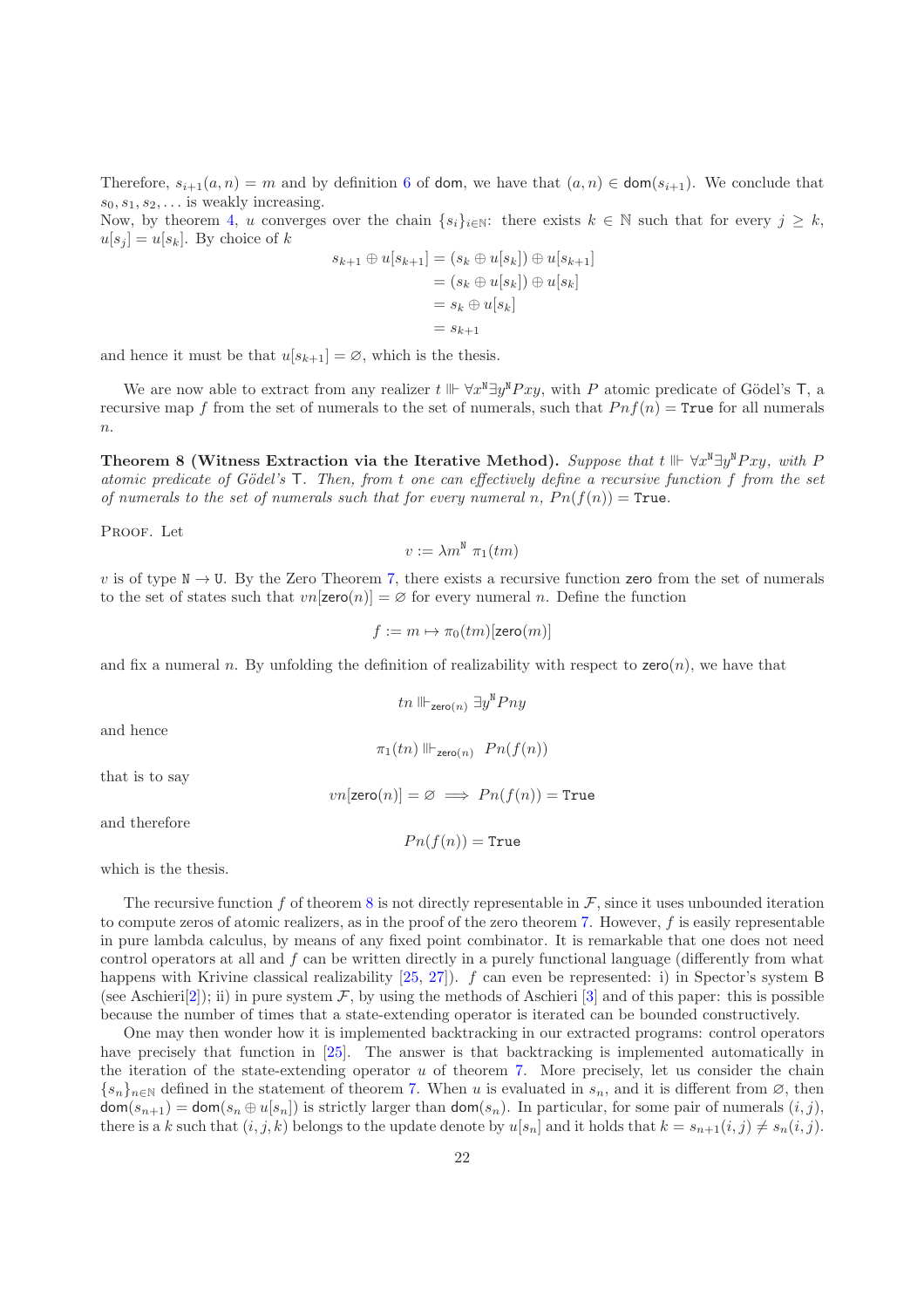The normalization of  $u[s_{n+1}]$  is perfectly equal to the normalization of  $u[s_n]$  up to the first point in which  $s_{n+1}(i, j)$  is computed: this is the backtracking point. Instead of putting control operators in  $u[s_n]$  to save all possible backtracking points and to jump directly to the right one (which is discovered by reducing  $u[s_n]$ to an update), the Iterative Method recomputes  $u[s_{n+1}]$  from scratch. In this way, the backtracking point is trivially rencountered, but with a great waste of resources.

The aim of the next section is to define in  $\mathcal F$  a more efficient program, that is able to jump to the right backtracking point while iterating the state-extending operator u.

#### 4.2. The State-Extending-Continuation-Passing-Style Method

The State-Extending-Continuation-Passing-Style method defines a translation  $\llbracket \_ \rrbracket$  of the terms of System  $\mathcal{F}_{\text{Class}}$  into  $\mathcal{F}$ . [t] will be a program that manipulates continuation on states, and uses them to implement backtracking. As a tool for describing and proving the properties of the translation we shall use, once again, (intuitionistic) realizability combined with a constructive notion of forcing. The use of the notation  $\llbracket \cdot \rrbracket$  is not casual, since this translation has a nice model theoretic explanation in terms of non-standard natural numbers (see Aschieri [\[3\]](#page-51-8)).

The idea of the State-Extending-Continuation-Passing-Style method is to interpret the oracle  $\Phi_a$  as a kind of control operator. During computations, whenever it is asked the value of  $\Phi_a(n)$ , one uses the approximation  $s_a(n)$  given by some state s. But if the final value of a computation is an update U, it might contain a triple  $(a, n, m)$ : the value of s at point  $(a, n)$  was incorrect and must be corrected with the value m. The idea is that the program interpreting  $\Phi_a(n)$  should look at the future of the computation: if any state  $s' > s$  is ever encountered such that a triple  $(a, n, m) \in \text{dom}(s')$ , then it returns m, otherwise it return  $s_n(m)$ . The future of the computation, as usual, is given by a state-extending continuation.

Definition 12 (State-Extending Continuations). A closed term  $k : S \rightarrow S$  of F is said to be stateextending continuation if for all states s,  $s \leq k(s)$ . We denote with K the set of all state-extending continuations.

There is, however, a complication. The idea explained above works with terms of the form  $\Phi_a(n)$ , where n is a numeral, but not with terms of the form  $\Phi_a(t)$ , when t : N is a term of  $\mathcal{F}_{\text{class}}$ . The problem arises when computing  $t[s] = n$ . If the domain of the state s' returned by the current continuation  $k \in \mathbb{K}$  applied to the current state s contains  $(a, n, m)$ , then one has to evaluate once again t in the state s'. If  $t[s'] = n$ , the program interpreting  $\Phi_a(t)$  returns m. But it may happen that  $t[s'] = n' \neq n$ . In this case, the program interpreting  $\Phi_a(t)$  must look again in the future  $s'' = k(s')$ , check whether  $(a, n', m) \in \text{dom}(s'')$  and so on... How do we know, constructively, that one cannot end stuck in an infinite loop? The key idea is that, starting from any state, one can *force t* to have a value which is going to be stable in all the future states of the computation. To express this precisely, we need the notion of modulus of forcing.

#### 4.2.1. Moduli of Forcing and Constructive Forcing at Type N

Classically, a term  $t : N$  of System  $\mathcal{F}_{\text{Class}}$  denotes a natural number, when a Skolem function is chosen for interpreting  $\Phi$ . But from the constructive point of view, t is not a natural number, for we cannot compute its value. Worse of all,  $t$  may have infinite values, one for each state! More precisely, in our realizability model, there is no way whatsoever even in the classical sense to associate to t a definite natural number as a value: we consider as states all possible computable approximations of all possible Skolem functions that may interpret  $\Phi$ , and thus different states may approximate different functions. Constructively, however, we can force t to behave like a single natural number for "the rest of computation". In particular, a state s forces t to belong to N if for all  $k \in \mathbb{K}$  there exists a state  $s' \geq s$  such that t is equal to the same numeral when evaluated in any state r such that  $s' \leq r \leq k(s')$ . In other words, there is an extension s' of s such that  $t$  will have the same values in all the states of the computation produced after  $s'$ .

<span id="page-23-0"></span>Intuitively, a modulus of forcing represents the computational content of that notion of forcing. The concept of modulus of forcing (due to Berardi) has been extensively motivated and exploited in Aschieri [\[3](#page-51-8)] in order to define a state-extending-continuation-passing-syle translation of System  $\mathcal{T}_{\text{Class}}$  into Gödel's System  $\mathcal T$ .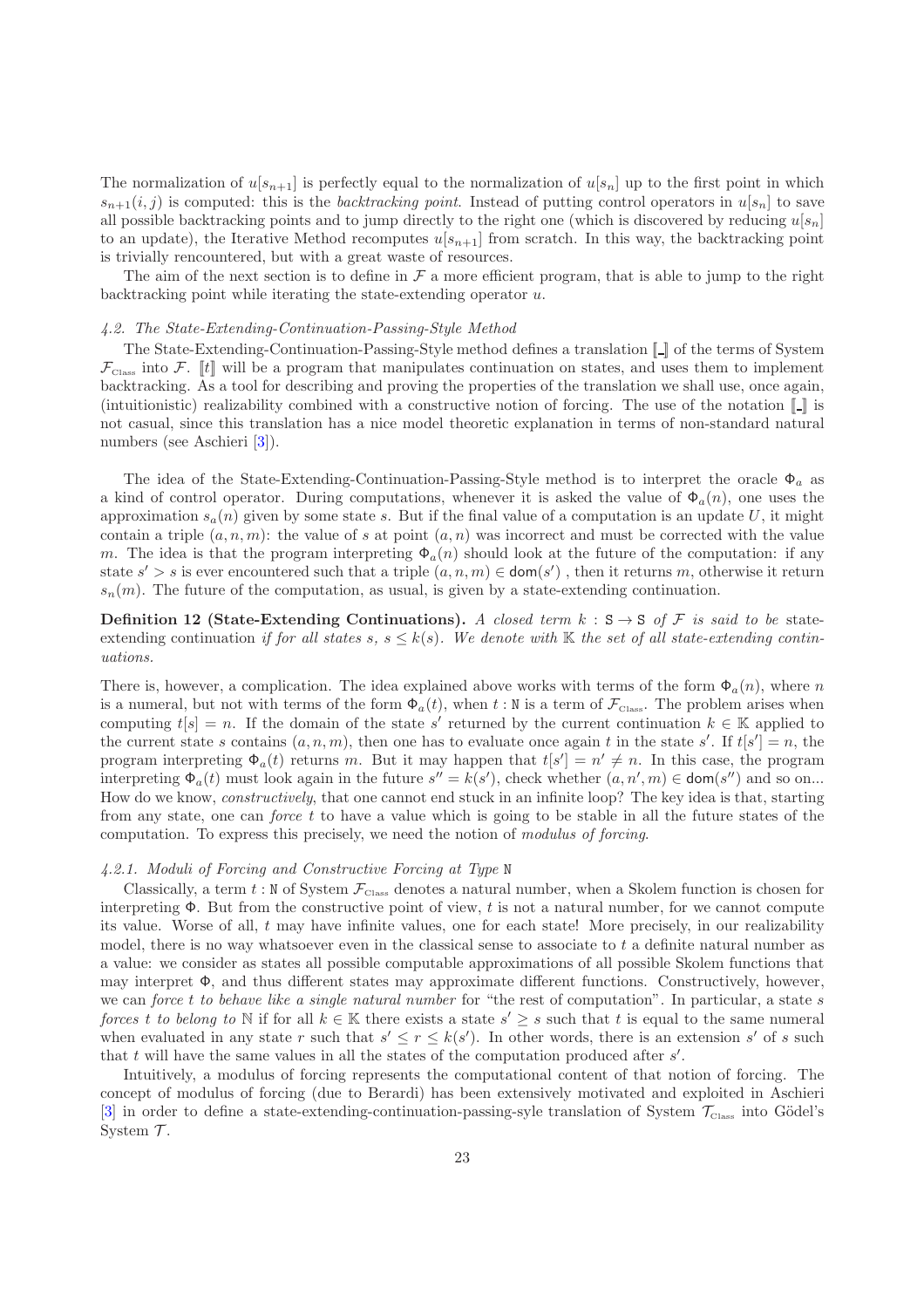Definition 13 (Modulus of Forcing and Constructive Forcing at Type N). Let t be a closed term of  $\mathcal{F}_{\text{Class}}$  and of type N.

1. For all states  $s, r$ , we define

$$
t \downarrow [s, r] \stackrel{def}{\equiv} \forall q^{\mathsf{S}}.\ s \le q \le r \to t[q] = t[s]
$$

- 2. A term  $\mathcal{M} : (S \to S) \to (S \to S)$  of  $\mathcal F$  is a modulus of forcing for t if:
	- (a)  $\forall k \in \mathbb{K}$ .  $\mathcal{M}_k \in \mathbb{K}$
	- (b)  $\forall k \in \mathbb{K}$ .  $\forall s^{\mathsf{S}}$ .  $t \downarrow [\mathcal{M}_k(s), k(\mathcal{M}_k(s))]$
- 3. Whenever M is a modulus of forcing for t, we write  $M \Vdash t \in \mathbb{N}$  and we say that M forces t to belong to N.

As in [\[3](#page-51-8)], we now show that given two terms  $t_1$  and  $t_2$ , if each one of them has a modulus of forcing, then there is a modulus of forcing that works simultaneously for both of them. In particular, we can define a binary operation  $\Box$  between moduli of forcing such that, for every pair of moduli  $\mathcal{M}, \mathcal{N}, \mathcal{M} \Box \mathcal{N}$  is "more general" than both M and N. Here, for every  $M_1, M_2$ , we call  $M_2$  more general than  $M_1$ , if for every term t, if  $\mathcal{M}_1$  is a modulus of forcing for t then also  $\mathcal{M}_2$  is a modulus of forcing for t. We this terminology, we may see  $M \sqcup N$  as an upper bound of the set  $\{M, N\}$ , with respect to the partial order induced by the relation "to be more general than". For any terms  $u, v : S$ , we define  $u \circ v := \lambda s^S \cdot u(v[s])$ .

<span id="page-24-2"></span>**Proposition 4 (Joint Forcing).** Suppose  $\mathcal{M} \Vdash t_1 \in \mathbb{N}$  and  $\mathcal{N} \Vdash t_2 \in \mathbb{N}$ . Define

$$
\mathcal{M} \sqcup \mathcal{N} := \lambda k^{\mathbf{S} \to \mathbf{S}} \lambda s^{\mathbf{S}} \mathcal{N}_h(\mathcal{M}_{k \circ \mathcal{N}_k}(z))
$$

Then  $\mathcal{M} \sqcup \mathcal{N} \Vdash t_1 \in \mathbb{N}$  and  $\mathcal{M} \sqcup \mathcal{N} \Vdash t_2 \in \mathbb{N}$ .

PROOF. Set

$$
\mathcal{L}:=\mathcal{M}\sqcup\mathcal{N}
$$

First, we check property (1) of definition [13.](#page-23-0) For all  $k \in \mathbb{K}$ ,  $\mathcal{N}_k \in \mathbb{K}$  by definition [13](#page-23-0) point (1) and so  $k \circ \mathcal{N}_k \in \mathbb{K}$ . Thus, for all  $k \in \mathbb{K}$  and state s

$$
\mathcal{L}_k(s) = \mathcal{N}_k(\mathcal{M}_{k \circ \mathcal{N}_k}(s)) \geq s
$$

since M has property (1) of definition [13](#page-23-0) and hence  $\mathcal{M}_{k\circ\mathcal{N}_k}\in\mathbb{K}$ . Therefore, for all  $k\in\mathbb{K}$ ,  $\mathcal{L}_k\in\mathbb{K}$  and we are done.

Secondly, we check property 2 of definition [13.](#page-23-0) Fix a continuation  $k \in \mathbb{K}$  and a state s. Since  $\mathcal{M} \Vdash t_1 \in \mathbb{N}$ , we have that

<span id="page-24-1"></span>
$$
t_1 \downarrow \left[ \mathcal{M}_{k \circ \mathcal{N}_k}(s), k \circ \mathcal{N}_k(\mathcal{M}_{k \circ \mathcal{N}_k}(s)) \right]
$$
 (2)

Moreover, since  $\mathcal{N} \Vdash t_2 \in \mathbb{N}$ , we have

<span id="page-24-0"></span>
$$
t_2 \downarrow \left[ \mathcal{N}_k(\mathcal{M}_{k \circ \mathcal{N}_k}(s)), k(\mathcal{N}_k(\mathcal{M}_{h \circ \mathcal{N}_k}(s))) \right]
$$
 (3)

But the starting point of the interval in [\(3\)](#page-24-0) is greater or equal to the starting point of the interval in [\(2\)](#page-24-1), for  $\mathcal{N}_k \in \mathbb{K}$ , while their ending points are equal. Hence also

$$
t_1 \downarrow \left[ \mathcal{N}_k(\mathcal{M}_{k \circ \mathcal{N}_k}(s)), k(\mathcal{N}_k(\mathcal{M}_{k \circ \mathcal{N}_k}(s))) \right]
$$

and hence both  $t_1$  and  $t_2$  are constant in the interval  $[\mathcal{L}_k(s), k(\mathcal{L}_k(s))]$  by definition of  $\mathcal{L}$ .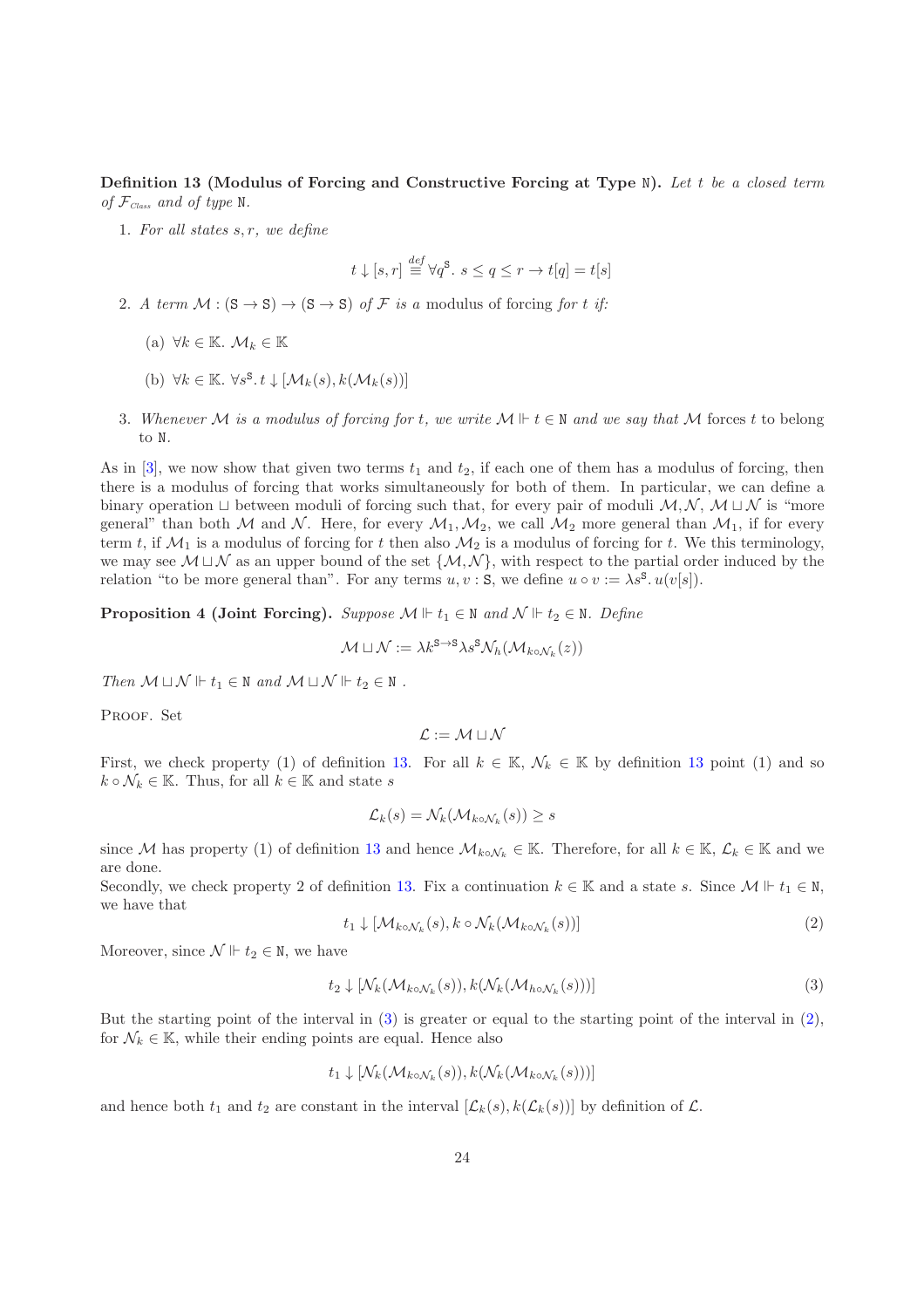The notion of modulus of forcing, as explained in [\[3\]](#page-51-8), gives rise to an interesting non-standard model of Gödel's System  $\mathcal T$ . In that model, integers are pairs  $(\mathcal M, f)$ , where f is a function from states to numbers and M is a modulus of forcing of such function. It is natural to associate to every term of  $\mathcal{F}_{\text{Class}}$  the non-standard numbers it represents.

#### <span id="page-25-3"></span>Definition 14 (Non-Standard Natural Numbers). We define

$$
^{\ast}\mathbf{N} := \{ \langle \mathcal{M}, t \rangle \mid \mathcal{M} = \langle \mathcal{L}, g \rangle, g : \mathbf{S} \to \mathbf{N} \in \mathcal{F}, \forall s^{\mathbf{S}} g(s) = t[s] \text{ and } \mathcal{L} \Vdash t \in \mathbf{N} \}
$$

(all terms in the definition are supposed to be closed).

The notion of modulus of forcing, if extended to terms of type U, is sufficient to write down in  $\mathcal F$  a program that implements the Iterative Method. Indeed, that is the approach followed in [\[3](#page-51-8)]. But in order to perform better, we need the additional notion of modulus of prefix point.

4.2.2. Moduli of Prefix Point and Constructive Forcing at Type U

An idea which is related to the concept of modulus of prefix point was introduced in Berardi and De' Liguoro [\[10](#page-51-12)]. Interestingly, as well as the notion of modulus of forcing is not sufficient to write an efficient optimization of the Iterative Method, the notion of modulus of prefix point alone misses the goal. But when combined together, the two notions are able to produce the desired result.

Intuitively, a modulus of prefix point represents the computational content of the following constructive notion of forcing for terms t of type U: a state s forces t to belong to U if for all  $k \in \mathbb{K}$  there exists  $s' \geq s$ such that  $k(s')$  is a prefix point of t. In other words, there is an extension s' of s such that the final state of the computation that starts from s ′ will be a prefix point of t. The idea is that the interpretation of the type U is the set of all terms of type U having "stable" prefix points reachable from any state.

<span id="page-25-0"></span>Definition 15 (Modulus of Prefix Point and Constructive Forcing at Type U). A term  $\mathcal{M}$  : (S  $\rightarrow$  $S \rightarrow (S \rightarrow S)$  of F is a modulus of prefix point for t if:

- 1.  $\forall k \in \mathbb{K}$ .  $\mathcal{M}_k \in \mathbb{K}$
- 2.  $\forall k \in \mathbb{K} \quad \forall s^{\mathsf{S}}. \ s' = k(\mathcal{M}_k(s)) \implies t[s'] \preceq s'$

Whenever M is a modulus of prefix point for t, we write  $M \Vdash t \in U$  and we say that M forces t to belong to U.

It is natural to associate to every term of type U all its possible moduli of prefix point.

Definition 16 (Non-Standard Updates). We define

<span id="page-25-1"></span>
$$
^{\ast }\mathsf{U}:=\{\langle \mathcal{M},t\rangle\mid \mathcal{M}\Vdash t\in \mathsf{U}\}
$$

(all terms in the definition are supposed to be closed)

#### 4.2.3. Constructive Forcing at All Types

<span id="page-25-2"></span>Now that we have a notion of forcing at base types, we lift it to all types by means of intuitionistic realizability. Since we are in an impredicative setting, we first have to put some general conditions that our notion of forcing/realizability must satisfy. As usual, we define a notion of candidate, which in our case is a set of pair of terms closed by the intensional equality of  $\mathcal F$  and equipped with a monad operation (in the sense of Moggi [\[28\]](#page-52-8)). This operation takes as input a non-standard natural number  $(M, g)$  and term  $\mathcal{L}: \mathbb{N} \to U$  and return a term of type U. Intuitively, it means that: i) in some way one may apply functions which takes as arguments natural numbers to non-standard numbers; ii) if one can force some property to be true for all natural numbers, then one can force it to be true for all non-standard natural numbers. The property ii) will be essential when interpreting recursion over non-standard numbers.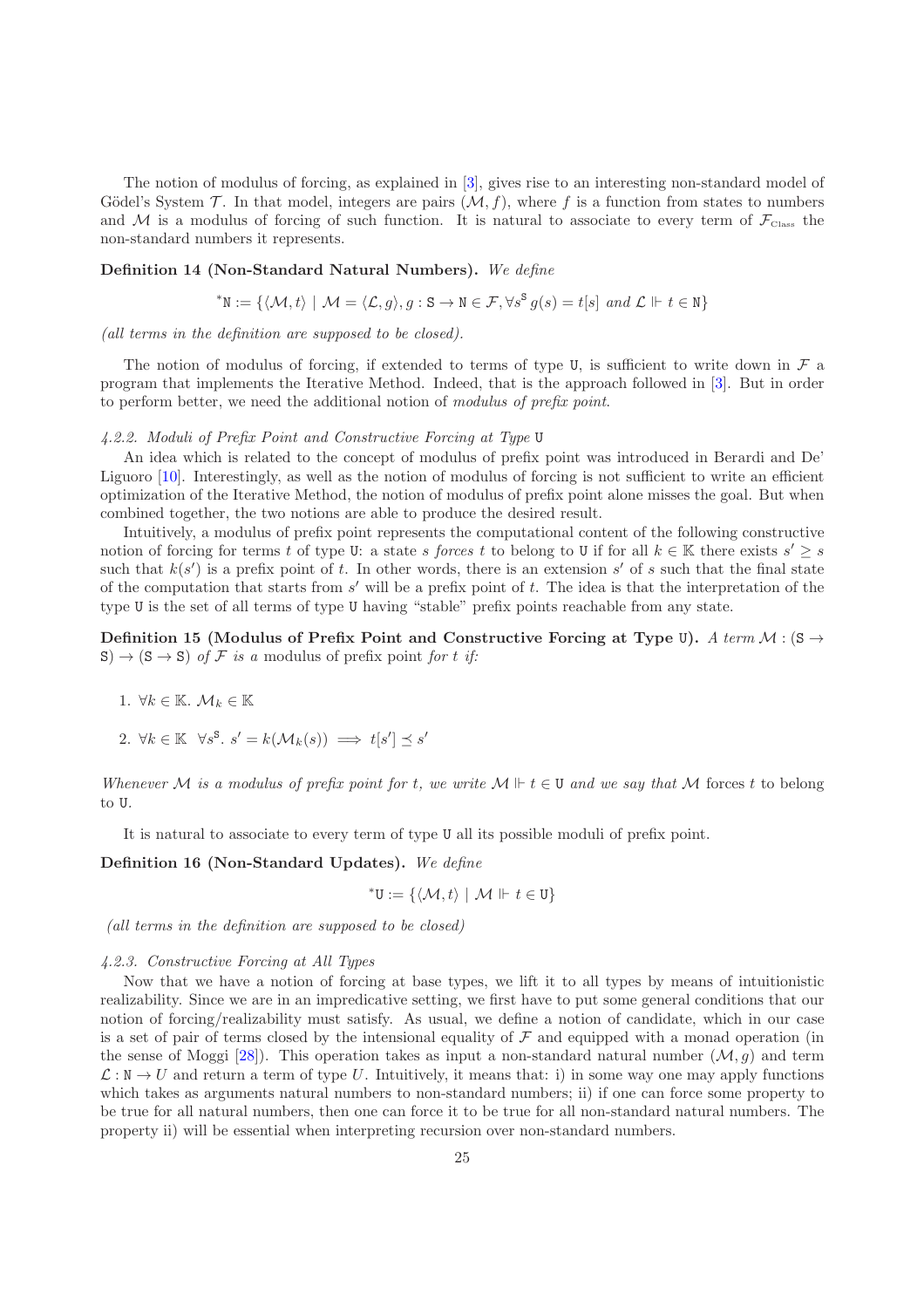**Definition 17 (Forcing Candidates).** Let C be a set of terms of system  $\mathcal{F}_{\text{Class}}$  of type  $U \times V$ , closed under the intensional equality of  $\mathcal F$  (i.e. if  $t \in \mathcal C$  and  $t = t'$ , then  $t' \in \mathcal C$ ). Let

 $\mathcal{N}$ : Cand $_U := ((S \rightarrow S) \rightarrow (S \rightarrow S)) \rightarrow (S \rightarrow N) \rightarrow (N \rightarrow U) \rightarrow U$ 

be a closed term of system F. We define the relation  $\mathcal{N} \Vdash \mathcal{C} \in \text{Cand}_{U \times V}$  – representing the notion "N realizes that C is a forcing candidate of type  $U \times V'' - t$  hold whenever the following three conditions:

- 1.  $M \Vdash t \in \mathbb{N}$ :
- 2. for all states s,  $g(s) = t[s]$ ;

3.  $\mathcal{L}: \mathbb{N} \to U$  is a term of F such that for every numeral m,  $\langle \mathcal{L}m, u(m)t_1 \dots t_n \rangle \in \mathcal{C}$ 

imply that

$$
\langle \mathcal{N} \mathcal{M} g \mathcal{L}, u(t) t_1 \dots t_n \rangle \in \mathcal{C}
$$

(where  $t_1 \ldots t_n$  is any sequence of types or terms). If  $\mathcal{N} \Vdash \mathcal{C} \in \mathsf{Cand}_{U \times V}$ , then  $\mathcal{C}$  is said to be a forcing candidate (of type  $U \times V$ ). Whenever the type of the terms in C is known, we shall just write  $\mathcal{N} \vdash \mathcal{C} \in \mathsf{C}$ and.

For convenience, we now introduce to the language a type constant symbol for every forcing candidate. For each type T in this extended language, we define two types of  $\mathcal{F}$ : a type  $|T|$ , which represents the type in F of a term of type T in the extended language, and a type  $T$ , which represents the interpretation of T in the realizability model.

## Definition 18 (Extended Types, Interpretation of Types). We define:

1. For every forcing candidate C of type  $U \times V$ , we introduce a type constant C to the language of types of system  $\mathcal{F}_{\textit{Class}}$  and we define l  $\mathcal{F}_{\textit{Class}}$  and we define  $|\mathcal{C}| := V$ . An extended type is defined by induction as either a type constant C, or a type variable, or an expression  $U \to V$  or  $\forall X U$ , with U and V extended types and X a type variable. We define  $|\forall X U| := \forall X |U|, |U \rightarrow V| := |U| \rightarrow |V|, |X| := X$ , for X variable.

l

2. For every extended type T, we define a type  $\llbracket T \rrbracket$  by induction on T as follows. (a)  $T = X$ , with X atomic. Then

$$
\llbracket X \rrbracket := X
$$

- (b)  $T = N$ . Then
- (c)  $T = U$ . Then

l

$$
[\![U]\!]:=(S\to S)\to (S\to S)
$$

l

 $\llbracket N \rrbracket := ((S \rightarrow S) \rightarrow (S \rightarrow S)) \times (S \rightarrow N)$ 

(d)  $T = \mathcal{C}$ , where  $\mathcal{C}$  is a forcing candidate of type  $U \times V$ . Then

$$
\llbracket \mathcal{C} \rrbracket := U
$$
\n
$$
\text{(e)} \ T = A \to B. \ Then
$$
\n
$$
\llbracket A \to B \rrbracket := \llbracket A \rrbracket \to \llbracket B \rrbracket
$$
\n
$$
\text{(f)} \ T = \forall X A. \ Then
$$
\n
$$
\llbracket \forall X A \rrbracket := \forall X. \ \text{Cand}_X \to \llbracket B \rrbracket
$$

<span id="page-26-0"></span>We are now ready to define our forcing/realizability relation. Intuitively,  $\mathcal{M} \Vdash t \downarrow T$  means that  $\mathcal{M}$ forces the term  $t \in \mathcal{F}_{\text{Class}}$  to behave like a computable functional of higher-type. The notion can be seen as a constructive extension of the standard Tait-Girard computability/reducibility predicate, defined in order to deal with non-computable functionals. It also appears as a kind of constructively refined version of Goodman's forcing [\[16](#page-51-14)] (see section [5](#page-40-0) for more about this point). Here, we could have also talked about "higher-type convergence" since the notion can be as a tool for reformulating and proving constructively the Converge Theorem [4.](#page-9-0)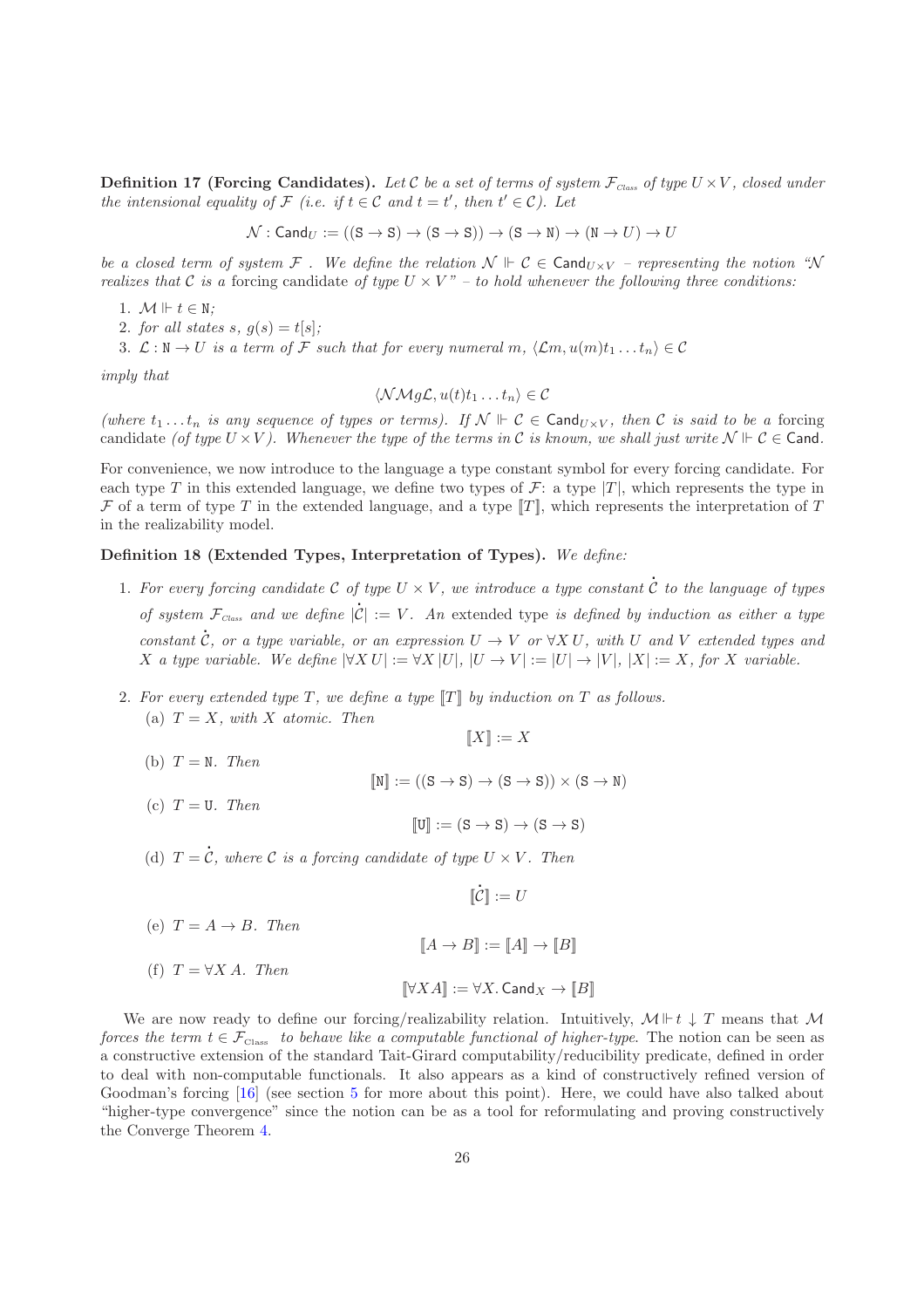## Definition 19 (Constructive Forcing at Higher Types). We define:

Let T be a closed extended type, and  $\mathcal{M} : [T]$  and  $t : [T]$  be closed terms respectively of F and  $\mathcal{F}_{\text{Class}}$ . We define the relation  $M \Vdash t \downarrow T$  – representing the notion "M forces t to be a computable functional of type  $T"$  – by induction on the type  $T$  as follows:

1.  $T = N$ . Then,

$$
\mathcal{M} \Vdash t \downarrow \mathbb{N} \iff \mathcal{M} = \langle \mathcal{L}, g \rangle, \forall s^{\mathbb{S}} g(s) = t[s] \text{ and } \mathcal{L} \Vdash t \in \mathbb{N} \text{ (definition 13)}
$$

2.  $T = U$ . Then,  $M \Vdash t \downarrow U$  is given by definition [15.](#page-25-0) That is,

 $\mathcal{M} \Vdash t \downarrow \mathbf{U} \iff \mathcal{M}$  is a moduls of prefix point for t

 $3. T =$ l  $\mathcal{C},\ |$ l  $|\mathcal{C}| = U$ . Let  $\mathcal{M}: U$ . Then

$$
\mathcal{M} \Vdash t \downarrow \dot{\mathcal{C}} \iff \langle \mathcal{M}, t \rangle \downarrow \mathcal{C}
$$

4.  $T = A \rightarrow B$ . Let  $\mathcal{M} : [A \rightarrow B]$ . Then

$$
\mathcal{M} \Vdash t \downarrow A \to B \iff (\forall u. \ N \Vdash u \downarrow A \implies \mathcal{MN} \Vdash tu \downarrow B)
$$

5.  $T = \forall X A$ . Let  $\mathcal{M} : [\forall X A]$ . Then

$$
\mathcal{M} \Vdash t \downarrow \forall X A \iff (\forall \mathcal{C}. \ \mathcal{N} \Vdash \mathcal{C} \downarrow \mathsf{Cand}_{U \times V} \implies \mathcal{M} U \mathcal{N} \Vdash tV \downarrow A[\dot{\mathcal{C}}/X])
$$

#### 4.3. Non-Standard Updates are Forcing Candidates

We are now going to prove that <sup>∗</sup>U (see definition [16\)](#page-25-1) is a forcing candidate. Therefore, we must define an operation of "application"  $\nabla$ ∗y, that applies a term  $\mathcal{L}: \mathbb{N} \to \mathbb{U}$  to a non-standard natural number  $(\mathcal{M}, g)$ . The goal is to define a modulus of prefix point for a term  $u(t)$ , with  $t : N$ , out of  $\mathcal L$  and  $(\mathcal M, g)$ , assuming that for every numeral n,  $\mathcal{L}n$  is a modulus of prefix point for  $u(n)$ ,  $\mathcal{M}$  is a modulus of forcing for t and for all states s,  $g(s) = t[s]$ . We have to receive as input a  $k \in \mathbb{K}$  and a state s; we have to compute a state  $s' \geq s$  such that  $k(s')$  is a prefix point for  $u(t)$ . Since computing this prefix point requires in a somewhat circular manner to know the value of g in this prefix point (value which will be given to  $\mathcal{L}$ ), the idea is first to force g to be constant for the rest of computation: this is obtained by defining a continuation  $k'$ , which represents the sequence of operations: evaluate g in a state r obtaining n, apply  $\mathcal L$  to n and use the result to extend the state r to some r', such that  $k(r')$  is a prefix point of  $u(n)$ . This continuation k', composed with k, is given to M which will force q to be constant in such continuation. Finally, q is transformed into a natural number in the state computed by  $M$  and given to  $\mathcal{L}$ . Details follow.

Proposition 5 (\*U is a Forcing Candidate). Let  $\mathcal{L} : \mathbb{N} \to (\mathbb{S} \to \mathbb{S}) \to (\mathbb{S} \to \mathbb{S})$ ,  $\mathcal{M} : (\mathbb{S} \to \mathbb{S}) \to (\mathbb{S} \to \mathbb{S})$ and  $g : S \to N$  be term variables. Define

<span id="page-27-0"></span>
$$
k' := \lambda s^{\mathbf{S}}. (\mathcal{L}_{g(s)}) k s
$$
  

$$
k'':=\mathcal{M}_{k \circ k'}
$$

and

$$
\mathcal{L}\nabla_{\mathbf{U}}(\mathcal{M},g) := \lambda k^{\mathbf{S}\to\mathbf{S}} k' \circ k''
$$

Then

$$
\lambda \mathcal{M} \lambda g \lambda \mathcal{L}
$$
.  $\mathcal{L} \nabla_{\mathbf{U}} (\mathcal{M}, g) \Vdash \mathbf{W} \in \mathsf{Cand}$ 

PROOF. According to definition [17,](#page-25-2) suppose that:

1.  $\mathcal{M} \Vdash t \in \mathbb{N}$ ;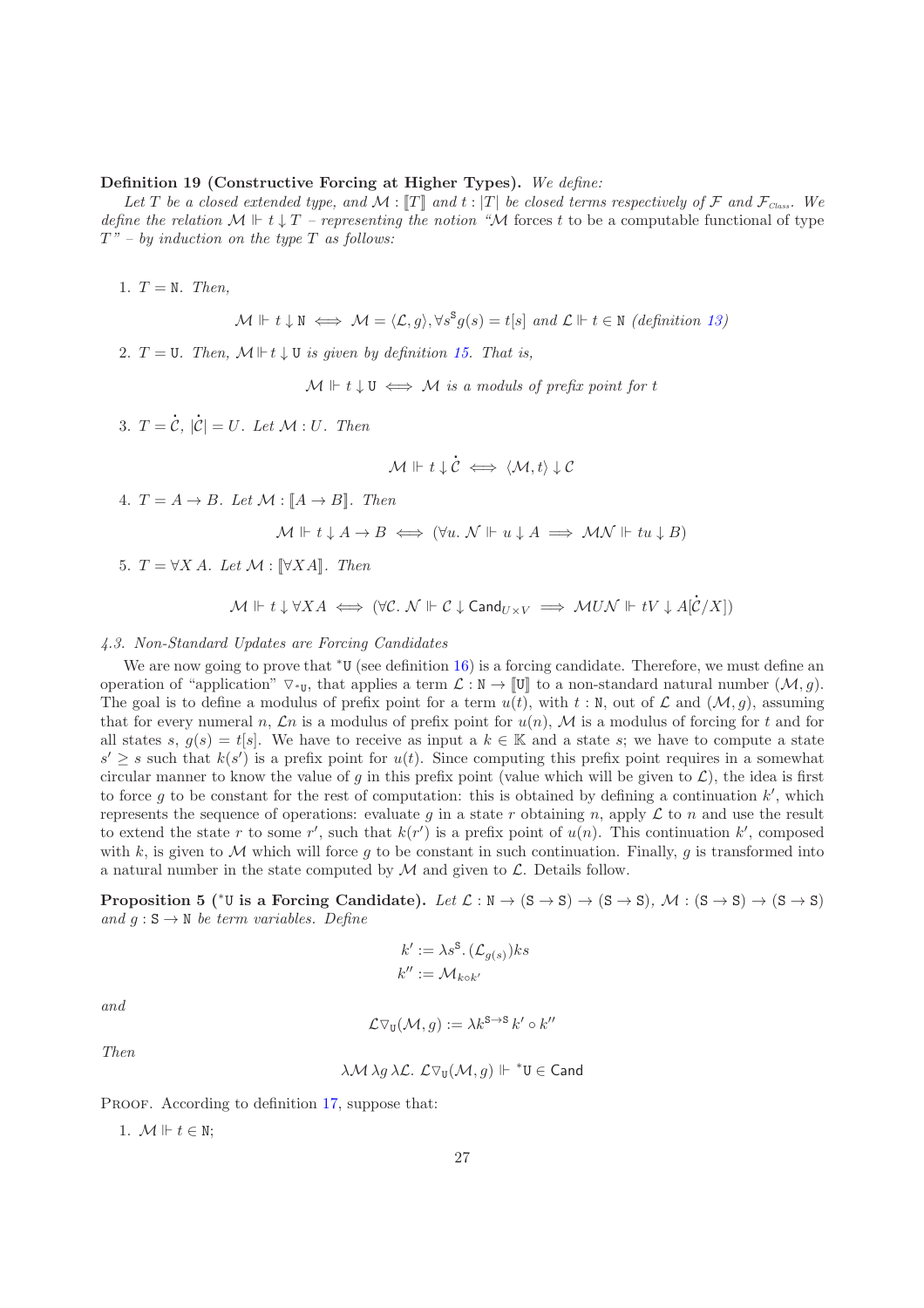2. for all states  $s, g(s) = t[s]$ ;

3.  $\mathcal{L}: \mathbb{N} \to (\mathbb{S} \to \mathbb{S}) \to (\mathbb{S} \to \mathbb{S})$  is a term of F such that for every numeral  $m, \langle \mathcal{L}m, u(m)t_1 \dots t_n \rangle \in {}^*U$ 

We have to prove that

$$
\mathcal{L}\nabla_{\mathbf{U}}(\mathcal{M},g)=\lambda k^{\mathbf{S}\to\mathbf{S}}k'\circ k''\in{}^*\mathbf{U}
$$

So, let  $k \in \mathbb{K}$  and  $s : S$ .  $k' \circ k'' \in \mathbb{K}$  follows from hypotheses on M and  $\mathcal{L}$  and definition of  $k', k''$ . We thus have to show that

$$
u(t)t_1\ldots t_n[s]\preceq s
$$

Since  $k'' = \mathcal{M}_{k \circ k'}$  and  $\mathcal{M} \Vdash t \in \mathbb{N}$ , we obtain that

$$
t \downarrow [k''(s), k \circ k'(k''(s))]
$$

Let  $m = g(k''(s))$ . Since  $k' = \lambda s^{\mathsf{S}} \cdot (\mathcal{L}_{g(s)})$ ks, we have

$$
k'(k''(s)) = (\mathcal{L}_m k)(k''(s))
$$

By hypothesis (3.) on  $\mathcal{L}, \mathcal{L}_m$  is a modulus of prefix point for  $u(m)t_1 \dots t_n$ . Letting

$$
s' = k((\mathcal{L}_m k)(k''(s))) = k(k'(k''(s)))
$$

 $u(m)t_1 \ldots t_n[s'] \preceq s'$ 

we get that

By  $k, k' \in \mathbb{K}$ , it holds that  $k''(s) \leq k'(k''(s)) \leq k(k'(k''(s)))$ . Therefore

$$
t[s'] = t[k''(s)] = g(k''(s)) = m
$$

It follows that

$$
u(t)t_1 \ldots t_n[s'] = u(m)t_1 \ldots t_n[s'] \preceq s'
$$

which is the thesis.

#### 4.4. Non-Standard Natural Numbers are Forcing Candidates

<span id="page-28-0"></span>We now prove that <sup>∗</sup>N (see definition [14\)](#page-25-3) is a forcing candidate. The construction involved is analogous to the one used in proving that <sup>∗</sup>U is a forcing candidate.

Proposition 6 (Non-Standard Natural Numbers are Forcing Candidates). Let  $\mathcal{L}: \mathbb{N} \to ((S \to S) \to (S \to S) \times S \to \mathbb{N}), \mathcal{M}: (S \to S) \to (S \to S) \text{ and } g: S \to \mathbb{N} \text{ be term variables. Define}$ 

$$
k' := \lambda s^{\mathbf{S}}. (\pi_0 \mathcal{L}_{g(s)}) k s
$$
  

$$
k'' := \mathcal{M}_{k \circ k'}
$$

and

$$
\mathcal{L}\nabla_{^*\mathbb{N}}(\mathcal{M},g) := \langle \lambda k^{\mathbb{S}\to\mathbb{S}} k' \circ k'', \lambda s^{\mathbb{S}}. (\pi_1 \mathcal{L}_{g(s)}) s \rangle
$$

Then

$$
f_{\rm{max}}(x)
$$

$$
\lambda \mathcal{M} \lambda g \lambda \mathcal{L}
$$
.  $\mathcal{L} \nabla_{\mathbb{N}} (\mathcal{M}, g) \Vdash {\ast}_{\mathbb{N}} \in \mathsf{Cand}$ 

PROOF. According to definition [17,](#page-25-2) suppose that:

- 1.  $\mathcal{M} \Vdash t \in \mathbb{N}$ ;
- 2. for all states  $s, g(s) = t[s]$ ;
- 3.  $\mathcal{L}: \mathbb{N} \to ((S \to S) \to (S \to S) \times S \to \mathbb{N})$  is a term of F such that for every numeral  $m, \langle \mathcal{L}m, u(m)t_1 \dots t_n \rangle \in$ <sup>∗</sup>Nat.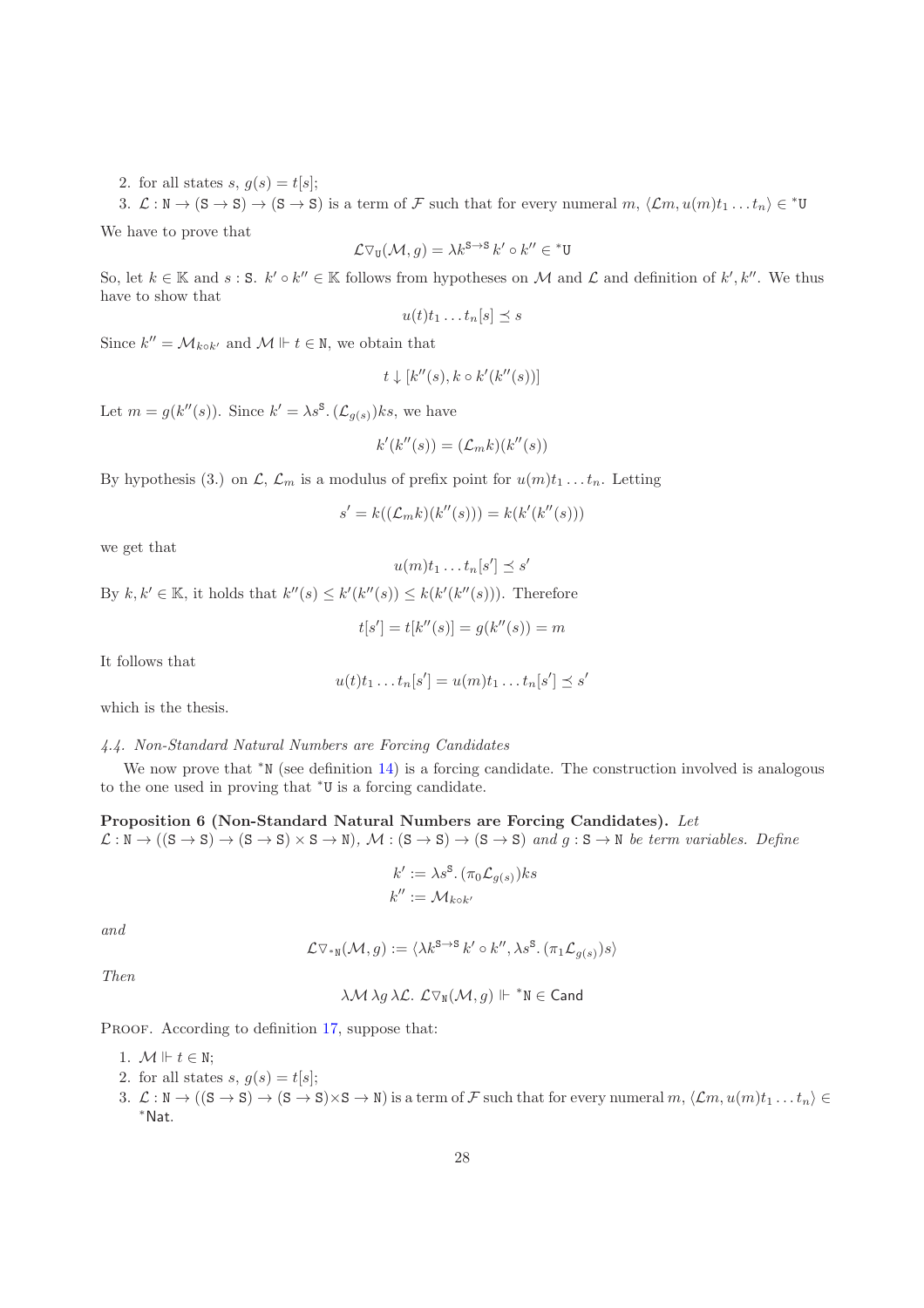We have to prove that

$$
\mathcal{L}\nabla_{\mathbf{N}}(\mathcal{M},g) = \langle \lambda k^{\mathbf{S}\to\mathbf{S}} k' \circ k'', \lambda s^{\mathbf{S}} \pi_1 \mathcal{L}_{g(s)} \rangle \in {^*}\mathbf{N}
$$

and therefore that: i)  $\lambda k^{s\lambda} k' \circ k''$  is a modulus of forcing for  $u(t)t_1 \dots t_n$ ; ii) that when evaluated in any state s, the former is equal to  $(\pi_1 \mathcal{L}_{g(s)})$ s. ii) is immediate: since  $g(s) = t[s]$ , and by hypothesis (3.) for every numeral  $m, (\pi_1 \mathcal{L}_m) s = u(m) t_1 \dots t_n [s],$  we get

$$
(\pi_1 \mathcal{L}_{g(s)})s = u(g(s))t_1 \dots t_n[s] = u(t)t_1 \dots t_n[s]
$$

We now prove i). Let  $k \in \mathbb{K}$  and  $s : S$ . The fact that  $k' \circ k'' \in \mathbb{K}$  follows from hypotheses on M and  $\mathcal L$  and by inspection of the definition of  $k', k''$ . It remains to show that

$$
u(t)t_1 \ldots t_n \downarrow [k'(k''(s)), k \circ k'(k''(s))]
$$

Since  $k'' = \mathcal{M}_{k \circ k'}$  and  $\mathcal{M} \Vdash t \in \mathbb{N}$ , we obtain that

$$
t \downarrow [k''(s), k \circ k'(k''(s))]
$$

Let  $m = g(k''(s))$ . Since  $k' = \lambda s^s$ .  $(\pi_0 \mathcal{L}_{g(s)})$ ks, we have

$$
k'(k''(s)) = (\pi_0 \mathcal{L}_m)k(k''(s))
$$

Since  $\pi_0 \mathcal{L}_m \Vdash u(m)t_1 \ldots t_n \in \mathbb{N}$ , we get that

$$
u(m)t_1 \ldots t_n \downarrow [k'(k''(s)), k(k'(k''(s)))]
$$

By  $k, k' \in \mathbb{K}$ , it holds that  $k''(s) \leq k'(k''(s)) \leq k(k'(k''(s)))$ . Therefore for every s' in the interval  $[k'(k''(s)), k \circ k'(k''(s))]$ 

$$
t[s'] = t[k''(s)] = g(k''(s)) = m
$$

It follows that

$$
u(t)t_1 \ldots t_n \downarrow [k'(k''(s)), k \circ k'(k''(s))]
$$

which is the thesis.

#### 4.5. The Interpretations of Types are Forcing Candidates

We are going to prove that the interpretation of types in our realizability model is a forcing candidate. Before, we need some notation.

**Notation.** In the following, we shall assume that the type variables of  $\mathcal{F}_{\text{Class}}$  are  $X_0, X_1, \ldots, X_n \ldots$  (but when the index is not important, we shall denote them with generical metavariables  $X, Y, \ldots$ ). To each type variable  $X_i$  we associate a term variable  $x_i^{\text{Cand}_{X_i}}$ . Moreover, we assume to have for each forcing candidate  $\mathcal C$ of type  $U \times V$  a term variable  $x^{\dot{c}}$  of type U.

We start by defining the operation  $\nabla$  of "application" of a term  $\mathcal{L} : \mathsf{Nat} \to \llbracket T \rrbracket$  to a non-standard number.

Definition 20 (Collection of Moduli Turned into a Single Modulus). Let T be an extended type. Let  $\mathcal{L}: \mathbb{N}$ at  $\rightarrow$   $\llbracket T \rrbracket$ ,  $\mathcal{M}: (\mathbb{S} \rightarrow \mathbb{S}) \rightarrow (\mathbb{S} \rightarrow \mathbb{S})$  and  $g: \mathbb{S} \rightarrow \mathbb{N}$ at be term variables. We define by induction on T a term  $\mathcal{L} \nabla_T(\mathcal{M}, g)$  of type  $\llbracket T \rrbracket$ .

- 1.  $T = N$  or  $T = U$ . Then  $L\nabla_T(\mathcal{M}, g)$  has already been defined in propositions [5,](#page-27-0) [6.](#page-28-0)
- 2. T is a variable  $X_i$ . Then

$$
\mathcal{L}\triangledown_T(\mathcal{M},g):=x_i^{\mathsf{Cand}_{X_i}}\mathcal{M}g\mathcal{L}
$$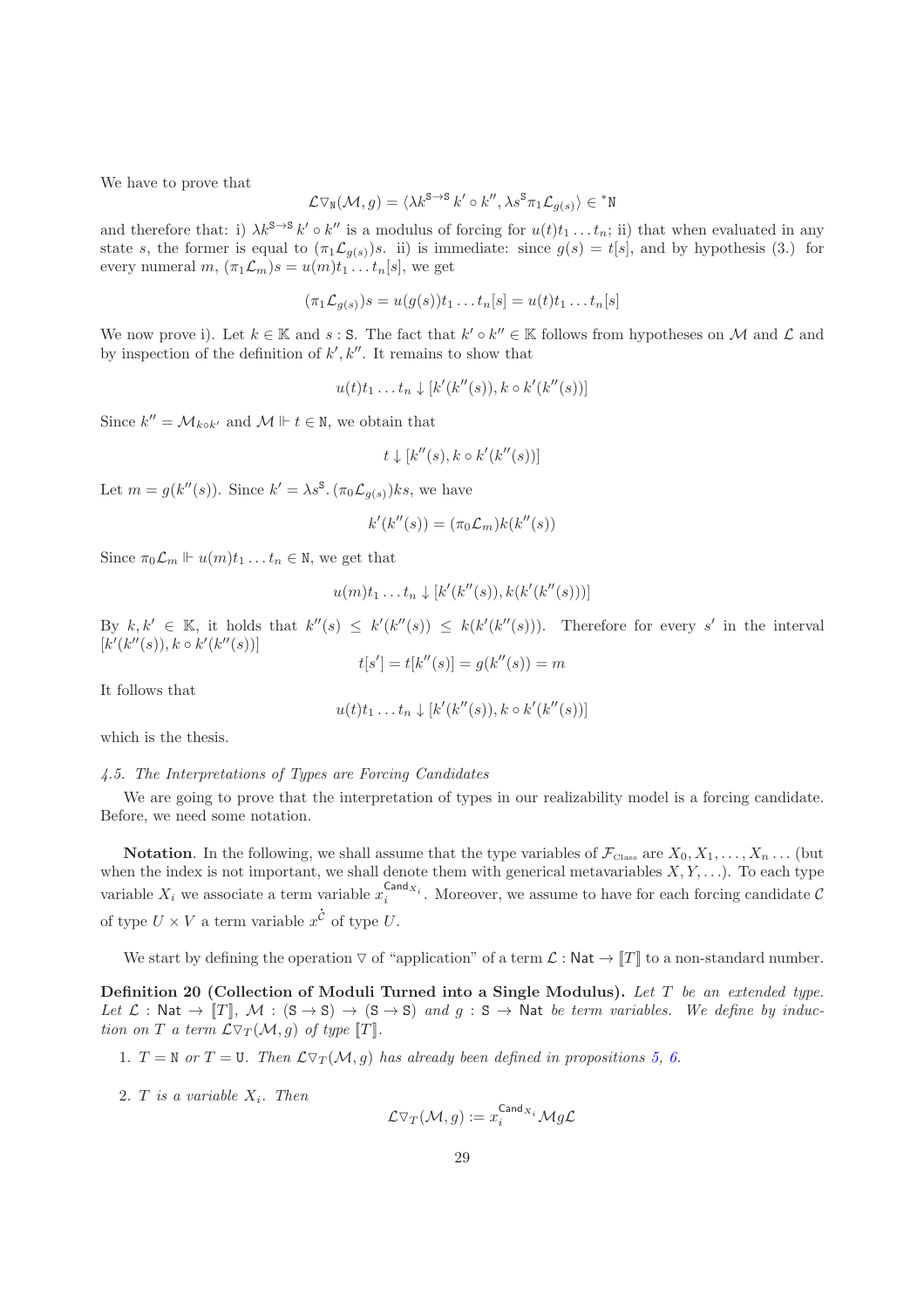$3. T =$ l  $\mathcal{C},$  with  $\mathcal C$  forcing candidate of type  $U\times V.$  Then

$$
\mathcal{L}\triangledown_T(\mathcal{M},g):=x^{\dot{\mathcal{C}}}\mathcal{M}g\mathcal{L}
$$

4.  $T = A \rightarrow B$ . Then

$$
\mathcal{L}\triangledown_{T}(\mathcal{M},g):=\lambda\mathcal{N}^{\llbracket A\rrbracket}(\lambda m^{\text{N}}\mathcal{L}_{m}\mathcal{N})\triangledown_{B}(\mathcal{M},g)
$$

5.  $T = \forall X_i A$ . Then

$$
\mathcal{L}\triangledown_{T}(\mathcal{M},g):=\Lambda X_{i}\lambda x_{i}^{\mathsf{Cand}_{X_{i}}}(\lambda m^{\mathtt{N}}\mathcal{L}_{m}X_{i}x_{i})\triangledown_{A}(\mathcal{M},g)
$$

**Remark 4.** The normal form of the term  $\mathcal{L}\nabla_T(\mathcal{M}, g)$  is simply of the shape:

$$
{\Lambda X_1}{\lambda y_1^{A_1}\ldots {\Lambda X_n}\lambda y^{A_n}.x^B \mathcal{M}g(\mathcal{L}{X_1}y_1\ldots {X_n}y_n)}
$$

where the notation  $\{\Lambda X_i\}$  means that  $\Lambda X_i$  may or may not appear.

<span id="page-30-0"></span>We now prove that the operation  $\nabla_T$  realizes that the interpretation of types is a forcing candidate.

Lemma 9 (The Interpretation of Types are Forcing Candidates). Assume T is an extended type. The following hold:

1. If  $X_i$  occurs free in T but not in  $U_i$ ,  $\mathcal{M}, g$  are closed terms and  $\mathcal{N}_i \Vdash \mathcal{C}_i \in \textsf{Cand}_{U_i \times V_i}$ , then

$$
\mathcal{L} \triangledown_{T}(\mathcal{M}, g)[U_i/X_i][\mathcal{N}_i/\boldsymbol{x}_i^{\operatorname{Cand}_{U_i}}]=\mathcal{L}[U_i/X_i]\triangledown_{T[\dot{\mathcal{C}}_i/X_i]}(\mathcal{M}, g)][\mathcal{N}_i/\boldsymbol{x}^{\dot{\mathcal{C}}_i}]
$$

2. Suppose that for  $i = 1, \ldots, n$ ,  $\mathcal{N}_i \Vdash \mathcal{C}_i \in \text{Cand}_{U_i \times V_i}$  and that each candidate constant of T is equal to some  $\mathcal{C}_i$ . Suppose that for every numeral  $m, \mathcal{L}_m \Vdash u(m)t_1 \ldots t_k \downarrow T$ , M is a modulus of forcing for t and  $g = \lambda s^{\mathbf{S}} t[s]$ . Then

$$
\mathcal{L}\nabla_T(\mathcal{M},g)[\mathcal{N}_1/x^{\mathcal{C}_1}\ldots\mathcal{N}_n/x^{\mathcal{C}_n}]\Vdash u(t)t_1\ldots t_k\downarrow T
$$

3. Suppose that for  $i = 1, \ldots, n$ ,  $\mathcal{N}_i \Vdash \mathcal{C}_i \in \text{Cand}_{U_i \times V_i}$  and that each candidate constant of T is equal to some l  $\mathcal{C}_i$ . Define

$$
\triangledown^T := \lambda \mathcal{M}^{(\mathrm{S} \rightarrow \mathrm{S}) \rightarrow (\mathrm{S} \rightarrow \mathrm{S})} \, \lambda g^{\mathrm{N} \rightarrow \mathrm{S}} \, \lambda \mathcal{L}^{\mathrm{N} \rightarrow [\![T]\!]} \mathcal{L} \triangledown_T (\mathcal{M}, g)
$$

Then

$$
\triangledown^T [\mathcal{N}_1/x^{\mathring{\mathcal{C}}_1} \dots \mathcal{N}_n/x^{\mathring{\mathcal{C}}_n}] \Vdash \{ \langle \mathcal{N},t \rangle \mid \mathcal{N} \Vdash t \downarrow T \} \in \mathsf{Cand}_{\llbracket T \rrbracket \times \mid T \rrbracket}
$$

4. Let

$$
\mathcal{C} := \{ \langle \mathcal{N}, t \rangle \mid \mathcal{N} \Vdash t \downarrow B \}
$$

Then

$$
\mathcal{N} \Vdash t \downarrow A[\dot{\mathcal{C}}/X] \iff \mathcal{N} \Vdash t \downarrow A[B/X]
$$

PROOF. First of all we define the following abbreviation:

$$
[\vec{\mathcal{N}}/\vec{x}^{\vec{\mathcal{C}}}] := [\mathcal{N}_1/x^{\vec{\mathcal{C}}_1} \dots \mathcal{N}_n/x^{\vec{\mathcal{C}}_n}]
$$

l

1. By induction on  $T$  (which is not a constant since  $X_i$  occurs in  $T$ ).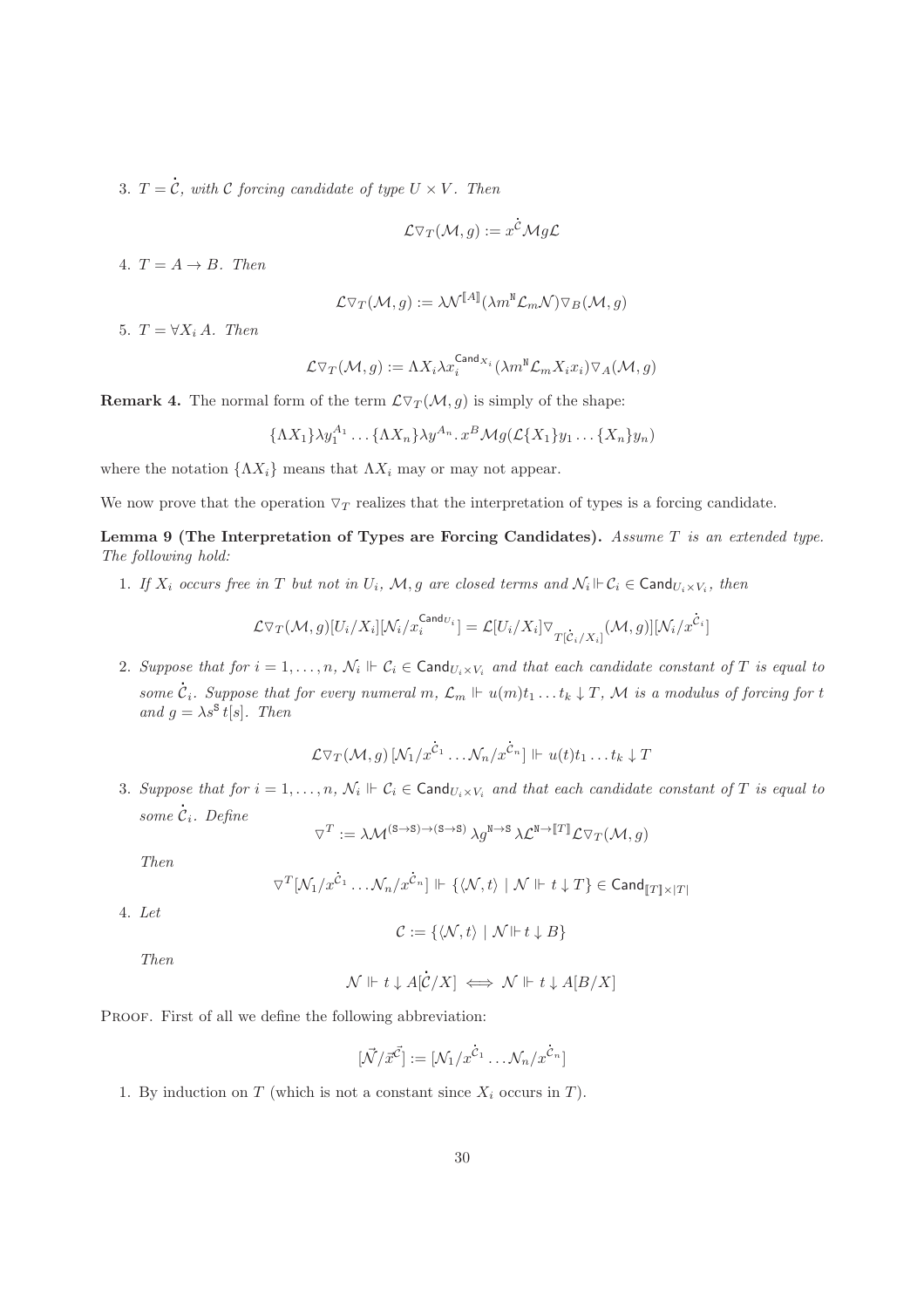(a) T is a variable. Then  $T = X_i$ , since  $X_i$  occurs free in T. Moreover,

$$
\mathcal{L}\triangledown_T(\mathcal{M},g)[U_i/X_i][\mathcal{N}_i/x_i^{\mathsf{Cand}_{U_i}}] = x_i^{\mathsf{Cand}_{X_i}}\mathcal{M}g\mathcal{L}[U_i/X_i][\mathcal{N}_i/x_i^{\mathsf{Cand}_{U_i}}]
$$
  
\n
$$
= \mathcal{N}_i\mathcal{M}g(\mathcal{L}[U_i/X_i][\mathcal{N}_i/x_i^{\mathsf{Cand}_{U_i}}])
$$
  
\n
$$
= x^{\mathcal{C}_i}\mathcal{M}g(\mathcal{L}[U_i/X_i])[\mathcal{N}_i/x^{\mathcal{C}_i}]
$$
  
\n
$$
= \mathcal{L}[U_i/X_i]\triangledown_{\dot{C}_i}(\mathcal{M},g)[\mathcal{N}_i/x^{\mathcal{C}_i}]
$$

which is the thesis.

(b)  $T = A \rightarrow B$ . Then, since  $\llbracket A \rrbracket [U_i / X_i] = \llbracket A \rrbracket$  $\mathcal{C}_i/X_i$ ], we have  $\mathcal{L}\triangledown_T(\mathcal{M},g)[U_i/X_i][\mathcal{N}_i/x_i^{\mathsf{Cand}}_{U_i}] = \lambda \mathcal{N}^{\llbracket A \rrbracket}(\lambda m^{\mathsf{Nat}}\mathcal{L}_m\mathcal{N})\triangledown_B(\mathcal{M},g)[U_i/X_i][\mathcal{N}_i/x_i^{\mathsf{Cand}}_{U_i}]$  $\stackrel{\text{ind.}}{=} \mathcal{N}^{[A[\dot{\mathcal{C}}_i/X_i]]}((\lambda m^{\text{Nat}}\mathcal{L}_m\mathcal{N})[U_i/X_i]\nabla_{B[\dot{\mathcal{C}}_i/X_i]}(\mathcal{M}, g)[\mathcal{N}_i/x^{\dot{\mathcal{C}}_i}])$  $=\lambda {\cal N}^{[\![ A[\dot C_i/X_i ]]\!]}\bigl( \lambda m^{{\sf Nat}}{\cal L}_m[U_i/X_i] {\cal N}) \triangledown_{\stackrel{}{B[\dot C_i/X_i]}}\!( {\cal M},g) [{\cal N}_i/x^{\dot C_i}]$  $= \mathcal{L}[U_i/X_i] \triangledown_{T[\dot{\mathcal{C}}_i/X_i]}(\mathcal{M},g)[\mathcal{N}_i/x^{\dot{\mathcal{C}}_i}]$ 

l

(c)  $T = \forall X_j A$ . Then  $X_i \neq X_j$ , since  $X_i$  occurs free in T. Moreover,

$$
\mathcal{L}\nabla_T(\mathcal{M},g)[U_i/X_i][\mathcal{N}_i/\mathcal{X}_i^{\text{Cand}_{U_i}}] = \Lambda X_j \lambda x_j^{\text{Cand}_{X_j}}(\lambda m^{\text{Nat}} \mathcal{L}_m X_j x_j) \nabla_A(\mathcal{M},g)[U_i/X_i][\mathcal{N}_i/\mathcal{X}_i^{\text{Cand}_{U_i}}]
$$
\n
$$
= \Lambda X_j \lambda x_j^{\text{Cand}_{X_j}}((\lambda m^{\text{Nat}} \mathcal{L}_m X_j x_j) \nabla_A(\mathcal{M},g)[U_i/X_i][\mathcal{N}_i/\mathcal{X}_i^{\text{Cand}_{U_i}}])
$$
\n
$$
\stackrel{\text{ind.}}{=} \Lambda X_j \lambda x_j^{\text{Cand}_{X_j}}(\lambda m^{\text{Nat}} \mathcal{L}_m X_j x_j)[U_i/X_i] \nabla_{A[\dot{C}_i/X_i]}(\mathcal{M},g)[\mathcal{N}_i/\mathcal{X}^{\dot{C}_i}]
$$
\n
$$
= \Lambda X_j \lambda x_j^{\text{Cand}_{X_j}}(\lambda m^{\text{Nat}} \mathcal{L}_m[U_i/X_i]X_j x_j) \nabla_{A[\dot{C}_i/X_i]}(\mathcal{M},g)[\mathcal{N}_i/\mathcal{X}^{\dot{C}_i}]
$$
\n
$$
= \mathcal{L}[U_i/X_i] \nabla_{\forall X_j A[\dot{C}_i/X_i]}(\mathcal{M},g)[\mathcal{N}_i/\mathcal{X}^{\dot{C}_i}]
$$

- 2. By induction on T (which by assumption on  $\mathcal L$  is closed and hence cannot be a variable).
	- (a)  $T = N$  or  $T = U$ . The thesis follows by propositions [5](#page-27-0) and [6.](#page-28-0) l
	- (b)  $T =$  $\mathcal{C}_i$ . Then

$$
\mathcal{L}\nabla(\mathcal{M},g)[\vec{\mathcal{N}}/\vec{x}^{\vec{\mathcal{C}}}] = x_i^{\dot{C}_i} \mathcal{M}g\mathcal{L}[\vec{\mathcal{N}}/\vec{x}^{\vec{\mathcal{C}}}]
$$
  
=  $\mathcal{N}_i \mathcal{M}g\mathcal{L}$ 

Since  $\mathcal{N}_i \Vdash \mathcal{C}_i \in \mathsf{Cand}_{U_i \times V_i}$ , we obtain by definition [17](#page-25-2) that

$$
\langle \mathcal{N}_i \mathcal{M} g \mathcal{L}, u(t) t_1 \dots t_k \rangle \in \mathcal{C}
$$

and therefore by definition [19](#page-26-0)

$$
\mathcal{N}_i \mathcal{M} g \mathcal{L} \Vdash u(t) t_1 \ldots t_k \downarrow \mathcal{C}
$$

l

which is the thesis.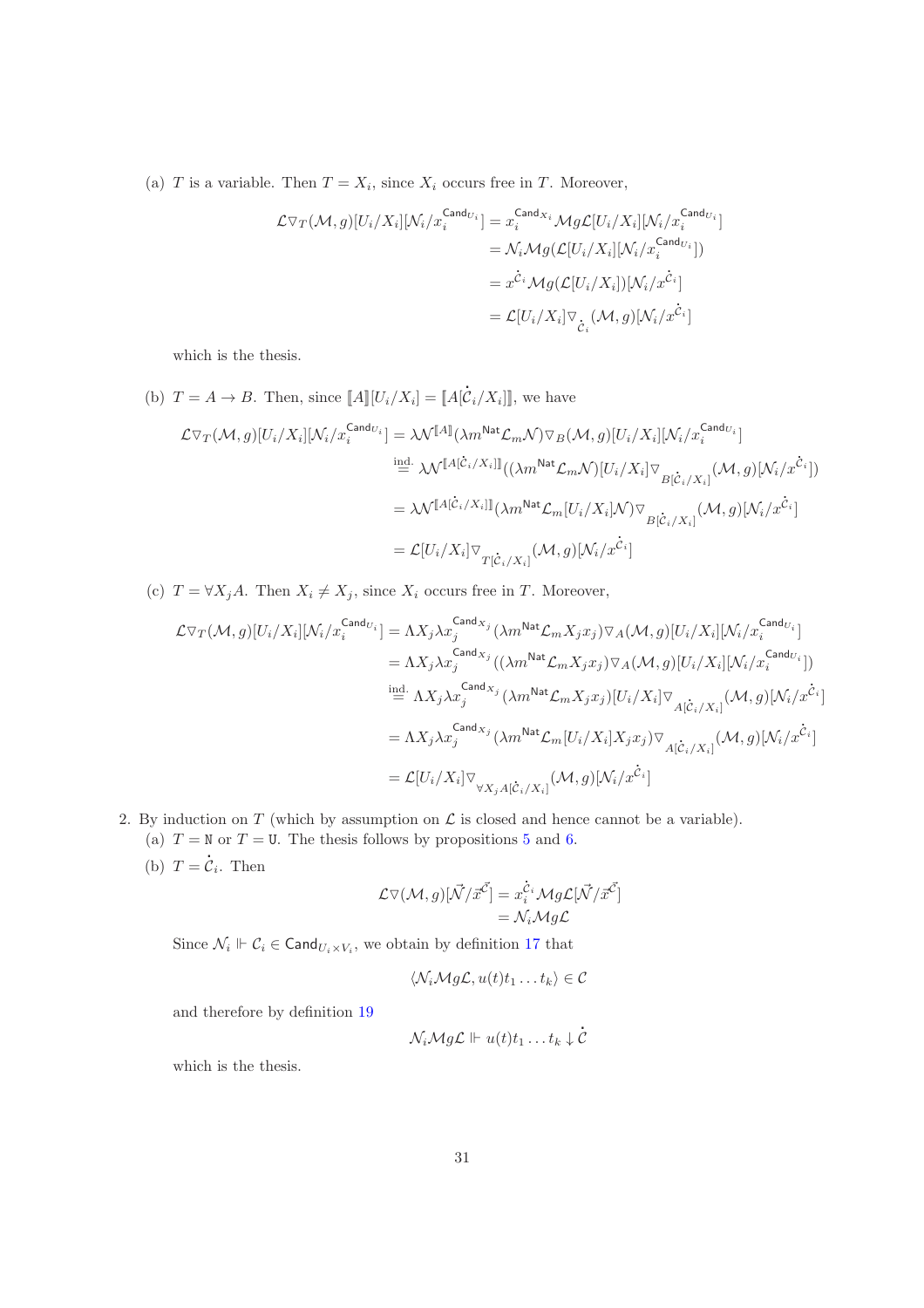(c)  $T = C \rightarrow B$ . Suppose  $\mathcal{I} \Vdash t_{k+1} \downarrow C$ . We have to show that

$$
\mathcal{L}\nabla_T(\mathcal{M},g)[\mathcal{N}_1/x^{\dot{C}_1}\dots\mathcal{N}_n/x^{\dot{C}_n}]\mathcal{I}
$$
  
=  $(\lambda\mathcal{H}^{[\![C]\!]}(\lambda m^{\text{Nat}}\mathcal{L}_m\mathcal{H})\nabla_B(\mathcal{M},g))\mathcal{I}[\mathcal{N}_1/x^{\dot{C}_1}\dots\mathcal{N}_n/x^{\dot{C}_n}]$   
=  $(\lambda m^{\text{Nat}}\mathcal{L}_m\mathcal{I})\nabla_B(\mathcal{M},g)[\mathcal{N}_1/x^{\dot{C}_1}\dots\mathcal{N}_n/x^{\dot{C}_n}]$   
 $\Vdash u(t)t_1\dots t_kt_{k+1}\downarrow B$ 

By hypothesis, for every numeral  $m, \mathcal{L}_m \Vdash u(m)t_1 \dots t_k \downarrow C \to B$ . Therefore, for every numeral  $\boldsymbol{m}$ 

$$
\mathcal{L}_m \mathcal{I} \Vdash u(m)t_1 \dots t_k t_{k+1} \downarrow B
$$

By induction hypothesis

$$
(\lambda m^{\text{Nat}} \mathcal{L}_m \mathcal{N}_n) \triangledown_B (\mathcal{M}, g) [\mathcal{N}_1/x^{\dot{c}_1} \dots \mathcal{N}_n/x^{\dot{c}_n}] \Vdash u(t) t_1 \dots t_k \downarrow B
$$

which is the thesis.

(d)  $T = \forall X_{n+1}A$ . Suppose that  $\mathcal{N}_{n+1} \Vdash \mathcal{C}_{n+1} \in \mathsf{Cand}_{U_{n+1} \times V_{n+1}}$ . We have to show that

$$
\mathcal{L}\nabla_T(\mathcal{M},g)[\vec{N}/\vec{x}^{\vec{C}}]U_{n+1}\mathcal{N}_{n+1}
$$
\n
$$
= (\Lambda X_{n+1}\lambda x_{n+1}^{\text{Cand}_{X_{n+1}}}(\lambda m^{\text{Nat}}\mathcal{L}_m X_{n+1}x_{n+1})\nabla_A(\mathcal{M},g)[\vec{N}/\vec{x}^{\vec{C}}])U_{n+1}\mathcal{N}_{n+1}
$$
\n
$$
= (\lambda m^{\text{Nat}}\mathcal{L}_m X_{n+1}x_{n+1})\nabla_A(\mathcal{M},g)[U_{n+1}/X_{n+1}][\mathcal{N}_{n+1}/x_{n+1}^{\text{Cand}_{X_{n+1}}}][\mathcal{N}_1/x^{\vec{C}_1}\dots\mathcal{N}_n/x^{\vec{C}_n}]
$$
\n
$$
\stackrel{(1.)}{=} (\lambda m^{\text{Nat}}\mathcal{L}_m U_{n+1}\mathcal{N}_{n+1})\nabla_{A[\vec{C}/X_{n+1}]}(\mathcal{M},g)[\mathcal{N}_1/x^{\vec{C}_1}\dots\mathcal{N}_{n+1}/x^{\vec{C}_{n+1}}]
$$
\n
$$
= (\lambda m^{\text{Nat}}\mathcal{L}_m U_{n+1}\mathcal{N}_{n+1})\nabla_{A[\vec{C}/X_{n+1}]}(\mathcal{M},g)[\mathcal{N}_1/x^{\vec{C}_1}\dots\mathcal{N}_{n+1}/x^{\vec{C}_{n+1}}]
$$
\n
$$
\Vdash u(t)t_1\dots t_kV_{n+1} \downarrow A[\vec{C}_{n+1}/X_{n+1}]
$$

By hypothesis on  $\mathcal{L}$ , for every numeral  $m$ ,

$$
\mathcal{L}_m U_{n+1} \mathcal{N}_{n+1} \Vdash u(m) t_1 \dots t_k V_{n+1} \downarrow A[\dot{C}_{n+1}/X_{n+1}]
$$

Therefore, the thesis follows by induction hypothesis.

- 3. It is a corollary of (2.).
- 4. By induction on A.
	- (a) A is a type variable. If  $A \neq X$ , the thesis is obvious. Suppose  $A = X$ . Then A[ l  $\mathcal{C}/X] =$ l  $\mathcal C$  and  $A[B/X] = B$ . Therefore

$$
\mathcal{N} \Vdash t \downarrow A[\dot{C}/X] \iff \mathcal{N} \Vdash t \downarrow \dot{C} \iff \langle \mathcal{N}, t \rangle \in \mathcal{C} \iff \mathcal{N} \Vdash t \downarrow B = A[B/X]
$$

(b) The other cases are straightforward.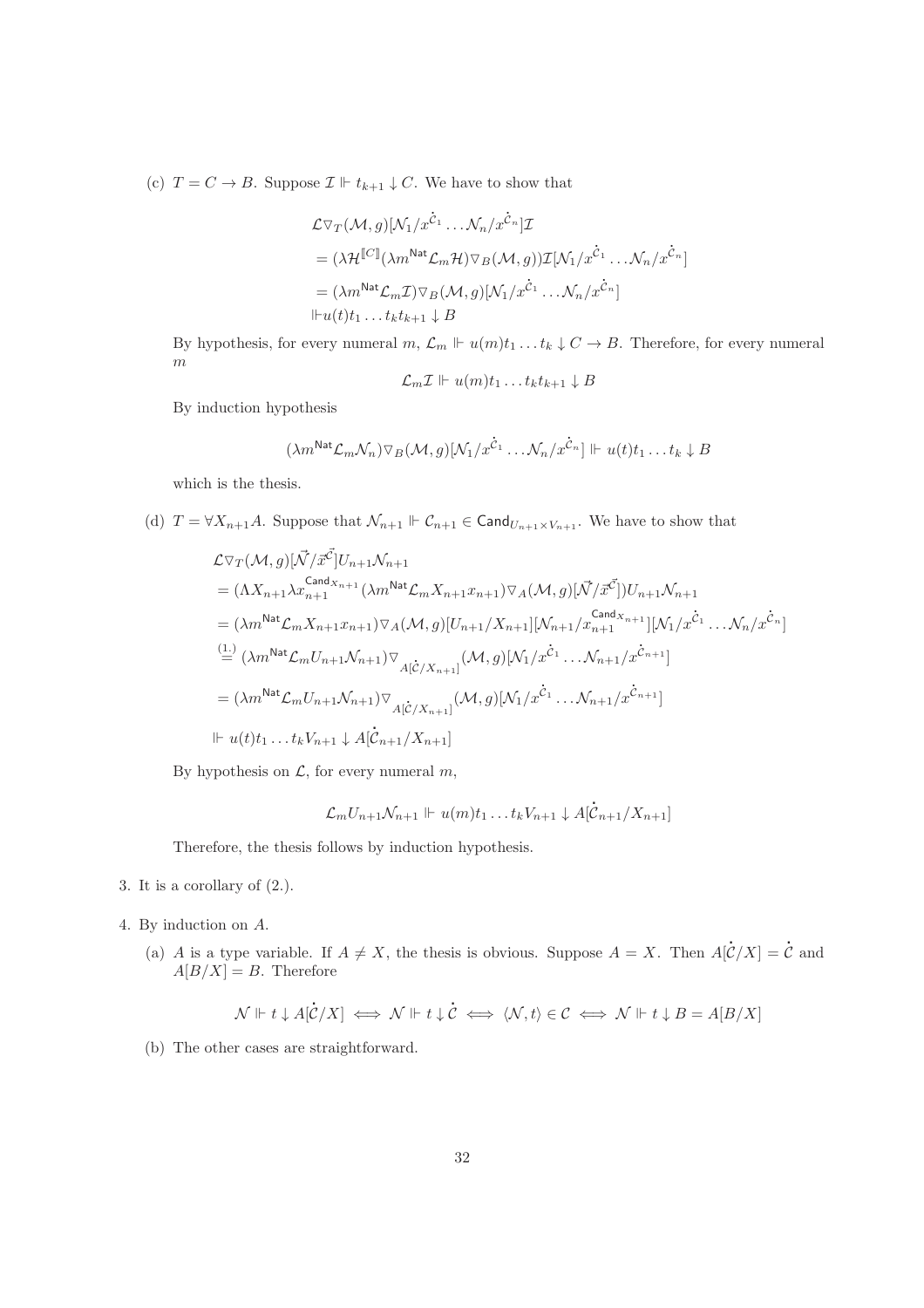#### 4.5.1. Forcing of Constants

From now on, we devote to the definition of our state-extending-continuation-passing-style translation [[ ]] of terms of System FClass into System F. For simplicity, the translation is defined for proof-like terms of  $\mathcal{F}_{\text{Class}}$ : a term t is said to be proof-like if: i) every occurrence in t of the constants  $\Phi_i$  or mkupd is of the form  $\Phi_i$  or mkupd<sub>i</sub>, where i is some numeral; ii) no update constant different from  $\varnothing$  occurs in t. Indeed, that is the syntactic form of every interactive realizer extracted from some proof in  $HAS+EM_1+SK_1$ .

**Notation.** For notational convenience and to define in a more readable way terms of type  $A \times B \to C$ , for any variables  $x_0 : A$  and  $x_1 : B$  we define

$$
\lambda \langle x_0, x_1 \rangle^{A \times B} u := \lambda x^{A \times B} u[\pi_0 x / x_0 \ \pi_1 x / x_1]
$$

where x is a fresh variable not appearing in u. We observe that for any terms  $t_0, t_1$ 

$$
(\lambda \langle x_0, x_1 \rangle^{A \times B} u) \langle t_0, t_1 \rangle = u[t_0/x_0 \ t_1/x_1]
$$

For each proof-like constant  $c : T$  of F, we now define a term  $\llbracket c \rrbracket$ , which is intended to satisfy the relation  $\llbracket c \rrbracket \vdash c \downarrow T$ .  $\llbracket c \rrbracket$  can be seen as the non-standard version of the operation denoted by c. More precisely:

- $[\![\Phi_i]\!]$ , as explained before, is a sort of control operator and it represents the computational content of the excluded middle. Given a numeral n, a continuation  $k \in \mathbb{K}$  and a current state s, it has the task of choosing a state where to approximate  $\Phi_i(n)$ . It does that by looking at the future of the computation  $s' = k(s)$ ; if this future state s' is defined on argument  $(i, n)$ , while the current state s is not, it returns the state s' and  $\Phi_i$  is approximated with  $(s')_i(n)$ ; otherwise if returns the current state s and  $\Phi_i$  is approximated with  $s_i(n)$ . But we observe that the argument taken by  $\Phi_i$  is in general a term t of  $\mathcal{F}_{\text{Class}}$ . Therefore,  $[\![\Phi_i]\!]$  first of all forces t to be constant for the rest of the computation and then translate it into a numeral; then it applies the previous considerations.
- [mkupd<sub>i</sub>] represents the computational content of the Skolem axiom relative to the predicate  $P_i$ . Given a continuation  $k \in \mathbb{K}$ , a current state s, and two terms  $t_1, t_2 : \mathbb{N}$ , it has the task of computing a state  $s' \geq s$  such that  $\mathsf{mkupd}_it_1t_2[k(s')] \preceq k(s')$ . Again, when  $t_1, t_2$  are numerals  $n_1, n_2$ , the task is easy: it suffices to take  $s' = s \oplus_i \{(i, n_1, n_2)\}\)$  (remember definition [6](#page-8-0) of  $\oplus_i$ ); indeed

$$
\mathsf{mkupd}_i n_1 n_2[k(s')] = \{(i, n_1, n_2)\} \preceq s \oplus_i \{(i, n_1, n_2)\} = s' \leq k(s')
$$

But  $t_1, t_2$  in general are terms of  $\mathcal{F}_{\text{Class}}$ : it might happen that  $t_1[s] = n_1, t_2[s] = n_2, t_1[s'] = n'_1 \neq$  $n_1, t_2[s'] = n'_2$  and

$$
\mathsf{mkupd}_it_1t_2[k(s')]=\{(i,n'_1,n'_2)\}\nleq s\oplus_i\{(i,n_1,n_2)\}=s'\leq k(s')
$$

As before, the solution is to force  $t_1, t_2$  to behave like a pair  $n_1, n_2$  for the rest of the computation, which is defined as k composed with  $\lambda s^{\texttt{S}}$ .  $s \oplus_i \text{mkupd}_i t_1[s] t_2[s]$ . Then  $[\text{mkupd}_i]$  applies the considerations of the easy case.

•  $\mathbb{R}$  is recursion over non-standard natural numbers. The problem is that one does not know how to iterate some functional a "number" of times given by a term  $t : N$  of System  $\mathcal{F}_{\text{Class}}$ . Thus  $[\mathbb{R}_A]$  uses the realizer of a forcing candidate of type  $A$  to force  $t$  to behave like a fixed number  $n$  for the rest of the computation and iterates the functional  $n$  times.

<span id="page-33-0"></span>**Definition 21 (Forcing of Constants).** We define for every proof-like constant c : T of  $\mathcal{F}_{Class}$  a closed term  $\llbracket c \rrbracket : \llbracket T \rrbracket$ , accordingly to the form of c.

1.  $c = 0$ . Let  $u : N$  be any term of System F. We define

$$
u^* := \langle \lambda k^{\mathbf{S} \to \mathbf{S}} \lambda s^{\mathbf{S}} s, \lambda s^{\mathbf{S}} u \rangle
$$

Then

$$
\llbracket 0 \rrbracket := 0^*
$$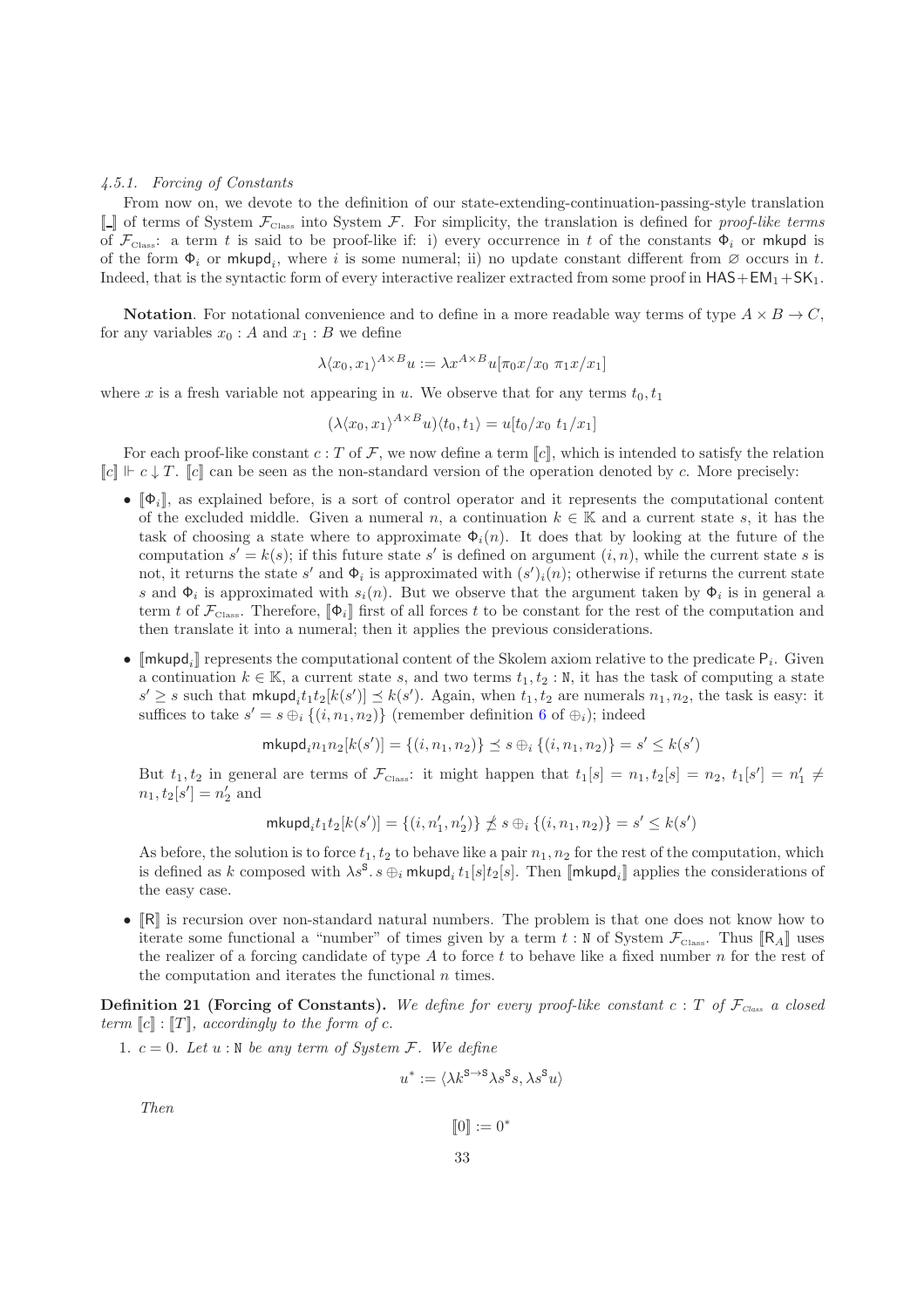2.  $c = \emptyset$ : U. Then  $[\![\boldsymbol{\emptyset}]\!] := \lambda k^{\mathbf{S} \rightarrow \mathbf{S}} \lambda s^{\mathbf{S}} \boldsymbol{\cdot} s$ 3.  $c = S : N \rightarrow N$ . Then  $\llbracket \mathsf{S} \rrbracket := \lambda \langle \mathcal{M}, g \rangle^{\llbracket \mathbb{N} \rrbracket} \langle \mathcal{M}, \lambda s^{\mathsf{S}}.\mathsf{S}(g(s)) \rangle$ 4.  $c = \Phi_i : \mathbb{N} \to \mathbb{N}$ . Let  $\mathcal{L}:=\lambda n^{\text{N}}\langle\lambda k^{\text{S}\rightarrow\text{S}}\lambda s^{\text{S}}$  if  $s_i(n)=(ks)_i(n)$  then s else  $ks,\lambda s^{\text{S}}s_i(n)\rangle$ Then  $[\![\Phi]\!]:= \lambda \langle \mathcal{M}, g \rangle^{[\![\mathbb{N}]\!]} \mathcal{L} \triangledown_{\mathbb{N}} (\mathcal{M}, g)$ 5.  $c = \mathbb{U}: \mathbb{U} \to \mathbb{U} \to \mathbb{U}$ . Let  $k' := \mathcal{N}_k$  $k'':=\mathcal{M}_{k\circ k'}$ Then  $[\![\uplus]\!] := \lambda \mathcal{M}^{[\![\mathtt{U}]\!]} \lambda \mathcal{N}^{[\![\mathtt{U}]\!]}.\, \lambda k^{\mathtt{S} \rightarrow \mathtt{S}} k' \circ k''$ 6.  $c = \mathsf{mkupd}_i : \mathbb{N}^2 \to \mathbb{U}$ . Let  $k':=\lambda s^{\texttt{S}}\!\!\; . \, s \oplus_i \, \textsf{mkupd}_i \, g_1(s) g_2(s)$  $k'':= (\mathcal{M}_1 \sqcup \mathcal{M}_2)_{k \circ k'}$  $[\![\mathsf{mkupd}_i]\!] := \lambda \langle \mathcal{M}_1, g_1 \rangle^{[\![\mathbb{N}]\!]} \lambda \langle \mathcal{M}_2, g_2 \rangle^{[\![\mathbb{N}]\!]} \, \lambda k^{\mathbf{S} \rightarrow \mathbf{S}}.\, k' \circ k''$ 7.  $c = \mathsf{R} : \forall A \colon A \to (\mathsf{N} \to A \to A) \to \mathsf{N} \to A$ . Define  $\mathcal{N} := \lambda n^{\mathbb{N}} R_U \mathcal{I}(\lambda n^{\mathbb{N}} \mathcal{L} n^*) n$ 

with

$$
U:=\llbracket A\rrbracket\to (\mathtt{N}\to\llbracket A\rrbracket\to\llbracket A\rrbracket)\to \mathtt{N}\to\llbracket A\rrbracket
$$

Then

$$
[\![ \mathsf{R} ]\!] := \Lambda A \, \lambda \mathcal{H}^{\mathsf{Cand}_A} \lambda \mathcal{I}^{[\![ A ]\!]}\, \lambda \mathcal{L}^{[\![ \mathbb{N} \to A \to A ]\!]}\, \lambda \langle \mathcal{M}, g \rangle^{[\![ \mathbb{N} ]\!]}.\, \mathcal{H}\mathcal{M} g \mathcal{N}
$$

<span id="page-34-0"></span>We now prove that for any constant  $c : T$ ,  $\llbracket c \rrbracket$  forces c to be a computable functional of type T.

**Proposition 7.** For every proof-like constant  $c : T$ ,  $[c] \Vdash c \downarrow T$ .

PROOF. We proceed by cases, accordingly to the form of c.

1.  $c : \mathbb{N}$ , with  $c = 0$ . By definition [21](#page-33-0)

$$
\llbracket 0 \rrbracket = \langle \lambda k^{\mathbf{S} \to \mathbf{S}} \lambda s^{\mathbf{S}} s, \lambda s^{\mathbf{S}} 0 \rangle
$$

We have therefore to prove that  $\lambda k^{s} \rightarrow s \lambda s^{s} s$  is a modulus of forcing for 0, which is trivially true, since  $0[s] = 0$  for every state s and that  $(\lambda s^s 0)s = 0[s]$ , which is again trivial. We conclude  $[0] \Vdash 0 \downarrow N$ .

2.  $c = \emptyset$ . By definition [21](#page-33-0) of  $\llbracket \emptyset \rrbracket$ 

$$
[\![\varnothing]\!]:= \lambda k^{\mathbf{S}\to \mathbf{S}}\lambda s^{\mathbf{S}}.s
$$

Let  $k \in \mathbb{K}$  and s be a state. Let

$$
s' = k([\![\varnothing]\!] ks) = k(s)
$$

According to definition [19,](#page-26-0) we have to prove that

$$
[\![\varnothing]\!] \Vdash \varnothing \downarrow U
$$

and thus that  $[\![\varnothing]\!] k \in \mathbb{K}$ , which is trivially true, and that

$$
\varnothing = \varnothing[s'] \preceq s
$$

which is again trivially true, since  $\text{dom}(\varnothing) = \emptyset \subseteq \text{dom}(s)$ .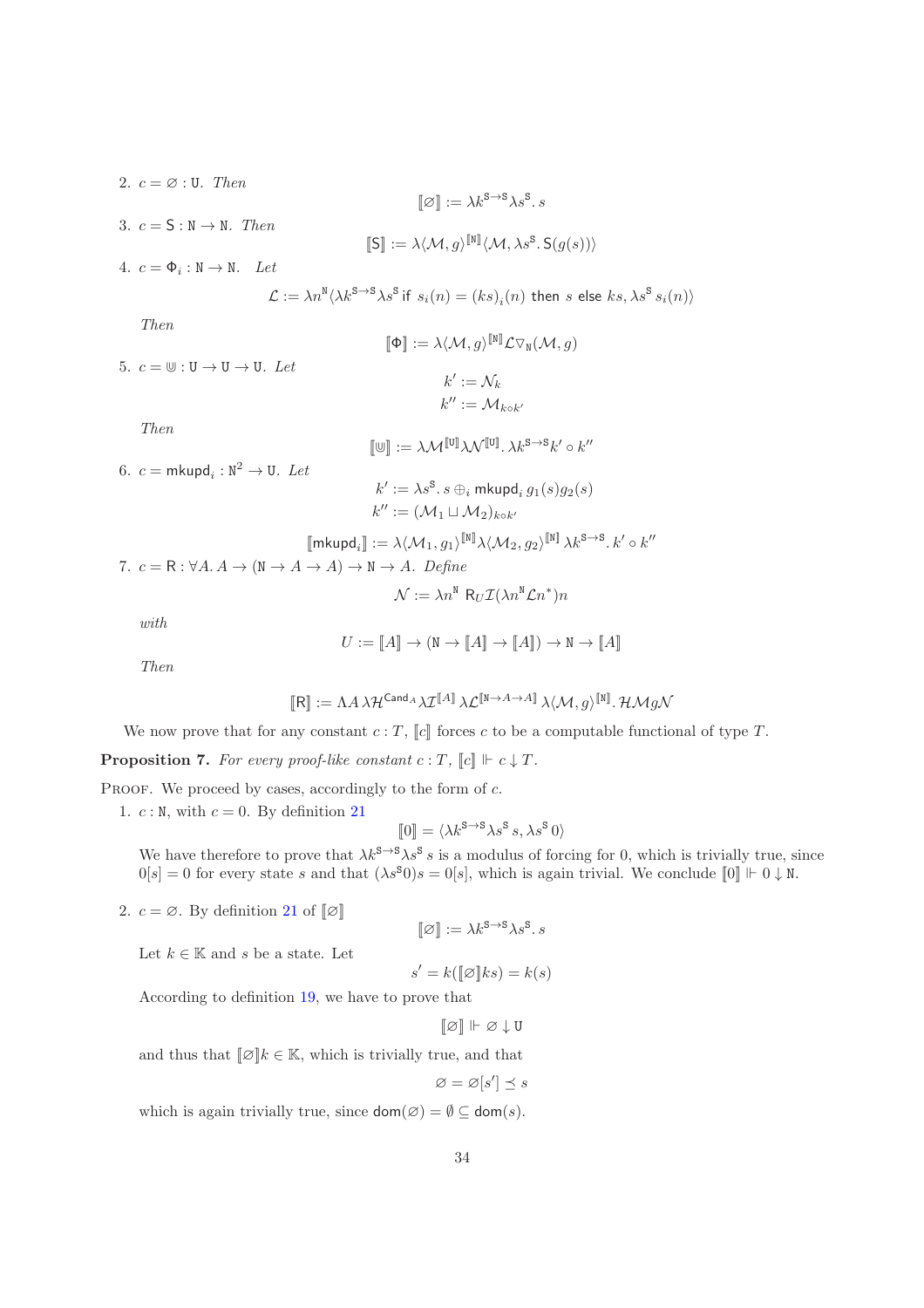3.  $c = S : N \rightarrow N$ . By definition [21](#page-33-0)

$$
[\![\mathsf{S}]\!] = \lambda \langle \mathcal{M}, g \rangle^{[\![\mathbb{N}]\!]} \langle \mathcal{M}, \lambda s^{\mathsf{S}}.\, \mathsf{S}(g(s)) \rangle
$$

Suppose  $\langle \mathcal{M}, g \rangle \Vdash t \downarrow N$ . Then M is a modulus of forcing for t and for all states s,  $t[s] = g(s)$ . Obviously, M is also a modulus of forcing for  $S(t)$ . Moreover, for all states s,  $S(t)[s] = S(g(s))$ . Hence

$$
\llbracket \mathsf{S}(t) \rrbracket \langle \mathcal{M}, g \rangle \Vdash \mathsf{S}(t) \downarrow \mathbb{N}
$$

which is the thesis.

4.  $c = \Phi_i$ . Let  $t : \mathbb{N}$  and suppose  $\langle \mathcal{M}, g \rangle \Vdash t \downarrow \mathbb{N}$ . By definition [19,](#page-26-0) we have to prove that

$$
[\![\Phi_i]\!]\langle \mathcal{M},g\rangle\!\Vdash\!\Phi t\downarrow\text{N}
$$

By definition [21](#page-33-0) of  $[\![\Phi]\!]$ 

$$
[\![\Phi_i]\!]\langle {\mathcal M},g\rangle={\mathcal L}\triangledown_{\mathtt{N}}({\mathcal M},g)
$$

with

$$
\mathcal{L}:=\lambda n^{\text{N}}\langle \lambda k^{\text{S}\rightarrow \text{S}}\lambda s^{\text{S}} \text{ if } s_i(n)=(ks)_i(n) \text{ then } s \text{ else } ks, \lambda s^{\text{S}}s_i(n)\rangle
$$

Since  $\langle \mathcal{M}, g \rangle \Vdash t \downarrow \mathbb{N}$ , if we prove that for every numeral  $n, \mathcal{L}_n \Vdash \Phi_n \downarrow \mathbb{N}$ , we obtain by lemma [9](#page-30-0) (2.) that  $\mathcal{L} \nabla_{\mathbb{N}}(\mathcal{M}, g) \Vdash \Phi t \downarrow \mathbb{N}$  and we are done. First we have to check that for all  $s^{\mathbb{S}}$ 

$$
\pi_1 \mathcal{L}_n[s] = s_i(n) = \Phi_i(n)[s]
$$

which is true. It remains us to show that, given any numeral  $n$ ,

$$
\pi_0 \mathcal{L}_n = \lambda k^{\text{S} \rightarrow \text{S}} \lambda s^{\text{S}} \text{ if } s_i(n) = \left( k s \right)_i(n) \text{ then } s \text{ else } ks
$$

is a modulus of forcing for  $\Phi_i(n)$ . We have to prove that given any  $k \in \mathbb{K}$  and state s,

$$
\Phi_i(n) \downarrow [(\pi_0 \mathcal{L}_n)_k(s), k((\pi_0 \mathcal{L}_n)_k(s))]
$$

We have two possibilities:

i)  $s_i(n) = (ks)_i(n)$ . Since  $s \leq k(s)$ , we have either  $(i, n) \in \text{dom}(s)$  and so

$$
\forall q^{\mathsf{S}}.\ s \le q \le k(s) \implies q_i(n) = s_i(n)
$$

or  $(i, n) \notin \text{dom}(s)$  and hence  $(i, n) \notin \text{dom}(k(s))$  and therefore

$$
\forall q^{\mathsf{S}}.\ s \le q \le k(s) \implies q_i(n) = (ks)_i(n)
$$

Therefore

$$
\Phi_i(n) \downarrow [s, k(s)]
$$
  
=
$$
[(\pi_0 \mathcal{L}_n)_k(s), k((\pi_0(\mathcal{L}_n)_k(s)))]
$$

by definition of  $\mathcal{L}$ .

ii)  $s_i(n) \neq (ks)_i(n)$ . Since  $s \leq k(s)$ , we have  $(i, n) \in \text{dom}(k(s))$ . Since  $k(s) \leq k(ks)$ , we have  $(ks)<sub>i</sub>(n) = (k(ks))<sub>i</sub>(n)$  and with the same reasoning as above we obtain

$$
\Phi_i(n) \downarrow [k(s), k(k(s))]
$$
  
=
$$
[(\pi_0 \mathcal{L}_n)_k(z), k((\pi_0 \mathcal{L}_n)_k(z))]
$$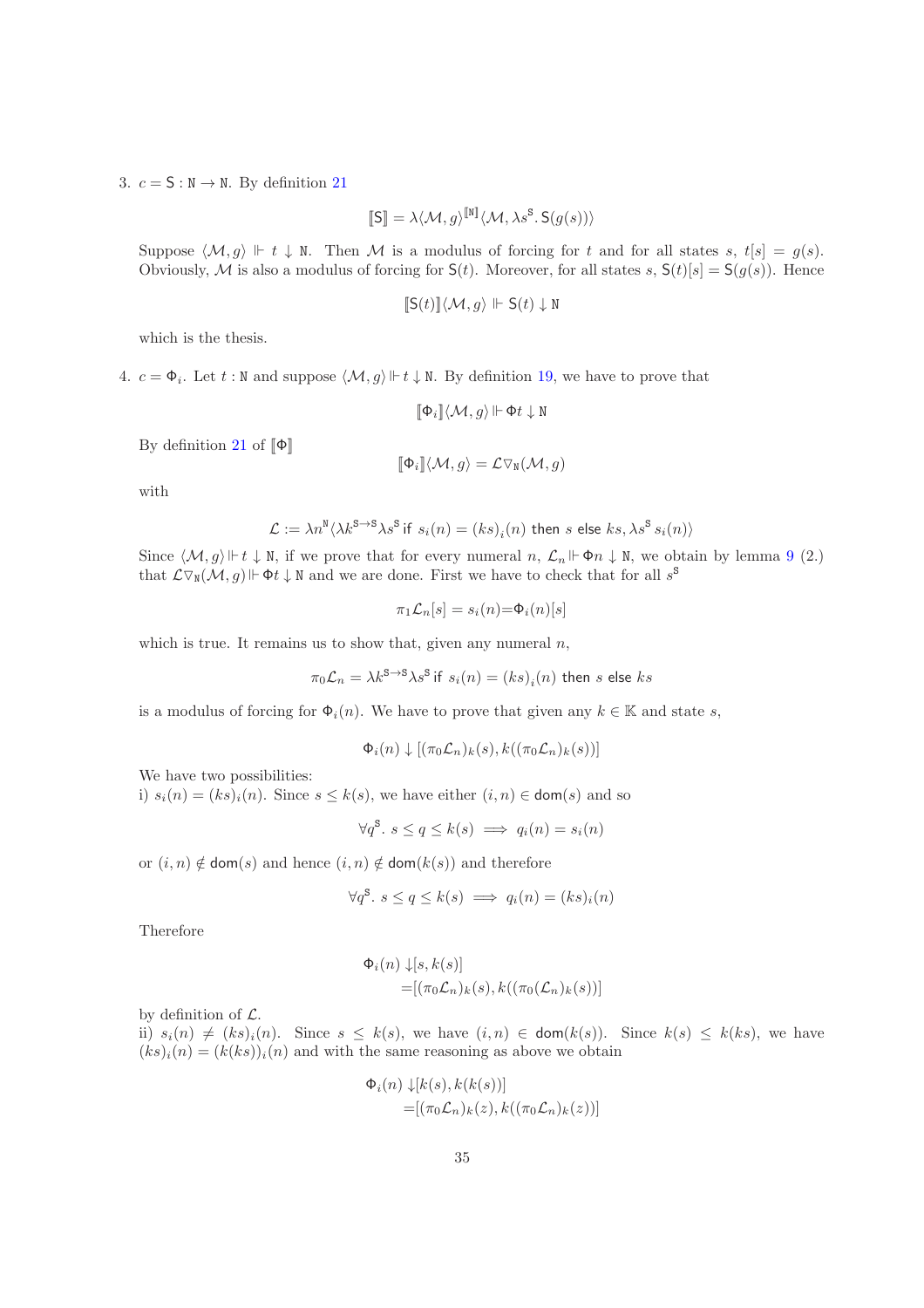5.  $c = \mathbb{U}: \mathbb{U} \to \mathbb{U} \to \mathbb{U}$ . Let

$$
k' := \mathcal{N}_k
$$

$$
k'':= \mathcal{M}_{k \circ k'}
$$

Then, by definition [21](#page-33-0)

$$
[\![\uplus]\!] = \lambda \mathcal{M}^{[\![\mathbb{U}]\!]} \lambda \mathcal{N}^{[\![\mathbb{U}]\!]}.\, \lambda k^{\mathbf{S} \rightarrow \mathbf{S}} k'\circ k''
$$

Suppose  $\mathcal{M} \Vdash t_1 \downarrow \mathbf{U}$  and  $\mathcal{N} \Vdash t_2 \downarrow \mathbf{U}$  and let  $k \in \mathbb{K}$  and s be a state. We must show that

$$
s' = k([\![\mathbf{w}]\!] \mathcal{MN}ks) \implies \mathbf{w}t_1t_2[s'] \preceq s'
$$

By definition of  $s'$  and  $[\![\mathbb{U}]\!]$ , we have that

$$
s' = k(k' \circ k''(s))
$$

By definition of  $\mathcal{M} \Vdash t_1 \downarrow \mathbf{U}$  and of  $k''$ , we get  $t_1[s'] \preceq s'$ . By definition of  $\mathcal{N} \Vdash t_2 \downarrow \mathbf{U}$  and  $k'$ , we get  $t_2[s'] \preceq s'$ . Since, the update  $\mathbb{U}[t_1 t_2[s']$  is contained in the union of  $t_1[s']$  and  $t_2[s']$ , we have that  $\biguplus t_1 t_2[s'] \preceq s'$ , which is the thesis.

6.  $c = \mathsf{mkupd}_i : \mathbb{N}^2 \to \mathbb{U}$ . Let

$$
k' := \lambda s^{\mathbb{S}} \cdot s \oplus_i \text{mkupd}_i g_1(s) g_2(s)
$$
  

$$
k'' := (\mathcal{M}_1 \sqcup \mathcal{M}_2)_{k \circ k'}
$$

By definition [21](#page-33-0)

$$
[\![\mathsf{mkupd}_i]\!] = \lambda \langle \mathcal{M}_1, g_1 \rangle^{[\![\mathbb{N}]\!]} \lambda \langle \mathcal{M}_2, g_2 \rangle^{[\![\mathbb{N}]\!]} \, \lambda k^{\mathbf{S} \rightarrow \mathbf{S}}.\, k' \circ k''
$$

Suppose  $\langle \mathcal{M}_1, g_1 \rangle \Vdash t_1 \downarrow \mathbb{N}$  and  $\langle \mathcal{M}_2, g_2 \rangle \Vdash t_2 \downarrow \mathbb{N}$  and let  $k \in \mathbb{K}$  and s be a state. We must show that

$$
s' = k([\![\mathsf{mkupd}_i]\!](\mathcal{M}_1,g_1)\langle \mathcal{M}_2,g_2\rangle ks) \implies \mathsf{mkupd}_it_1t_2[s'] \preceq s'
$$

By definition of  $s'$  and  $[\![\mathsf{mkupd}_i]\!]$ , we have that

$$
s' = k(k' \circ k''(s))
$$

By definition of  $\langle \mathcal{M}_1, g_1 \rangle \Vdash t_1 \downarrow \mathbb{N}$  and  $\langle \mathcal{M}_2, g_2 \rangle \Vdash t_2 \downarrow \mathbb{N}$  and by proposition [4,](#page-24-2) we deduce that  $\mathcal{M}_1 \sqcup \mathcal{M}_2$ is a modulus of forcing for both  $t_1$  and  $t_2$ . Therefore, by definition of  $k''$ 

$$
t_1, t_2 \downarrow [k''(s), k \circ k'(k''(s))] = [k''(s), s']
$$

We may suppose that  $P_i t_1 t_2[s'] = \text{True}$  (otherwise,  $\text{mkupd}_i t_1 t_2[s'] = \emptyset$  and the thesis is obvious). Thus,

$$
\mathsf{P}_i t_1 t_2[k''(s)] = \mathsf{P}_i t_1 t_2[s'] = \mathtt{True}
$$

Therefore,

$$
\begin{aligned} \mathsf{mkupd}_i t_1 t_2[s'] & = \mathsf{mkupd}_i t_1 t_2[k''(s)] \\ & = \{ (i, t_1[k''(s)], t_2[k''(s)]) \} \\ & \preceq k''(s) \oplus_i \{ (i, t_1[k''(s)], t_2[k''(s)]) \} \\ & = k'(k''(s)) \end{aligned}
$$

Since  $s' \ge k'(k''(s))$ , we obtain mkupd<sub>i</sub> $t_1t_2[s'] \preceq s'$ , which is the thesis.

7.  $c = \mathsf{R} : \forall A \colon A \to (\mathsf{N} \to A \to A) \to \mathsf{N} \to A$ . Let

$$
\mathcal{N} := \lambda n^{\text{N}} \, R_U \mathcal{I}(\lambda n^{\text{N}} \mathcal{L} n^*) n
$$

with

$$
U:=\llbracket A\rrbracket\to (\mathtt{N}\to\llbracket A\rrbracket\to\llbracket A\rrbracket)\to \mathtt{N}\to \llbracket A\rrbracket
$$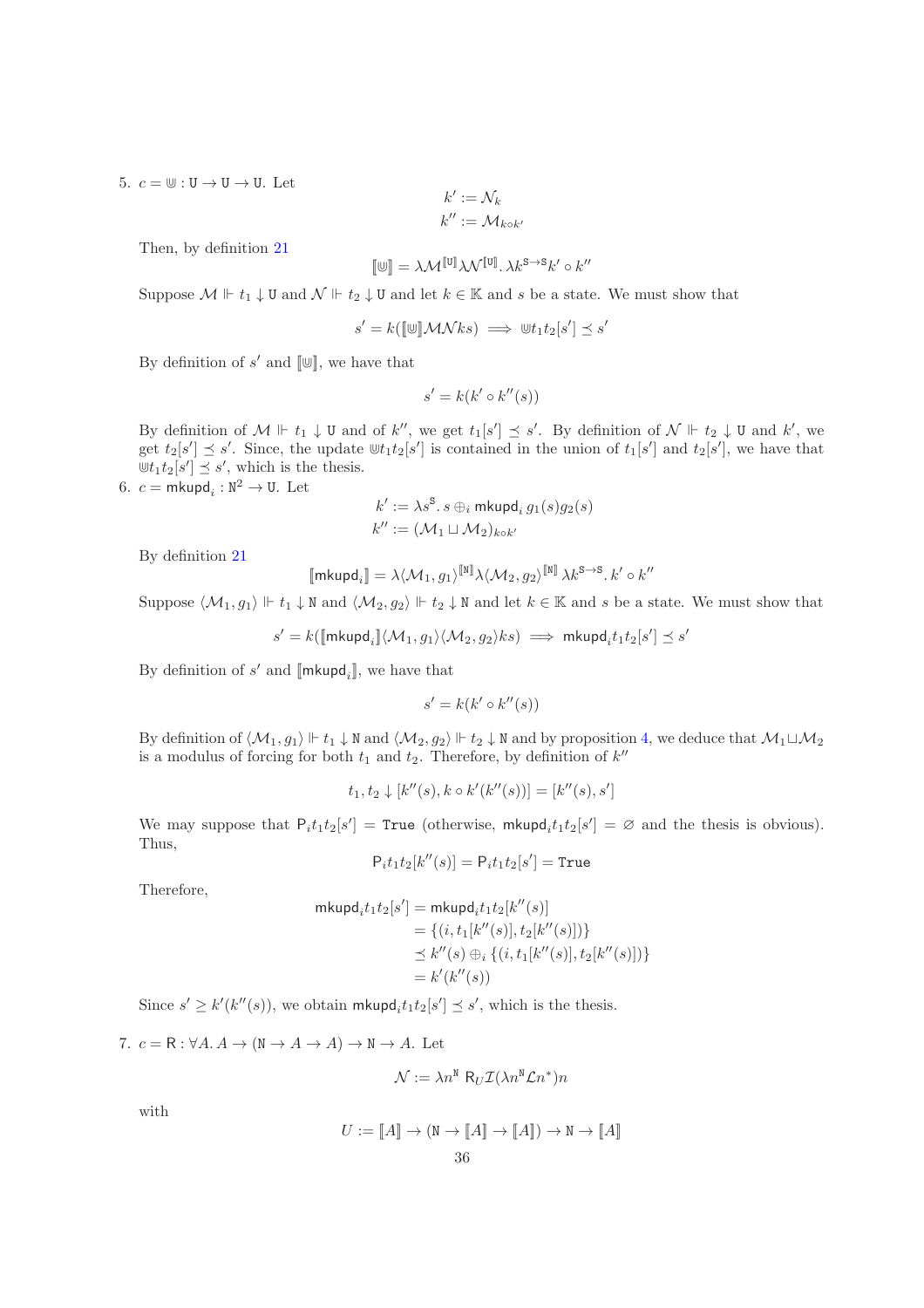By definition [21](#page-33-0)

$$
[\![ \mathsf{R} ]\!] = \Lambda A \, \lambda \mathcal{H}^{\mathsf{Cand}_A} \lambda \mathcal{I}^{[\![ A ]\!]}\, \lambda \mathcal{L}^{[\![ \mathsf{N} \rightarrow A \rightarrow A ]\!]}\, \lambda \langle \mathcal{M}, g \rangle^{[\![ \mathsf{N} ]\!]}.\, \mathcal{H} \mathcal{M} g \mathcal{N}
$$

 $\text{Suppose } \mathcal{H} \Vdash \mathcal{C} \in \mathsf{Cand}_{V \times W}, \, \mathcal{I} \Vdash u \downarrow \dot{\mathcal{C}}, \, \mathcal{L} \Vdash v \downarrow \mathbb{N} \rightarrow \dot{\mathcal{C}}$  ${\cal C} \rightarrow$  $\dot{\mathcal{C}}$  and  $\langle \mathcal{M}, g \rangle \Vdash t \downarrow \mathbb{N}$ . We have to prove that

$$
[\![R]\!]_V \mathcal{HIL}\langle \mathcal{M}, g \rangle = \mathcal{H}\mathcal{M}g\mathcal{N} \Vdash R_W uvt \downarrow c
$$

l

l

If we show that for all numerals  $n, \mathcal{N}_n \Vdash R_W u v n \downarrow \dot{C}$ , then for all numerals  $n, \langle \mathcal{N}_n, R_W u v n \rangle \in \mathcal{C}$  and by definition [17](#page-25-2) of  $\mathcal{H} \Vdash \mathcal{C} \in \mathsf{Cand}_{V \times W}$  we obtain that

$$
\langle \mathcal{HM}g\mathcal{N}, R_{W}uvt \rangle \in \mathcal{C}
$$

which is the thesis. We prove that by induction on  $n$ . If  $n = 0$ , then

$$
\mathcal{N}_0 = R_U \mathcal{I}(\lambda n^{\text{N}} \mathcal{L} n^*) 0 = \mathcal{I} \Vdash u = R_W u v 0 \downarrow \dot{\mathcal{C}}
$$

If  $n = S(m)$ , then

$$
\mathcal{N}_{S(m)} = R_U \mathcal{I}(\lambda n^N \mathcal{L} n^*) S(m)
$$
  
=  $(\lambda n^N \mathcal{L} n^*) m (R_U \mathcal{I}(\lambda n^N \mathcal{L} n^*) m)$   
=  $\mathcal{L} m^* (R_U \mathcal{I}(\lambda n^N \mathcal{L} n^*) m)$   
=  $\mathcal{L} m^* \mathcal{N}_m$ 

By induction hypothesis,  $\mathcal{N}_m \Vdash \mathsf{R}_U u v m \downarrow \dot{\mathcal{C}}$ . Moreover,  $m^* \Vdash m \downarrow \mathbb{N}$  and by hypothesis  $\mathcal{L} \Vdash v \downarrow \mathbb{N} \rightarrow$ l  ${\cal C} \rightarrow$ l C. Hence

$$
\mathcal{L}m^*\mathcal{N}_m \Vdash v m(\mathsf{R}_W u v m) = \mathcal{R}_W u v \mathsf{S}(m) \downarrow \dot{\mathcal{C}}
$$

which is the thesis.

## 4.5.2. The Adequacy Theorem

We are finally ready to define the translation of every term of  $\mathcal{F}_{\text{Class}}$ .

Definition 22 (Realizers of Forcing for Terms of  $\mathcal{F}_{\text{Class}}$ ). For every proof-like term  $v : T$  of system  $\mathcal{F}_{\text{Class}}$ , we define a term  $[v] : [T]$  by induction on v and by cases as follows:

1.  $v = c$ , with c constant. We define  $\llbracket c \rrbracket$  as in definition [21.](#page-33-0)

\n- 2. 
$$
v = z^A
$$
,  $z$  variable. Then
\n- $[z^A] := z^{[A]}$
\n- 3.  $v = ut$ . Then
\n- $[ut] := [u][t]$
\n- 4.  $v = \lambda z^A u$ . Then
\n- $[\![\lambda z^A u]\!] := \lambda z^{[A]}\![u]\!]$
\n- 5.  $v = uV$ , with  $u : \forall X_i U$  and  $T = U[V/X_i]$ . Then
\n

 $\llbracket uV \rrbracket := \llbracket u \rrbracket \llbracket V \rrbracket \triangledown^V$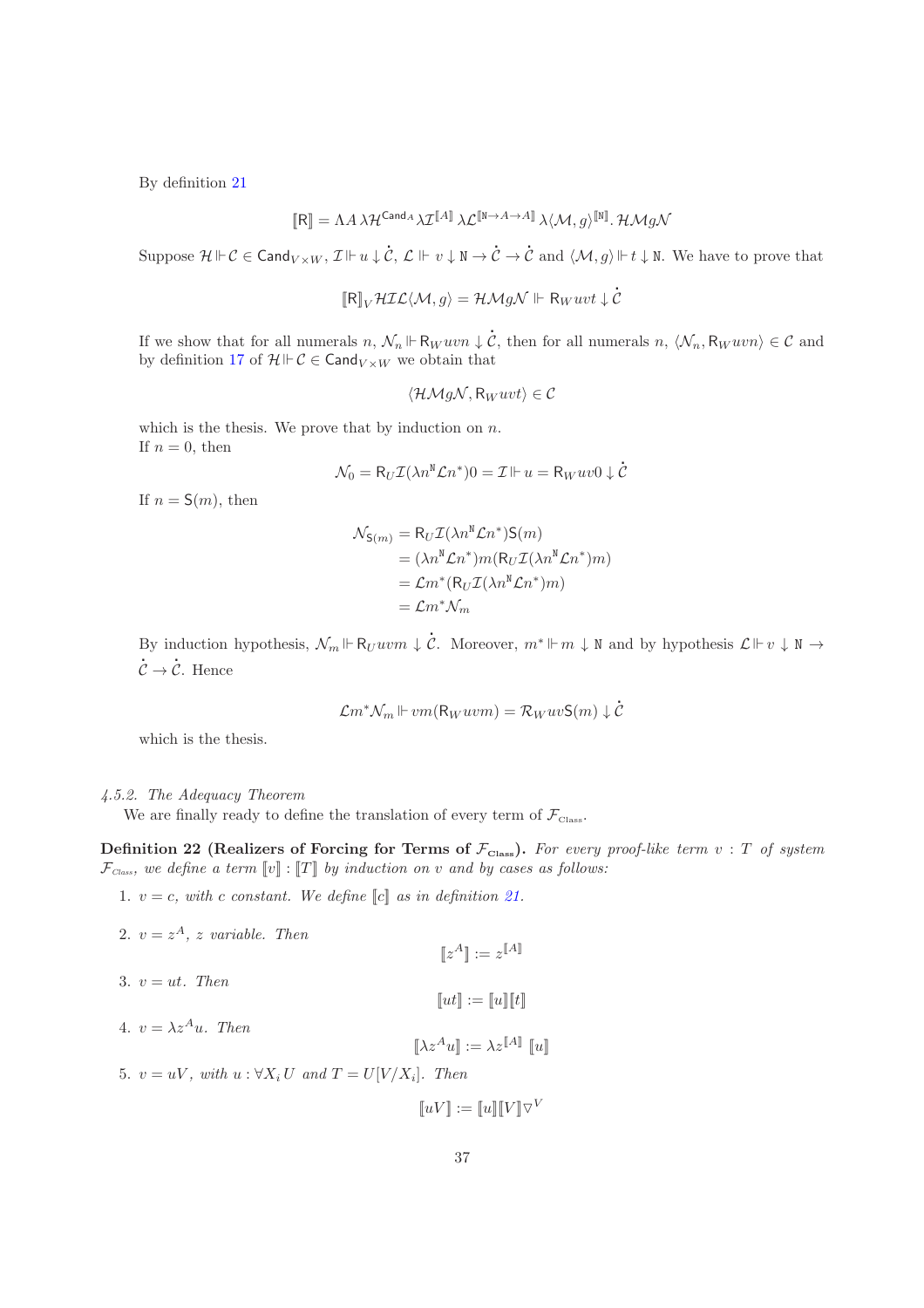6.  $v = \Lambda X_i u$ . Then

<span id="page-38-0"></span>
$$
[\![\Lambda X_i\,u]\!]:= \Lambda X_i\,\lambda x_i^{\mathsf{Cand}_X}{}_i\, [\![u]\!]
$$

We are now able to prove our main theorem. For every closed term u of  $\mathcal{F}_{\text{Class}}$ , [u] forces u to be a computable functional.

**Theorem 10 (Adequacy Theorem).** Let  $w : A$  be a proof-like term of  $\mathcal{F}_{\text{Class}}$  and let  $z_1^{A_1}, \ldots, z_n^{A_n}$  contain all the free variables of w and  $X_1, \ldots, X_m$  contain all the free type variables of  $A_1, \ldots, A_n, A$ . Then

 $[\![\Lambda X_1 \ldots \Lambda X_m \lambda z_1^{A_1} \ldots \lambda z_n^{A_n} w]\!] \vdash \Lambda X_1 \ldots \Lambda X_m \lambda z_1^{A_1} \ldots \lambda z_n^{A_n} w \downarrow \forall X_1, \ldots, X_m A_1 \rightarrow \ldots \rightarrow A_n \rightarrow A_n$ 

PROOF. Suppose

$$
\mathcal{H}_1 \Vdash \mathcal{C}_1 \in \mathsf{Cand}_{U_1 \times V_1}, \ldots, \mathcal{H}_m \Vdash \mathcal{C}_m \in \mathsf{Cand}_{U_m \times V_m}
$$

For any type  $B$ , set  $B := B$ l  ${\mathcal C}_1/X_1\ldots$ l  $\mathcal{C}_{m}/X_{m}], B := B[V_{1}/X_{1} \ldots V_{m}/X_{m}]$  and  $B := [U_{1}/X_{1} \ldots U_{m}/X_{m}].$ (thus  $\mathcal{M}_i : [A_i] = [A_i]$  and  $t_i : |A_i| = A_i$ ). Suppose also

$$
\mathcal{M}_1 \Vdash t_1 \downarrow \overline{A_1}, \ldots, \mathcal{M}_n \Vdash t_n \downarrow \overline{A_n}
$$

We have to prove that

$$
[w][U_1/X_1][\mathcal{H}_1/x_1^{\text{Cand}_{U_1}}] \dots [U_m/X_m][\mathcal{H}_m/x_m^{\text{Cand}_{U_m}}][\mathcal{M}_1/x_1^{\widehat{[A_1]}} \dots \mathcal{M}_n/z_n^{\widehat{[A_n]}}]
$$
  
 
$$
\Vdash
$$

$$
w[V_1/X_1 \dots V_m/X_m][t_1/z_1^{\widetilde{A}_1} \dots t_n/z_n^{\widetilde{A}_n}] \downarrow \overline{A}
$$

For any term  $v$ , we set

$$
\widetilde{v} := v[V_1/X_1 \dots V_m/X_m][t_1/z_1^{\widetilde{A}_1} \cdots t_n/z_n^{\widetilde{A}_n}]
$$

and

$$
\widehat{[\![v]\!]}:= [\![v]\!][U_1/X_1][\mathcal{H}_1/x_1^{\operatorname{Cand}_{U_1}}]\dots [U_m/X_m][\mathcal{H}_m/x_m^{\operatorname{Cand}_{U_m}}][\mathcal{M}_1/z_1^{\widehat{[\![A_1]\!]}}\dots \mathcal{M}_n/z_n^{\widehat{[\![A_n]\!]}}]
$$

With that notation, we have to prove that  $\widehat{[w]} \Vdash \widetilde{w} \downarrow \overline{A}$ . The proof is by induction on w and proceeds by cases, accordingly to the form of w.

1.  $w = c$ , with c constant. Since  $\llbracket c \rrbracket$  is closed and c does not have free variables, by proposition [7](#page-34-0)

$$
\widehat{[c]} = [c] \Vdash c = \widetilde{c} \downarrow \overline{A}
$$

which is the thesis.

2.  $w = z_i^{A_i}$ , for some  $1 \le i \le n$ . Then

$$
\widehat{[w]} = z_i^{\widehat{[A_i]}}[\mathcal{M}_1/z_1^{\widehat{[A_1]}}\dots\mathcal{M}_n/z_n^{\widehat{[A_n]}}] = \mathcal{M}_i \Vdash t_i = z_i^{\widetilde{A}_i}[t_1/z_1^{\widetilde{A}_1}\cdots t_n/z_n^{\widetilde{A}_n}] = \widetilde{w} \downarrow \overline{A}
$$

which is the thesis.

3.  $w = ut$ . By induction hypothesis,  $\widehat{[u]} \Vdash \widetilde{u} \downarrow \overline{B} \to \overline{A}$  and  $\widehat{[t]} \Vdash \widetilde{t} \downarrow \overline{B}$ . So

$$
\widehat{[ut]} = \widehat{[u]} \widehat{[t]} \Vdash \widetilde{u}\,\widetilde{t} = \widetilde{w}\downarrow \overline{A}
$$

which is the thesis.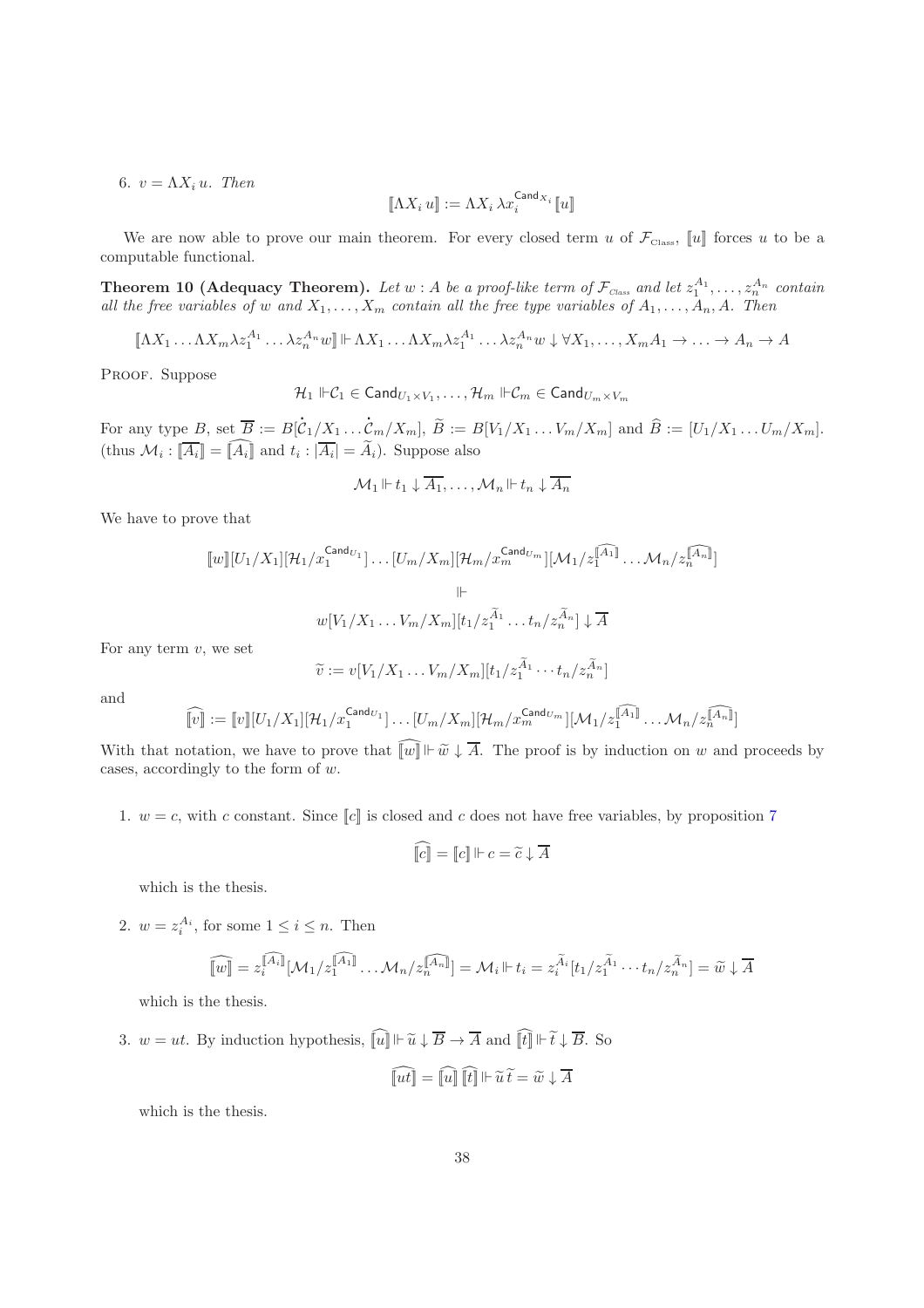4.  $w = \lambda z^B u$ . Suppose  $\mathcal{M} \Vdash t \downarrow \overline{B}$ . We have to prove that  $\widehat{[w]} \mathcal{M} \Vdash \widetilde{w} t \downarrow \overline{A}$ . By induction hypothesis

$$
\widehat{\llbracket \lambda z^B u \rrbracket} \mathcal{M} = (\lambda z^{\widehat{\llbracket B \rrbracket} \widehat{\llbracket u \rrbracket}) \mathcal{M} = \widehat{\llbracket u \rrbracket} [\mathcal{M}/z^{\widehat{\llbracket B \rrbracket}}] \Vdash \widetilde{u}[t/z^{\widetilde{B}}] = \widetilde{w} t\downarrow \overline{A}
$$

which is the thesis.

5.  $w = uV$ , with  $u : \forall XB \text{ and } A = B[V/X]$ . Define

$$
\mathcal{C}:=\{\langle \mathcal{N},t\rangle \mid \mathcal{N}\Vdash t\downarrow \overline{V}\}
$$

By lemma [9,](#page-30-0) point 3 and since  $\widehat{[V]} = \widehat{[V]}$ ,  $\widehat{|V|} = \widetilde{V}$ , we obtain

$$
\triangledown^{\overline{V}}[\mathcal{H}_1/z^{\dot{C}_1}\ldots \mathcal{H}_m/z^{\dot{C}_m}]\Vdash \mathcal{C}\in \mathsf{Cand}_{\widehat{\llbracket \widehat{V}\rrbracket}\times \widetilde{V}}
$$

Moreover, we may suppose that none of the variables  $z_i^{\tilde{A}_i}$  occurs in  $\nabla^V$  and none of the  $X_i$  occurs in  $U_i$  or  $\mathcal{H}_i$ . Therefore, by repeated application of lemma [9,](#page-30-0) point 1,

$$
\widehat{(\nabla^V)} = \nabla^V [U_1/X_1][\mathcal{H}_1/x_1^{\text{Cand}_{U_1}}] \dots [U_m/X_m][\mathcal{H}_m/x_m^{\text{Cand}_{U_m}}]
$$
  
= 
$$
\nabla^{\overline{V}} [\mathcal{H}_1/x_1^{\dot{C}_1} \dots \mathcal{H}_m/x_m^{\dot{C}_m}]
$$

By induction hypothesis,  $\widehat{[u]} \Vdash \widetilde{u} \downarrow \forall X \overline{B}$ . Therefore,

$$
\widehat{[\![uV]\!]} = \widehat{[\![u]\!]} \, \widehat{[\![V]\!]} \, \widehat{(\nabla^V)} \Vdash \widetilde{uV} \downarrow \overline{B} \big[\dot{\mathcal{C}}/X\big]
$$

By lemma [9,](#page-30-0) point 4, we obtain

$$
\widehat{[\![uV]\!]} \Vdash \widetilde{uV} \downarrow \overline{B}[\overline{V}/X] = \overline{A}
$$

which is the thesis.

6.  $w = \Lambda X_i u$  and  $A = \forall X_i B, i > n$ . Since  $\widehat{[\Lambda X_i u]} = \Lambda X_i \lambda x_i^{\text{Card }X_i} \widehat{[u]}$ , we have to suppose that  $\mathcal{H} \Vdash \mathcal{C} \in \mathsf{Cand}_{U \times V}$ , and then show

$$
\widehat{[\![u]\!]}[U/X_i][\mathcal{H}/x_i^{\mathsf{Cand}U}]\Vdash \widetilde{u}[V/X]\downarrow \overline{B}[\mathcal{C}/X_i]
$$

But this follows by the induction hypothesis.

4.5.3. Witness Extraction with the State-Extending-Continuation-Passing-Style Translation Method At the end, we are able to show that our translation can be used for program extraction with Interactive realizability.

Theorem 11 (Program Extraction via SECPS-Translation). Let t be a proof-like term of  $\mathcal{F}_{Class}$  and suppose that  $t \Vdash \forall x^{\overline{M}} \exists y^{\overline{N}} Pxy$ , with P atomic predicate of Gödel's  $\overline{T}$ . Let  $r : S$  be any state. Define a term wit of  $F$  as follows:

$$
\text{wit}:=\lambda x^{\text{N}}.\,\pi_0(tx)[[\![\lambda n^{\text{N}}\pi_1(tn)]\!]x^*(\lambda z^{\text{S}}\,z)r]
$$

Then, for all numerals m,  $Pm(\text{wit }m) = \text{True}$ .

PROOF. Let  $m$  be any numeral and let

$$
s := [\![\lambda n^{\mathrm{N}} \pi_1(tn)]\!] m^*(\lambda z^{\mathrm{S}} z) r
$$

Since  $tm \Vdash_s \exists y^N Pmy$  and wit  $m = \pi_0(tm)[s]$ , we have that

 $\pi_1(tm)$   $\parallel$   $\vdash$   $Pm(\text{wit } m)$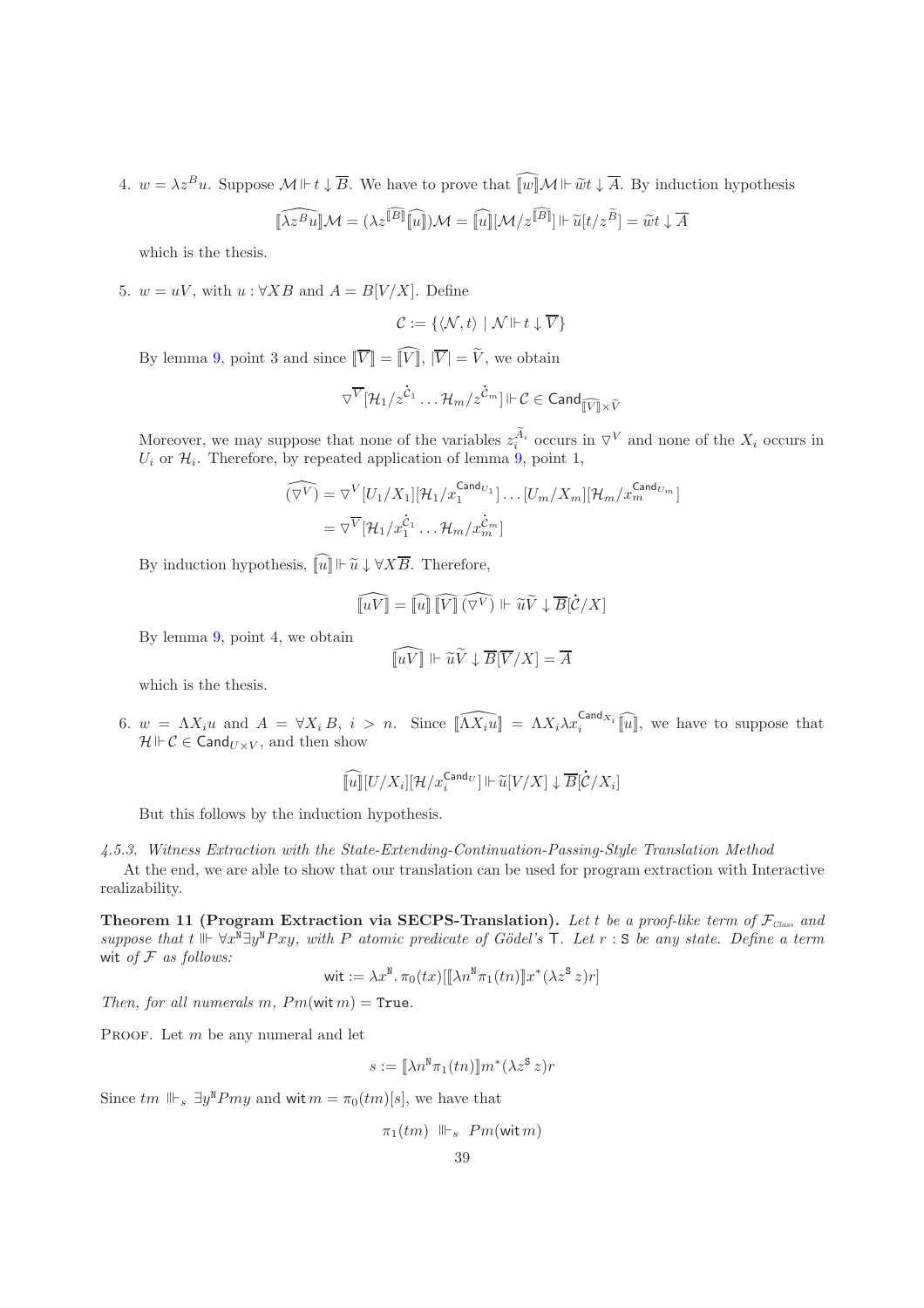which by definition [11](#page-12-0) in particular means that

$$
\pi_1(tm)[s] = \varnothing \implies Pm(\text{wit } m) = \text{True}
$$

Thus, in order to obtain the thesis, it is enough to show that  $\pi_1(tm)[s] = \emptyset$ . By the Adequacy theorem [10,](#page-38-0)

$$
\llbracket \lambda n^{\mathsf{N}} \pi_1(tn) \rrbracket \Vdash \lambda n^{\mathsf{N}} \pi_1(tn) \downarrow \mathsf{N} \to \mathsf{U}
$$

Since  $m^* \Vdash m \downarrow \mathbb{N}$ , we obtain that

$$
[\![\lambda n^{\mathtt{N}}\pi_1(tn)]\!]m^*\Vdash\pi_1(tm)\downarrow\mathtt{U}
$$

Therefore, by definition [19,](#page-26-0)  $\pi_1(tm)[s] \prec s$  which means that

$$
\mathsf{dom}(\pi_1(tm)[s]) \subseteq \mathsf{dom}(s)
$$

Since  $\pi_1(tm) \Vdash_s Pm(\text{wit }m)$ , we also have that  $\text{dom}(\pi_1(tm)[s]) \cap \text{dom}(s) = \emptyset$ . Therefore,  $\pi_1(tm)[s] = \emptyset$ .

#### <span id="page-40-0"></span>5. Conclusions and Related Works

We conclude the paper with some important remarks.

#### 5.1. Interactive Realizability and Krivine Classical Realizability

We have introduced a new realizability interpretation based on states and learning for the classical system of second-order Arithmetic  $HAS + EM_1 + SK_1$ . Then we have developed in full detail two program extraction techniques. The second one is a new CPS-translation and looks particularly interesting: it has a nice model theoretic meaning and it appears as a first step towards a more efficient computational interpretation of classical logic. Indeed, the defect of programs extracted from classical proofs is that they waste too many resources: when they backtrack, they tend to "forget" precious information.

For example, let us examine Krivine classical realizability [\[25\]](#page-52-2) interpretation of excluded-middle with cc. Consider a computation of the form

$$
\mathsf{cc}\, t \, \star \, \pi \succ t \, \star \, \mathsf{k}_{\pi}.\pi \succ \ldots \succ \mathsf{k}_{\pi} \, \star \, u.\rho \succ u \, \star \, \pi
$$

The penultimate instruction executed in this computation is an operation of backtracking: the process takes the term u and put it in the context  $\pi$  of the first instruction. Thus, everything between the first and last instruction of the process is discarded, except for  $u$ . But it is unreasonable that everything must be erased; it might happen, for example, that between the first and last instruction some witness for some instance of the excluded middle EM<sup>1</sup> is learned.

Krivine's realizability interpretation of choice axioms, such as countable choice and  $SK<sub>1</sub>$ , suffers other inefficiency problems which, on the contrary, the interpretation of the excluded middle does not. Indeed, the choice functions are *defined* in the realizability model through the minimum principle. As explained in remark [2,](#page-10-1) this approach leads to a waste of resources: a choice function is allowed to return any witness, while imposing some arbitrary criterion over the witnesses that must be returned may force a realizer to change witness even if its current one is correct.

Realizability based on states seems an answer to this kind of efficiency issues. In classical logic, for writing down more efficient programs, it seems necessary to describe exactly: a) what the programs learn; b) how the knowledge of programs varies during the execution. The programs obtained by our SECPS-translation not only are able to backtrack as programs with cc can do, but also keep all the useful information coming from a failure. In fact, when they backtrack (i.e. when the program  $[\![\Phi_i]\!]$  is executed), they restart the computation into a state coming from the execution of a state-extending continuation and thus possibly much bigger than the current one. That is, even in a dead branch of the execution, something useful might be learned and has to be kept. Moreover, no arbitrary definition of the choice function that interprets  $SK<sub>1</sub>$ is given and realizers are free to keep any witness they find during computations.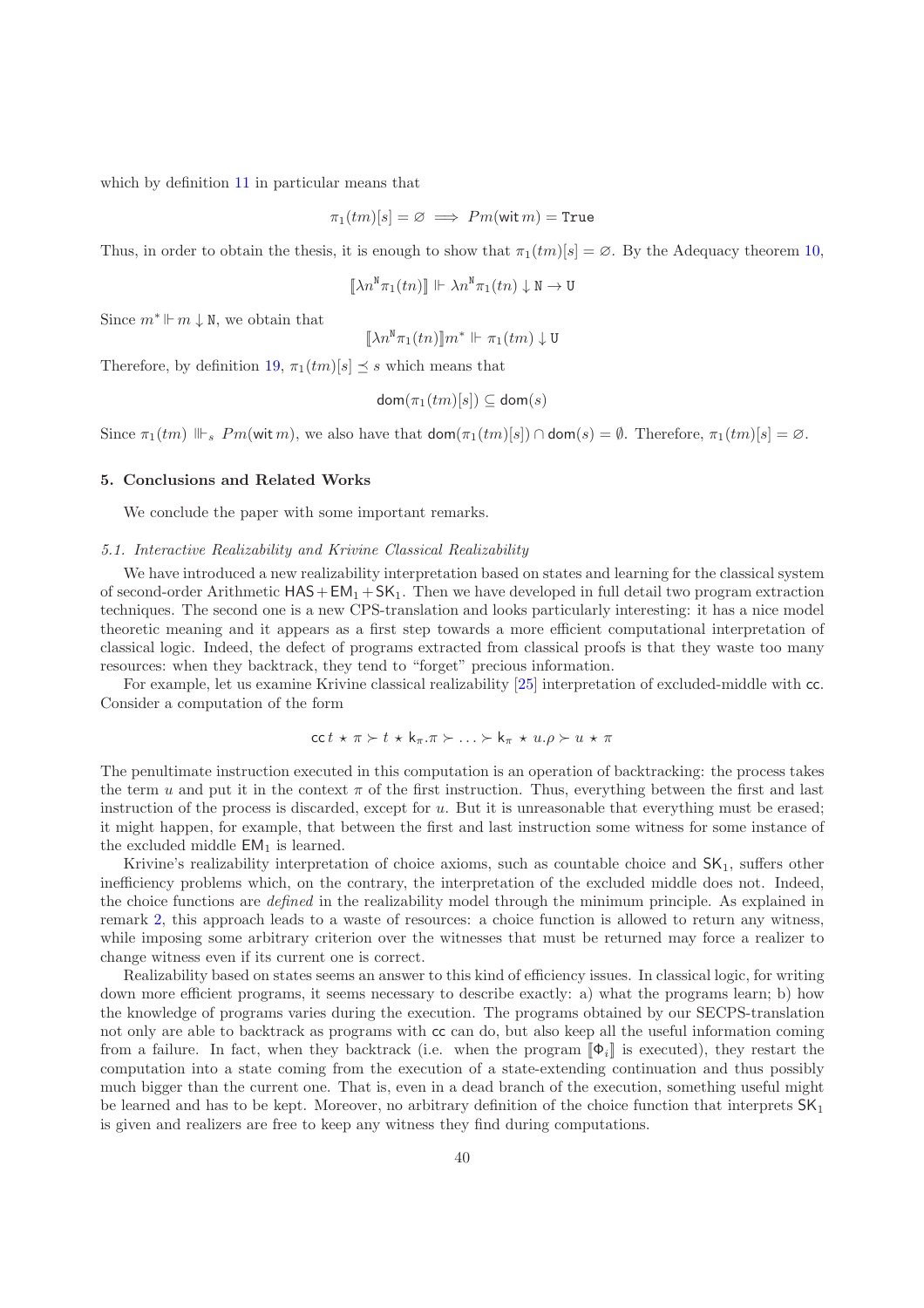#### 5.2. Interactive Realizability and Bar Recursive Interpretations of Analysis

As another example of inefficiency problems in classical logic, let us consider Spector's computational interpretation of Analysis by means of bar recursion [\[32](#page-52-0)]. Albeit it provides a very interesting computational reduction of the countable choice axiom to recursion over well-founded trees, Spector's bar recursion is dramatically inefficient. Choice functions are approximated not just in the values that must be used in some particular computation, but instead finite initial segments of the shape  $f(0), f(1), f(2), \ldots, f(n)$  are built, regardless the fact that some of these values are not at all asked.

A nice solution to this problem has been provided by Berardi, Bezem and Coquand [\[9](#page-51-4)]. They have introduced a much more efficient bar recursion, that indeed may be called: demand-driven bar recursion. As the name suggests, choice functions are approximated only in the values that are asked during the computation. Its equational axiom (following Berger [\[11\]](#page-51-13)) is:

## $(DDBR)YGHs = Y(\lambda n^N \text{ if } n \in \text{domain}(s) \text{ then } s(n) \text{ else } Gn(\lambda z^A(DDBR)YGHs \cup (n,z)))$

where s is a finite partial function  $N \to A$ , with  $n \in \text{domain}(s)$  and  $s \cup (n, z)$  having the expected meaning, and  $Y : (\mathbb{N} \to A) \to \mathbb{N}, G : \mathbb{N} \to (A \to \mathbb{N}) \to A$ .

Unfortunately, with each recursive call of DDBR, the functional  $Y$  is recomputed from scratch even if the partial function s changes only in one point (it becomes  $s \cup (n, z)$ ). This inefficiency is similar to the one of the Iterative Method that we have pointed out in section [4.1.](#page-21-1) Since the SECPS-translation was devised precisely to solve this issue, it provides a more efficient computational interpretation than demand-driven bar recursion (of course in our limited setting).

#### 5.3. Comparison with Goodman's Forcing

Also Goodman [\[16\]](#page-51-14) gave a forcing definition of what it means that a functional of finite type depending on some non-recursive function is "computable". The worlds considered by Goodman are partial functions order by inclusion and for him a term  $t$  of type N is "forced to be computable of type N by a partial function  $p^{\prime\prime}$  if t is defined in p, that is, if p contains all the values need for reducing t to a natural number. Instead, we use as states total functions; but we can easily rephrase Goodman's concept of being defined in our framework.

Since Goodman's definition refers to finite types, we concentrate on terms of  $\mathcal{T}_{\text{Class}}$ . We say that a term  $t \in \mathcal{T}_{\text{Class}}$  is defined in a state  $s : S$ , if for all  $s' \geq s$ ,  $t[s'] = t[s]$ . Intuitively, if t is defined in s, then s contains all the information necessary to compute  $t$ , since increasing the information of  $s$  yields the same value. Then, Goodman's forcing relation  $s \in A$ , where t is a term of  $\mathcal{T}_{\text{Class}}$  of type A and s is a state, can be defined as:

$$
s \text{ gf } t \in \mathbb{N} \iff t \text{ is defined in } s
$$
  

$$
s \text{ gf } t \in A \to B \iff (\forall s' \ge s. s' \text{ gf } A \implies \exists s'' \ge s'. s'' \text{ gf } B)
$$

Then one defines

$$
\text{gf } t \in A \iff \forall s \exists s' \ge s. \ s' \ \text{gf } t \in A
$$

Unfortunately, from the constructive point of view, already the notion s gf  $t \in N$  is unsustainably strong. Indeed, to prove gf  $t \in \mathbb{N}$  one needs a classical metatheory!

However, if one takes the Kreisel's no-counterexample-interpretation [\[23\]](#page-52-4) of gf  $t \in N$ , one can define

$$
s \Vdash t \in \mathbb{N} \iff \forall k \in \mathbb{K} \, \exists s' \geq s. \, t \downarrow [s, k(s)]
$$

and  $\mathbb{F} t \in \mathbb{N}$  as  $\forall s. s \mathbb{F} t \in \mathbb{N}$ . Then, applying modified realizability, one obtains our definition [13](#page-23-0) of forcing  $\mathcal{M} \Vdash t \in \mathbb{N}$ . To put it in another way, one replaces the unrestricted quantification over future worlds, typical of forcing semantics, with a restricted one: the future that can be considered is only the future of the computation.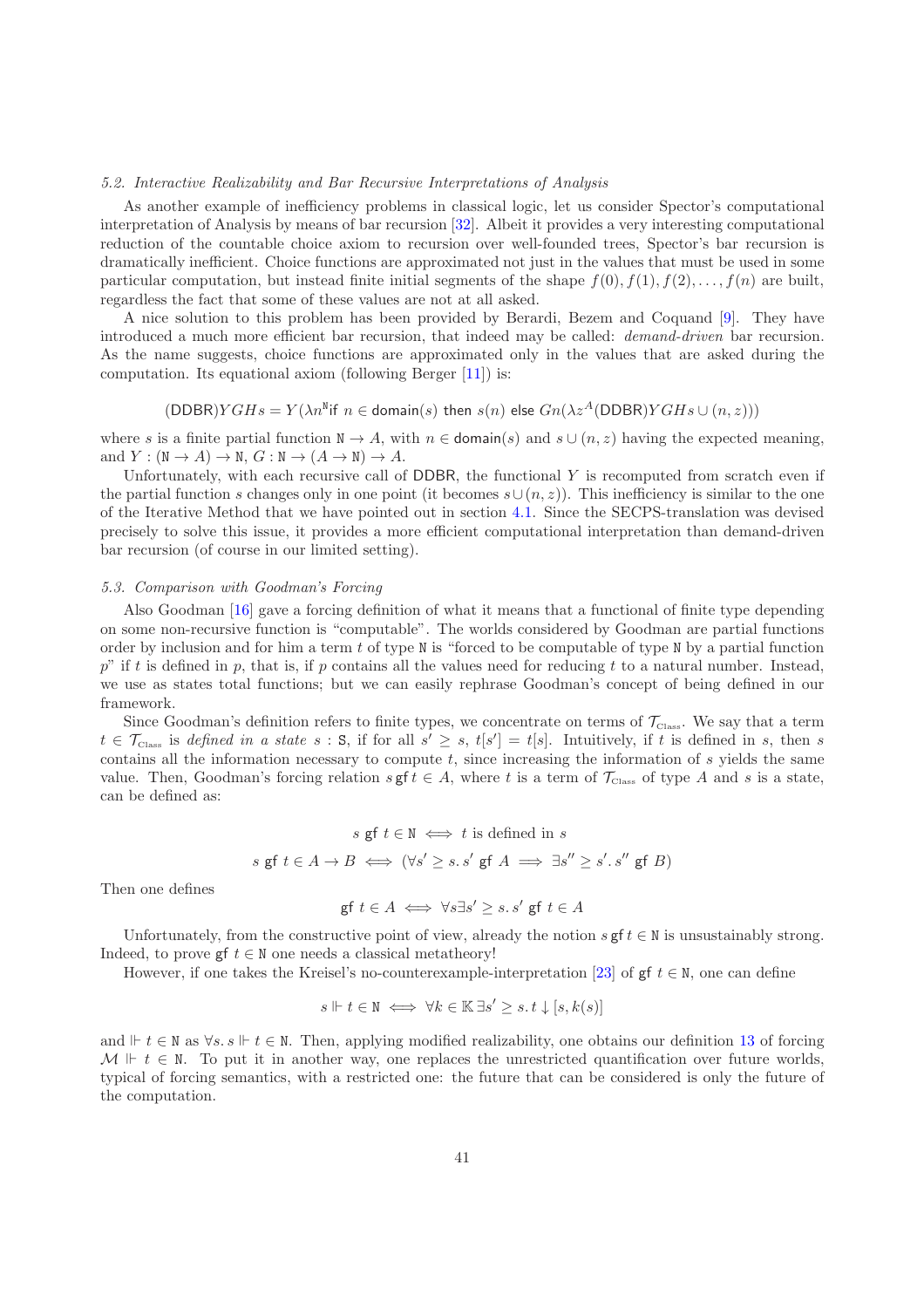#### 5.4. Interactive Realizability, Avigad's Forcing and Update Procedures

Avigad [\[7](#page-51-15)] showed how to use forcing to eliminate the use of Skolem axioms in classical proofs. Unfortunately, the resulting proofs are classical, because they still use excluded middle. Anyway, Avigad's forcing have an interesting computational interpretation, because composing it with any negative translation of classical logic into intuitionistic logic allows one to extract programs from the original proofs that use Skolem axioms.

While at the time of [\[4\]](#page-51-5) it was not completely clear how Interactive realizability relates to forcing, it is now evident that the theory of Interactive realizability, as developed in this paper, is a direct constructivization of Avigad's forcing. In fact, we have proved conservativity of  $HAS + EM_1 + SK_1$  over  $HAS$  for  $\Pi_2^0$ -formulas.

Another contribution of this paper is related to Avigad's update procedures. The concept of update procedure [\[2,](#page-51-9) [6](#page-51-6)] provides an axiomatization of the computational content of the epsilon substitution method. However, with the current technology it was not possible to extract update procedures from impredicative systems. Here, we have showed how to do that, since realizers of  $\Sigma_1^0$ -formulas are update procedures.

#### 5.5. Interactive Realizability and Friedman's Translation

The same result of Aschieri and Berardi [\[5](#page-51-16)] holds here: Interactive realizability can be characterized as a new way of using Friedman's translation, which allows to extract programs from classical proofs without passing from logical negative translations.

#### 5.6. Forcing Semantics, Evolution of Knowledge and Interactive Realizability

There is another observation which is worth to be done. A limit of the intuitionistic forcing semantics (Goodman, Kripke [\[24](#page-52-9)] etc.) is that while they depict, correctly, knowledge and mathematical ability as something which grows in time, they remain completely silent about how this knowledge evolves. Indeed, Interactive Realizability shows that the computational content of a classical proof is a state-extending operator. Moreover, we have shown that the interactive realizers can be given a constructive forcing semantics explaining their stability with respect any evolution of the future given by any continuation. In our opinion, Kripke semantics is much more interesting in the classical setting than in the intuitionistic one!

## <span id="page-42-0"></span>Appendix A. Interactive Realizability for  $HAS + EM_1 + SK_1$  plus Ex-Falso-Quodlibet

As remarked in section [3.4,](#page-15-1) the system  $HAS + EM_1 + SK_1$  does not prove the full ex-falso-quodlibet principle:

## $\forall X \colon \bot \to X0$

There were good reasons to leave it out of our system. The axiom is not very interesting from the computational point of view, because it is usually interpreted by dummy realizers. On top of that, the ex-falso also creates annoying technical issues, since there are no closed terms of type  $|\forall X \perp \rightarrow X0| = \forall X \perp \cup \rightarrow X$  in system F. Furthermore, the trivial translation mapping atomic formulas of the form Xt to  $Xt \vee \bot$  eliminates the need of the full ex-falso axiom in the system  $HAS + EM_1 + SK_1$ .

In our framework as well, the ex-falso may be interpreted by dummy realizers, albeit in a slightly less trivial way than in intuitionistic logic. In this appendix, we sketch two approaches. First, we show how to formulate Interactive realizability in such a way that the ex-falso-quodlibet axiom is realizable by a term of System  $\mathcal F$ (and for avoiding to change notations, we shall just "overwrite" the definitions of section [3\)](#page-10-0). Then, we show how the first approach can be drastically simplified, but at the cost of adding dummy constants to pure  $\mathcal{F}$ .

#### <span id="page-42-2"></span>Appendix A.1. First Approach: Realizing Ex-Falso-Quodlibet in pure  $\mathcal F$

<span id="page-42-1"></span>In classical realizability, it is not entirely trivial to realize an axiom of the form  $\perp \to A$ , since in any state s there is a realizer of  $\perp$ : it is enough to take a sound update  $\overline{U}$  such that  $\text{dom}(U) \cap \text{dom}(s) = \emptyset$ . Therefore, given such an update  $U$ , one must show that is possible to define a dummy realizer of  $A$ . Indeed, in a first-order setting that is very easy. But in second-order logic it is technically more complicated and one needs to charge every s-saturated set to provide a constructor, taking an update and returning an element of the set.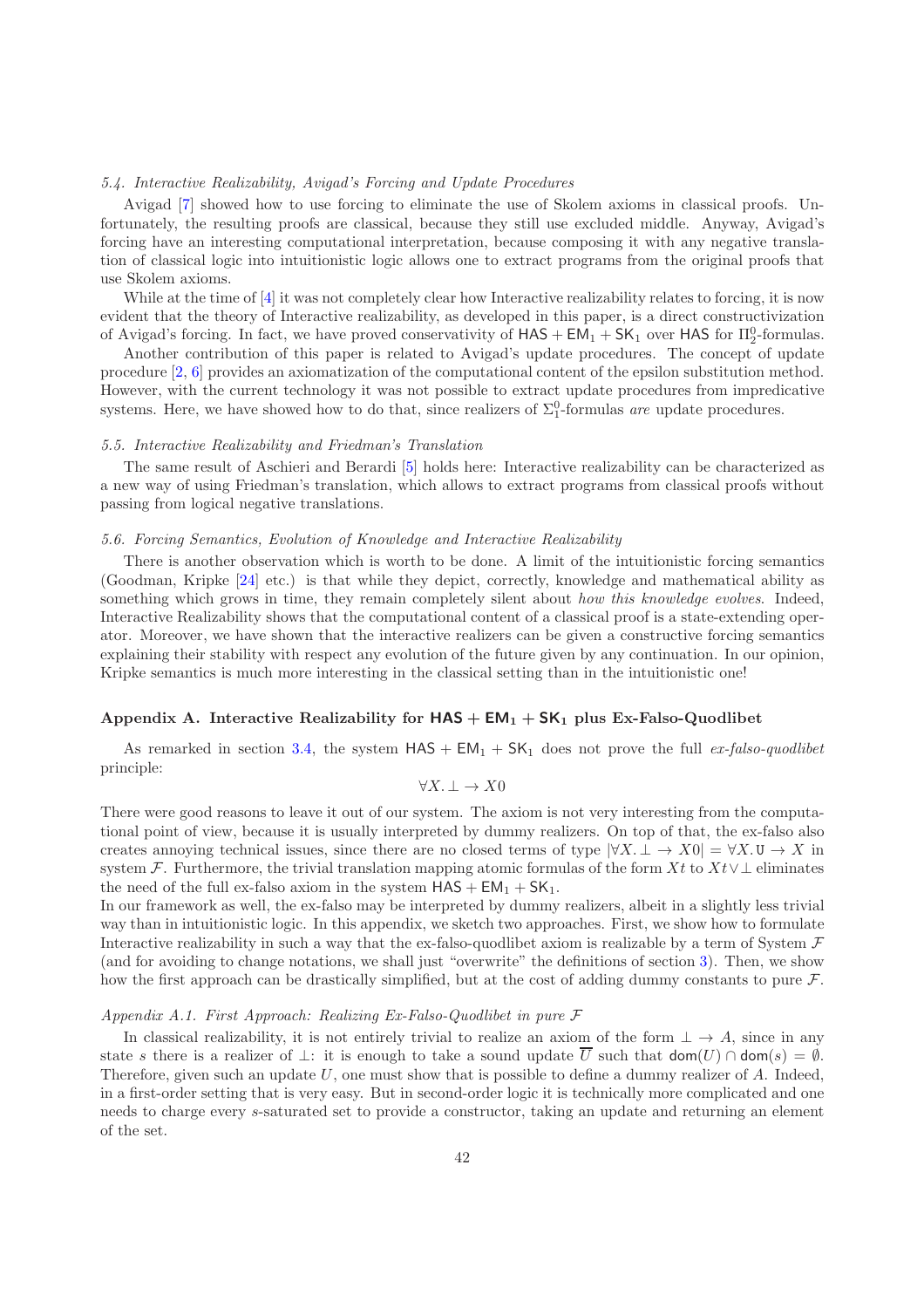**Definition 23** (s-Saturated Sets). Let A be a closed type of  $\mathcal F$  and s be any state. Let S be a set of closed type-A terms of  $\mathcal{F}_{\text{Class}}$  such that if  $t \in S$  and  $t[s] = u[s]$  in  $\mathcal{F}$ , then  $u \in S$ .

- 1. We say that a closed term  $v : U \to A$  of System F realizes that S is a s-saturated set, and write v  $\mathbb{R}$  S ∈ Sat<sub>A</sub>(s), if for all non-empty sound updates U such that  $\text{dom}(U) \cap \text{dom}(s) = \emptyset$ , it is true that  $v\overline{U} \in S$ .
- 2. Let  ${\cal L}^+_{\rm Class}$  the language resulting from  ${\cal L}_{\rm Class}$  by adding a constant symbol  $\bar F$  for every function  $F:{\mathbb N}\to$ Sat<sub>A</sub>(s). We write v  $\mathbb{F} : \mathbb{N} \to$  Sat<sub>A</sub>(s) if for all numbers n, v  $\mathbb{F} F(n) \in$  Sat<sub>A</sub>(s)

l

For every formula A of  $\mathcal{L}^{\dagger}_{\text{Class}}$ , we are now going to define what type |A| a realizer of A must have. The difference with section [3](#page-10-0) is just in the types  $|\forall X A|, |\exists X A|$  which must account for an extra argument, representing a realizer of a s-saturated set.

**Definition 24 (Types for realizers).** For each formula A of  $\mathcal{L}^+_{\text{Class}}$  we define a type |A| of  $\mathcal{F}_{\text{Class}}$  by induction on A:

- 1.  $|P| = \mathbb{U}$ , when P is atomic,
- 2.  $|Xt| = X$ ,
- 3. |  $\dot{F}t| = C \text{ if } F : \mathbb{N} \to \mathsf{Sat}_C(s),$
- 4.  $|A \wedge B| = |A| \times |B|$ ,
- 5.  $|A \vee B|$  = Boo1  $\times (|A| + |B|)$ ,
- 6.  $|A \rightarrow B| = |A| \rightarrow |B|$ ,
- 7.  $|\forall x A| = N \rightarrow |A|$ ,
- 8.  $|\forall X A| = \forall X. (\mathbf{U} \rightarrow X) \rightarrow |A|,$
- 9.  $|\exists xA| = N \times |A|$ ,
- 10.  $|\exists X A| = \exists X. (\mathbf{U} \rightarrow X) \times |A|$

<span id="page-43-0"></span>We now define the realizability relation  $t \Vdash C$ , where  $t \in \mathcal{F}_{\text{Class}}$ ,  $C \in \mathcal{L}^+_{\text{Class}}$  and  $t : |C|$ . The difference with section [3](#page-10-0) lies just in the definition of  $t \Vdash_{\varepsilon} \forall X A, \exists X A$ .

Definition 25 (Interactive Realizability). Assume s is a state, t is a closed term of  $\mathcal{F}_{\textit{Class}},\ C \in \mathcal{L}^+_{\textit{Class}}$  is a closed formula, and  $t : |C|$ . We define first the relation  $t \Vdash_{s} C$  by induction and by cases according to the form of C:

1.  $t \Vdash_s Q$  if and only if:

l

- $t[s] = \overline{U}$  implies that U is sound and dom $(U) \cap$  dom $(s) = \emptyset$
- $t[s] = \varnothing$  implies  $Q[s] = \text{True}$
- 2.  $t \Vdash_s \dot{F}u$  if and only if for some numeral n,  $u[s] = n$  and  $t \in F(n)$
- 3.  $t \Vdash_s A \wedge B$  if and only if  $\pi_0 t \Vdash_s A$  and  $\pi_1 t \Vdash_s B$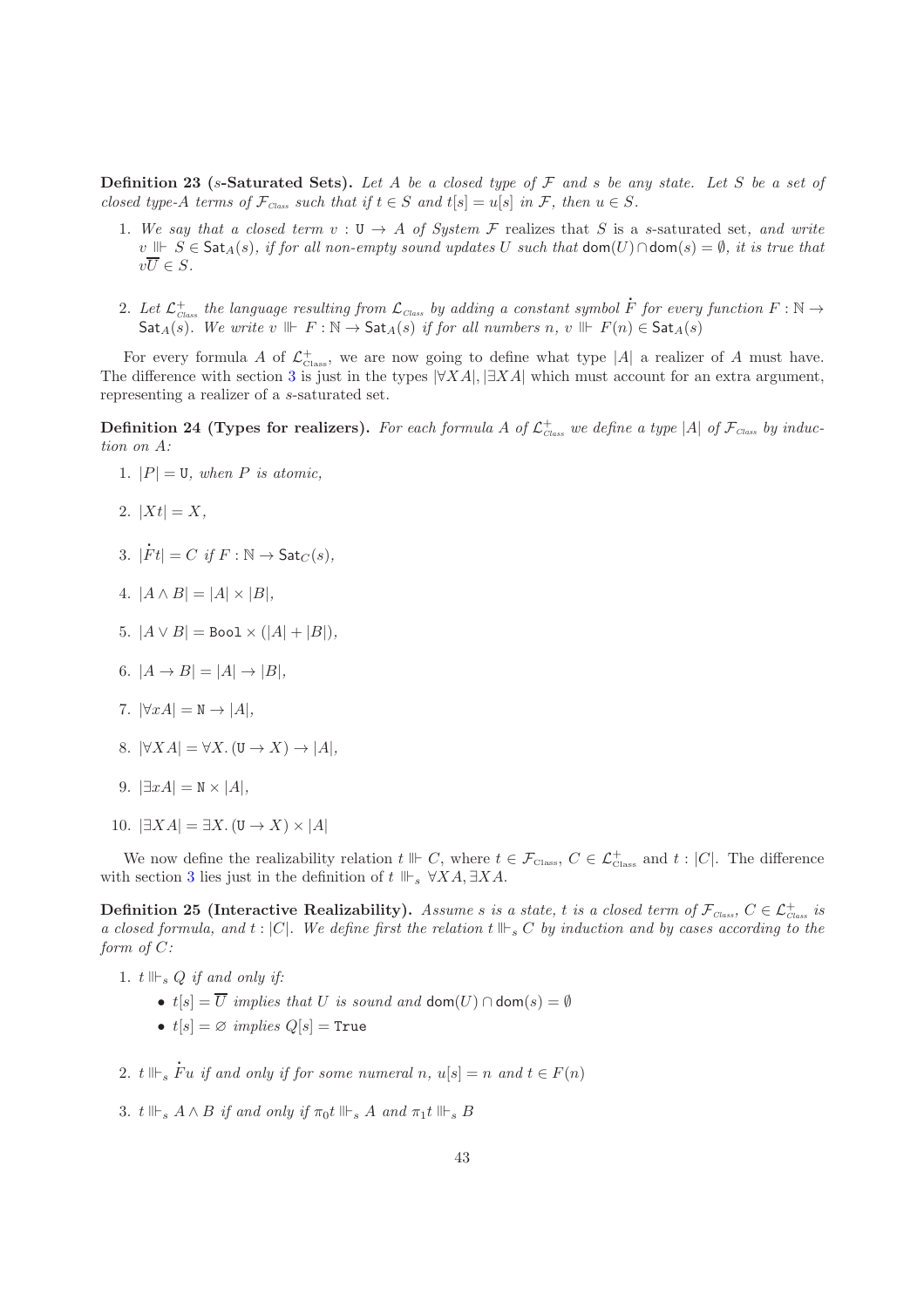- 4. t  $\Vdash_s A \vee B$  if and only if either  $\pi_0 t[s] = \text{True}, \pi_1 t[s] = \iota_{0, |A|, |B|}(u)$  and  $u \Vdash_s A$ , or  $\pi_0 t[s] = \text{False},$  $\pi_1 t[s] = \mathfrak{t}_{1, |A|, |B|}(v)$  and  $v \Vdash_s B$
- 5.  $t \Vdash_s A \to B$  if and only if for all u, if  $u \Vdash_s A$ , then  $tu \Vdash_s B$
- 6. t  $\mathbb{H}_s \forall xA$  if and only if for all numerals n, tn  $\mathbb{H}_s A[n/x]$
- 7. t  $\mathbb{I} \vdash_s \exists x A$  if and only for some numeral n,  $\pi_0 t[s] = n$  and  $\pi_1 t \Vdash_s A[n/x]$
- 8. t  $\mathbb{H}_{s} \forall X A$  if and only if for all v, if  $v \parallel F \in \mathbb{N} \to \mathsf{Sat}_{B}(s)$  then  $tBv \parallel_{s} A[\dot{F}]$  $F/X]$
- 9. t  $\Vdash_s \exists XA$  if and only if  $t = \langle B, u \rangle$ ,  $\pi_0u \Vdash F \in \mathbb{N} \to \mathsf{Sat}_B(s)$  and  $\pi_1u \Vdash_s A[\dot{F}]$  $F/X]$

We define t  $\mathbb{H}$  and only if for all states s, t  $\mathbb{H}$ , A.

We are going to prove that interpretations of formulas in our realizability model are saturated sets. Before, we need some notation.

**Notation.** In the following, we shall assume that the type variables of  $\mathcal{F}_{\text{Class}}$  are  $X_0, X_1, \ldots, X_n \ldots$  (but when the index is not important, we shall denote them with generical metavariables  $X, Y, \ldots$ ). To each type variable  $X_i$  we associate a term variable  $x_i^{\mathsf{U} \to X_i}$ . Moreover, we assume to have for each  $F : \mathbb{N} \to \mathsf{Sat}_A(s)$  a term variable  $x^{\dot{F}}$  of type  $U \to A$ .

We start by defining the terms  $\text{dum}_A$  that will used as constructors, taking updates as input and returning dummy members of saturated sets as output.

**Definition 26 (Dummy Realizers).** Let A a be a formula of  $\mathcal{L}^+_{\text{Class}}$  and z a variable of type U. We define by induction on A a term dum $_A(z)$  of type |A|.

1.  $A = P$ , with P atomic. Then

 $\dim_A(z) = z$ 

2.  $A = X<sub>i</sub>t$ , where  $X<sub>i</sub>$  is a variable. Then

$$
\mathsf{dum}_A(z) := x_i^{\mathtt{U} \to X_i} z
$$

dum $_A(z) := x^{\dot{F}}z$ 

- 3.  $A =$ l Ft. Then
- 4.  $A = B \rightarrow C$ . Then  $\mathsf{dum}_A(z) := \lambda y^{|B|}\, \mathsf{dum}_C(z) \,$   $(with\ y\ fresh)$
- 5.  $A = B \wedge C$ . Then

6.  $A = B \vee C$ . Then

 $\dim_A(z) := \langle \text{dum}_B(z), \text{dum}_C (z) \rangle$ 

- ${\sf dum}_A(z) := \langle {\tt True}, {\sf \mathfrak{t}}_{0,|B|,|C|}({\sf dum}_B(z))\rangle$
- 7.  $A = \forall x^{\mathbb{N}} B$ . Then dum $_A(z) := \lambda y^{\texttt{N}}$  dum $_B(z)$

8.  $A = \forall X_i B$ . Then

 $\mathsf{dum}_A(z) := \Lambda X_i \, \lambda x_i^{\mathtt{U} \rightarrow X_i} \mathsf{dum}_B(z)$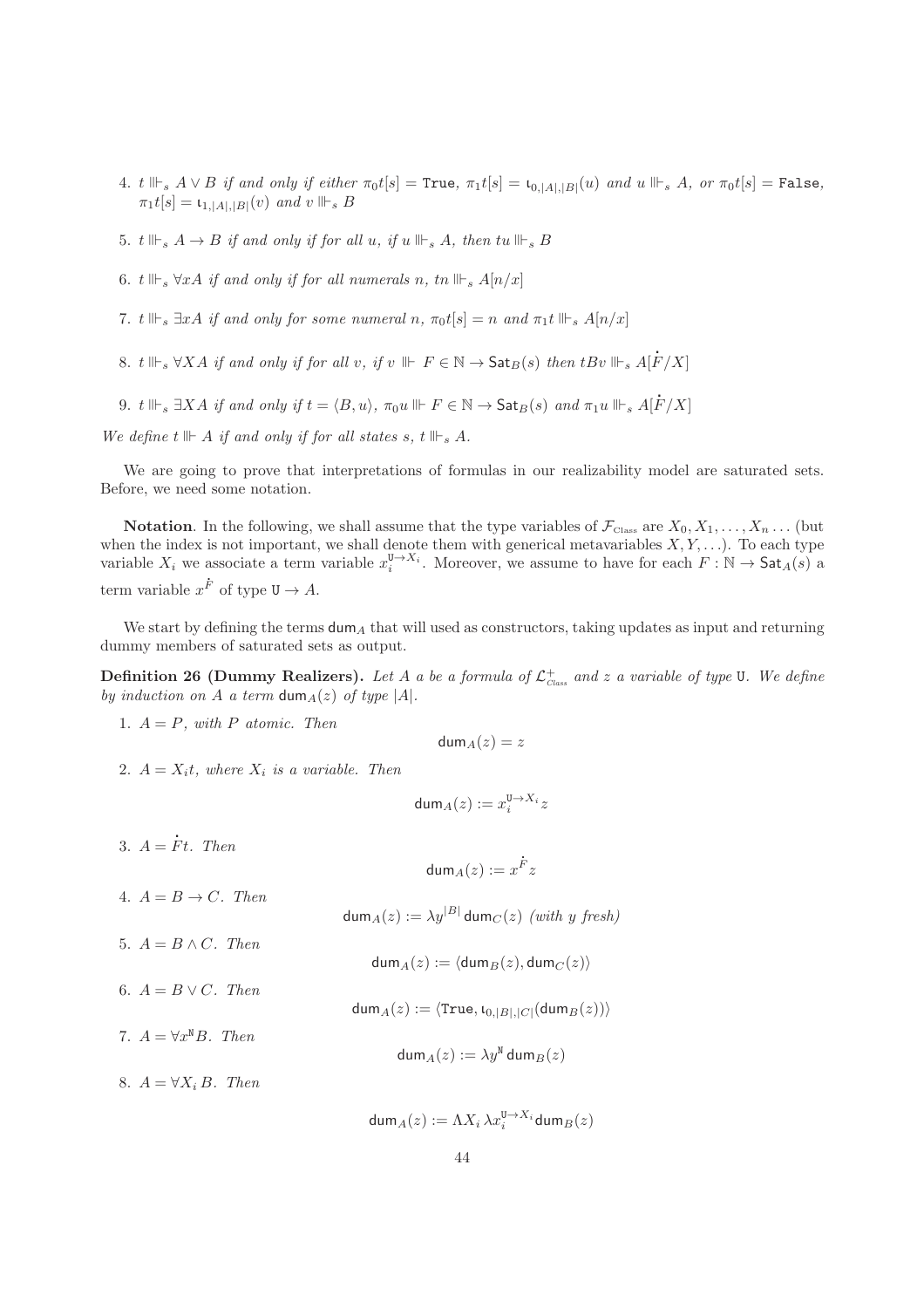9.  $A = \exists x^N B$ . Then

$$
\mathsf{dum}_A(z) := \langle 0, \mathsf{dum}_B(z) \rangle
$$

10.  $A = \exists X_i B$ . Then

$$
\mathsf{dum}_A(z) := \langle \mathsf{U}, \langle \lambda z^\mathsf{U} z, \mathsf{dum}_B(z)[\mathsf{U}/X_i][\lambda z^\mathsf{U} z/x_i^{\mathsf{U} \rightarrow \mathsf{U}}]\rangle\rangle
$$

<span id="page-45-0"></span>We now prove that the dummy term  $\dim_A(\overline{U})$  realizes in a state s any closed formula A of  $\mathcal{L}_{\text{Class}}$ , whenever U is sound, non-empty and  $\text{dom}(U) \cap \text{dom}(s) = \emptyset$ .

**Lemma 12 (Dummy Realizers).** Assume A is a formula of  $\mathcal{L}^+_{\text{Class}}$  without free number variables. The following hold:

1. If  $X_i$  occurs free in A and  $v_i \Vdash F_i \in \mathbb{N} \to \mathsf{Sat}_{V_i}(s)$ , then

$$
\mathrm{dum}_A(z)[V_i/X_i][v_i/x_i^{\mathrm{U}\rightarrow V_i}]=\mathrm{dum}_{A[\overset{\circ}{F}_i/X_i]}(z)[v_i/x^{\overset{\circ}{F}_i}]
$$

2. Suppose that for  $i = 1, ..., n$ ,  $v_i \Vdash F_i \in \mathbb{N} \to \mathsf{Sat}_{V_i}(s)$  and that each set constant of A is equal to some  $F_i$ . Let U be a non-empty sound update such that  $\text{dom}(U) \cap \text{dom}(s) = \emptyset$ . Then

$$
\mathrm{dum}_A(\overline{U})[v_1/x^{\dot{F}_1}\dots v_n/x^{\dot{F}_n}]\ \ \mathbb{I}\vdash_s\ A
$$

PROOF. 1. By induction on A (which is not of the form  $\dot{P}$ Ft or P, with P atomic predicate, since  $X_i$ occurs in A).

l

(a)  $A = X<sub>i</sub>t$ , with  $X<sub>i</sub>$  second-order variable. Then,

$$
\begin{aligned}\n\text{dum}_A(z)[V_i/X_i][v_i/x_i^{\mathrm{U}\to V_i}] &= x_i^{\mathrm{U}\to X_i} z[V_i/X_i][v_i/x_i^{\mathrm{U}\to V_i}] \\
&= v_i z \\
&= x^{\dot{F}_i} z[v_i/x^{\dot{F}_i}] \\
&= \text{dum}_{A[\dot{F}/X_i]}(z)[v_i/x^{\dot{F}_i}]\n\end{aligned}
$$

which is the thesis.

(b) 
$$
A = B \rightarrow C
$$
. Then, since  $|B|[V_i/X_i] = |B[F_i/X_i]|$ , we have  
\n
$$
\text{dum}_A[V_i/X_i][v_i/x_i^{\mathbf{U} \to V_i}](z) = \lambda y^{|B|} \text{dum}_C(z)[V_i/X_i][v_i/x_i^{\mathbf{U} \to V_i}]
$$
\n
$$
\stackrel{\text{ind.}}{=} \lambda y^{|B[F_i/X_i]|} \text{dum}_{C[F_i/X_i]}(z)[v_i/x_i^{\mathbf{F}_i}]
$$
\n
$$
= \text{dum}_{A[F_i/X_i]}[v_i/x_i^{\mathbf{F}_i}]
$$

which is the thesis.

(c)  $A = \forall X_j B$ . Then  $X_i \neq X_j$ , since  $X_i$  occurs free in A. Moreover,

$$
\begin{aligned}\n\text{dum}_A(z)[V_i/X_i][v_i/x_i^{\mathbf{U}\to V_i}] &= \Lambda X_j \lambda x_j^{\mathbf{U}\to X_j}(\text{dum}_B(z)[V_i/X_i][v_i/x_i^{\mathbf{U}\to V_i}]) \\
&\stackrel{\text{ind.}}{=} \Lambda X_j \lambda x_j^{\mathbf{U}\to X_j} \text{dum}_{B[\dot{F}_i/X_i]}(z)[v_i/x^{\dot{F}_i}] \\
&= \text{dum}_{A[\dot{F}_i/X_i]}(z)[v_i/x^{\dot{F}_i}]\n\end{aligned}
$$

which is the thesis.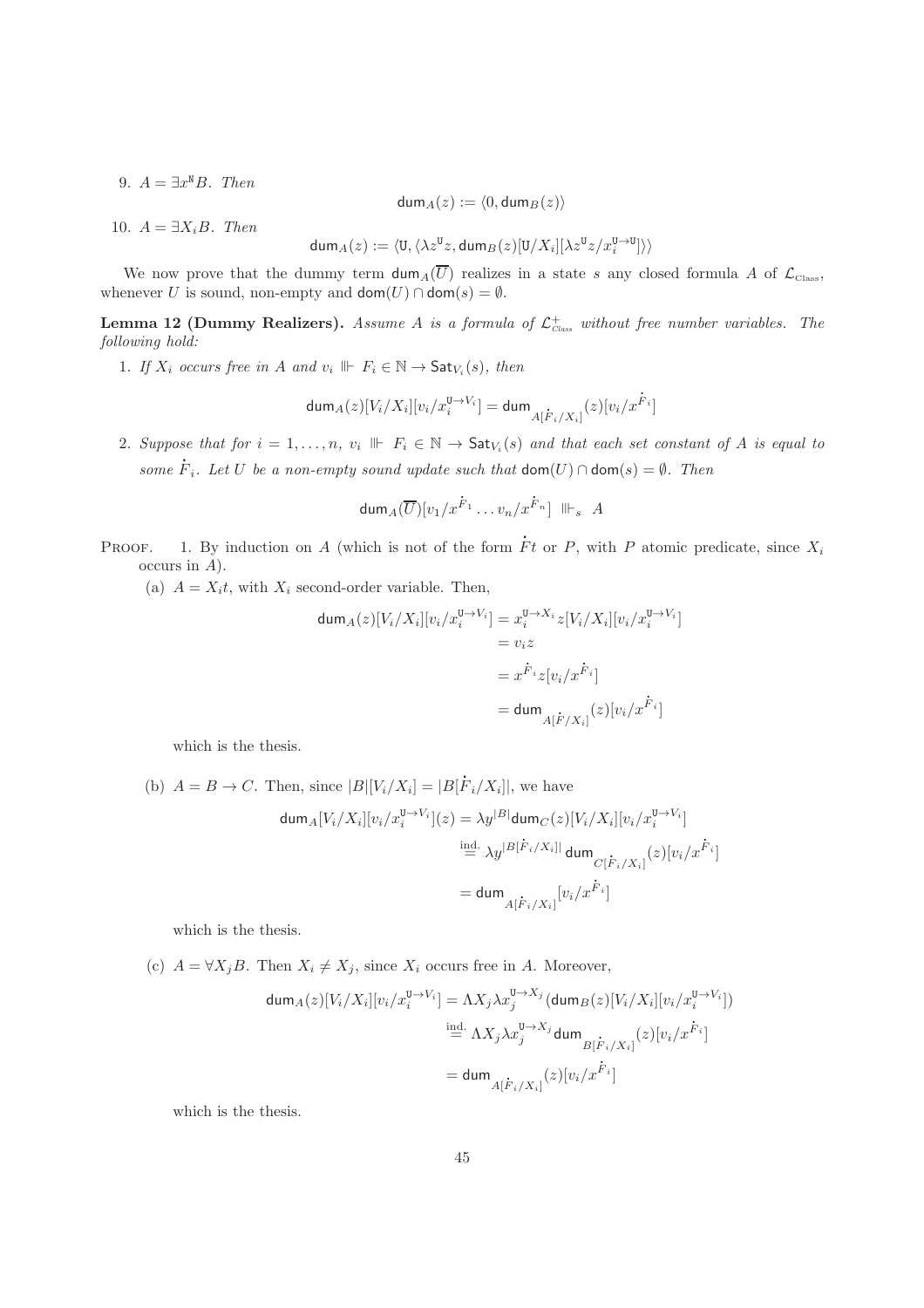(d) The other cases are trivial.

2. By induction on A (which by assumption is closed).

(a)  $A = P$ , with P atomic. Then

$$
\mathrm{dum}_A(\overline{U})[v_1/x^{\overset{.}{F}_1}\ldots v_n/x^{\overset{.}{F}_n}]=\overline{U}\ \ \mathbb{I}\mathbb{H}_s\ \ P
$$

by definition [25](#page-43-0) of realizability and since  $U \neq \emptyset$ .

(b)  $A = F<sub>i</sub>t$ . Then

$$
\begin{aligned} \text{dum}_A(\overline{U})[v_1/x^{\dot{F}_1} \dots v_n/x^{\dot{F}_n}] &= x_i^{\dot{F}_i} \overline{U}[v_1/x^{\dot{F}_1} \dots v_n/x^{\dot{F}_n}] \\ &= v_i \overline{U} \end{aligned}
$$

Letting  $t[s] = n$ , since  $v_i \parallel F_i(n) \in \mathsf{Sat}_{V_i}(s)$ , we obtain by definition [23](#page-42-1) that

$$
v_i \overline{U} \in F_i(n)
$$

and therefore by definition [25](#page-43-0) of realizability

$$
v_i \overline{U} \parallel \vdash_s \dot{F}(t)
$$

which is the thesis.

(c)  $A = B \rightarrow C$ . Suppose  $t \Vdash_s B$ . We have to show that

$$
\begin{aligned}\n\mathsf{dum}_A(\overline{U})[v_1/x^{\dot{F}_1}\dots v_n/x^{\dot{F}_n}]t \\
&= (\lambda y^{|B|}\mathsf{dum}_C(\overline{U}))t[v_1/x^{\dot{F}_1}\dots v_n/x^{\dot{F}_n}] \\
&= \mathsf{dum}_C(\overline{U})[v_1/x^{\dot{F}_1}\dots v_n/x^{\dot{F}_n}] \\
\Vdash_s C\n\end{aligned}
$$

which is true by induction hypothesis.

(d)  $A = \forall X_{n+1}B$ . Suppose that  $v_{n+1} \Vdash F_{n+1} \in \mathbb{N} \to \mathsf{Sat}_{V_{n+1}}(s)$ . We have to show that

$$
\begin{aligned}\n\text{dum}_A(\overline{U})[v_1/x^{\dot{F}_1}\dots v_n/x^{\dot{F}_n}]V_{n+1}v_{n+1} \\
&= (\Lambda X_{n+1}\lambda x_{n+1}^{\mathsf{U}\to X_{n+1}}\,\text{dum}_B(\overline{U})[v_1/x^{\dot{F}_1}\dots v_n/x^{\dot{F}_n}])V_{n+1}v_{n+1} \\
&= \text{dum}_B(\overline{U})[V_{n+1}/X_{n+1}][v_{n+1}/x_{n+1}^{\mathsf{U}\to X_{n+1}}][v_1/x^{\dot{F}_1}\dots v_n/x^{\dot{F}_n}] \\
\text{by} &\stackrel{\text{by}(1.)}{=} \text{dum}_{B[\dot{F}/X_{n+1}]}(\overline{U})[v_1/x^{\dot{F}_1}\dots v_{n+1}/x^{\dot{F}_{n+1}}] \\
\parallel\vdash_s A[\dot{F}_{n+1}/X_{n+1}]\n\end{aligned}
$$

which is true by induction hypothesis.

(e)  $A = \exists X_{n+1}A$ . Let  $F_{n+1}$  be the function mapping any number to the set of all closed terms of  $\mathcal{F}_{\text{Class}}$  of type U. Then  $\lambda z^{\mathsf{U}}z \Vdash F_{n+1} \in \mathbb{N} \to \text{Sat}_{\mathsf{U}}(s)$ . We have to show that

$$
\begin{aligned}\n\text{dum}_A(\overline{U})[v_1/x^{\dot{F}_1}\dots v_n/x^{\dot{F}_n}] \\
&= \langle \mathbf{U}, \langle \lambda z^{\mathbf{U}}z, \mathbf{dum}_B(\overline{U})[\mathbf{U}/X_{n+1}][\lambda z^{\mathbf{U}}z/x_{n+1}^{\mathbf{U}\to\mathbf{U}}] \rangle \rangle [v_1/x^{\dot{F}_1}\dots v_n/x^{\dot{F}_n}] \\
&\stackrel{\text{by (1.)}}{=} \langle \mathbf{U}, \langle \lambda z^{\mathbf{U}}z, \mathbf{dum}_B[\dot{F}_{n+1}/X_{n+1}]\rangle \langle \overline{U}\rangle [v_1/x^{\dot{F}_1}\dots v_n/x^{\dot{F}_n}\lambda z^{\mathbf{U}}z/x^{\dot{F}_{n+1}}] \rangle \rangle\n\end{aligned}
$$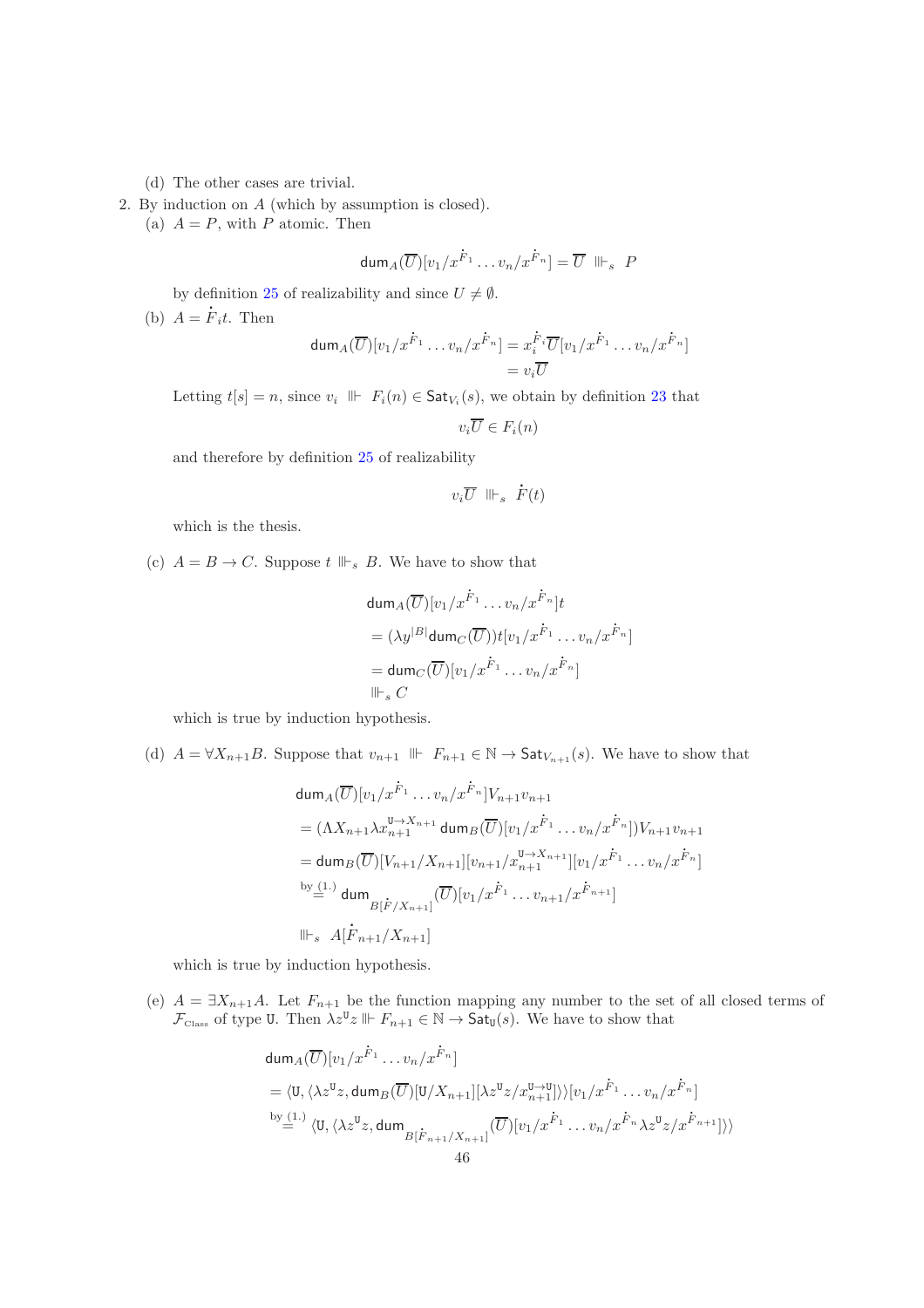By induction hypothesis

$$
\dim_{B[\dot{F}_{n+1}/X_{n+1}]}(\overline{U})[v_1/x^{\dot{F}_1}\dots v_n/x^{\dot{F}_n}\lambda z^{\nu}z/x^{\dot{F}_{n+1}}]\Vdash_s B[\dot{F}_{n+1}/X_{n+1}]
$$

which is the thesis.

(f) The other cases are trivial.

The following proposition remains valid.

**Proposition 8 (Comprehension).** Let  $B(x)$  be a formula of  $\mathcal{L}^+_{\text{Class}}$  in the only free natural number variable x. Define  $B : \mathbb{N} \to \mathsf{Sat}_{|B|}(s)$  as

$$
\mathsf{B} := n \mapsto \{ t \mid t \Vdash_s B(n) \}
$$

Then for every t

$$
t \Vdash_s A[\dot{\mathsf{B}}/X] \iff t \Vdash_s A[\lambda x B(x)/X]
$$

PROOF. Same proof of proposition [2.](#page-14-1)

In figure [A.3](#page-47-0) we have modified the term assignment rules of figure [2](#page-17-0) in order to take account of the ex-falso-quodlibet and of the new definition of realizability. The changes are very minor and involve only the second-order quantifiers.

 $\text{Ex-Falso-Quodlibet Axiom } \frac{1}{\Gamma \vdash \Lambda X \lambda x^{0\to X} \lambda z^{0}. xz : \forall X.\bot \to X0$  $\text{Universal Quantification (2)} \begin{array}{l} \Gamma \vdash u : \forall X A \qquad \qquad \Gamma \vdash u : A \ \hline \Gamma \vdash u \mathbf{B} |\lambda z^{\texttt{U}} \texttt{dum}_B(z) : A[\lambda x B(x)/X] \end{array} \quad \begin{array}{l} \Gamma \vdash u : A \ \hline \Gamma \vdash \Lambda X \lambda x^{\texttt{U} \rightarrow X} u : \forall X A \end{array}$ 

l

where  $B(x)$  is a formula of  $\mathcal{L}_{\text{Class}}$  and X does not occur free in any formula occurring in Γ.

**Existential Quantification (2)** 
$$
\frac{\Gamma \vdash u : A[\lambda x B(x)/X]}{\Gamma \vdash \langle |B|, \langle \lambda z^{\mathsf{T}} \mathsf{dum}_B(z), u \rangle \rangle : \exists X A} \qquad \frac{\Gamma \vdash u : \exists X A \quad \Gamma \vdash t : \forall X. A \rightarrow C}{\Gamma \vdash u |C| (\Lambda X \lambda x^{(\mathsf{T} \rightarrow X) \times |A|} t X(\pi_0 x)(\pi_1 x)) : C}
$$

where  $X$  is not free in  $C$  nor in any formula occurring in  $\Gamma$ .

<span id="page-47-0"></span>Figure A.3: Term Assignement Rules for  $HAS + EM_1 + SK_1 + \forall X \perp \rightarrow X0$ 

We now are now able to prove that every theorem of  $\text{HAS} + \text{EM}_1 + \text{SK}_1 + \forall X \perp \rightarrow X0$  is realizable. As usual in adequacy proofs for realizability, we prove a stronger version of the theorem, suitable to be proved by induction on proofs.

<span id="page-47-1"></span>Theorem 13 (Adequacy Theorem). Suppose that  $\Gamma \vdash w : A$  in the system  $HAS + EM_1 + SK_1 + \forall X \perp \rightarrow$ X0, with  $\Gamma = z_1 : A_1, \ldots, z_n : A_n$ , and that the free variables of the formulas occurring in  $\Gamma$  and A are among  $\alpha_1 : \mathbb{N}, \ldots, \alpha_k : \mathbb{N}, X_1, \ldots, X_m$ . Fix any state s, numerals  $n_1, \ldots, n_k$  and  $F_1 : \mathbb{N} \to \mathsf{Sat}_{B_1}(s), \ldots, F_m : \mathbb{N} \to$  $\mathsf{Sat}_{B_m}(s)$ . For every formula  $C,$  let  $C:=C[n_1/\alpha_1\cdots n_k/\alpha_k$ l  $F_1/X_1\cdots$ l  $F_m/X_m$ ]. Suppose  $t_1, \ldots, t_n, v_1, \ldots, v_m$ are terms such that

$$
\text{for } i = 1, \dots, n, \ t_i \Vdash_s \overline{A_i}, \ v_i \Vdash F_i \in \mathbb{N} \to \mathsf{Sat}_{B_i}(s)
$$

Then

$$
w[B_1/X_1\cdots B_m/X_m][v_1/x_1^{\mathbf{U}\to B_1}\ldots v_m/x_m^{\mathbf{U}\to B_m}][t_1/x_1^{\overline{A_1}}\cdots t_n/x_n^{\overline{A_n}}]n_1/\alpha_1\cdots n_k/\alpha_k]\Vdash_s \overline{A}
$$

PROOF. Notation: for any term  $v$ , we denote

$$
v[B_1/X_1\cdots B_m/X_m][v_1/x_1^{\mathsf{U}\to B_1}\ldots v_m/x_m^{\mathsf{U}\to B_m}][t_1/z_1^{\overline{|A_1|}}\cdots t_n/z_n^{\overline{|A_n|}}\ n_1/\alpha_1\cdots n_k/\alpha_k]
$$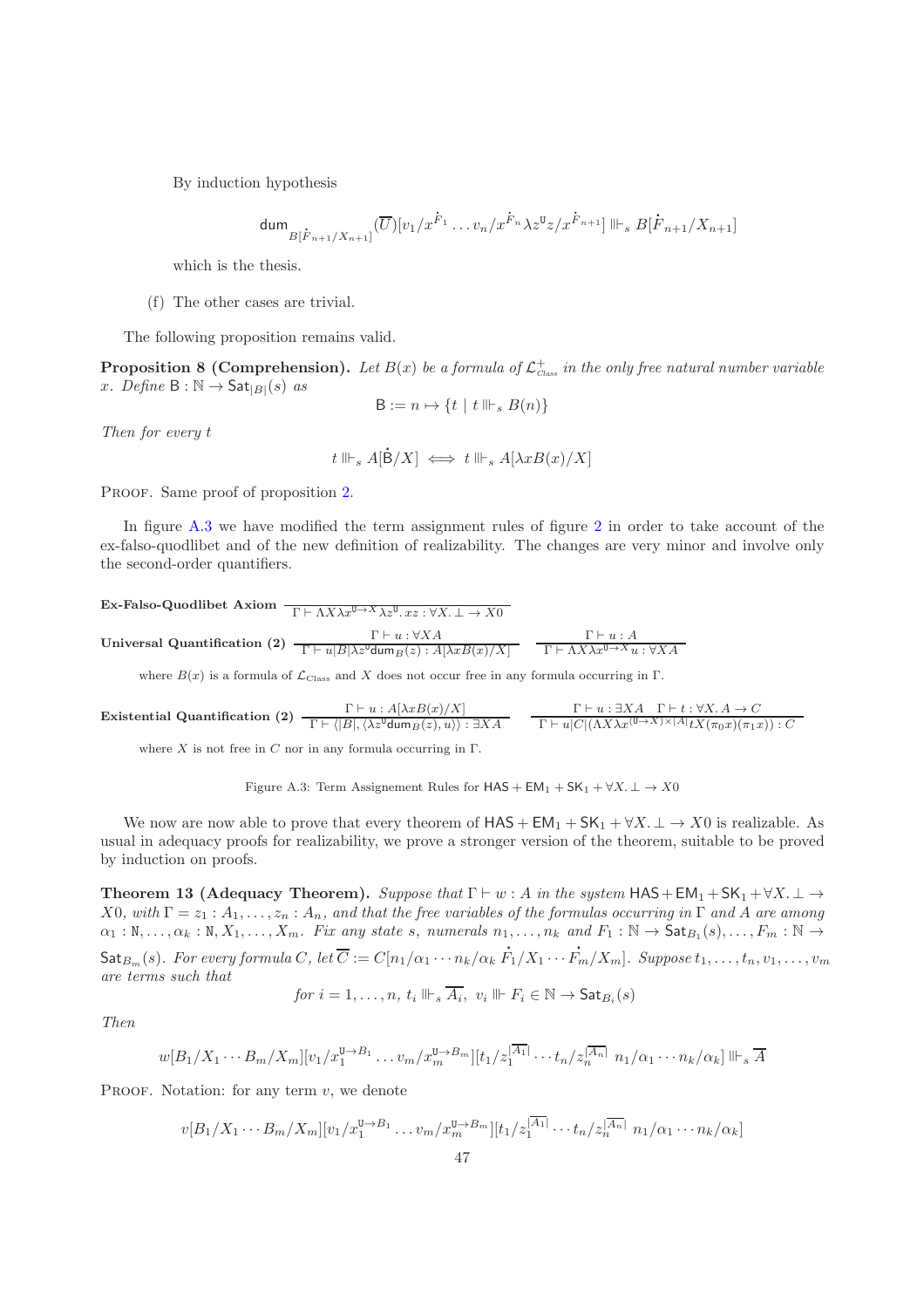with  $\overline{v}$ . We have

$$
|\overline{C}| = |C[\overline{F}_1/X_1 \cdots \overline{F}_m/X_m]| = |C|[B_1/X_1 \cdots B_m/X_m]|
$$

for all formulas C. We denote with  $=$  the provable equality in  $\mathcal{F}_{\text{Class}}$ . We proceed by induction on w. Consider the last rule in the derivation of  $\Gamma \vdash w : A:$ 

1. If it is the (second order)  $\forall E$  rule, then  $w = u|C|\lambda z^{\mathsf{U}}$ dum $_C(z)$ ,  $A = B[\lambda xC(x)/X]$  and  $\Gamma \vdash u : \forall XB$ . Since the only free term variables in  $\lambda z^{\mathsf{U}}$ dum $C(z)$  are of the form  $x_i^{\mathsf{U} \rightarrow X_i}$ , we have

$$
\overline{w} = \overline{u}|\overline{C}| \left( \lambda z^{\mathsf{U}} \mathsf{dum}_C(z)[B_1/X_1 \cdots B_m/X_m][v_1/x_1^{\mathsf{U} \to B_1} \cdots v_m/x_m^{\mathsf{U} \to B_m}] \right)
$$

Define

$$
\mathsf{C}:=n\mapsto \{t\mid t\Vdash_s \overline{C}(n)\}
$$

By repeated application of lemma [12,](#page-45-0) point 1) and some rearrangement of the substitution, we get

$$
\lambda z^{\mathsf{U}} \operatorname{dum}_C(z) [B_1/X_1 \cdots B_m/X_m] [v_1/x_1^{\mathsf{U} \to B_1} \dots v_m/x_m^{\mathsf{U} \to B_m}]
$$
  
=  $\lambda z^{\mathsf{U}} \operatorname{dum}_{\overline{C}}(z) [v_1/x^{\overline{F_1}} \dots v_m/x^{\overline{F_m}}]$ 

By lemma [12,](#page-45-0) point 2), we obtain that

$$
\lambda z^{\mathtt{U}}\,\mathsf{dum}_{\overline{C}}(z)[v_1/x^{\mathring{F_1}}\ldots v_m/x^{\mathring{F_m}}]\Vdash \mathsf{C}\in\mathbb{N}\rightarrow \mathsf{Sat}_{|\overline{C}|}(s)
$$

By inductive hypothesis  $\overline{u} \Vdash_s \forall X \overline{B}$  and so  $\overline{w} \Vdash_s \overline{B}[\overline{C}]$  $\mathsf{C}/X$ . By proposition [11,](#page-51-17) we conclude that

$$
\overline{w}\Vdash_s \overline{B}[\lambda x \overline{C}(x)/X]
$$

2. If it is the (second order)  $\forall I$  rule, then  $w = \Lambda X_k \lambda x^{\mathsf{U} \to X_k} u$ ,  $A = \forall X_k B$  and  $\Gamma \vdash u : B$  (and X does not occur free in the formulas of Γ). So,  $\overline{w} = \Lambda X_k \lambda x_k^{\mathsf{U} \to X_k} \overline{u}$ , since  $X_k \neq X_1, \ldots, X_m$ . Suppose  $v \Vdash F \in \mathbb{N} \to \mathsf{Sat}_C(s)$ ; we have to prove that  $\overline{w}Cv = \overline{u}[C/X_k][v/x_k^{\mathsf{U} \to X_k}] \Vdash_s \overline{B}[\dot{F}/X]$ , which amounts to show that the induction hypothesis can be applied to  $u$ . For this purpose, it is enough to observe that for  $i = 1, \ldots, n$ 

$$
t_i \Vdash_s \overline{A_i} = \overline{A_i}[\dot{F}/X]
$$

3. If it is the (second order)  $\exists E$  rule, then  $\Gamma \vdash t : \forall X. B \to A$ ,  $\Gamma \vdash u : \exists XB$  and

$$
w = u|A|(\Lambda X \lambda x^{(U \to X) \times |B|} t X(\pi_0 x)(\pi_1 x))
$$

with X not occurring free in A nor in the formulas of Γ. By inductive hypothesis on  $u, \overline{u} \Vdash_{s} \exists X \overline{B}$ ; hence  $\overline{u} = \langle C, v \rangle$ ,  $\pi_0 v \Vdash F \in \mathbb{N} \to \mathsf{Sat}_C(s)$  and  $\pi_1 v \Vdash_s \overline{B}[\overline{B}]$  $F/X$ . By induction hypothesis on t,  $\overline{t} \Vdash_s \forall X. \overline{B} \to \overline{A}$  and hence l

$$
\overline{t}C(\pi_0v)(\pi_1v)\Vdash_s \overline{A}[\dot{F}/X]=\overline{A}
$$

Moreover

$$
\overline{w} = \langle C, v \rangle | \overline{A} | \overline{t}
$$
\n
$$
\stackrel{\text{def. } 2}{=} \langle \Lambda Y \lambda x^{\forall X. (U \to X) \times \overline{B} \to Y} xCv \rangle | \overline{A} | (\Lambda X \lambda x^{(U \to X) \times |\overline{B}|} tX(\pi_0 x)(\pi_1 x))
$$
\n
$$
= (\Lambda X \lambda x^{(U \to X) \times |\overline{B}|} tX(\pi_0 x)(\pi_1 x))Cv
$$
\n
$$
= \overline{t}C(\pi_0 v)(\pi_1 v)
$$

We thus obtain by saturation (proposition [1\)](#page-14-0)

 $\overline{w} \Vdash_s \overline{A}$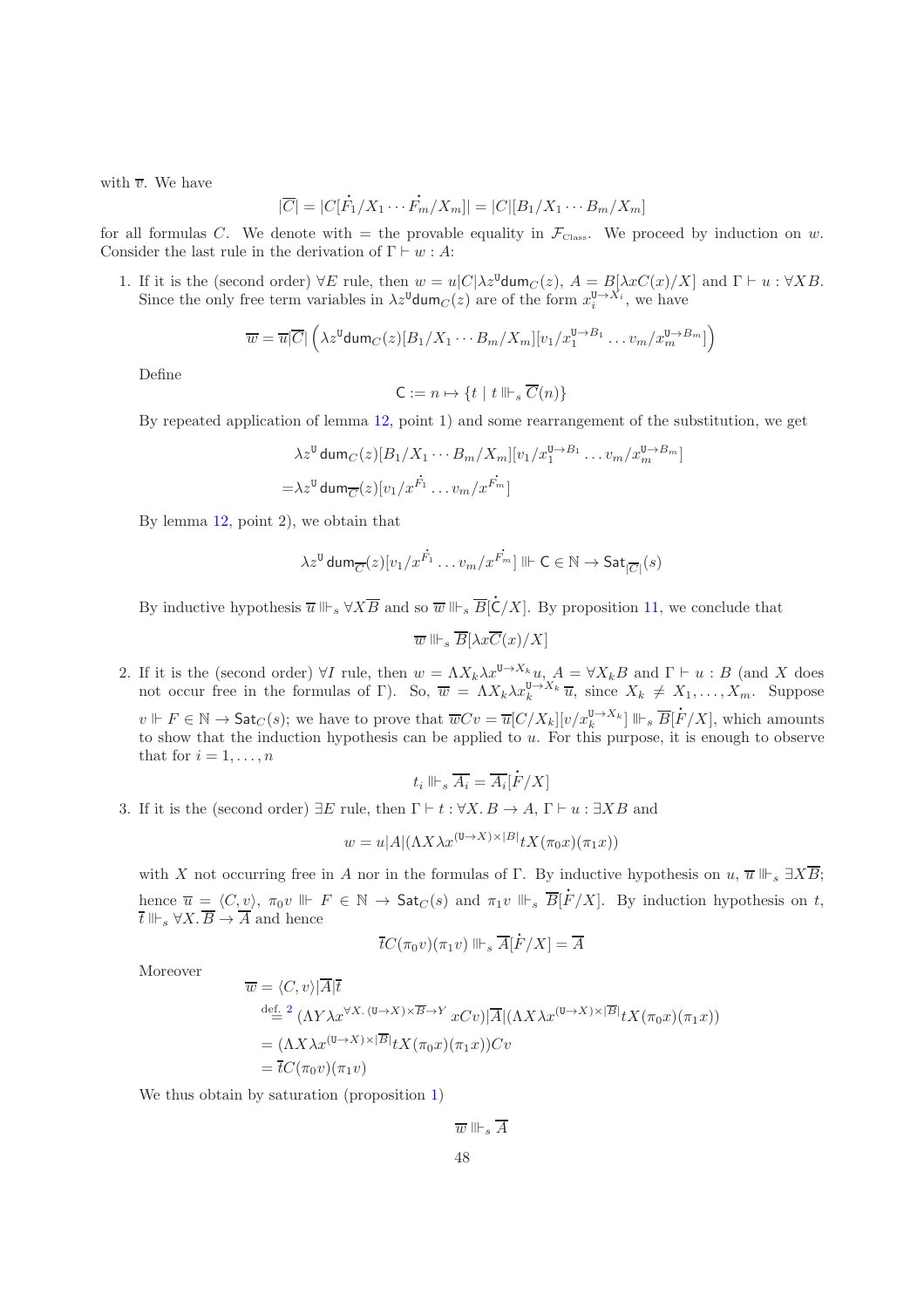4. If it is the (second order)  $\exists I$  rule, then  $\Gamma \vdash u : B[\lambda x C(x)/X],$ 

$$
w = \langle |C|, \langle \lambda z^{\texttt{U}} \text{dum}_C(z), u \rangle \rangle
$$

and  $A = \exists XB.$  So,

$$
\overline{w} = \langle |\overline{C}|, (\lambda z^{\texttt{U}} \texttt{dum}_C(z)[B_1/X_1 \cdots B_m/X_m][v_1/x_1^{\texttt{U} \rightarrow B_1} \cdots v_m/x_m^{\texttt{U} \rightarrow B_m}]), \overline{u} \rangle \rangle
$$

Moreover, by induction hypothesis

$$
\overline{u}\Vdash_s \overline{B}[\lambda x \overline{C}(x)/X]
$$

Define

$$
\mathsf{C}:=n\mapsto \{t\mid t\Vdash_s \overline{C}(n)\}
$$

We have already proved that

$$
\lambda z^{\mathsf{U}} \operatorname{dum}_C(z) [B_1/X_1 \cdots B_m/X_m][v_1/x_1^{\mathsf{U} \to B_1} \cdots v_m/x_m^{\mathsf{U} \to B_m}]
$$
  
=
$$
\lambda z^{\mathsf{U}} \operatorname{dum}_{\overline{C}}(z)[v_1/x^{\overline{F_1}} \cdots v_m/x^{\overline{F_m}}]
$$
  
|| $\vdash$ C  $\in$  N  $\to$  Sat<sub>|\overline{C|</sub>(s)

Moreover, by proposition  $11, \overline{u} \Vdash_s \overline{B}[\overline{C}]$  $11, \overline{u} \Vdash_s \overline{B}[\overline{C}]$  $C/X$ , and thus we have the thesis.

5. The other cases are treated as in the proof of theorem [5.](#page-16-0)

As corollary of the Adequacy theorem [13,](#page-47-1) we obtain the main theorem.

**Theorem 14.** If A is a closed formula such that  $HAS + EM_1 + SK_1 + \forall X \perp \rightarrow X0 \vdash t : A$ , then  $t \Vdash A$ .

#### Appendix A.1.1. Second Approach: Dummy Constants

Since in our first solution the ex-falso-quodlibet axiom is interpreted in a dummy way, it is perhaps more efficient and more direct to introduce dummy constants encoding the realizers of our first solution. This approach is more in line with the approaches exposed in Girard [\[20\]](#page-51-11) (§10.6) and Schwichtenberg and Troelstra [\[30](#page-52-10)] in the case of HAS.

We add to system  $\mathcal{F}_{\text{Class}}$  a constant c of type  $\forall X.\mathbf{U}\to X$ . For every type A and term  $v:\mathbf{U}$ , we shall denote  $cAv$  with  $c_v^A$ . Let R be the set of the following reduction rules for the constant c:

<span id="page-49-0"></span>
$$
\begin{array}{ccc}\n\mathsf{c}_{v}^{A\rightarrow B}t & \mapsto & \mathsf{c}_{v}^{B} \\
\pi_{i}\mathsf{c}_{v}^{A_{1}\times A_{2}} & \mapsto & \mathsf{c}_{v}^{A_{i}} \\
\mathsf{c}_{v}^{\vee X A}B & \mapsto & \mathsf{c}_{v}^{A[B/X]} \\
\mathsf{c}_{v}^{\mathsf{N}} & \mapsto & 0 \\
\mathsf{c}_{v}^{\mathsf{Bool}} & \mapsto & \mathsf{True} \\
\mathsf{c}_{v}^{\mathsf{Bool}} & \mapsto & v\n\end{array}
$$

As the rules suggest themselves,  $c_v^A$  is intended to be a constant functional always returning fixed values of atomic types. The idea is that the terms of the form  $c_v^A$  will be used as dummy realizers of the ex-falsoquodlibet axiom, taking the role of the dummy terms  $\dim_A(v)$  of section [Appendix A.1.](#page-42-2) The extra power of the constant c allows to relieve saturated sets of providing constructors for dummy terms, thus simplifying the definitions of section [Appendix A.1.](#page-42-2)

Now we have to redefine the concept of saturated set and define a realizability notion which is perfectly equal to the one for  $HAS+EM_1+SK_1$  but the range of the notion of saturated set occurring in the definition. The types  $|A|$  of realizers remain the same of the definition [10](#page-12-1) of section [3,](#page-10-0) differently from what was done in section [Appendix A.1.](#page-42-2)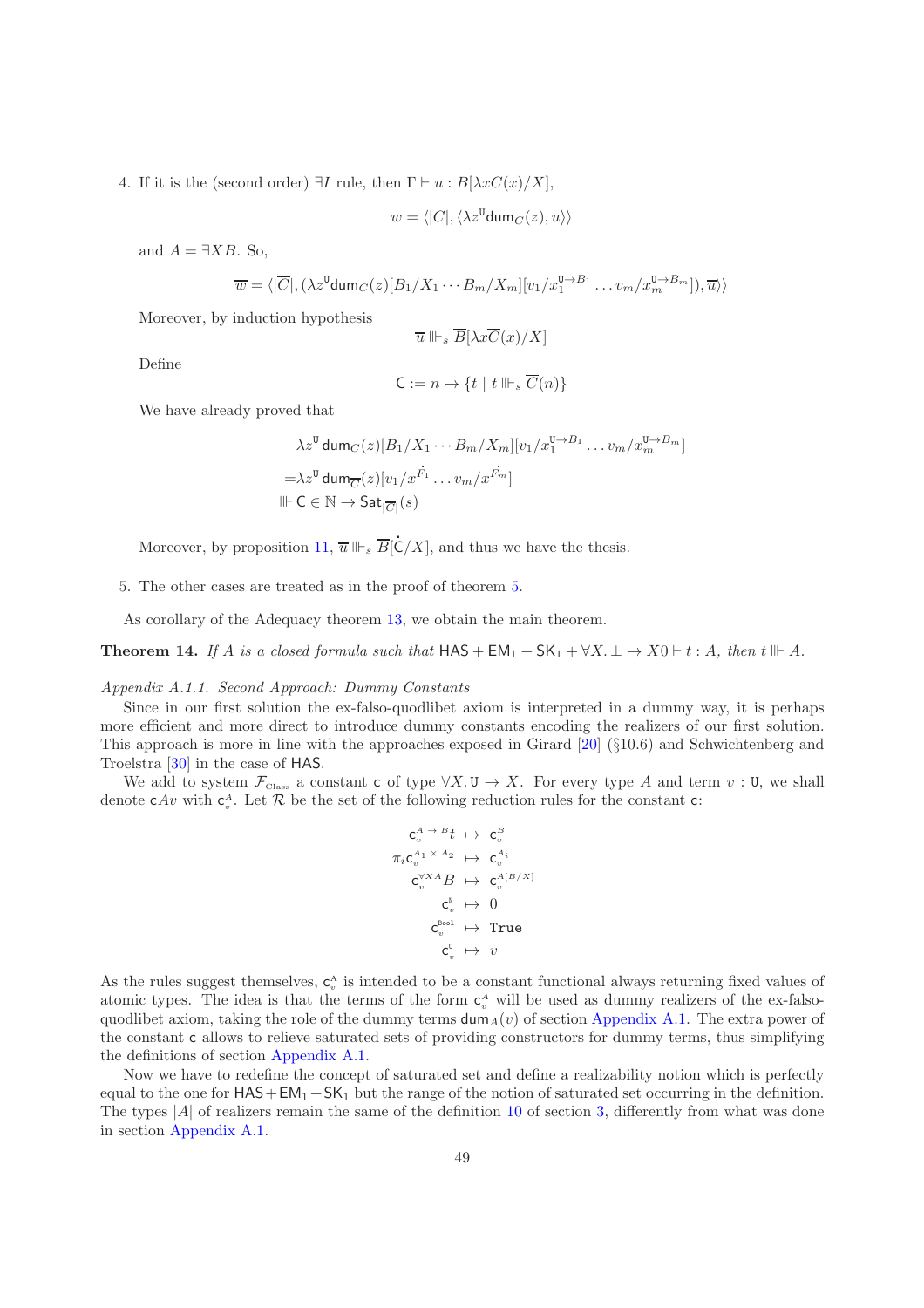## Definition 27 (Interactive Realizability). We define:

- 1. For every closed type A, let  $\text{Sat}_{A}(s)$  be the set of sets S of closed type-A terms of  $\mathcal{F}_{\text{Class}} + \mathcal{C}$  such that:
	- i) if  $t \in S$  and  $t[s] = u[s]$  in  $\mathcal{F} + c + \mathcal{R}$ , then  $u \in S$ ;
	- *ii)* if  $U \neq \emptyset$ ,  $U$  is sound and dom(s)  $\cap$  dom(U) =  $\emptyset$ , then  $c_{\overline{U}}^A \in S$ .
- 2. Assume s is a state, t is a closed term of  $\mathcal{F}_{\textit{Class}} + \mathsf{c}$ ,  $D \in \mathcal{L}^+_{\textit{Class}}$  is a closed formula, and  $t : |D|$ . We first define by induction on D the relation  $t \Vdash_s D$ :
	- (a)  $t \Vdash_s Q$  if and only if:
		- $t[s] = \overline{U}$  implies that U is sound and dom $(U) \cap$  dom $(s) = \emptyset$
		- $t[s] = \emptyset$  implies  $Q[s] = True$
	- (b)  $t \parallel \vdash_s \dot{F}$ Fu if and only if for some numeral n,  $u[s] = n$  and  $t \in F(n)$
	- (c) t  $\mathbb{H}_s$   $A \wedge B$  if and only if  $\pi_0 t$   $\mathbb{H}_s$   $A$  and  $\pi_1 t$   $\mathbb{H}_s$   $B$
	- (d) t  $\Vdash_s A \vee B$  if and only if either  $\pi_0 t[s] = \text{True}, \ \pi_1 t[s] = \iota_{0, |A|, |B|}(u)$  and  $u \Vdash_s A$ , or  $\pi_0 t[s] =$ False,  $\pi_1 t[s] = \mathfrak{t}_{1,|A|,|B|}(v)$  and  $v \Vdash_s B$
	- (e) t  $\Vdash_s A \rightarrow B$  if and only if for all u, if u  $\Vdash_s A$ , then tu  $\Vdash_s B$
	- (f) t  $\mathbb{H}_s$   $\forall xA$  if and only if for all numerals n, tn  $\mathbb{H}_s$   $A[n/x]$
	- (g) t  $\mathbb{F}_s$   $\exists xA$  if and only for some numeral n,  $\pi_0 t[s] = n$  and  $\pi_1 t \mathbb{F}_s$   $A[n/x]$
	- (h) t  $\Vdash_s \forall XA$  if and only if for every type B and  $F : \mathbb{N} \to \mathsf{Sat}_B(s)$ , tB  $\Vdash_s A[\dot{F}]$  $F/X]$
	- (i) t  $\Vdash_s \exists X A$  if and only if  $t = \langle B, u \rangle$  and  $u \Vdash_s A[\dot{F}]$  $F/X$ ], for some  $F : \mathbb{N} \to \mathsf{Sat}_B(s)$

We define t  $H \rightharpoonup A$  if and only if for all closed  $s : N \to N$  of  $\mathcal{F}, t \rightharpoonup s A$ .

Given any state s, one may now define a dummy realizer of any formula and thus of the ex-falso axiom.

#### Proposition 9 (Dummy Realizers). The following hold:

1. Suppose U is a sound non-empty update and s is a state such that  $\text{dom}(s) \cap \text{dom}(U) = \emptyset$ . Then

$$
\mathbf{c}^{|A|}_U \parallel\vdash_s A
$$

2.

$$
\Lambda X \lambda x^{\mathsf{U}} \mathsf{c}_x^X \Vdash_s \forall X. \bot \to X0
$$

PROOF. 1. is proved by routine induction on A and 2. is immediate.

We are now able to prove that the following propositions [2](#page-14-1) still holds that is, the new notion of saturated set captures the notion of  $\mathbb{I}$ .

Proposition 10 (Saturation). The following hold:

1.  $\{t \mid t \Vdash_s A\} \in \bot$ Sat $_{|A|}(s)$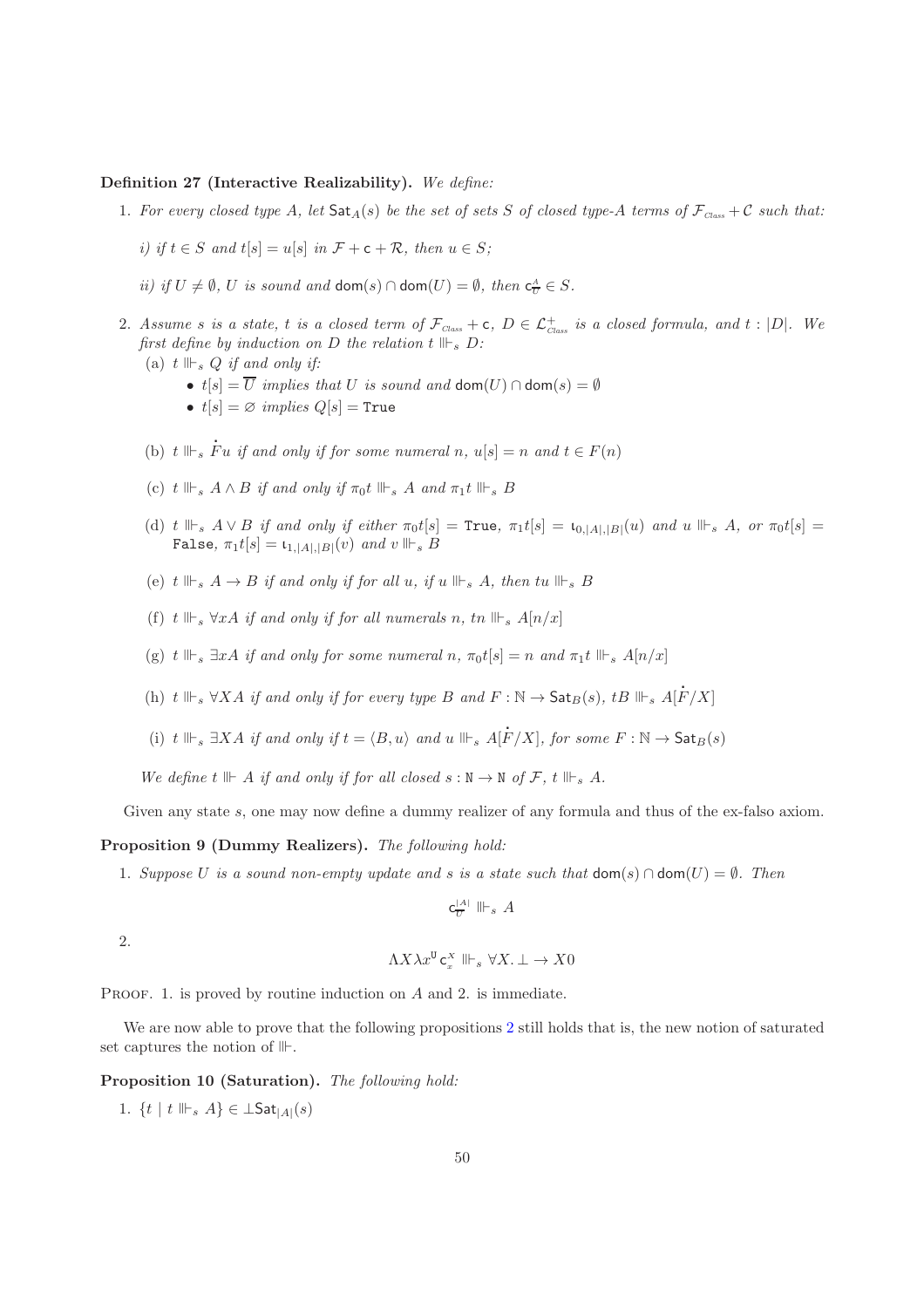2. If  $u[s] = v[s]$ , then  $\{t \mid t \Vdash_s B[u/x] \} = \{t \mid t \Vdash_s B[v/x] \}$ 

<span id="page-51-17"></span>PROOF. By straightforward induction on A.

**Proposition 11 (Comprehension).** Let  $B(x)$  be a formula of  $\mathcal{L}^+_{\text{Class}}$  in the only free natural number variable x. Define  $B : \mathbb{N} \to \bot$ Sat $_{|B|}(s)$  as

$$
\mathsf{B} := n \mapsto \{ t \mid t \Vdash_s B(n) \}
$$

Then for every t

$$
t\parallel_{s} A[\dot{\mathsf{B}}/X]\iff t\parallel_{s} A[\lambda xB(x)/X]
$$

l

PROOF. As the proof of proposition [2.](#page-14-1)

Let now  $\text{HAS} + \text{EM}_1 + \text{SK}_1 + \forall X \perp \rightarrow X0$  the type system obtained from the one in figure [2](#page-17-0) for  $\text{HAS} +$  $EM_1 + SK_1$  by adding the rule:

$$
\Gamma \vdash \Lambda X \lambda x^{\mathtt{U}} \mathtt{c}^X_x : \forall X. \bot \to X0
$$

We finally have the main theorem:

**Theorem 15 (Adequacy).** If A is a closed formula such that  $HAS + EM_1 + SK_1 + \forall X \perp \rightarrow X0 \vdash t : A$ , then  $t \Vdash A$ .

PROOF. The proof is exactly the same of theorem [14.](#page-49-0)

- <span id="page-51-9"></span><span id="page-51-7"></span>[1] F. Aschieri, *Learning, Realizability and Games in Classical Arithmetic*, PhD Thesis, 2011. http://arxiv.org/abs/1012.4992 [2] F. Aschieri, *Transfinite Update Procedures for Predicative Systems of Analysis*, Proceedings of Computer Science Logic, 2011.
- <span id="page-51-8"></span>[3] F. Aschieri, *A Constructive Analysis of Learning in Peano Arithmetic*, Annals of Pure and Applied Logic, 2011, doi: 10.1016/j.apal.2011.12.004.
- <span id="page-51-5"></span>[4] F. Aschieri, S. Berardi, *Interactive Learning-Based Realizability for Heyting Arithmetic with* EM<sub>1</sub>, Logical Methods in Computer Science, 2010.
- <span id="page-51-16"></span>[5] F. Aschieri, S. Berardi, *A New Use of Friedman's Translation: Interactive Realizability*, draft, 2011.
- <span id="page-51-6"></span>[6] J. Avigad, *Update Procedures and 1-Consistency of Arithmetic*, Mathematical Logic Quarterly, volume 48, 2002.
- <span id="page-51-15"></span>[7] J. Avigad, *Eliminating Definitions and Skolem functions in First-Order Logic*, ACM Transactions on Computational Logic, (4), 2003.
- [8] J. Avigad, *A realizability Interpretation for Classical Arithmetic*, in Buss, Hjek, and Pudlk eds., Logic Colloquium '98, Lecture Notes in Logic 13, AK Peters, 57-90, 2000.
- <span id="page-51-4"></span>[9] S. Berardi, M. Bezem, T. Coquand, *On the Computational Content of the Axiom of Choice*, Journal of Symbolic Logic, vol. 63, n. 2, 1998.
- <span id="page-51-12"></span>[10] S. Berardi and U. de' Liguoro, *A Calculus of Realizers for EM1 Arithmetic*, Computer Science Logic, Lecture Notes in Computer Science, vol. 5213, 2008.
- <span id="page-51-13"></span>[11] U. Berger, *Strong Normalization for Applied Lambda Calculi*, Logical Methods in Computer Science, 2005.
- <span id="page-51-10"></span>[12] P. Cohen, *Set Theory and the Continuum Hypothesis*, Dover ed., 1966.
- <span id="page-51-2"></span>[13] T. Coquand, *A Semantic of Evidence for Classical Arithmetic*, Journal of Symbolic Logic 60, pag 325-337,1995.
- <span id="page-51-1"></span>[14] H. Friedman, *Classically and Intuitionistically Provable Recursive Functions*, Lecture Notes in Mathematics, 1978, Volume 669/1978, 21-27.
- <span id="page-51-0"></span>[15] K. G¨odel *Uber eine bisher noch nicht ben utzte Erweiterung des niten Standpunktes*, Dialectica 12, 280287 (reproduced with English translation, in [Gödel 1990], 240251.
- <span id="page-51-14"></span>[16] Nicolas D. Goodman, *Relativized Realizability in Intuitionistic Arithmetic of All Finite Types*,Journal of Symbolic Logic 43, 1, pag. 23-44 (1978).
- [17] W. Felscher, *Dialogues as a Foundation for Intuitionistic Logic*, Handbook of Philosophical Logic, 2nd Edition, Volume 5, pages 115-145 2002 Kluwer Academic.
- [18] G. Gentzen, *Die Widerspruchsfreiheit der reinen Zahlentheorie*. Mathematische Annalen, 112:493-565, 1935. English translation: The consistency of elementary number theory, in Szabo [465], pages 132-200.
- [19] G. Gentzen, *Untersuchungen fiber das logische Schliessen. Mathematische Zeitschrift, 39:176-210, 405-431, 1935. English translation: Investigations into logical deduction, in Szabo [465], pages 68-131*
- <span id="page-51-11"></span>[20] J.-Y. Girard, *Proofs and Types*, Cambridge University Press (1989).
- [21] U. Kohlenbach, *Applied Proof Theory*, Springer-Verlag, Berlin, Heidelberg, 2008.
- <span id="page-51-3"></span>[22] G. Kreisel, *On the interpretation of non-finitist proofs, part I*. J. Symbolic Logic 16, pp.241-267, 1951.